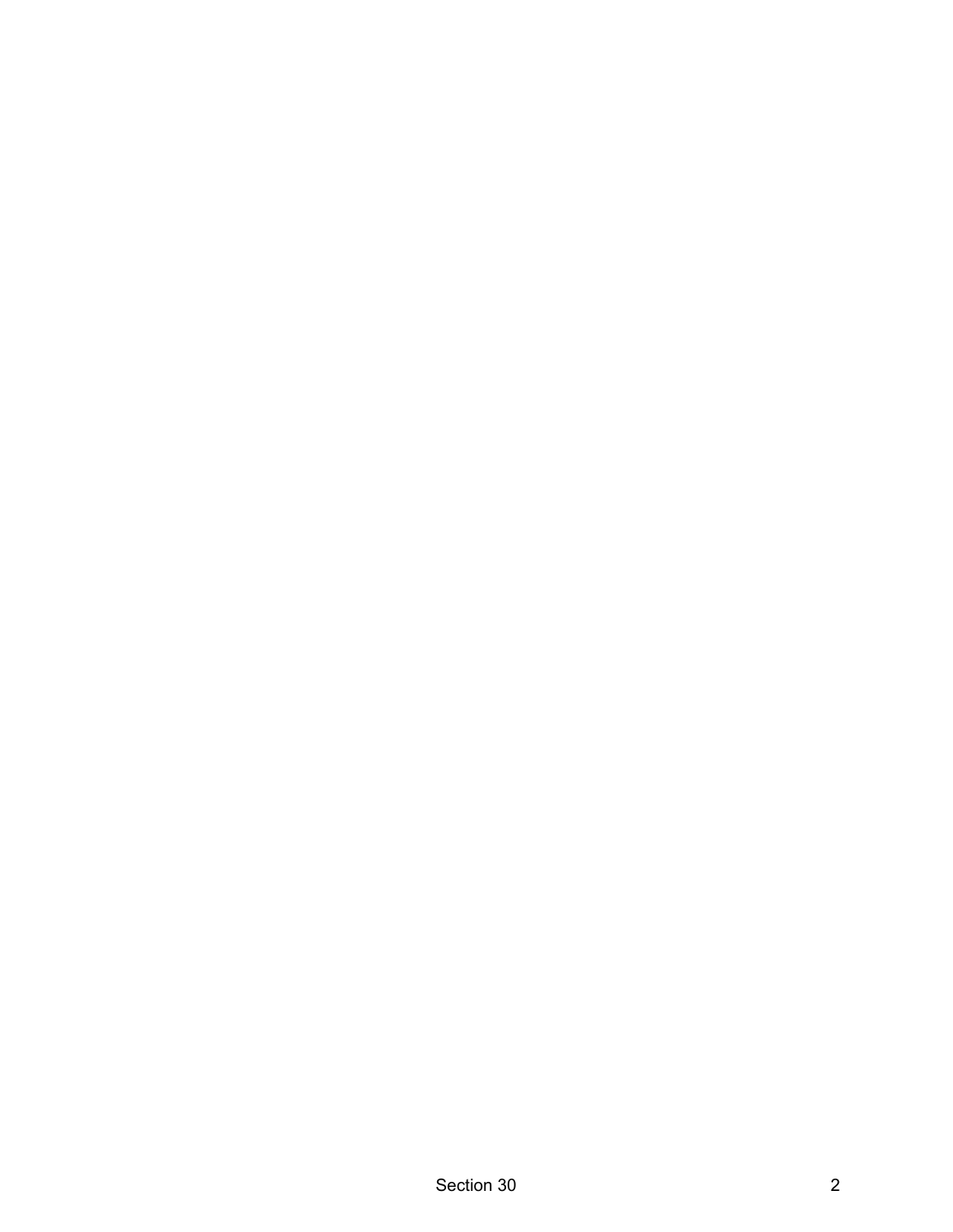### **CITY OF PHILADELPHIA**

#### **DEPARTMENTAL SUMMARY BY FUND**

#### **FISCAL 2019 OPERATING BUDGET**

| Department                   |              |                                                          |                                             |                                                 |                                                |                                                 | No.                                 |
|------------------------------|--------------|----------------------------------------------------------|---------------------------------------------|-------------------------------------------------|------------------------------------------------|-------------------------------------------------|-------------------------------------|
| FREE LIBRARY OF PHILADELPHIA |              |                                                          |                                             |                                                 |                                                |                                                 | 52                                  |
| No.<br>Fund<br>(2)<br>(1)    | Class<br>(3) | Description<br>(4)                                       | Fiscal 2017<br>Actual<br>Obligations<br>(5) | Fiscal 2018<br>Original<br>Appropriation<br>(6) | Fiscal 2018<br>Estimated<br>Obligations<br>(7) | Fiscal 2019<br>Proposed<br><b>Budget</b><br>(8) | Increase<br>or<br>(Decrease)<br>(9) |
|                              |              |                                                          |                                             |                                                 |                                                |                                                 |                                     |
| 01<br>General Fund           | 100          | Employee Compensation<br><b>Personal Services</b>        | 35,905,717                                  | 36,310,826                                      | 36,145,294                                     | 36,659,781                                      | 514,487                             |
|                              | a)<br>b)     | <b>Employee Benefits</b>                                 |                                             |                                                 |                                                |                                                 |                                     |
|                              | 200          | Purchase of Services                                     | 2,323,662                                   | 2,324,077                                       | 2,154,077                                      | 2,324,077                                       | 170,000                             |
|                              | 300          | <b>Materials and Supplies</b>                            | 2,080,052                                   | 2,203,127                                       | 2,190,349                                      | 2,190,349                                       |                                     |
|                              | 400          | Equipment                                                | 120,916                                     | 99,532                                          | 112,310                                        | 112,310                                         |                                     |
|                              | 500          | Contributions, etc.                                      | 40.560                                      |                                                 |                                                |                                                 |                                     |
|                              | 800          | Payments to Other Funds                                  |                                             |                                                 |                                                |                                                 |                                     |
|                              |              | Total                                                    | 40,470,907                                  | 40,937,562                                      | 40,602,030                                     | 41,286,517                                      | 684,487                             |
| 08                           | 100          | <b>Employee Compensation</b>                             |                                             |                                                 |                                                |                                                 |                                     |
| <b>Grants Revenue</b>        | a)           | <b>Personal Services</b>                                 | 770,746<br>120,602                          | 979,580<br>207,306                              | 1,079,345<br>120,996                           | 1,144,106<br>128,255                            | 64,761<br>7,259                     |
|                              | b)<br>200    | <b>Employee Benefits</b><br>Purchase of Services         | 3,786,683                                   | 4,036,551                                       | 3,811,590                                      | 4,040,285                                       | 228,695                             |
|                              | 300          | <b>Materials and Supplies</b>                            | 2,896,841                                   | 3,425,283                                       | 2,794,922                                      | 3,125,223                                       | 330,301                             |
|                              | 400          | Equipment                                                | 239,857                                     | 176,195                                         | 165,975                                        | 175,934                                         | 9,959                               |
|                              | 500          | Contributions, etc.                                      |                                             |                                                 |                                                |                                                 |                                     |
|                              | 800          | Payments to Other Funds                                  |                                             |                                                 |                                                |                                                 |                                     |
|                              |              | Total                                                    | 7,814,728                                   | 8,824,915                                       | 7,972,828                                      | 8,613,803                                       | 640,975                             |
|                              | 100          | <b>Employee Compensation</b>                             |                                             |                                                 |                                                |                                                 |                                     |
|                              | a)<br>b)     | <b>Personal Services</b><br><b>Employee Benefits</b>     |                                             |                                                 |                                                |                                                 |                                     |
|                              | 200          | Purchase of Services                                     |                                             |                                                 |                                                |                                                 |                                     |
|                              | 300          | <b>Materials and Supplies</b>                            |                                             |                                                 |                                                |                                                 |                                     |
|                              | 400          | Equipment                                                |                                             |                                                 |                                                |                                                 |                                     |
|                              | 500          | Contributions, etc.                                      |                                             |                                                 |                                                |                                                 |                                     |
|                              | 800          | Payments to Other Funds                                  |                                             |                                                 |                                                |                                                 |                                     |
|                              |              | Total                                                    |                                             |                                                 |                                                |                                                 |                                     |
|                              | 100          | <b>Employee Compensation</b><br><b>Personal Services</b> |                                             |                                                 |                                                |                                                 |                                     |
|                              | a)<br>b)     | <b>Employee Benefits</b>                                 |                                             |                                                 |                                                |                                                 |                                     |
|                              | 200          | <b>Purchase of Services</b>                              |                                             |                                                 |                                                |                                                 |                                     |
|                              | 300          | <b>Materials and Supplies</b>                            |                                             |                                                 |                                                |                                                 |                                     |
|                              | 400          | Equipment                                                |                                             |                                                 |                                                |                                                 |                                     |
|                              | 500          | Contributions, etc.                                      |                                             |                                                 |                                                |                                                 |                                     |
|                              | 800          | Payments to Other Funds<br>Total                         |                                             |                                                 |                                                |                                                 |                                     |
|                              | 100          | <b>Employee Compensation</b>                             |                                             |                                                 |                                                |                                                 |                                     |
|                              | a)           | <b>Personal Services</b>                                 |                                             |                                                 |                                                |                                                 |                                     |
|                              | b)           | <b>Employee Benefits</b>                                 |                                             |                                                 |                                                |                                                 |                                     |
|                              | 200          | <b>Purchase of Services</b>                              |                                             |                                                 |                                                |                                                 |                                     |
|                              | 300          | <b>Materials and Supplies</b>                            |                                             |                                                 |                                                |                                                 |                                     |
|                              | 400          | Equipment                                                |                                             |                                                 |                                                |                                                 |                                     |
|                              | 500<br>800   | Contributions, etc.<br>Payments to Other Funds           |                                             |                                                 |                                                |                                                 |                                     |
|                              |              | Total                                                    |                                             |                                                 |                                                |                                                 |                                     |
|                              | 100          | <b>Employee Compensation</b>                             |                                             |                                                 |                                                |                                                 |                                     |
|                              | a)           | <b>Personal Services</b>                                 | 36,676,463                                  | 37,290,406                                      | 37,224,639                                     | 37,803,887                                      | 579,248                             |
|                              | b)           | <b>Employee Benefits</b>                                 | 120,602                                     | 207,306                                         | 120,996                                        | 128,255                                         | 7,259                               |
| Departmental                 | 200          | Purchase of Services                                     | 6,110,345                                   | 6,360,628                                       | 5,965,667                                      | 6,364,362                                       | 398,695                             |
| Total                        | 300          | <b>Materials and Supplies</b>                            | 4,976,893                                   | 5,628,410                                       | 4,985,271                                      | 5,315,572                                       | 330,301                             |
| All Funds                    | 400          | Equipment                                                | 360,773                                     | 275,727                                         | 278,285                                        | 288,244                                         | 9,959                               |
|                              | 500<br>800   | Contributions, etc.<br>Payments to Other Funds           | 40,560                                      |                                                 |                                                |                                                 |                                     |
|                              |              | Total                                                    | 48,285,636                                  | 49,762,477                                      | 48,574,858                                     | 49,900,320                                      | 1,325,462                           |
|                              |              |                                                          |                                             |                                                 |                                                |                                                 |                                     |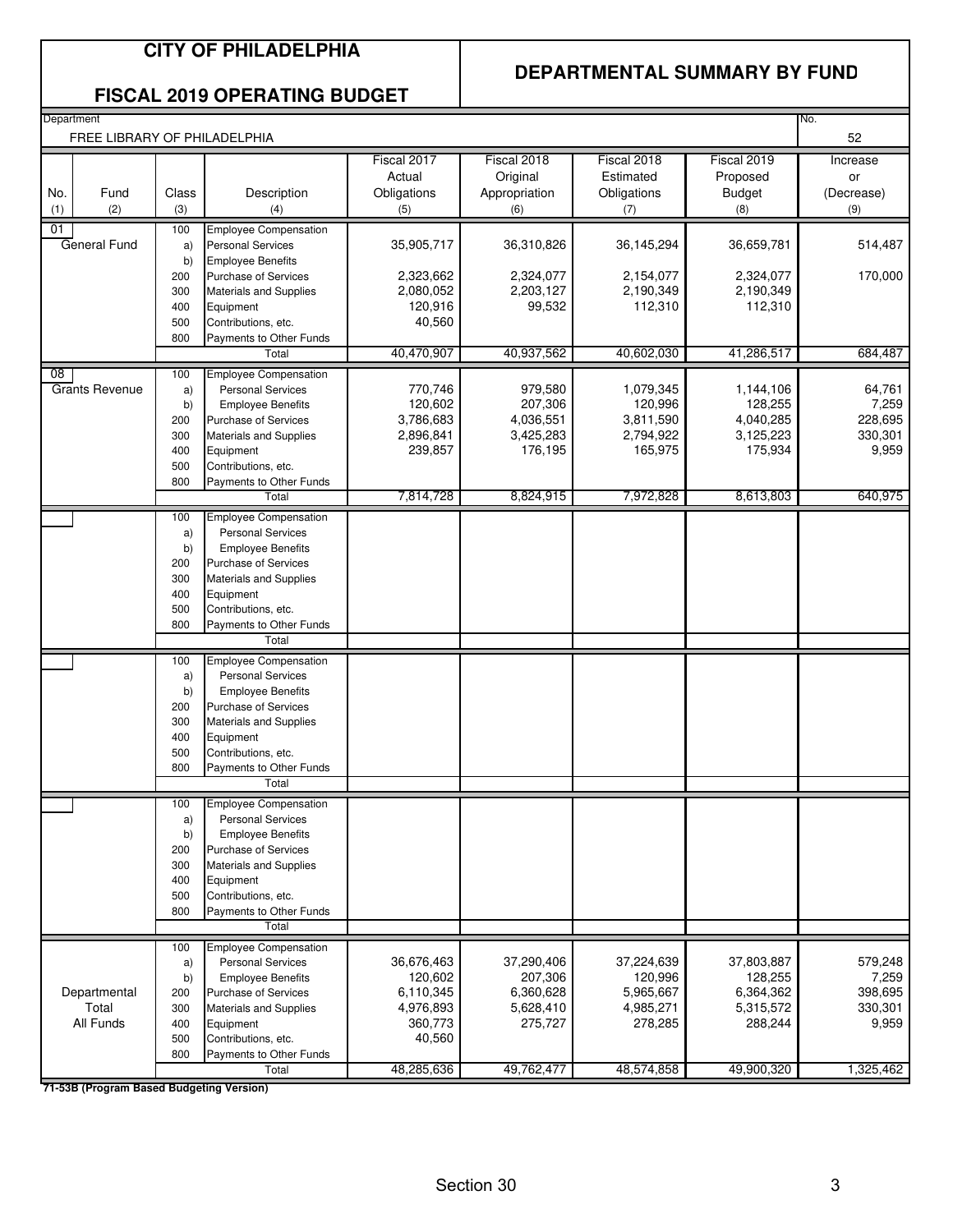#### **FISCAL 2019 OPERATING BUDGET**

## **CITY OF PHILADELPHIA DEPARTMENTAL SUMMARY INCREASES AND DECREASES**

| <b>I ISOAL ZUIS OF LITATING BOBGLI</b>         |            |            |                | <b>ALLI VIIDU</b> |                |              |
|------------------------------------------------|------------|------------|----------------|-------------------|----------------|--------------|
| Department<br>FREE LIBRARY OF PHILADELPHIA     |            |            |                |                   |                | No.<br>52    |
|                                                | Class      | Class      | Class          | Class             | Other          |              |
| <b>Budget Comments</b><br>(1)                  | 100<br>(2) | 200<br>(3) | 300/400<br>(4) | 500<br>(5)        | Classes<br>(6) | Total<br>(7) |
| <b>General Fund</b>                            |            |            |                |                   |                |              |
| DC #33 Pay increase                            | 365,736    |            |                |                   |                | 365,736      |
| Restoration of FY18 Target Budget Reductions   | 648,751    |            |                |                   |                | 648,751      |
| Target Adjustment - Overtime (FY18)            | (500,000)  |            |                |                   |                | (500,000)    |
| Read by 4th Program                            |            | 170,000    |                |                   |                | 170,000      |
| <b>Total</b>                                   | 514,487    | 170,000    |                |                   |                | 684,487      |
|                                                |            |            |                |                   |                |              |
| <b>Grants Revenue Fund</b>                     |            |            |                |                   |                |              |
| Provide appropriation power for hoped increase |            |            |                |                   |                |              |
| from the state                                 |            |            |                |                   |                |              |
| <b>Total</b>                                   | 72,020     | 228,695    | 340,260        |                   |                | 640,975      |
|                                                |            |            |                |                   |                |              |
|                                                |            |            |                |                   |                |              |
|                                                |            |            |                |                   |                |              |
|                                                |            |            |                |                   |                |              |
|                                                |            |            |                |                   |                |              |
|                                                |            |            |                |                   |                |              |
|                                                |            |            |                |                   |                |              |
|                                                |            |            |                |                   |                |              |
|                                                |            |            |                |                   |                |              |
|                                                |            |            |                |                   |                |              |
|                                                |            |            |                |                   |                |              |
|                                                |            |            |                |                   |                |              |
|                                                |            |            |                |                   |                |              |
|                                                |            |            |                |                   |                |              |
|                                                |            |            |                |                   |                |              |
|                                                |            |            |                |                   |                |              |
|                                                |            |            |                |                   |                |              |
|                                                |            |            |                |                   |                |              |
|                                                |            |            |                |                   |                |              |
|                                                |            |            |                |                   |                |              |
|                                                |            |            |                |                   |                |              |
|                                                |            |            |                |                   |                |              |
|                                                |            |            |                |                   |                |              |
|                                                |            |            |                |                   |                |              |
|                                                |            |            |                |                   |                |              |
|                                                |            |            |                |                   |                |              |
|                                                |            |            |                |                   |                |              |
|                                                |            |            |                |                   |                |              |
|                                                |            |            |                |                   |                |              |
|                                                |            |            |                |                   |                |              |
|                                                |            |            |                |                   |                |              |
|                                                |            |            |                |                   |                |              |
|                                                |            |            |                |                   |                |              |
|                                                |            |            |                |                   |                |              |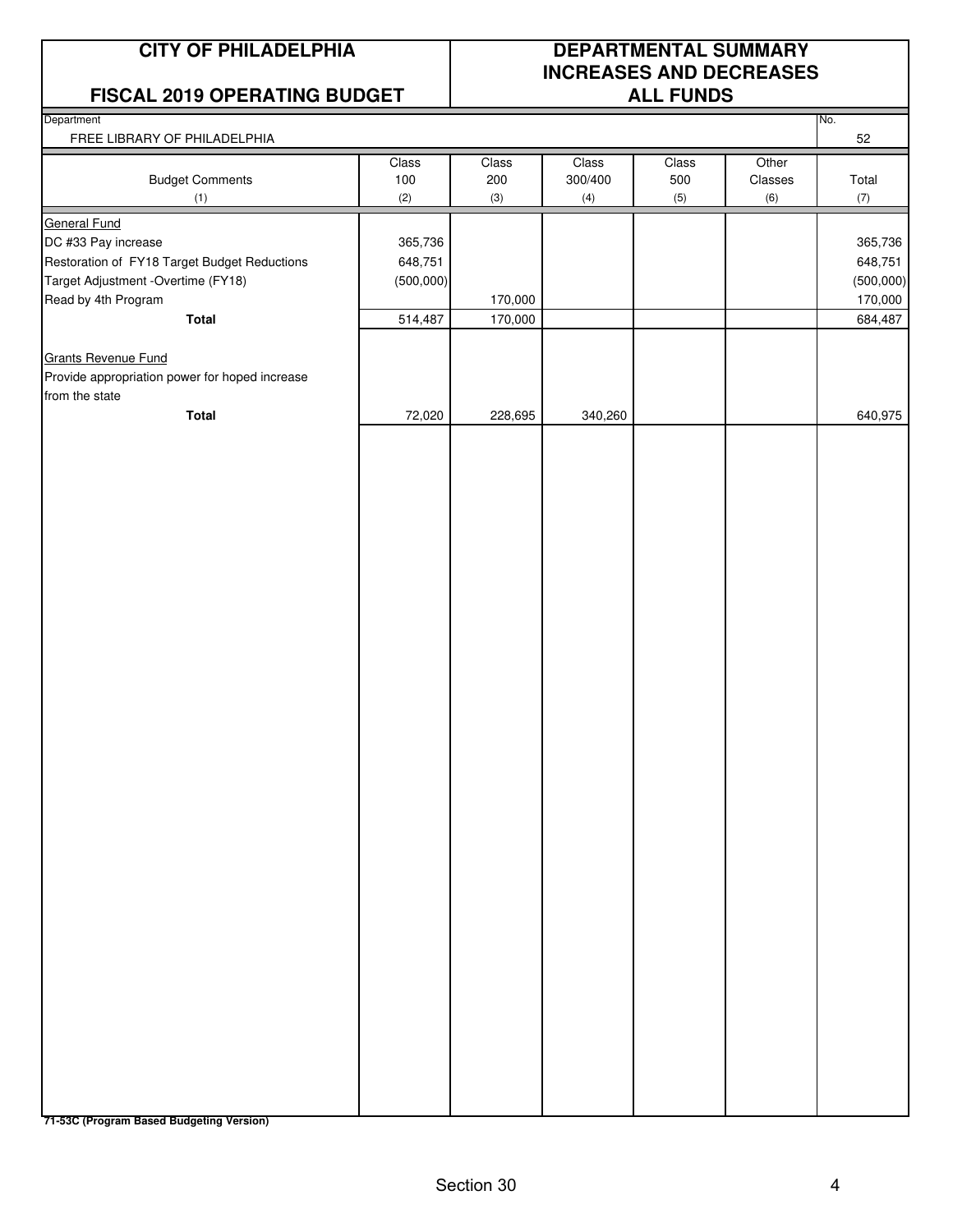#### **CITY OF PHILADELPHIA DEPARTMENTAL SUMMARY**

# **PERSONAL SERVICES**

#### **FISCAL 2019 OPERATING BUDGET**

**Department** 

|                       | FREE LIBRARY OF PHILADELPHIA                                       |           |                      |           |                      | 52        |           |                    |                 |                 |
|-----------------------|--------------------------------------------------------------------|-----------|----------------------|-----------|----------------------|-----------|-----------|--------------------|-----------------|-----------------|
|                       |                                                                    |           | Fiscal 2017          |           | Fiscal 2018          |           |           | Fiscal 2019        | Increase        | Increase        |
| Line                  |                                                                    | Actual    | Actual               | Budgeted  | Estimated            | Increment | Budgeted  | Department         | (Decrease)      | (Decrease)      |
| No.                   | Category                                                           | Positions | Obligations          | Positions | Obligations          | Run - PPE | Positions | Request            | in Pos.         | in Requirements |
|                       |                                                                    | 6/30/17   |                      |           |                      | 11/26/17  |           |                    | (Col. 8 less 5) | (Col. 9 less 6) |
| (1)                   | (2)                                                                | (3)       | (4)                  | (5)       | (6)                  | (7)       | (8)       | (9)                | (10)            | (11)            |
|                       | A. Summary by Object Classification - All Funds                    |           |                      |           |                      |           |           |                    |                 |                 |
| $\overline{1}$        | Lump Sum                                                           |           | 169,736              |           | 76,570               |           |           | 261,108            |                 | 184,538         |
| $\overline{c}$        | Full Time - Civilian                                               | 669       | 30,907,888           | 708       | 31,957,022           | 663       | 708       | 33,934,475         |                 | 1,977,453       |
| 3                     | Bonus, Gross Adj.                                                  |           | 518,436              |           | 159,562              |           |           | 159,562            |                 |                 |
| $\overline{4}$        | PT, Temp/Seas, Bd, SCG                                             |           | 3,139,915            |           | 3,138,518            |           |           | 1,915,827          |                 | (1,222,691)     |
| 5                     | Overtime - Civilian                                                |           | 1,784,640            |           | 1,703,833            |           |           | 1,343,781          |                 | (360, 052)      |
| 6                     | Holiday Overtime - Civilian                                        |           | 20,188               |           | 8,210                |           |           | 8,210              |                 |                 |
| $\overline{7}$        | Shift/Stress                                                       |           | 51,288               |           | 53,029               |           |           | 53,029             |                 |                 |
| 8                     | H&L, IOD, LT-Sick                                                  |           | 84,372               |           | 127,895              |           |           | 127,895            |                 |                 |
| 9                     |                                                                    |           |                      |           |                      |           |           |                    |                 |                 |
|                       | Total                                                              | 669       | 36,676,463           | 708       | 37,224,639           | 663       | 708       | 37,803,887         |                 | 579,248         |
|                       | B. Summary of Uniformed Personnel Included in Above - All Funds    |           |                      |           |                      |           |           |                    |                 |                 |
| $\overline{1}$        | Lump Sum                                                           |           |                      |           |                      |           |           |                    |                 |                 |
| $\mathbf{2}^{\prime}$ | Full Time - Uniform                                                |           |                      |           |                      |           |           |                    |                 |                 |
| 3                     | Bonus, Gross Adj.                                                  |           |                      |           |                      |           |           |                    |                 |                 |
| $\overline{4}$        | PT, Temp/Seas, Bd, SCG                                             |           |                      |           |                      |           |           |                    |                 |                 |
| 5                     | Overtime - Uniform                                                 |           |                      |           |                      |           |           |                    |                 |                 |
| 6                     | <b>Unused Uniform Leave</b>                                        |           |                      |           |                      |           |           |                    |                 |                 |
| $\overline{7}$        | Shift/Stress                                                       |           |                      |           |                      |           |           |                    |                 |                 |
| 8                     | H&L, IOD, LT-Sick                                                  |           |                      |           |                      |           |           |                    |                 |                 |
| 9                     |                                                                    |           |                      |           |                      |           |           |                    |                 |                 |
|                       | Total                                                              |           |                      |           |                      |           |           |                    |                 |                 |
|                       | C. Summary by Object Classification - General Fund                 |           |                      |           |                      |           |           |                    |                 |                 |
| $\overline{1}$        | Lump Sum<br>Full Time - Civilian                                   | 657       | 169,736              | 692       | 76,570<br>30,877,677 | 650       | 692       | 261,108            |                 | 184,538         |
| $\overline{c}$        |                                                                    |           | 30,164,205           |           |                      |           |           | 32,790,369         |                 | 1,912,692       |
| 3                     | Bonus, Gross Adj.<br>PT, Temp/Seas, Bd, SCG                        |           | 513,911<br>3,139,915 |           | 159,562              |           |           | 159,562            |                 |                 |
| 4                     |                                                                    |           | 1,762,275            |           | 3,138,518            |           |           | 1,915,827          |                 | (1,222,691)     |
| 5                     | Overtime - Civilian                                                |           |                      |           | 1,703,833<br>8,210   |           |           | 1,343,781<br>8,210 |                 | (360, 052)      |
| 6                     | Holiday Overtime - Civilian                                        |           | 20,188<br>51,115     |           | 53,029               |           |           | 53,029             |                 |                 |
| 7<br>8                | Shift/Stress<br>H&L, IOD, LT-Sick                                  |           | 84,372               |           | 127,895              |           |           | 127,895            |                 |                 |
| $\boldsymbol{9}$      |                                                                    |           |                      |           |                      |           |           |                    |                 |                 |
|                       | Total                                                              | 657       | 35,905,717           | 692       | 36,145,294           | 650       | 692       | 36,659,781         |                 | 514,487         |
|                       | D. Summary of Uniformed Personnel Included in Above - General Fund |           |                      |           |                      |           |           |                    |                 |                 |
| $\mathbf{1}$          | Lump Sum                                                           |           |                      |           |                      |           |           |                    |                 |                 |
| $\overline{c}$        | Full Time - Uniform                                                |           |                      |           |                      |           |           |                    |                 |                 |
| 3                     | Bonus, Gross Adj.                                                  |           |                      |           |                      |           |           |                    |                 |                 |
| 4                     | PT, Temp/Seas, Bd, SCG                                             |           |                      |           |                      |           |           |                    |                 |                 |
| 5                     | Overtime - Uniform                                                 |           |                      |           |                      |           |           |                    |                 |                 |
| 6                     | <b>Unused Uniform Leave</b>                                        |           |                      |           |                      |           |           |                    |                 |                 |
| 7                     | Shift/Stress                                                       |           |                      |           |                      |           |           |                    |                 |                 |
| 8                     | H&L, IOD, LT-Sick                                                  |           |                      |           |                      |           |           |                    |                 |                 |
| 9                     |                                                                    |           |                      |           |                      |           |           |                    |                 |                 |
|                       | Total                                                              |           |                      |           |                      |           |           |                    |                 |                 |
|                       | 71-53D (Program Based Budgeting Version)                           |           |                      |           |                      |           |           |                    |                 |                 |

No.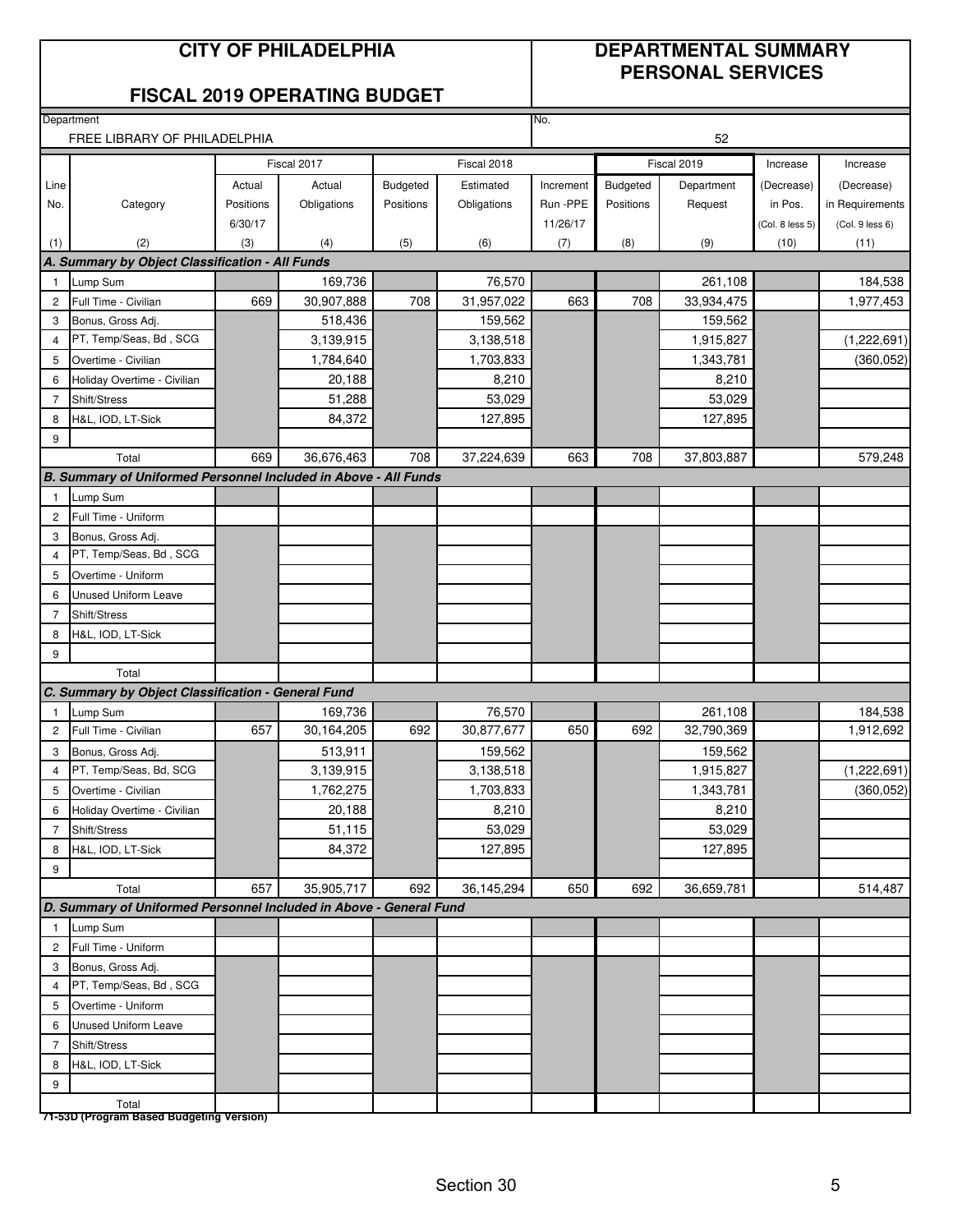|              | <b>CITY OF PHILADELPHIA</b>                                                                                                            |                       |                                               |                          |                                    |                     |
|--------------|----------------------------------------------------------------------------------------------------------------------------------------|-----------------------|-----------------------------------------------|--------------------------|------------------------------------|---------------------|
|              | <b>FISCAL 2019 OPERATING BUDGET</b>                                                                                                    |                       |                                               |                          | <b>PROGRAM SUMMARY - ALL FUNDS</b> |                     |
| Department   |                                                                                                                                        | No.                   | Program                                       |                          |                                    | No.                 |
|              | FREE LIBRARY OF PHILADELPHIA                                                                                                           | 52                    | <b>ADMINISTRATION</b>                         |                          |                                    | AA                  |
|              |                                                                                                                                        |                       | <b>Program Description</b>                    |                          |                                    |                     |
|              | Administration includes the Executive Office, Strategic Initiatives, Human Resources/Payroll, Finance, and Public Relations.           |                       |                                               |                          |                                    |                     |
|              |                                                                                                                                        |                       | <b>Program Objectives</b>                     |                          |                                    |                     |
|              | Develop a fully trained workforce.<br>Create a workforce that mirrors the diverse population of Philadelphia.<br>Develop efficiencies. |                       |                                               |                          |                                    |                     |
|              |                                                                                                                                        |                       | <b>Performance Measures</b>                   |                          |                                    |                     |
|              |                                                                                                                                        | Fiscal 2017           | Fiscal 2018                                   | Fiscal 2018              | Fiscal 2018                        | Fiscal 2019         |
| Measure      | Description                                                                                                                            | Year-End              | Target                                        | Year-to-Date             | Year-End                           | Target              |
| No.<br>(1)   | (2)                                                                                                                                    | (3)                   | (4)                                           | 11/30/17<br>(5)          | Estimate<br>(6)                    | (7)                 |
| $\mathbf{1}$ | Social Media Usage                                                                                                                     | 56,353                | 69,100                                        | 59,708                   | 68,831                             | 83,375              |
| Comments:    | Facebook/Twitter/Instagram                                                                                                             |                       |                                               |                          |                                    |                     |
| 2            | Departmental M/W/DSBE Participation Rate                                                                                               | 41%                   | 35%                                           | 25%                      | 35%                                | 35%                 |
| Comments:    |                                                                                                                                        |                       |                                               |                          |                                    |                     |
| 3            | Publish Diversity Data on FLP Workforce                                                                                                | N/A                   | N/A                                           | N/A                      | N/A                                | <b>YES</b>          |
| Comments:    | Milestone/Annual                                                                                                                       |                       |                                               |                          |                                    |                     |
| Comments:    |                                                                                                                                        |                       |                                               |                          |                                    |                     |
|              |                                                                                                                                        |                       |                                               |                          |                                    |                     |
| Comments:    |                                                                                                                                        |                       |                                               |                          |                                    |                     |
|              |                                                                                                                                        |                       | <b>Summary by Fund</b>                        |                          |                                    |                     |
|              |                                                                                                                                        | Fiscal 2017           | Fiscal 2018                                   | Fiscal 2018              | Fiscal 2019                        | Increase            |
| Fund<br>No.  | Fund                                                                                                                                   | Actual<br>Obligations | Original<br>Appropriations                    | Estimated<br>Obligations | Proposed<br>Budget                 | or<br>(Decrease)    |
| (1)          | (2)                                                                                                                                    | (3)                   | (4)                                           | (5)                      | (6)                                | (7)                 |
| 01           | <b>GENERAL</b>                                                                                                                         | 2,588,458             | 3,208,670                                     | 3,010,363                | 3,049,893                          | 39,530              |
|              |                                                                                                                                        |                       |                                               |                          |                                    |                     |
|              |                                                                                                                                        |                       |                                               |                          |                                    |                     |
|              |                                                                                                                                        |                       |                                               |                          |                                    |                     |
|              |                                                                                                                                        |                       |                                               |                          |                                    |                     |
|              | Total                                                                                                                                  | 2,588,458             | 3,208,670                                     | 3,010,363                | 3,049,893                          | 39,530              |
|              |                                                                                                                                        |                       | <b>Summary of Full Time Positions by Fund</b> |                          |                                    |                     |
| Fund         |                                                                                                                                        | Actual                | Fiscal 2018                                   | Increment Run            | Fiscal 2019                        | Inc. $/$ (Dec.)     |
| No.          | Fund                                                                                                                                   | 6/30/17               | Budgeted                                      | PPE 11/26/17             | Budgeted                           | (Col. 6 less 4)     |
| (1)<br>01    | (2)<br><b>GENERAL</b>                                                                                                                  | (3)<br>44             | (4)<br>46                                     | (5)<br>45                | (6)<br>47                          | (7)<br>$\mathbf{1}$ |
|              |                                                                                                                                        |                       |                                               |                          |                                    |                     |
|              |                                                                                                                                        |                       |                                               |                          |                                    |                     |
|              |                                                                                                                                        |                       |                                               |                          |                                    |                     |
|              |                                                                                                                                        |                       |                                               |                          |                                    |                     |
|              |                                                                                                                                        |                       |                                               |                          |                                    |                     |
|              | <b>Total Full Time</b>                                                                                                                 | 44                    | 46                                            | 45                       | 47                                 | 1                   |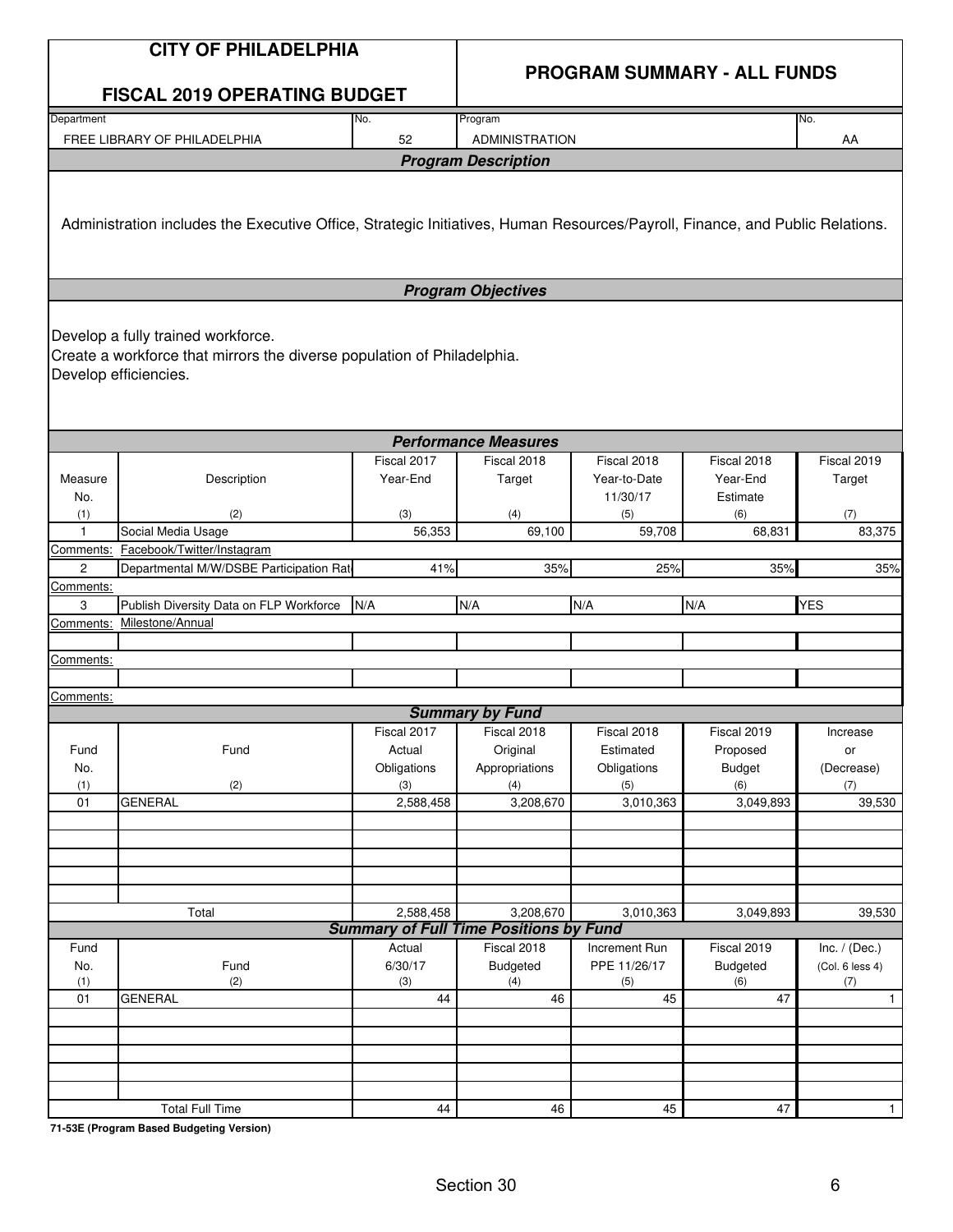|              | <b>CITY OF PHILADELPHIA</b><br><b>FISCAL 2019 OPERATING BUDGET</b> |             |                                                     | (CONTINUED)         | <b>PROGRAM SUMMARY - ALL FUNDS</b> |                     |
|--------------|--------------------------------------------------------------------|-------------|-----------------------------------------------------|---------------------|------------------------------------|---------------------|
| Department   |                                                                    | No.         | Program                                             |                     |                                    | No.                 |
|              | FREE LIBRARY OF PHILADELPHIA                                       | 52          | <b>ADMINISTRATION</b>                               |                     |                                    | AA                  |
|              |                                                                    |             | <b>Selected Associated Non-Tax Revenues by Fund</b> |                     |                                    |                     |
|              |                                                                    | Fiscal 2017 | Fiscal 2018                                         | Fiscal 2018         | Fiscal 2019                        | Increase            |
| Fund         | Fund                                                               | Actual      | Original                                            | Estimate            | Proposed                           | or                  |
| No.          |                                                                    | Revenues    | <b>Budget</b>                                       |                     | <b>Budget</b>                      | (Decrease)          |
| (1)          | (2)                                                                | (3)         | (4)                                                 | (5)                 | (6)                                | (7)                 |
| 01           | <b>GENERAL</b>                                                     | 334,930     | 316,709                                             | 315,752             | 309,858                            | (5,894)             |
|              |                                                                    |             |                                                     |                     |                                    |                     |
|              |                                                                    |             |                                                     |                     |                                    |                     |
|              |                                                                    |             |                                                     |                     |                                    |                     |
|              |                                                                    |             | <b>Selected Associated Capital Projects</b>         |                     |                                    |                     |
| Dept.        |                                                                    | Carry       | Fiscal 2018                                         | Fiscal 2018         | Fiscal 2019                        | Fiscal 2019         |
| Where        | Description                                                        | Forward     | Original Approp.                                    | Original Approp.    | Proposed Budget                    | Proposed Bdgt       |
| Appropriated |                                                                    |             | (GO Only)                                           | (All Other Sources) | (GO Only)                          | (All Other Sources) |
| (1)          | (2)                                                                | (3)         | (4)                                                 | (5)                 | (6)                                | (7)                 |
|              |                                                                    |             |                                                     |                     |                                    |                     |
|              |                                                                    |             |                                                     |                     |                                    |                     |
|              |                                                                    |             |                                                     |                     |                                    |                     |
|              |                                                                    |             |                                                     |                     |                                    |                     |
|              |                                                                    |             |                                                     |                     |                                    |                     |
|              |                                                                    |             |                                                     |                     |                                    |                     |
|              |                                                                    |             |                                                     |                     |                                    |                     |
|              |                                                                    |             |                                                     |                     |                                    |                     |
|              |                                                                    |             |                                                     |                     |                                    |                     |
|              |                                                                    |             |                                                     |                     |                                    |                     |
|              |                                                                    |             |                                                     |                     |                                    |                     |
|              |                                                                    |             |                                                     |                     |                                    |                     |
|              |                                                                    |             |                                                     |                     |                                    |                     |
|              |                                                                    |             |                                                     |                     |                                    |                     |
|              |                                                                    |             | <b>Selected Associated Operating Costs</b>          |                     |                                    |                     |
| Dept.        |                                                                    | Fiscal 2017 | Fiscal 2018                                         | Fiscal 2018         | Fiscal 2019                        | Increase            |
| Where        | Description                                                        | Calculated  | Calculated                                          | Calculated          | Calculated                         | or                  |
| Appropriated |                                                                    | Obligations | Appropriations                                      | Obligations         | <b>Budget</b>                      | (Decrease)          |
| (1)          | (2)                                                                | (3)         | (4)                                                 | (5)                 | (6)                                | (7)                 |
| Finance      | Employee Benefits - Civilian                                       | 1,021,439   | 1,134,355                                           | 1,134,355           | 1,183,640                          | 49,285              |
| Finance      | Employee Benefits - Uniform                                        |             |                                                     |                     |                                    |                     |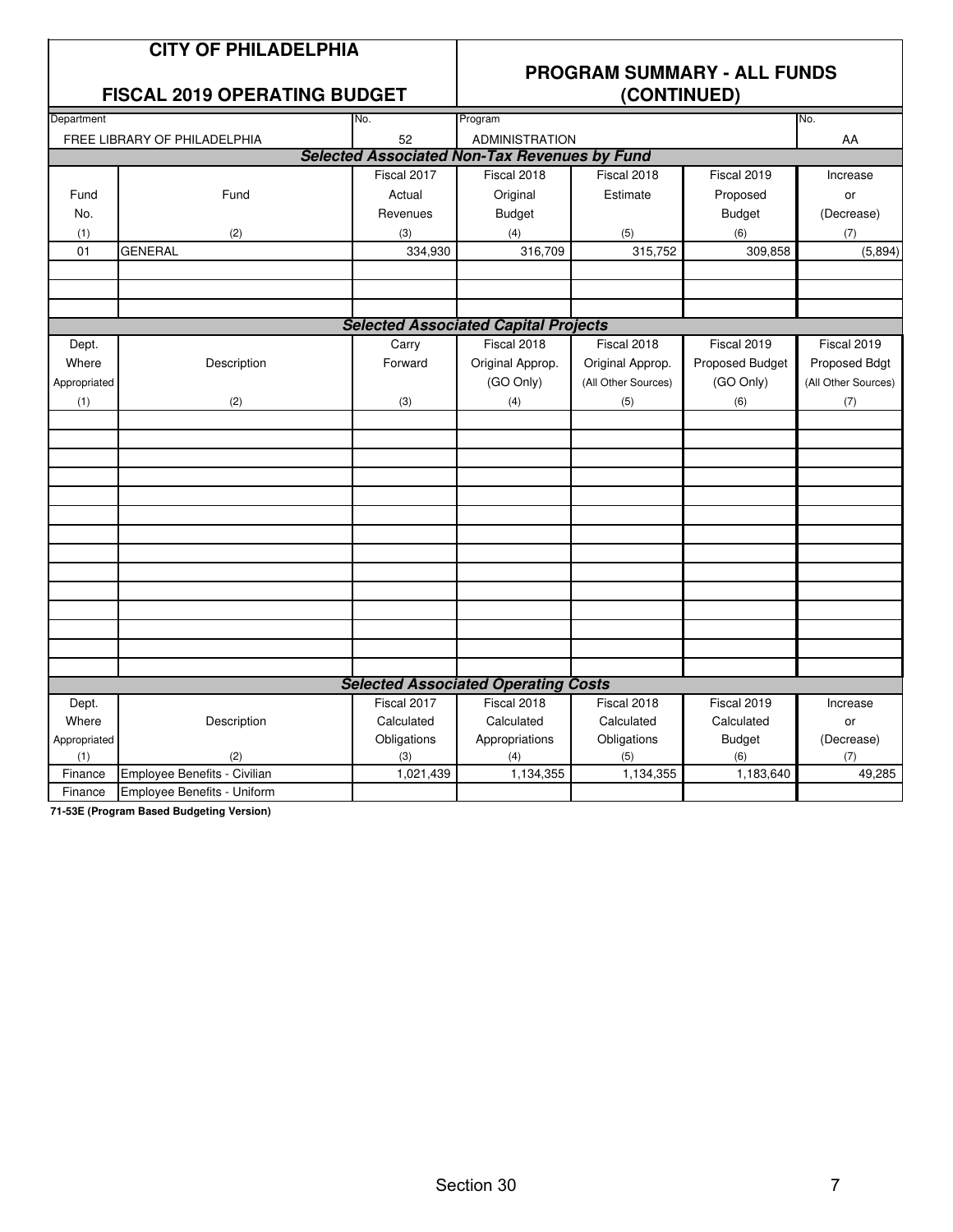|                    | <b>CITY OF PHILADELPHIA</b><br><b>FISCAL 2019 OPERATING BUDGET</b> |                                                     | <b>PROGRAM SUMMARY</b>      |              |                 |              |  |
|--------------------|--------------------------------------------------------------------|-----------------------------------------------------|-----------------------------|--------------|-----------------|--------------|--|
| Department         |                                                                    | No.                                                 | Program                     |              |                 | No.          |  |
|                    | FREE LIBRARY OF PHILADELPHIA                                       | 52                                                  | <b>ADMINISTRATION</b>       |              |                 | AA           |  |
| Fund               |                                                                    | No.                                                 |                             |              |                 |              |  |
| <b>GENERAL</b>     |                                                                    | 01                                                  |                             |              |                 |              |  |
|                    |                                                                    |                                                     | <b>Summary by Class</b>     |              |                 |              |  |
|                    |                                                                    | Fiscal 2017                                         | Fiscal 2018                 | Fiscal 2018  | Fiscal 2019     | Increase     |  |
| Class              | Description                                                        | Actual                                              | Original                    | Estimated    | Proposed        | or           |  |
|                    |                                                                    | Obligations                                         | Appropriations              | Obligations  | <b>Budget</b>   | (Decrease)   |  |
| (1)                | (2)                                                                | (3)                                                 | (4)                         | (5)          | (6)             | (7)          |  |
| 100                | <b>Employee Compensation</b>                                       |                                                     |                             |              |                 |              |  |
| a)                 | <b>Personal Services</b>                                           | 2,523,511                                           | 2,988,447                   | 2,790,140    | 2,829,670       | 39,530       |  |
| b)                 | <b>Employee Benefits</b>                                           |                                                     |                             |              |                 |              |  |
| 200                | <b>Purchase of Services</b>                                        | 44,204                                              | 52,975                      | 52,975       | 52,975          |              |  |
| 300                | Materials and Supplies                                             | 17,906                                              | 76,416                      | 76,416       | 76,416          |              |  |
| 400                | Equipment                                                          | 2.837                                               | 90.832                      | 90.832       | 90.832          |              |  |
| 500                | Contributions, Indemnities and Taxes                               |                                                     |                             |              |                 |              |  |
| 700                | Debt Service                                                       |                                                     |                             |              |                 |              |  |
| 800                | Payments to Other Funds                                            |                                                     |                             |              |                 |              |  |
| 900                | Advances and Misc. Payments                                        |                                                     |                             |              |                 |              |  |
|                    | Total                                                              | 2,588,458                                           | 3,208,670                   | 3,010,363    | 3,049,893       | 39,530       |  |
|                    |                                                                    |                                                     | <b>Summary of Positions</b> |              |                 |              |  |
|                    |                                                                    | Actual                                              | Fiscal 2018                 | Increment    | Fiscal 2019     | Increase     |  |
|                    |                                                                    | Positions                                           | <b>Budgeted</b>             | Run          | <b>Budgeted</b> | or           |  |
| Code               | Category                                                           | 6/30/17                                             | Positions                   | PPE 11/26/17 | Positions       | (Decrease)   |  |
| (1)                | (2)                                                                | (3)                                                 | (4)                         | (5)          | (6)             | (7)          |  |
| 101                | Full Time - Civilian                                               | 44                                                  | 46                          | 45           | 47              | $\mathbf{1}$ |  |
| 105                | Full Time - Uniform                                                |                                                     |                             |              |                 |              |  |
|                    | Total                                                              | 44                                                  | 46                          | 45           | 47              | $\mathbf{1}$ |  |
|                    |                                                                    | <b>Selected Associated Non-Tax Revenues by Type</b> |                             |              |                 |              |  |
|                    |                                                                    | Fiscal 2017                                         | Fiscal 2018                 | Fiscal 2018  | Fiscal 2019     | Increase     |  |
|                    | Description                                                        | Actual                                              | Original                    | Estimate     | Proposed        | or           |  |
|                    |                                                                    | Revenues                                            | <b>Budget</b>               |              | <b>Budget</b>   | (Decrease)   |  |
|                    | (1)                                                                | (2)                                                 | (3)                         | (4)          | (5)             | (6)          |  |
| Local              |                                                                    | 334,930                                             | 316,709                     | 315,752      | 309,858         | (6, 851)     |  |
| Federal            |                                                                    |                                                     |                             |              |                 |              |  |
| <b>State</b>       |                                                                    |                                                     |                             |              |                 |              |  |
|                    | <b>Other Governments</b>                                           |                                                     |                             |              |                 |              |  |
| <b>Other Funds</b> |                                                                    |                                                     |                             |              |                 |              |  |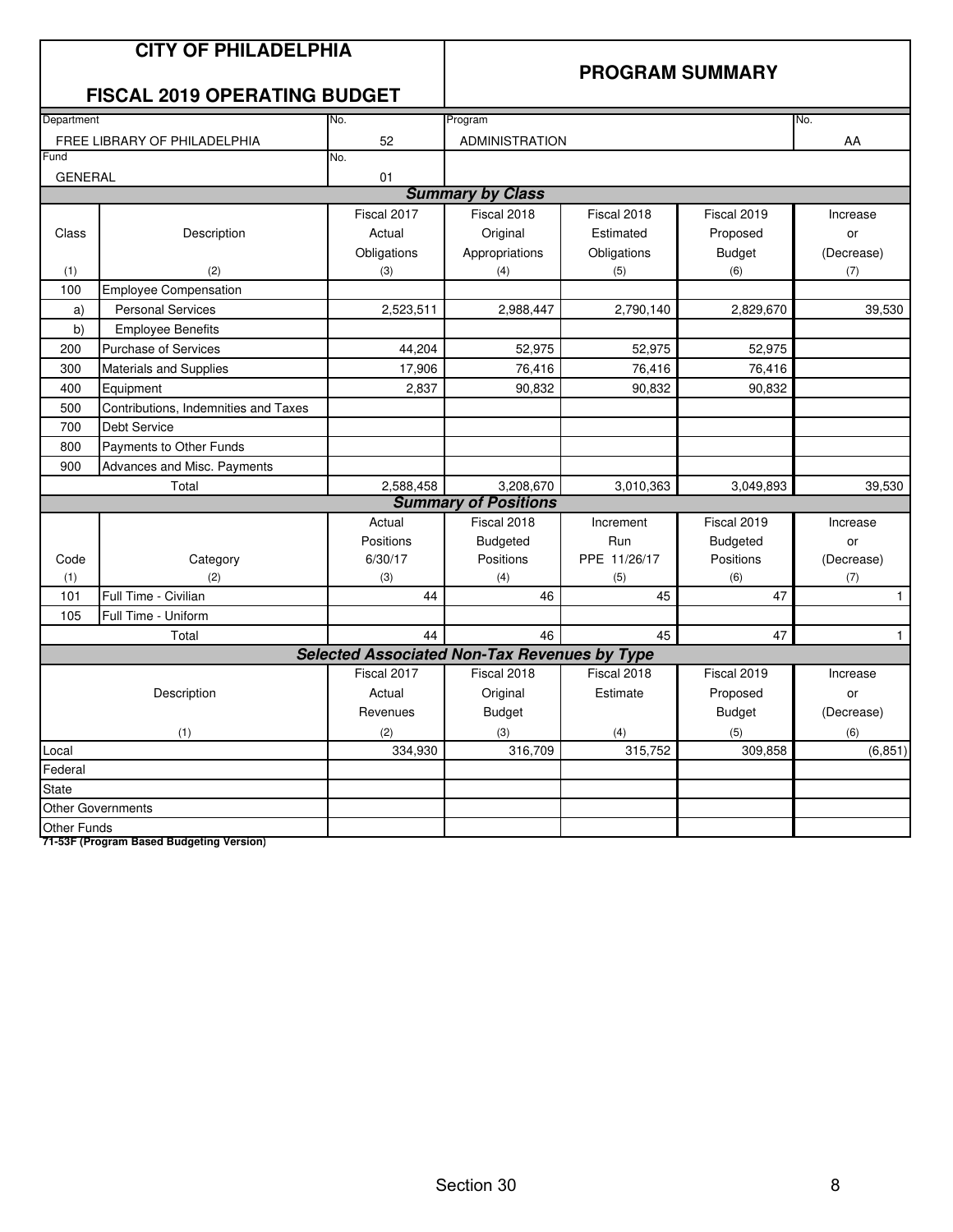| <b>CITY OF PHILADELPHIA</b><br><b>FISCAL 2019 OPERATING BUDGET</b>       |                |                                                                                                                                                                                                                                                  |                                                                                             |                                            | <b>SCHEDULE 100</b><br><b>LIST OF POSITIONS</b><br><b>BY PROGRAM</b> |                                                       |                                                                  |                                                              |                                                   |  |
|--------------------------------------------------------------------------|----------------|--------------------------------------------------------------------------------------------------------------------------------------------------------------------------------------------------------------------------------------------------|---------------------------------------------------------------------------------------------|--------------------------------------------|----------------------------------------------------------------------|-------------------------------------------------------|------------------------------------------------------------------|--------------------------------------------------------------|---------------------------------------------------|--|
| Department                                                               |                |                                                                                                                                                                                                                                                  |                                                                                             | No.                                        | Program                                                              |                                                       |                                                                  |                                                              | No.                                               |  |
|                                                                          |                | FREE LIBRARY OF PHILADELPHIA                                                                                                                                                                                                                     |                                                                                             | 52                                         | ADMINISTRATION                                                       |                                                       |                                                                  |                                                              | AA                                                |  |
| Fund                                                                     | <b>GENERAL</b> |                                                                                                                                                                                                                                                  |                                                                                             | No.<br>01                                  |                                                                      |                                                       |                                                                  |                                                              |                                                   |  |
| Line<br>No.                                                              | Class<br>Code  | Title                                                                                                                                                                                                                                            | Salary<br>Range<br>(in dollars)                                                             | Fiscal<br>2017<br>Actual Pos.<br>6/30/17   | Fiscal<br>2018<br><b>Budgeted</b><br>Positions                       | Increment<br>Run -PPE<br>11/26/17                     | Fiscal<br>2019<br><b>Budgeted</b><br>Positions                   | Annual<br>Salary<br>7/1/18                                   | Increase<br>(Decrease)<br>(Col. 8<br>less Col. 6) |  |
| (1)                                                                      | (2)            | (3)                                                                                                                                                                                                                                              | (4)                                                                                         | (5)                                        | (6)                                                                  | (7)                                                   | (8)                                                              | (9)                                                          | (10)                                              |  |
| $\mathbf{1}$<br>$\overline{c}$<br>3<br>$\overline{\mathbf{4}}$<br>5<br>6 | 9B61<br>P398   | Director's Office<br>Administrative Librarian 1<br>2L17 Administrative Specialist 2<br>A398 Assistant Managing Director<br>D295 Deputy Managing Director<br><b>President and Director</b><br>C157 Chief of Staff<br>Subtotal - Director's Office | 62,578 - 80,457<br>49,321 - 63,412<br>110,000 - 125,000<br>125,000<br>204,219<br>106,088    | -1<br>3<br>1<br>1<br>$\overline{7}$        | 1<br>4<br>1<br>1<br>8                                                | -1<br>3<br>1<br>1<br>$\overline{7}$                   | $\mathbf{1}$<br>1<br>3<br>1<br>1<br>$\overline{7}$               | 81,282<br>64,637<br>360,500<br>125,000<br>204,219<br>835,638 | 3<br>(3)<br>(1)<br>(1)                            |  |
| 7<br>8<br>9<br>10<br>11                                                  |                | <b>Public Relations</b><br>1A02 Clerk 1<br>9G05 Library Arts and Graphic Administrator<br>1D41 Data Services Support Clerk<br>9G11 Graphics Design Specialist<br>9A11 Library Assistant 1<br>Subtotal - Public Relations                         | 29,310 - 31,299<br>58,456 - 75,151<br>34,421 - 37,413<br>46,234 - 50,960<br>31,891 - 34,480 | 1<br>$\overline{c}$<br>1<br>$\overline{4}$ | 1<br>1<br>1<br>$\overline{4}$                                        | 1<br>$\overline{c}$<br>$\mathbf{1}$<br>$\overline{4}$ | $\mathbf{1}$<br>$\overline{c}$<br>$\mathbf{1}$<br>$\overline{4}$ | 38,160<br>96,392<br>36,567<br>171,119                        | (1)<br>(1)                                        |  |
| 12<br>13<br>14<br>15<br>16                                               |                | <b>Accounting Department</b><br>1B10 Accounting Clerk<br>2L20 Administrative Officer<br>2C05 Budget Officer 1<br>1A04 Clerk 3<br>2A33 Fiscal Officer<br>Subtotal - Accounting Department                                                         | 35,446 - 38,575<br>49,321 - 63,412<br>54,941 - 70,622<br>37,692 - 41,128<br>71,597 - 92,059 | 1<br>1<br>1<br>1<br>$\overline{4}$         | 1<br>1<br>1<br>5                                                     | 1<br>1<br>1<br>-1<br>$\overline{4}$                   | 1<br>1<br>1<br>$\mathbf{1}$<br>$\mathbf{1}$<br>5                 | 35,446<br>65,037<br>71,847<br>43,581<br>77,938<br>293,849    |                                                   |  |
| 17<br>18<br>19                                                           |                | Purchasing<br>2L20 Administrative Officer<br>1A04 Clerk 3<br>2E08 Departmental Procurement Specialist<br>Subtotal - Purchasing                                                                                                                   | 49,321 - 63,412<br>37,692 - 41,128<br>41,652 - 53,556                                       | 1<br>1<br>$\overline{c}$                   | 1<br>1<br>$\overline{2}$                                             | $\mathbf{1}$<br>$\mathbf{1}$<br>$\overline{c}$        | 1<br>$\overline{2}$                                              | 61,515<br>42,781<br>104,296                                  | (1)                                               |  |

Section 30 9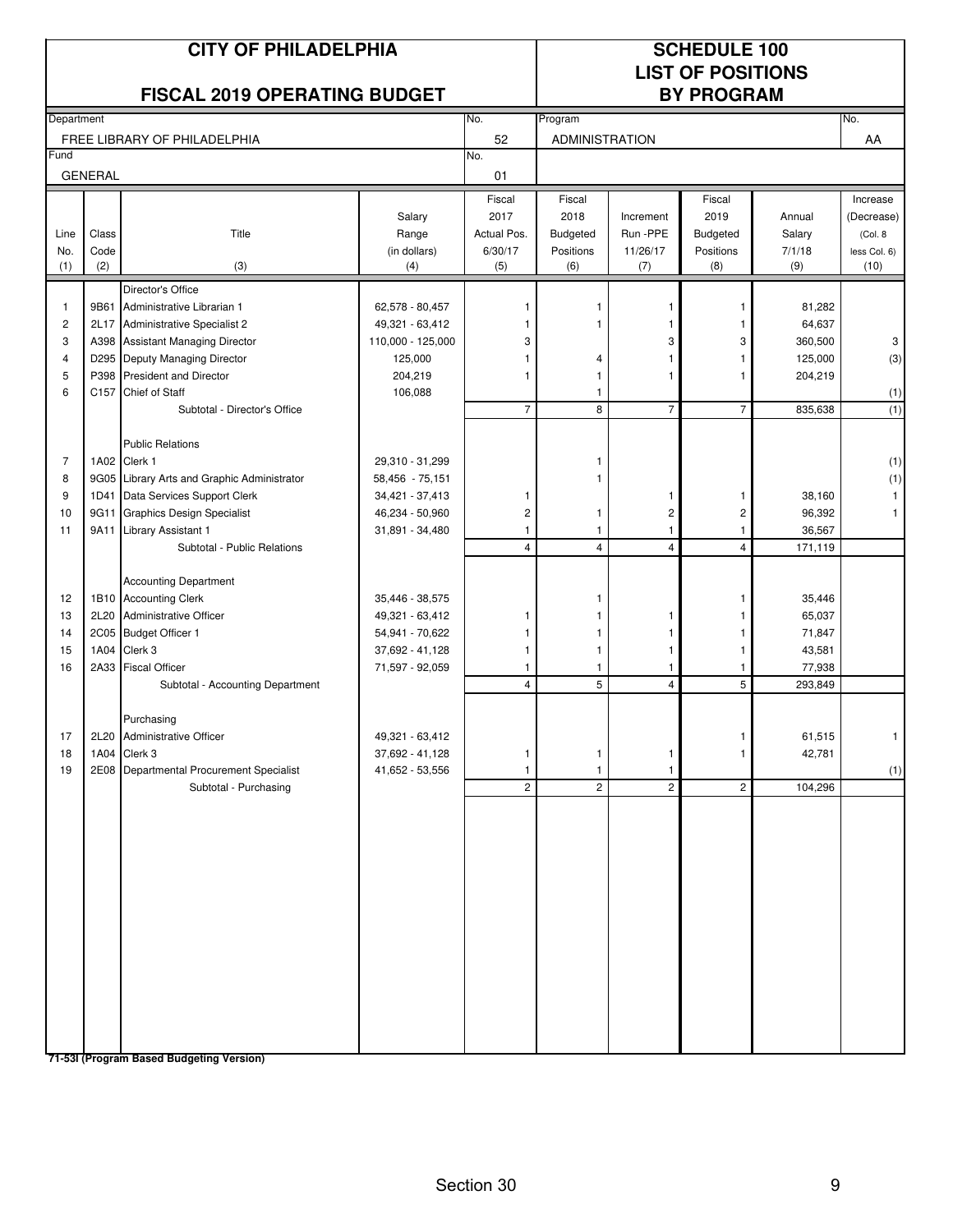| <b>CITY OF PHILADELPHIA</b><br><b>FISCAL 2019 OPERATING BUDGET</b> |                |                                                |                                    |                |                       |                 | <b>SCHEDULE 100</b><br><b>LIST OF POSITIONS</b><br><b>BY PROGRAM</b> |                   |                      |
|--------------------------------------------------------------------|----------------|------------------------------------------------|------------------------------------|----------------|-----------------------|-----------------|----------------------------------------------------------------------|-------------------|----------------------|
| Department                                                         |                |                                                |                                    | No.            | Program               |                 |                                                                      |                   | No.                  |
|                                                                    |                | FREE LIBRARY OF PHILADELPHIA                   |                                    | 52             | <b>ADMINISTRATION</b> |                 |                                                                      |                   | AA                   |
| Fund                                                               | <b>GENERAL</b> |                                                |                                    | No.<br>01      |                       |                 |                                                                      |                   |                      |
|                                                                    |                |                                                |                                    | Fiscal         | Fiscal                |                 | Fiscal                                                               |                   | Increase             |
|                                                                    |                |                                                | Salary                             | 2017           | 2018                  | Increment       | 2019                                                                 | Annual            | (Decrease)           |
| Line                                                               | Class          | Title                                          | Range                              | Actual Pos.    | <b>Budgeted</b>       | Run -PPE        | Budgeted                                                             | Salary            | (Col. 8              |
| No.<br>(1)                                                         | Code<br>(2)    | (3)                                            | (in dollars)<br>(4)                | 6/30/17<br>(5) | Positions<br>(6)      | 11/26/17<br>(7) | Positions<br>(8)                                                     | 7/1/18<br>(9)     | less Col. 6)<br>(10) |
|                                                                    |                | <b>Human Resources</b>                         |                                    |                |                       |                 |                                                                      |                   |                      |
| 20                                                                 | 2L09           | Administrative Assistant - Confidential        | 38,708 - 49,761                    |                | 1                     |                 |                                                                      |                   | (1)                  |
| 21                                                                 | 2L08           | Administrative Services Supervisor             | 38,708 - 49,761                    |                |                       | 1               | 1                                                                    | 50,786            |                      |
| 22                                                                 |                | 1A22 Clerical Supervisor 2                     | 39,716 - 43,447                    |                |                       |                 |                                                                      | 45,558            |                      |
| 23                                                                 | 1D41           | Data Services Support Clerk                    | 34,421 - 37,413                    |                | 1                     | 2               | $\overline{\mathbf{c}}$                                              | 76,308            | 1                    |
| 24                                                                 | 2H13           | Departmental Human Resources Manager 3         | 71,597 - 92,059                    |                | 1                     | 1               |                                                                      | 93,884            |                      |
| 25                                                                 | 2H90           | Human Resources Professional                   | 35,099 - 49,761                    |                |                       |                 |                                                                      | 56,359            |                      |
| 26                                                                 |                | B908 Library Supervisor 1                      | 51,871 - 66,683                    |                | 1                     |                 |                                                                      | 67,708            |                      |
| 27                                                                 | 2L03           | <b>Management Trainee</b>                      | 35,099 - 45,126                    |                |                       |                 |                                                                      | 45,751            |                      |
| 28                                                                 |                | 2H58 Sr Departmental Human Resources Associate | 54,941 - 70,622                    | 1              |                       | 1               | 1                                                                    | 71,847            | $\mathbf{1}$         |
| 29                                                                 |                | 2H33 Training & Development Manager            | 62,578 - 80,457                    | 1              | 1                     | $\overline{1}$  | $\mathbf{1}$                                                         | 75,983            |                      |
|                                                                    |                | Subtotal - Human Resources                     |                                    | 9              | 8                     | 10              | 10                                                                   | 584,184           | $\overline{2}$       |
|                                                                    |                | <b>Payroll Department</b>                      |                                    |                |                       |                 |                                                                      |                   |                      |
| 30                                                                 | 1A04           | Clerk 3                                        | 37,692 - 41,128                    |                |                       | -1              | 1                                                                    | 40,989            | $\mathbf{1}$         |
| 31                                                                 |                | 1B25 Departmental Payroll Clerk                | 35,446 - 38,575                    | 5              | 5                     | 4               | 4                                                                    | 160,832           | (1)                  |
| 32                                                                 |                | 1B27 Departmental Payroll Supervisor 2         | 40,727 - 44,633                    | 1              | 1                     | $\mathbf{1}$    | $\mathbf{1}$                                                         | 46,773            |                      |
|                                                                    |                | Subtotal - Payroll Department                  |                                    | 6              | 6                     | 6               | 6                                                                    | 248,594           |                      |
|                                                                    |                | Strategic Initiatives                          |                                    |                |                       |                 |                                                                      |                   |                      |
| 33                                                                 | 2L10           | <b>Administrative Assistant</b>                | 37,764 - 48,548                    | 1              | 1                     |                 | 1                                                                    | 49,173            |                      |
| 34                                                                 | 9B61           | Administrative Librarian 1                     | 62,578 - 80,457                    | 1              | 2                     | 1               |                                                                      | 81,282            | (1)                  |
| 35                                                                 | 9B11           | <b>Library Coordinator</b>                     | $50,606 - 65,058$                  | 1              | 1                     | 1               | 1                                                                    | 65,883            |                      |
| 36                                                                 | 1E77           | Programmer Analyst 3                           | 53,601 - 68,901                    | 1              |                       | 1               | 1                                                                    | 65,896            | $\mathbf{1}$         |
|                                                                    |                | Subtotal Strategic Initiatives                 |                                    | 4              | 4                     | $\overline{4}$  | $\overline{4}$                                                       | 262,234           |                      |
|                                                                    |                |                                                |                                    |                |                       |                 |                                                                      |                   |                      |
|                                                                    |                | Shipping and Supply Department<br>1A04 Clerk 3 |                                    |                |                       |                 |                                                                      |                   |                      |
| 37<br>38                                                           |                | 7C11 Equipment Operator 1                      | 37,692 - 41,128<br>35,446 - 38,575 | 5              | 1<br>5                | 5               | 1<br>5                                                               | 37,692<br>191,966 |                      |
| 39                                                                 | 9A11           | <b>Library Assistant 1</b>                     | 31,891 - 34,480                    |                |                       | 1               | 1                                                                    | 34,901            |                      |
| 40                                                                 |                | 7A03 Semiskilled Laborer                       | 34,421 - 37,413                    |                | 1                     | 1               | $\mathbf{1}$                                                         | 36,948            |                      |
| 41                                                                 |                | 1F08 Stores Supervisor                         | 39,716 - 43,447                    | 1              | 1                     | $\mathbf{1}$    | $\mathbf{1}$                                                         | 40,581            |                      |
|                                                                    |                | Subtotal - Shipping and Supply Department      |                                    | 8              | 9                     | 8               | 9                                                                    | 342,088           |                      |
|                                                                    |                |                                                |                                    |                |                       |                 |                                                                      |                   |                      |
|                                                                    |                | Total - Administration                         |                                    | 44             | 46                    | 45              | 47                                                                   | 2,842,002         | $\mathbf{1}$         |
|                                                                    |                |                                                |                                    |                |                       |                 |                                                                      |                   |                      |
|                                                                    |                |                                                |                                    |                |                       |                 |                                                                      |                   |                      |
|                                                                    |                |                                                |                                    |                |                       |                 |                                                                      |                   |                      |
|                                                                    |                | 71-53I (Program Based Budgeting Version)       |                                    |                |                       |                 |                                                                      |                   |                      |

Section 30 10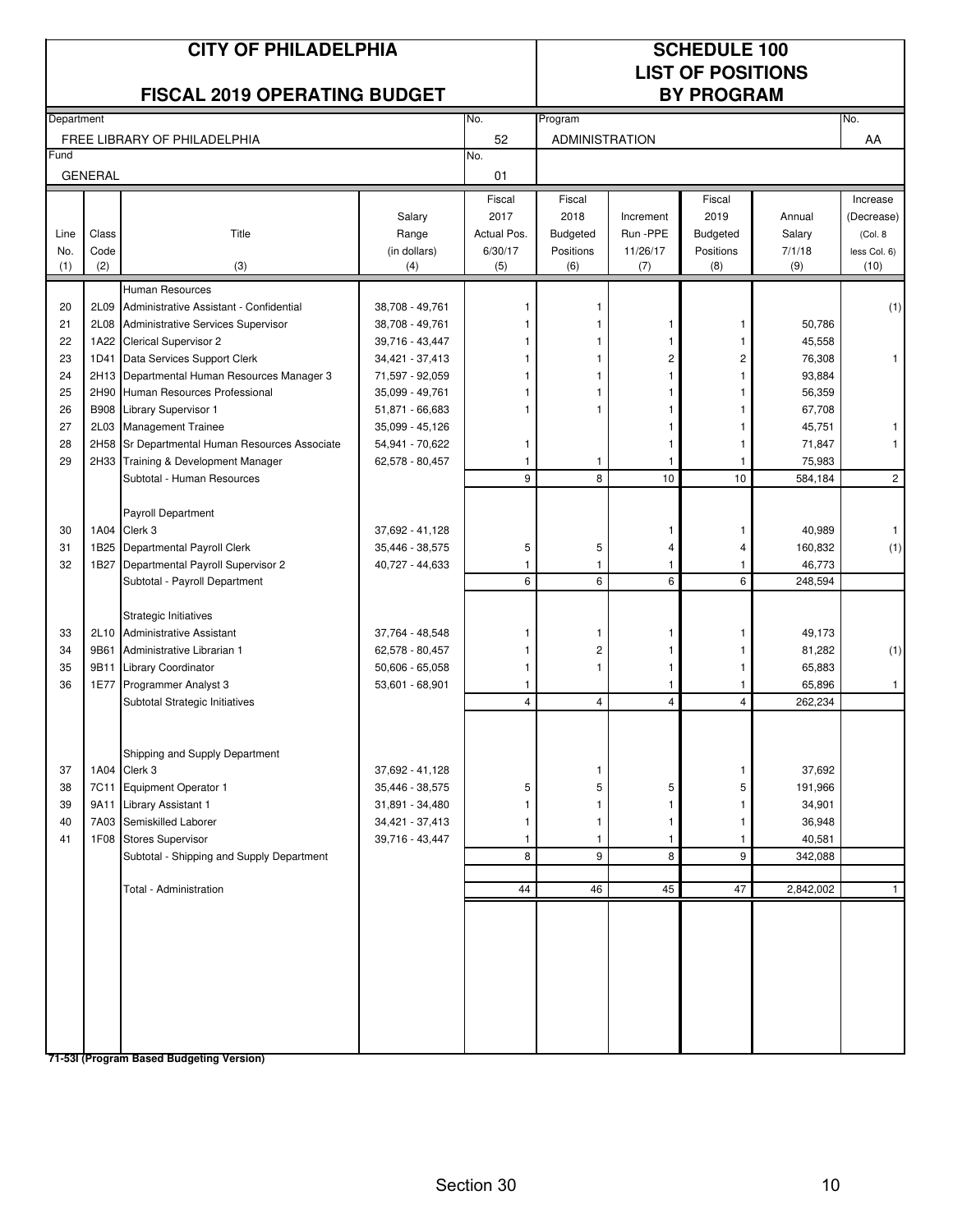|                    |                      | <b>CITY OF PHILADELPHIA</b><br>FISCAL 2019 OPERATING BUDGET                                                                           |                                |                             |                                        |                                                 |                                                       | <b>SCHEDULE 100</b><br><b>LIST OF POSITIONS</b><br><b>BY PROGRAM</b> |                                                       |                                                         |                                                   |
|--------------------|----------------------|---------------------------------------------------------------------------------------------------------------------------------------|--------------------------------|-----------------------------|----------------------------------------|-------------------------------------------------|-------------------------------------------------------|----------------------------------------------------------------------|-------------------------------------------------------|---------------------------------------------------------|---------------------------------------------------|
| Department         |                      |                                                                                                                                       |                                |                             | No.                                    | Program                                         |                                                       |                                                                      |                                                       |                                                         | No.                                               |
|                    |                      | FREE LIBRARY OF PHILADELPHIA                                                                                                          |                                |                             | 52                                     | <b>ADMINISTRATION</b>                           |                                                       |                                                                      |                                                       |                                                         | AA                                                |
| Fund               |                      |                                                                                                                                       |                                |                             | No.                                    |                                                 |                                                       |                                                                      |                                                       |                                                         |                                                   |
|                    | <b>GENERAL</b>       |                                                                                                                                       |                                |                             | 01                                     |                                                 |                                                       |                                                                      |                                                       |                                                         |                                                   |
| Line<br>No.<br>(1) | Class<br>Code<br>(2) | Title<br>(3)                                                                                                                          |                                |                             | Salary<br>Range<br>(in dollars)<br>(4) | Fiscal<br>2017<br>Actual Pos.<br>6/30/17<br>(5) | Fiscal<br>2018<br><b>Budgeted</b><br>Positions<br>(6) | Increment<br>Run -PPE<br>11/26/17<br>(7)                             | Fiscal<br>2019<br><b>Budgeted</b><br>Positions<br>(8) | Annual<br>Salary<br>7/1/18<br>(9)                       | Inc.<br>(Dec.)<br>(Col. 8<br>less Col. 6)<br>(10) |
|                    |                      | <b>Total Full Time</b><br>Temporary and Seasonal Appointments<br>Overtime:<br>Regular<br>Holiday<br>Shift Differential<br>Adjustments |                                |                             |                                        | 44                                              | 46                                                    | 45                                                                   | 47                                                    | 2,842,002<br>6,675<br>99,541<br>1,129<br>1,315<br>6,239 |                                                   |
|                    |                      | <b>Total Gross Requirements</b><br>Plus: Earned Increment<br>Plus: Longevity<br>Less: (Vacancy Allowance)                             |                                | <b>Total Budget Request</b> |                                        | 44                                              | 46                                                    | 45                                                                   | 47                                                    | 2,956,901<br>499<br>33<br>(127, 763)<br>2,829,670       | $\mathbf{1}$                                      |
|                    |                      |                                                                                                                                       |                                |                             | <b>Summary of Personal Services</b>    |                                                 |                                                       |                                                                      |                                                       |                                                         |                                                   |
|                    |                      |                                                                                                                                       |                                | Fiscal 2017                 |                                        | Fiscal 2018                                     |                                                       |                                                                      | Fiscal 2019                                           |                                                         | Inc. / (Dec.) Inc. / (Dec.)                       |
| Line<br>No.        |                      | Category                                                                                                                              | Actual<br>Positions<br>6/30/17 | Actual<br>Obligations       | Budgeted<br>Positions                  | Estimated<br>Obligations                        | Increment<br>Run -PPE<br>11/26/17                     | Budgeted<br>Positions                                                | Department<br>Request                                 | in Require.<br>(Col. 9<br>less Col. 6)                  | in Bud. Pos.<br>(Col. 8<br>less Col. 5)           |
| (1)                |                      | (2)                                                                                                                                   | (3)                            | (4)                         | (5)                                    | (6)                                             | (7)                                                   | (8)                                                                  | (9)                                                   | (10)                                                    | (11)                                              |
| $\mathbf{1}$       | Lump Sum             |                                                                                                                                       |                                | 19,814                      |                                        | 23,510                                          |                                                       |                                                                      |                                                       | (23, 510)                                               |                                                   |
| $\overline{2}$     |                      | Full Time - Civilian                                                                                                                  | 44                             | 2,342,751                   | 46                                     | 2,601,731                                       | 45                                                    | 47                                                                   | 2,714,771                                             | 113,040                                                 | $\overline{1}$                                    |
| 3                  |                      | Full Time - Uniform                                                                                                                   |                                |                             |                                        |                                                 |                                                       |                                                                      |                                                       |                                                         |                                                   |
| $\overline{4}$     |                      | Bonus, Gross Adj.                                                                                                                     |                                | 22,425                      |                                        | 6,239                                           |                                                       |                                                                      | 6,239                                                 |                                                         |                                                   |
| 5                  |                      | PT, Temp/Seas, Bd, SCG                                                                                                                |                                |                             |                                        | 6,675                                           |                                                       |                                                                      | 6,675                                                 |                                                         |                                                   |
| 6                  |                      | Overtime - Civilian                                                                                                                   |                                | 135,221                     |                                        | 149,541                                         |                                                       |                                                                      | 99,541                                                | (50,000)                                                |                                                   |
| $\overline{7}$     |                      | Overtime - Uniform                                                                                                                    |                                |                             |                                        |                                                 |                                                       |                                                                      |                                                       |                                                         |                                                   |
| 8                  |                      | Holiday Overtime - Civilian                                                                                                           |                                | 1,642                       |                                        | 1,129                                           |                                                       |                                                                      | 1,129                                                 |                                                         |                                                   |
| 9                  |                      | Unused Uniform Leave                                                                                                                  |                                |                             |                                        |                                                 |                                                       |                                                                      |                                                       |                                                         |                                                   |
| 10                 | Shift/Stress         |                                                                                                                                       |                                | 827                         |                                        | 1,315                                           |                                                       |                                                                      | 1,315                                                 |                                                         |                                                   |
| 11                 |                      | H&L, IOD, LT-Sick                                                                                                                     |                                | 831                         |                                        |                                                 |                                                       |                                                                      |                                                       |                                                         |                                                   |
| 12                 |                      |                                                                                                                                       |                                |                             |                                        |                                                 |                                                       |                                                                      |                                                       |                                                         |                                                   |
|                    |                      | Total                                                                                                                                 | 44                             | 2,523,511                   | 46                                     | 2,790,140                                       | $45\,$                                                | 47                                                                   | 2,829,670                                             | 39,530                                                  | $\mathbf{1}$                                      |

Total<br>T1-53J (Program Based Budgeting Version)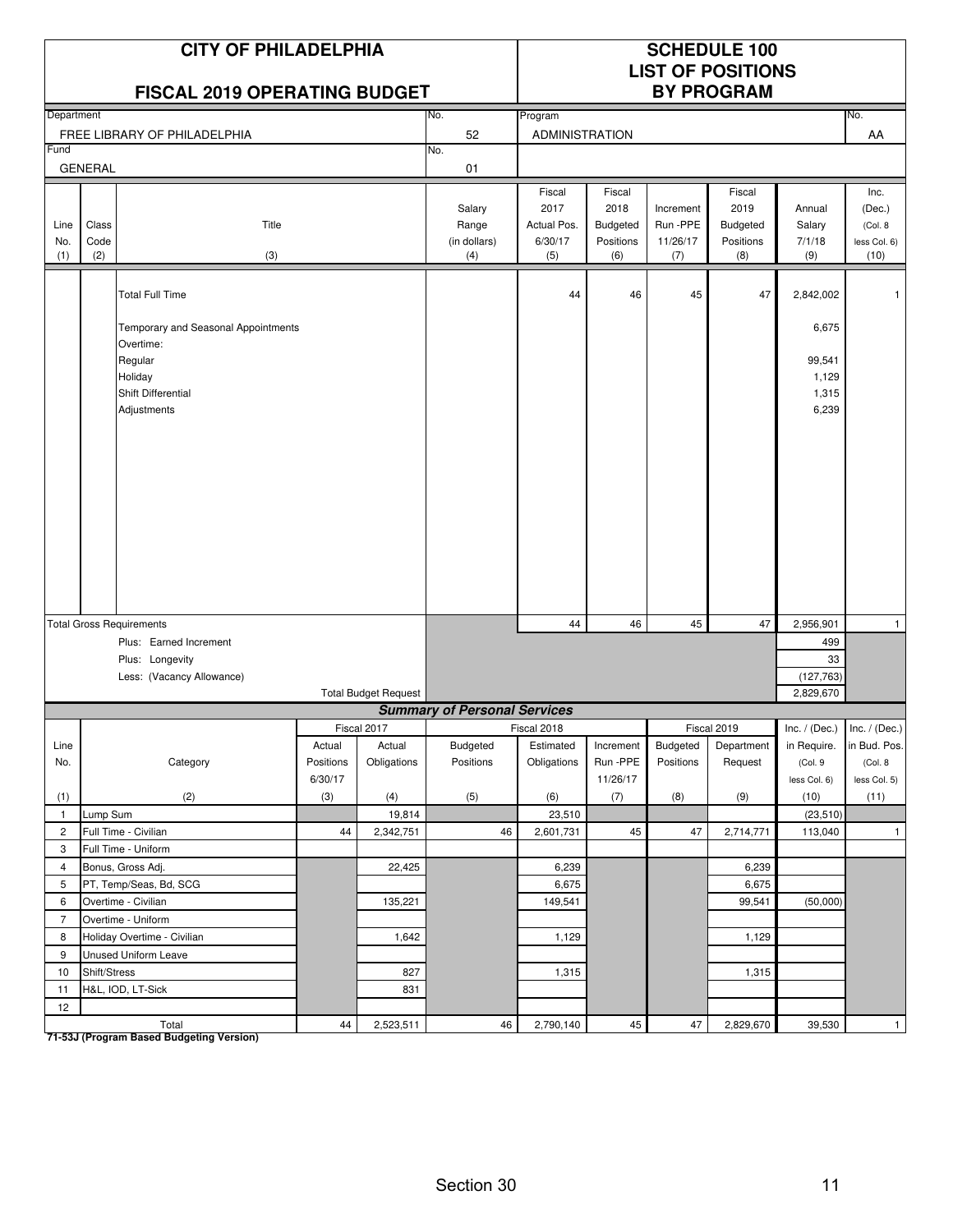## **CITY OF PHILADELPHIA SCHEDULE 200**

### **FISCAL 2019 OPERATING BUDGET**

# **PURCHASE OF SERVICES**

| Department |                                                  | No.                                        | Program               |             |              | No.        |
|------------|--------------------------------------------------|--------------------------------------------|-----------------------|-------------|--------------|------------|
|            | FREE LIBRARY OF PHILADELPHIA                     | 52                                         | <b>ADMINISTRATION</b> |             |              | AA         |
| Fund       |                                                  | No.                                        |                       |             |              |            |
|            | <b>GENERAL</b>                                   | 01                                         |                       |             |              |            |
|            |                                                  | Fiscal 2017                                | Fiscal 2018           | Fiscal 2018 | Fiscal 2019  | Increase   |
| Code       | Description                                      | Actual                                     | Original              | Estimated   | Departmental | or         |
|            |                                                  | Obligations                                | Appropriations        | Obligations | Request      | (Decrease) |
| (1)        | (2)                                              | (3)                                        | (4)                   | (5)         | (6)          | (7)        |
|            |                                                  | <b>Schedule 200 - Purchase of Services</b> |                       |             |              |            |
| 201        | Cleaning & Laundering                            |                                            |                       |             |              |            |
| 202        | Janitorial Services                              |                                            |                       |             |              |            |
| 205        | Refuse, Garbage, Silt and Sludge Removal         |                                            |                       |             |              |            |
| 209        | Telephone & Communication                        |                                            |                       |             |              |            |
| 210        | <b>Postal Services</b>                           |                                            |                       |             |              |            |
| 211        | Transportation                                   | 2,260                                      | 3,558                 | 3,558       | 3,558        |            |
| 215        | Licenses, Permits & Inspection Charges           |                                            | 499                   | 499         | 499          |            |
| 216        | Commercial off the Shelf Software Licenses       |                                            |                       |             |              |            |
| 220        | <b>Electric Current</b>                          |                                            |                       |             |              |            |
| 221        | <b>Gas Services</b>                              |                                            |                       |             |              |            |
| 222        | Steam for Heating                                |                                            |                       |             |              |            |
| 230        | Meals (non-travel) & Official Entertaining       | 21,216                                     | 21,215                | 21,215      | 21,215       |            |
| 231        | <b>Overtime Meals</b>                            |                                            |                       |             |              |            |
| 240        | Advertising & Promotional Activities             |                                            |                       |             |              |            |
| 250        | <b>Professional Services</b>                     |                                            |                       |             |              |            |
| 251        | Professional Svcs. - Information Technology      |                                            |                       |             |              |            |
| 252        | Accounting & Auditing Services                   |                                            |                       |             |              |            |
| 253        | <b>Legal Services</b>                            |                                            |                       |             |              |            |
| 254        | Mental Health & Intellectual Disability Services |                                            |                       |             |              |            |
| 255        | Dues                                             | 85                                         | 9                     | 9           | 9            |            |
| 256        | Seminar & Training Sessions                      | 2,910                                      | 241                   | 241         | 241          |            |
| 257        | Architectural & Engineering Services             |                                            |                       |             |              |            |
| 258        | <b>Court Reporters</b>                           |                                            |                       |             |              |            |
| 259        | <b>Arbitration Fees</b>                          |                                            |                       |             |              |            |
| 260        | Repair & Maintenance Charges                     | 11,469                                     |                       |             |              |            |
| 261        | Repaving, Repairing & Resurfacing Streets        |                                            |                       |             |              |            |
| 262        | Demolition of Buildings                          |                                            |                       |             |              |            |
| 264        | Abatement of Nuisances                           |                                            |                       |             |              |            |
| 265        | Rehabilitation of Property                       |                                            |                       |             |              |            |
| 266        | Maint. & Support - Comp. Hardware & Software     |                                            |                       |             |              |            |
| 275        | Juror Fees                                       |                                            |                       |             |              |            |
| 276        | Juror Expenses                                   |                                            |                       |             |              |            |
| 277        | <b>Witness Fees</b>                              |                                            |                       |             |              |            |
| 280        | Insurance & Official Bonds                       |                                            |                       |             |              |            |
| 282        | Lease Purchase - Computer Systems                |                                            |                       |             |              |            |
| 283        | Lease Purchase - Vehicles                        |                                            |                       |             |              |            |
| 284        | Ground & Building Rental                         |                                            |                       |             |              |            |
| 285        | Rents - Other                                    | 6,264                                      | 27,453                | 27,453      | 27,453       |            |
| 286        | Rental of Parking Spaces                         |                                            |                       |             |              |            |
| 290        | Payments for Care of Individuals                 |                                            |                       |             |              |            |
| 295        | <b>Imprest Advances</b>                          |                                            |                       |             |              |            |
| 298<br>299 | Payments for Burials & Graves                    |                                            |                       |             |              |            |
|            | Other Expenses (not otherwise classified)        |                                            |                       |             |              |            |
|            |                                                  |                                            |                       |             |              |            |
|            |                                                  |                                            |                       |             |              |            |
|            | Total                                            | 44,204                                     | 52,975                | 52,975      | 52,975       |            |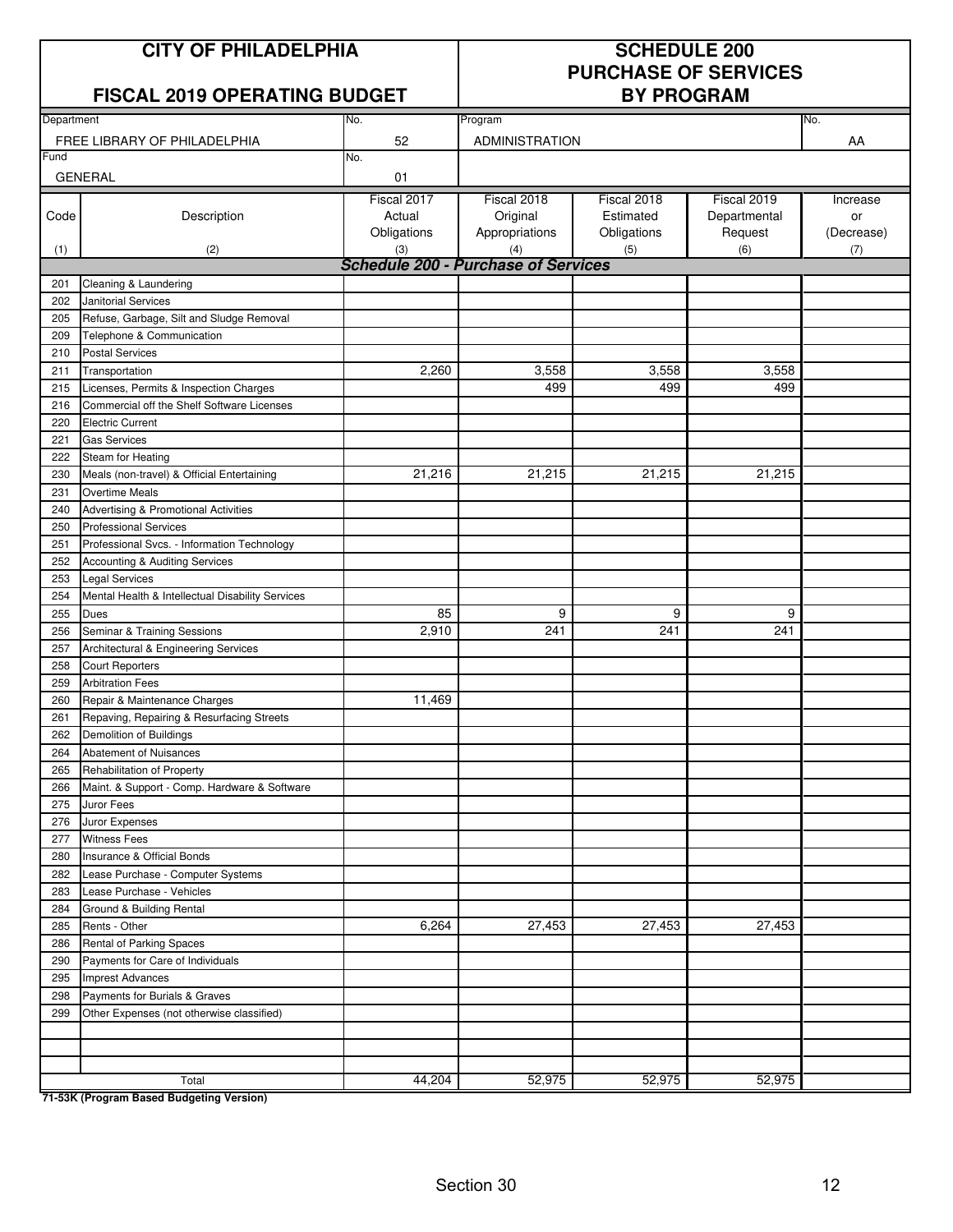#### **FISCAL 2019 OPERATING BUDGET**

# **CITY OF PHILADELPHIA SCHEDULE 300 - 400 MATERIALS, SUPPLIES & EQUIPMENT**

| Department |                                                       | No.                                            | Program                         |             |              | No.        |
|------------|-------------------------------------------------------|------------------------------------------------|---------------------------------|-------------|--------------|------------|
|            | FREE LIBRARY OF PHILADELPHIA                          | 52                                             | <b>ADMINISTRATION</b>           |             |              | AA         |
| Fund       |                                                       | No.                                            |                                 |             |              |            |
|            | <b>GENERAL</b>                                        | 01                                             |                                 |             |              |            |
|            |                                                       |                                                |                                 |             |              |            |
|            |                                                       | Fiscal 2017                                    | Fiscal 2018                     | Fiscal 2018 | Fiscal 2019  | Increase   |
| Code       | Description                                           | Actual                                         | Original                        | Estimated   | Departmental | or         |
|            |                                                       | Obligations                                    | Appropriations                  | Obligations | Request      | (Decrease) |
| (1)        | (2)                                                   | (3)                                            | (4)                             | (5)         | (6)          | (7)        |
|            |                                                       | <b>Schedule 300 - Materials &amp; Supplies</b> |                                 |             |              |            |
| 301        | Agricultural & Botanical                              |                                                |                                 |             |              |            |
| 302        | Animal, Livestock & Marine                            |                                                |                                 |             |              |            |
| 303        | Bakeshop, Dining Room & Kitchen                       |                                                |                                 |             |              |            |
| 304        | Books & Other Publications                            |                                                |                                 |             |              |            |
| 305        | <b>Building &amp; Construction</b>                    |                                                |                                 |             |              |            |
| 306        | <b>Library Materials</b>                              |                                                |                                 |             |              |            |
| 307        | <b>Chemicals &amp; Gases</b>                          |                                                |                                 |             |              |            |
| 308        | Dry Goods, Notions & Wearing Apparel                  |                                                |                                 |             |              |            |
| 309        | Cordage & Fibers                                      |                                                |                                 |             |              |            |
| 310        | Electrical & Communication                            | 359                                            |                                 |             |              |            |
| 311        | General Equipment & Machinery                         |                                                |                                 |             |              |            |
| 312        | Fire Fighting & Safety                                |                                                |                                 |             |              |            |
| 313        | Food                                                  |                                                |                                 |             |              |            |
| 314        | Fuel - Heating & Cooling                              |                                                |                                 |             |              |            |
| 316        | General Hardware & Minor Tools                        |                                                |                                 |             |              |            |
| 317        | <b>Hospital &amp; Laboratory</b>                      |                                                |                                 |             |              |            |
| 318        | Janitorial, Laundry & Household                       | 206                                            |                                 |             |              |            |
| 320        | Office Materials & Supplies                           | 3,914                                          | 19,384                          | 19,384      | 19,384       |            |
| 322        | Small Power Tools & Hand Tools                        |                                                |                                 |             |              |            |
| 323        | Plumbing, AC & Space Heating                          |                                                |                                 |             |              |            |
| 324        | Precision, Photographic & Artists                     | 3,638                                          | 3,637                           | 3,637       | 3,637        |            |
| 325        | Printing                                              | 9,769                                          | 33,380                          | 33,380      | 33,380       |            |
| 326        | Recreational & Educational                            | 20                                             | 1,007                           | 1,007       | 1,007        |            |
| 328        | Vehicle Parts & Accessories                           |                                                |                                 |             |              |            |
| 335        | Lubricants                                            |                                                |                                 |             |              |            |
| 340        | #2 Diesel Fuel                                        |                                                |                                 |             |              |            |
| 341        | Compressed Natural Gas (CNG)                          |                                                |                                 |             |              |            |
| 342        | Liquid Propane Gas (LPG)                              |                                                |                                 |             |              |            |
| 345        | Gasoline                                              |                                                |                                 |             |              |            |
| 399        | Other Materials & Supplies (not otherwise classified) |                                                | 19,008                          | 19,008      | 19,008       |            |
|            |                                                       |                                                |                                 |             |              |            |
|            | Total                                                 | 17,906                                         | 76,416                          | 76,416      | 76,416       |            |
|            |                                                       |                                                | <b>Schedule 400 - Equipment</b> |             |              |            |
| 405        | Construction, Dredging & Conveying                    |                                                |                                 |             |              |            |
| 410        | Electrical, Lighting & Communications                 | 560                                            |                                 |             |              |            |
| 411        | General Equipment & Machinery                         |                                                |                                 |             |              |            |
| 412        | Fire Fighting & Emergency                             |                                                |                                 |             |              |            |
| 417        | <b>Hospital &amp; Laboratory</b>                      |                                                |                                 |             |              |            |
| 420        | Office Equipment                                      | 944                                            | 7,632                           | 7,632       | 7,632        |            |
|            |                                                       |                                                |                                 |             |              |            |
| 423        | Plumbing, AC & Space Heating                          |                                                |                                 |             |              |            |
| 424        | Precision, Photographic & Artists                     |                                                |                                 |             |              |            |
| 426        | Recreational & Educational                            |                                                |                                 |             |              |            |
| 427        | Computer Equipment & Peripherals                      |                                                | 51,821                          | 51,821      | 51,821       |            |
| 428        | Vehicles                                              |                                                |                                 |             |              |            |
| 430        | Furniture & Furnishings                               | 1,333                                          | 20,742                          | 20,742      | 20,742       |            |
| 499        | Other Equipment (not otherwise classified)            |                                                | 10,637                          | 10,637      | 10,637       |            |
|            |                                                       |                                                |                                 |             |              |            |
|            | Total                                                 | 2,837                                          | 90,832                          | 90,832      | 90,832       |            |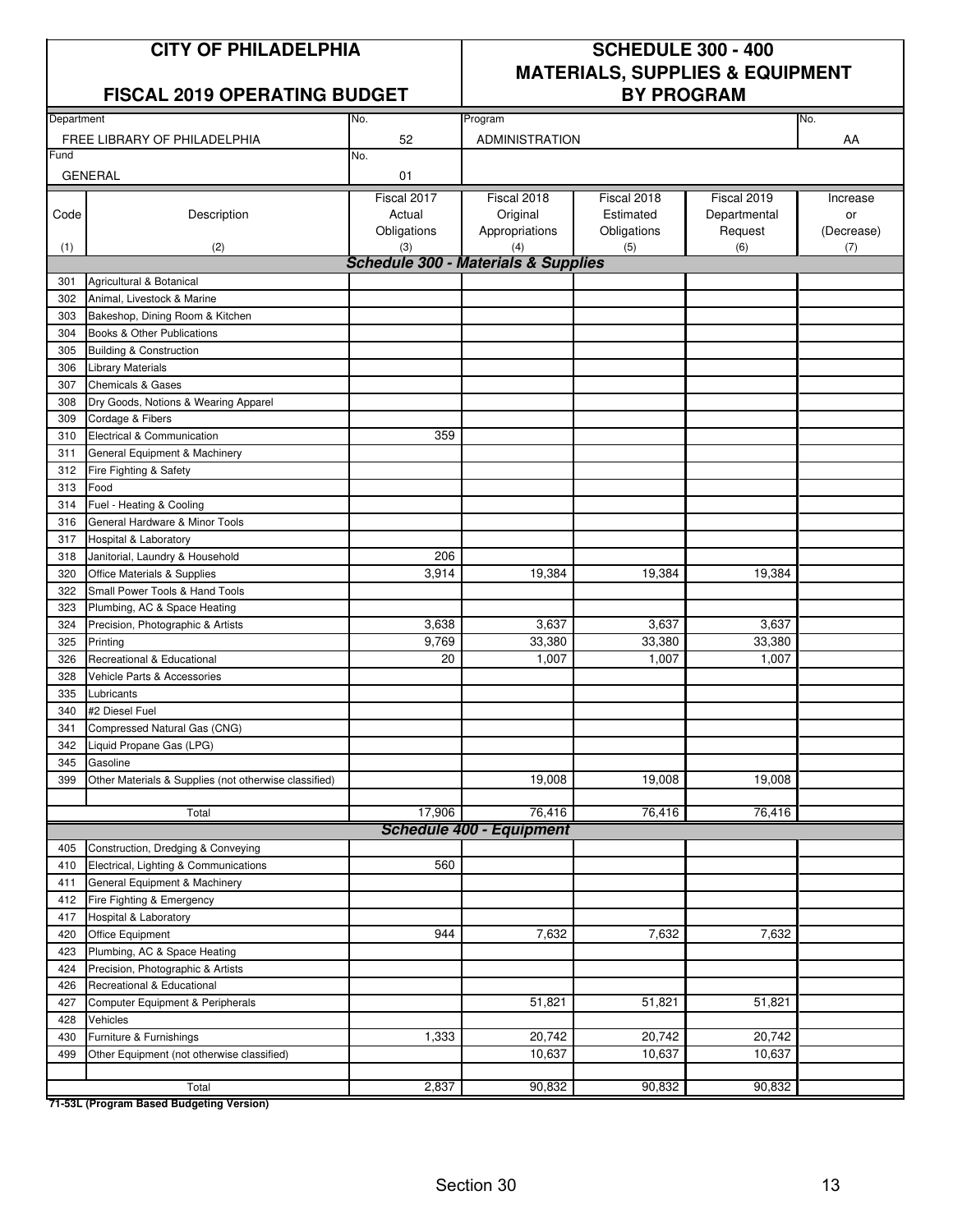|                     | <b>CITY OF PHILADELPHIA</b>                                                                                                                                                                                                                                                             |                   | <b>PROGRAM SUMMARY - ALL FUNDS</b>                          |                   |                   |                 |  |  |
|---------------------|-----------------------------------------------------------------------------------------------------------------------------------------------------------------------------------------------------------------------------------------------------------------------------------------|-------------------|-------------------------------------------------------------|-------------------|-------------------|-----------------|--|--|
|                     | <b>FISCAL 2019 OPERATING BUDGET</b>                                                                                                                                                                                                                                                     |                   |                                                             |                   |                   |                 |  |  |
| Department          |                                                                                                                                                                                                                                                                                         | No.               | Program                                                     |                   |                   | No.             |  |  |
|                     | FREE LIBRARY OF PHILADELPHIA                                                                                                                                                                                                                                                            | 52                | <b>CUSTOMER ENGAGEMENT</b>                                  |                   |                   | <b>BB</b>       |  |  |
|                     |                                                                                                                                                                                                                                                                                         |                   | <b>Program Description</b>                                  |                   |                   |                 |  |  |
|                     | Customer Engagement includes the Central Public Services Division, the Library for the Blind and Physically Handicapped, the<br>Neighborhood Library Services Division, the Materials Management Division, the Youth Services and Programs Division, and<br>the Center for Public Life. |                   |                                                             |                   |                   |                 |  |  |
|                     |                                                                                                                                                                                                                                                                                         |                   | <b>Program Objectives</b>                                   |                   |                   |                 |  |  |
| by 5 percent.       | Maintain an overall open rate for all public service facilities of at least 90 percent. Increase program attendance system-wide                                                                                                                                                         |                   |                                                             |                   |                   |                 |  |  |
|                     |                                                                                                                                                                                                                                                                                         |                   | <b>Performance Measures</b>                                 |                   |                   |                 |  |  |
|                     |                                                                                                                                                                                                                                                                                         | Fiscal 2017       | Fiscal 2018                                                 | Fiscal 2018       | Fiscal 2018       | Fiscal 2019     |  |  |
| Measure             | Description                                                                                                                                                                                                                                                                             | Year-End          | Target                                                      | Year-to-Date      | Year-End          | Target          |  |  |
| No.                 |                                                                                                                                                                                                                                                                                         |                   |                                                             | 11/30/17          | Estimate          |                 |  |  |
| (1)<br>$\mathbf{1}$ | (2)<br>Program Attendance                                                                                                                                                                                                                                                               | (3)<br>684,887    | (4)<br>681,000                                              | (5)<br>332,495    | (6)<br>681,000    | (7)<br>715,050  |  |  |
| Comments:           | Includes Preschool, Children's, Teen, Adult, and Senior Programs                                                                                                                                                                                                                        |                   |                                                             |                   |                   |                 |  |  |
| $\overline{2}$      | <b>Hours of Service</b>                                                                                                                                                                                                                                                                 | 100,426           | 105,000                                                     | 48,712            | 105,000           | 107,200         |  |  |
| Comments:           | Number of hours open                                                                                                                                                                                                                                                                    |                   |                                                             |                   |                   |                 |  |  |
| 3                   | <b>Collection Use Statistics</b>                                                                                                                                                                                                                                                        | 6,734,256         | 6,800,000                                                   | 2,849,970         | 6,800,000         | 6,900,000       |  |  |
| Comments:           | Circulation of hard copy and e-books; number of holds placed on titles; Electronic database usage                                                                                                                                                                                       |                   |                                                             |                   |                   |                 |  |  |
|                     |                                                                                                                                                                                                                                                                                         |                   |                                                             |                   |                   |                 |  |  |
| Comments:           |                                                                                                                                                                                                                                                                                         |                   |                                                             |                   |                   |                 |  |  |
| Comments:           |                                                                                                                                                                                                                                                                                         |                   |                                                             |                   |                   |                 |  |  |
|                     |                                                                                                                                                                                                                                                                                         |                   | <b>Summary by Fund</b>                                      |                   |                   |                 |  |  |
|                     |                                                                                                                                                                                                                                                                                         | Fiscal 2017       | Fiscal 2018                                                 | Fiscal 2018       | Fiscal 2019       | Increase        |  |  |
| Fund                | Fund                                                                                                                                                                                                                                                                                    | Actual            | Original                                                    | Estimated         | Proposed          | or              |  |  |
| No.                 |                                                                                                                                                                                                                                                                                         | Obligations       | Appropriations                                              | Obligations       | <b>Budget</b>     | (Decrease)      |  |  |
| (1)<br>01           | (2)<br><b>GENERAL</b>                                                                                                                                                                                                                                                                   | (3)<br>30,583,697 | (4)<br>29,486,321                                           | (5)<br>29,763,263 | (6)<br>30,723,198 | (7)<br>959,935  |  |  |
| 08                  | <b>GRANTS REVENUE</b>                                                                                                                                                                                                                                                                   | 7,814,729         | 8,824,915                                                   | 7,972,828         | 8,613,803         | 640,975         |  |  |
|                     |                                                                                                                                                                                                                                                                                         |                   |                                                             |                   |                   |                 |  |  |
|                     |                                                                                                                                                                                                                                                                                         |                   |                                                             |                   |                   |                 |  |  |
|                     |                                                                                                                                                                                                                                                                                         |                   |                                                             |                   |                   |                 |  |  |
|                     |                                                                                                                                                                                                                                                                                         |                   |                                                             |                   |                   |                 |  |  |
|                     | Total                                                                                                                                                                                                                                                                                   | 38,398,426        | 38,311,236<br><b>Summary of Full Time Positions by Fund</b> | 37,736,091        | 39,337,001        | 1,600,910       |  |  |
| Fund                |                                                                                                                                                                                                                                                                                         | Actual            | Fiscal 2018                                                 | Increment Run     | Fiscal 2019       | Inc. $/$ (Dec.) |  |  |
| No.                 | Fund                                                                                                                                                                                                                                                                                    | 6/30/17           | <b>Budgeted</b>                                             | PPE 11/26/17      | Budgeted          | (Col. 6 less 4) |  |  |
| (1)                 | (2)                                                                                                                                                                                                                                                                                     | (3)               | (4)                                                         | (5)               | (6)               | (7)             |  |  |
| 01                  | <b>GENERAL</b>                                                                                                                                                                                                                                                                          | 525               | 558                                                         | 519               | 552               | (6)             |  |  |
| 08                  | <b>GRANTS REVENUE</b>                                                                                                                                                                                                                                                                   | 12                | 16                                                          | 13                | 16                |                 |  |  |
|                     |                                                                                                                                                                                                                                                                                         |                   |                                                             |                   |                   |                 |  |  |
|                     |                                                                                                                                                                                                                                                                                         |                   |                                                             |                   |                   |                 |  |  |
|                     |                                                                                                                                                                                                                                                                                         |                   |                                                             |                   |                   |                 |  |  |
|                     | <b>Total Full Time</b>                                                                                                                                                                                                                                                                  | 537               | 574                                                         | 532               | 568               | (6)             |  |  |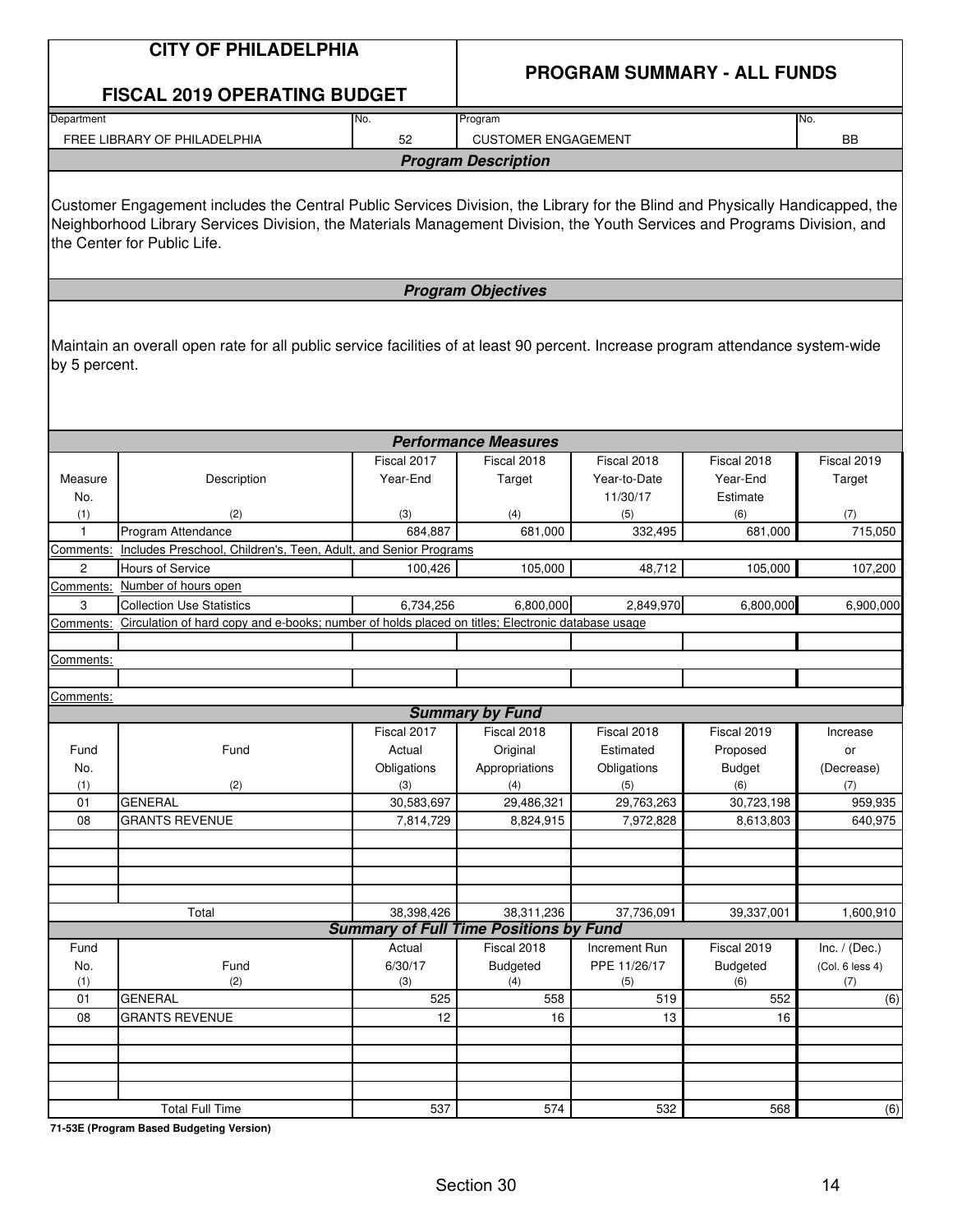|              | <b>CITY OF PHILADELPHIA</b><br><b>FISCAL 2019 OPERATING BUDGET</b> |             |                                                     | (CONTINUED)         | <b>PROGRAM SUMMARY - ALL FUNDS</b> |                     |
|--------------|--------------------------------------------------------------------|-------------|-----------------------------------------------------|---------------------|------------------------------------|---------------------|
| Department   |                                                                    | No.         | Program                                             |                     |                                    | No.                 |
|              | FREE LIBRARY OF PHILADELPHIA                                       | 52          | <b>CUSTOMER ENGAGEMENT</b>                          |                     |                                    | <b>BB</b>           |
|              |                                                                    |             | <b>Selected Associated Non-Tax Revenues by Fund</b> |                     |                                    |                     |
|              |                                                                    | Fiscal 2017 | Fiscal 2018                                         | Fiscal 2018         | Fiscal 2019                        | Increase            |
| Fund         | Fund                                                               | Actual      | Original                                            | Estimate            | Proposed                           | or                  |
| No.          |                                                                    | Revenues    | <b>Budget</b>                                       |                     | <b>Budget</b>                      | (Decrease)          |
| (1)          | (2)                                                                | (3)         | (4)                                                 | (5)                 | (6)                                | (7)                 |
| 01           | General                                                            | 5,062       |                                                     | 60,142              | 60,142                             |                     |
| 08           | <b>Grants Revenue</b>                                              | 7,814,729   | 8,824,915                                           | 7,972,828           | 8,613,803                          | 640,975             |
|              |                                                                    |             |                                                     |                     |                                    |                     |
|              |                                                                    |             | <b>Selected Associated Capital Projects</b>         |                     |                                    |                     |
| Dept.        |                                                                    | Carry       | Fiscal 2018                                         | Fiscal 2018         | Fiscal 2019                        | Fiscal 2019         |
| Where        | Description                                                        | Forward     | Original Approp.                                    | Original Approp.    | Proposed Budget                    | Proposed Bdgt       |
| Appropriated |                                                                    |             | (GO Only)                                           | (All Other Sources) | (GO Only)                          | (All Other Sources) |
| (1)          | (2)                                                                | (3)         | (4)                                                 | (5)                 | (6)                                | (7)                 |
|              |                                                                    |             |                                                     |                     |                                    |                     |
|              |                                                                    |             |                                                     |                     |                                    |                     |
|              |                                                                    |             |                                                     |                     |                                    |                     |
|              |                                                                    |             |                                                     |                     |                                    |                     |
|              |                                                                    |             |                                                     |                     |                                    |                     |
|              |                                                                    |             |                                                     |                     |                                    |                     |
|              |                                                                    |             |                                                     |                     |                                    |                     |
|              |                                                                    |             |                                                     |                     |                                    |                     |
|              |                                                                    |             |                                                     |                     |                                    |                     |
|              |                                                                    |             |                                                     |                     |                                    |                     |
|              |                                                                    |             |                                                     |                     |                                    |                     |
|              |                                                                    |             |                                                     |                     |                                    |                     |
|              |                                                                    |             |                                                     |                     |                                    |                     |
|              |                                                                    |             |                                                     |                     |                                    |                     |
|              |                                                                    |             | <b>Selected Associated Operating Costs</b>          |                     |                                    |                     |
| Dept.        |                                                                    | Fiscal 2017 | Fiscal 2018                                         | Fiscal 2018         | Fiscal 2019                        | Increase            |
| Where        | Description                                                        | Calculated  | Calculated                                          | Calculated          | Calculated                         | or                  |
| Appropriated |                                                                    | Obligations | Appropriations                                      | Obligations         | <b>Budget</b>                      | (Decrease)          |
| (1)          | (2)                                                                | (3)         | (4)                                                 | (5)                 | (6)                                | (7)                 |
| Finance      | Employee Benefits - Civilian                                       | 10,422,556  | 10,400,472                                          | 10,400,472          | 11,112,719                         | 712,247             |
| Finance      | <b>Employee Benefits - Uniform</b>                                 |             |                                                     |                     |                                    |                     |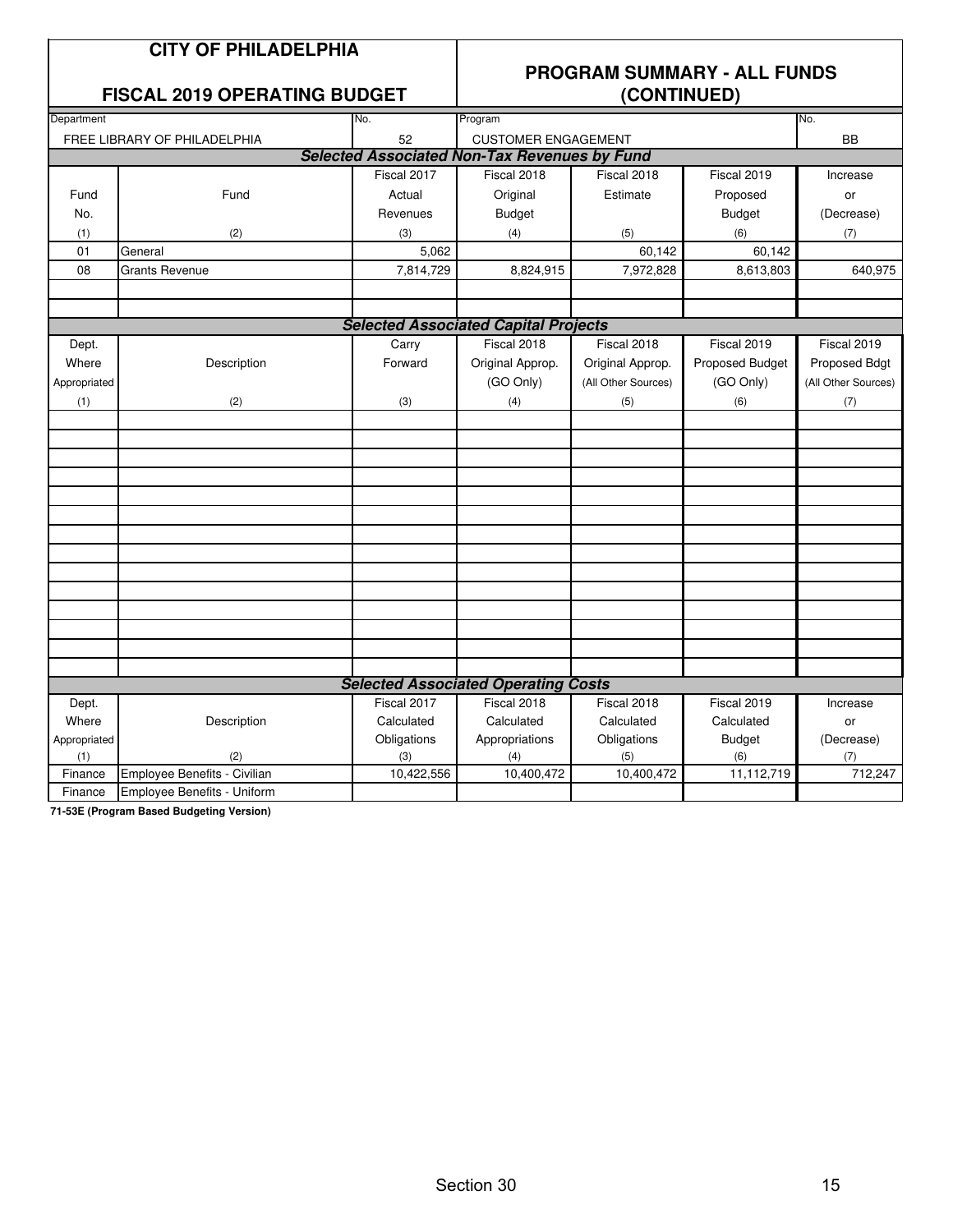|                    | <b>CITY OF PHILADELPHIA</b><br><b>FISCAL 2019 OPERATING BUDGET</b> |                                                     | <b>PROGRAM SUMMARY</b>      |              |                 |            |  |
|--------------------|--------------------------------------------------------------------|-----------------------------------------------------|-----------------------------|--------------|-----------------|------------|--|
| Department         |                                                                    | No.                                                 | Program                     |              |                 | No.        |  |
|                    | FREE LIBRARY OF PHILADELPHIA                                       | 52                                                  | <b>CUSTOMER ENGAGEMENT</b>  |              |                 | <b>BB</b>  |  |
| Fund               |                                                                    | No.                                                 |                             |              |                 |            |  |
| <b>GENERAL</b>     |                                                                    | 01                                                  | <b>Summary by Class</b>     |              |                 |            |  |
|                    |                                                                    | Fiscal 2017                                         | Fiscal 2018                 | Fiscal 2018  | Fiscal 2019     | Increase   |  |
|                    |                                                                    |                                                     |                             |              |                 |            |  |
| Class              | Description                                                        | Actual                                              | Original                    | Estimated    | Proposed        | or         |  |
|                    |                                                                    | Obligations                                         | Appropriations              | Obligations  | <b>Budget</b>   | (Decrease) |  |
| (1)<br>100         | (2)<br><b>Employee Compensation</b>                                | (3)                                                 | (4)                         | (5)          | (6)             | (7)        |  |
| a)                 | <b>Personal Services</b>                                           | 28,448,642                                          | 27,306,251                  | 27,766,052   | 28,555,987      | 789,935    |  |
| b)                 | <b>Employee Benefits</b>                                           |                                                     |                             |              |                 |            |  |
| 200                | <b>Purchase of Services</b>                                        | 186,009                                             | 213,866                     | 43,866       | 213,866         | 170,000    |  |
| 300                | <b>Materials and Supplies</b>                                      | 1,934,258                                           | 1,965,341                   | 1,952,482    | 1,952,482       |            |  |
| 400                | Equipment                                                          | 14,788                                              | 863                         | 863          | 863             |            |  |
| 500                | Contributions, Indemnities and Taxes                               |                                                     |                             |              |                 |            |  |
| 700                | <b>Debt Service</b>                                                |                                                     |                             |              |                 |            |  |
| 800                | Payments to Other Funds                                            |                                                     |                             |              |                 |            |  |
| 900                | Advances and Misc. Payments                                        |                                                     |                             |              |                 |            |  |
|                    | Total                                                              | 30,583,697                                          | 29,486,321                  | 29,763,263   | 30,723,198      | 959,935    |  |
|                    |                                                                    |                                                     | <b>Summary of Positions</b> |              |                 |            |  |
|                    |                                                                    | Actual                                              | Fiscal 2018                 | Increment    | Fiscal 2019     | Increase   |  |
|                    |                                                                    | Positions                                           | <b>Budgeted</b>             | Run          | <b>Budgeted</b> | or         |  |
| Code               | Category                                                           | 6/30/17                                             | Positions                   | PPE 11/26/17 | Positions       | (Decrease) |  |
| (1)                | (2)                                                                | (3)                                                 | (4)                         | (5)          | (6)             | (7)        |  |
| 101                | Full Time - Civilian                                               | 525                                                 | 558                         | 519          | 552             | (6)        |  |
| 105                | Full Time - Uniform                                                |                                                     |                             |              |                 |            |  |
|                    | Total                                                              | 525                                                 | 558                         | 519          | 552             | (6)        |  |
|                    |                                                                    | <b>Selected Associated Non-Tax Revenues by Type</b> |                             |              |                 |            |  |
|                    |                                                                    | Fiscal 2017                                         | Fiscal 2018                 | Fiscal 2018  | Fiscal 2019     | Increase   |  |
|                    | Description                                                        | Actual                                              | Original                    | Estimate     | Proposed        | or         |  |
|                    |                                                                    | Revenues                                            | <b>Budget</b>               |              | <b>Budget</b>   | (Decrease) |  |
|                    | (1)                                                                | (2)                                                 | (3)                         | (4)          | (5)             | (6)        |  |
| Local              |                                                                    | 5,062                                               |                             | 60,142       | 60,142          | 60,142     |  |
| Federal            |                                                                    |                                                     |                             |              |                 |            |  |
| <b>State</b>       |                                                                    |                                                     |                             |              |                 |            |  |
|                    | <b>Other Governments</b>                                           |                                                     |                             |              |                 |            |  |
| <b>Other Funds</b> |                                                                    |                                                     |                             |              |                 |            |  |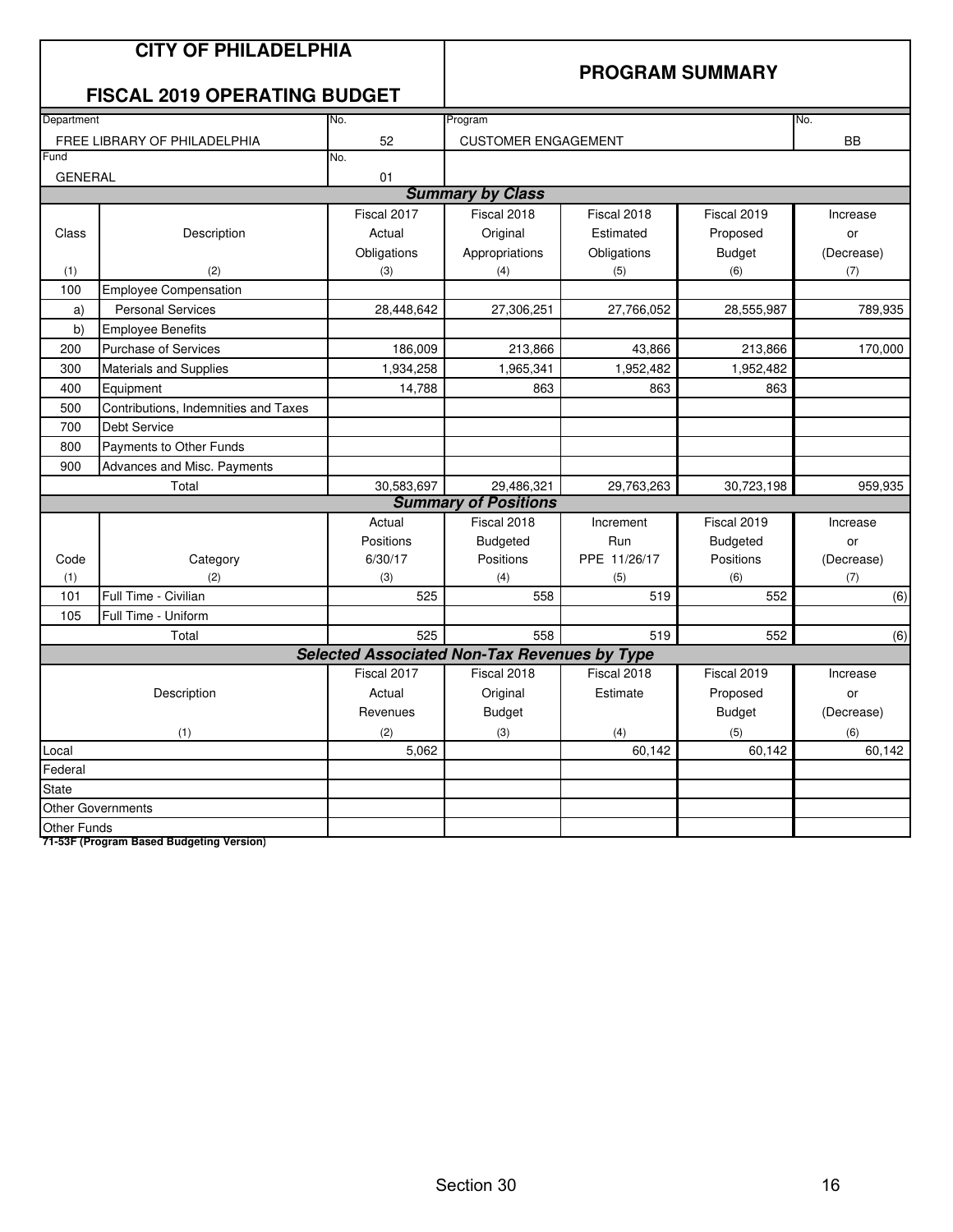|                |                | <b>CITY OF PHILADELPHIA</b><br><b>FISCAL 2019 OPERATING BUDGET</b>               |                   |                         |                 |                            | <b>SCHEDULE 100</b><br><b>LIST OF POSITIONS</b><br><b>BY PROGRAM</b> |                   |                         |
|----------------|----------------|----------------------------------------------------------------------------------|-------------------|-------------------------|-----------------|----------------------------|----------------------------------------------------------------------|-------------------|-------------------------|
| Department     |                |                                                                                  |                   | No.                     | Program         |                            |                                                                      |                   | No.                     |
|                |                | FREE LIBRARY OF PHILADELPHIA                                                     |                   | 52                      |                 | <b>CUSTOMER ENGAGEMENT</b> |                                                                      |                   | <b>BB</b>               |
| Fund           |                |                                                                                  |                   | No.                     |                 |                            |                                                                      |                   |                         |
|                | <b>GENERAL</b> |                                                                                  |                   | 01                      |                 |                            |                                                                      |                   |                         |
|                |                |                                                                                  |                   | Fiscal                  | Fiscal          |                            | Fiscal                                                               |                   | Increase                |
|                |                |                                                                                  | Salary            | 2017                    | 2018            | Increment                  | 2019                                                                 | Annual            | (Decrease)              |
| Line           | Class          | Title                                                                            | Range             | Actual Pos.             | <b>Budgeted</b> | Run -PPE                   | <b>Budgeted</b>                                                      | Salary            | (Col. 8                 |
| No.            | Code           |                                                                                  | (in dollars)      | 6/30/17                 | Positions       | 11/26/17                   | Positions                                                            | 7/1/18            | less Col. 6)            |
| (1)            | (2)            | (3)                                                                              | (4)               | (5)                     | (6)             | (7)                        | (8)                                                                  | (9)               | (10)                    |
|                |                | <b>Division Chief</b>                                                            |                   |                         |                 |                            |                                                                      |                   |                         |
| $\mathbf{1}$   | 2L10           | Administrative Assistant                                                         | 37,764 - 48,548   | 1                       | 1               | 1                          | 1                                                                    | 49,573            |                         |
| $\overline{c}$ | 9B61           | Administrative Librarian 1                                                       | 62,578 - 80,457   | $\overline{4}$          | 4               | 4                          | 4                                                                    | 325,728           |                         |
| 3              | 9B62           | Administrative Librarian 2                                                       | 71,597 - 92,059   | $\overline{\mathbf{c}}$ | 2               | 2                          | 2                                                                    | 186,368           |                         |
| 4              | 9B03           | Librarian 2                                                                      | 47,320 - 56,777   | $\overline{c}$          | $\overline{c}$  | $\overline{c}$             | 2                                                                    | 114,804           |                         |
| 5              | 9A11           | Library Assistant 1                                                              | 31,891 - 34,480   | 1                       |                 |                            |                                                                      |                   |                         |
| 6              | 9B11           | <b>Library Coordinator</b>                                                       | $50,606 - 65,058$ | $\overline{\mathbf{c}}$ | 1               | $\overline{\mathbf{c}}$    | $\overline{\mathbf{c}}$                                              | 131,366           | 1                       |
|                |                | Subtotal - Division Chief                                                        |                   | 12                      | 10              | 11                         | 11                                                                   | 807,839           | $\mathbf{1}$            |
|                |                |                                                                                  |                   |                         |                 |                            |                                                                      |                   |                         |
| 7              | 1A02           | <b>Central Departments</b><br>Clerk 1                                            | 29,310 - 31,299   | $\overline{\mathbf{c}}$ | 2               | 2                          | $\overline{c}$                                                       | 61,432            |                         |
| 8              |                | 1A12 Clerk Typist 2                                                              | 30,962 - 33,476   | 1                       |                 | 1                          | 1                                                                    | 32,688            | $\mathbf{1}$            |
| 9              | 7A01           | Laborer                                                                          | 31,891 - 34,480   | 1                       |                 | 1                          | 1                                                                    | 36,767            | $\mathbf{1}$            |
| 10             | 9B02           | Librarian 1                                                                      | 43,153 - 48,548   | 1                       | 4               | 1                          | $\overline{c}$                                                       | 91,702            | $\left( 2\right)$       |
| 11             | 9B03           | Librarian 2                                                                      | 47,320 - 56,777   | 17                      | 25              | 17                         | 17                                                                   | 948,697           | (8)                     |
| 12             | 9A11           | Library Assistant 1                                                              | 31,891 - 34,480   | 17                      | 19              | 16                         | 16                                                                   | 572,580           | (3)                     |
| 13             |                | 9A12 Library Assistant 2                                                         | 34,421 - 37,413   | 16                      | 16              | 17                         | 17                                                                   | 663,658           | $\mathbf{1}$            |
| 14             | 9A13           | <b>Library Assistant 3</b>                                                       | 38,702 - 42,274   | 5                       | 5               | 5                          | 5                                                                    | 219,732           |                         |
| 15             | 9B11           | <b>Library Coordinator</b>                                                       | $50,606 - 65,058$ | 4                       | 1               | 4                          | 4                                                                    | 250,224           | 3                       |
| 16             | 9A14           | Library Digital Resource Specialist                                              | 37,692 - 41,128   | $\overline{\mathbf{c}}$ |                 | 2                          | 2                                                                    | 82,449            | $\overline{\mathbf{c}}$ |
| 17             | 9B16           | <b>Library Special Collections Curator</b>                                       | $50,606 - 65,058$ | $\overline{7}$          | 5               | $\overline{7}$             | $\overline{7}$                                                       | 439,212           | $\overline{\mathbf{c}}$ |
| 18             | 9B08           | Library Supervisor 1                                                             | 51,871 - 66,683   | 11                      | 10              | 11                         | 11                                                                   | 742,662           | $\mathbf{1}$            |
| 19             |                | 9B09 Library Supervisor 2                                                        | 58,456 - 75,151   | $\overline{7}$          | $\overline{7}$  | $\overline{7}$             | $\overline{7}$                                                       | 536,232           |                         |
|                |                | Subtotal - Central Departments                                                   |                   | 91                      | 94              | 91                         | 92                                                                   | 4,678,035         | (2)                     |
|                |                |                                                                                  |                   |                         |                 |                            |                                                                      |                   |                         |
|                |                | Director of Public Service                                                       |                   |                         |                 |                            |                                                                      |                   |                         |
| 20             |                | 2L33 Administrative Specialist Supervisor                                        | 49,321 - 63,412   | 1                       | 1               | 1                          | 1                                                                    | 64,437            |                         |
| 21<br>22       | 9A11<br>2J59   | Library Assistant 1                                                              | 31,891 - 34,480   | 1                       | 1               | 1                          |                                                                      | 35,514            |                         |
|                |                | <b>Community Initiatives Specialist</b><br>Subtotal - Director of Public Service | 40,637 - 52,251   | 3                       | 1<br>3          | 1<br>3                     | 3                                                                    | 52,876<br>152,827 |                         |
|                |                |                                                                                  |                   |                         |                 |                            |                                                                      |                   |                         |
|                |                |                                                                                  |                   |                         |                 |                            |                                                                      |                   |                         |
|                |                | Division Chief - Neighborhood Library Services                                   |                   |                         |                 |                            |                                                                      |                   |                         |
| 23             | 9B61           | Administrative Librarian 1                                                       | 62,578 - 80,457   |                         | 1               |                            |                                                                      | 72,543            |                         |
| 24             |                | 9B62 Administrative Librarian 2                                                  | 71,597 - 92,059   | 1                       | 1               | 1                          |                                                                      | 93,284            |                         |
| 25             | 2L07           | Administrative Trainee 2                                                         | 35,099 - 45,126   | 1                       | 1               |                            |                                                                      | 40,932            |                         |
| 26             |                | 9B11 Library Coordinator                                                         | $50,606 - 65,058$ | 1                       | 1               | 1                          | -1                                                                   | 66,483            |                         |
|                |                | Subtotal - Division Chief                                                        |                   | 3                       | 4               | $\mathbf 2$                | $\overline{4}$                                                       | 273,242           |                         |
|                |                |                                                                                  |                   |                         |                 |                            |                                                                      |                   |                         |
|                |                |                                                                                  |                   |                         |                 |                            |                                                                      |                   |                         |
|                |                |                                                                                  |                   |                         |                 |                            |                                                                      |                   |                         |
|                |                |                                                                                  |                   |                         |                 |                            |                                                                      |                   |                         |
|                |                |                                                                                  |                   |                         |                 |                            |                                                                      |                   |                         |
|                |                |                                                                                  |                   |                         |                 |                            |                                                                      |                   |                         |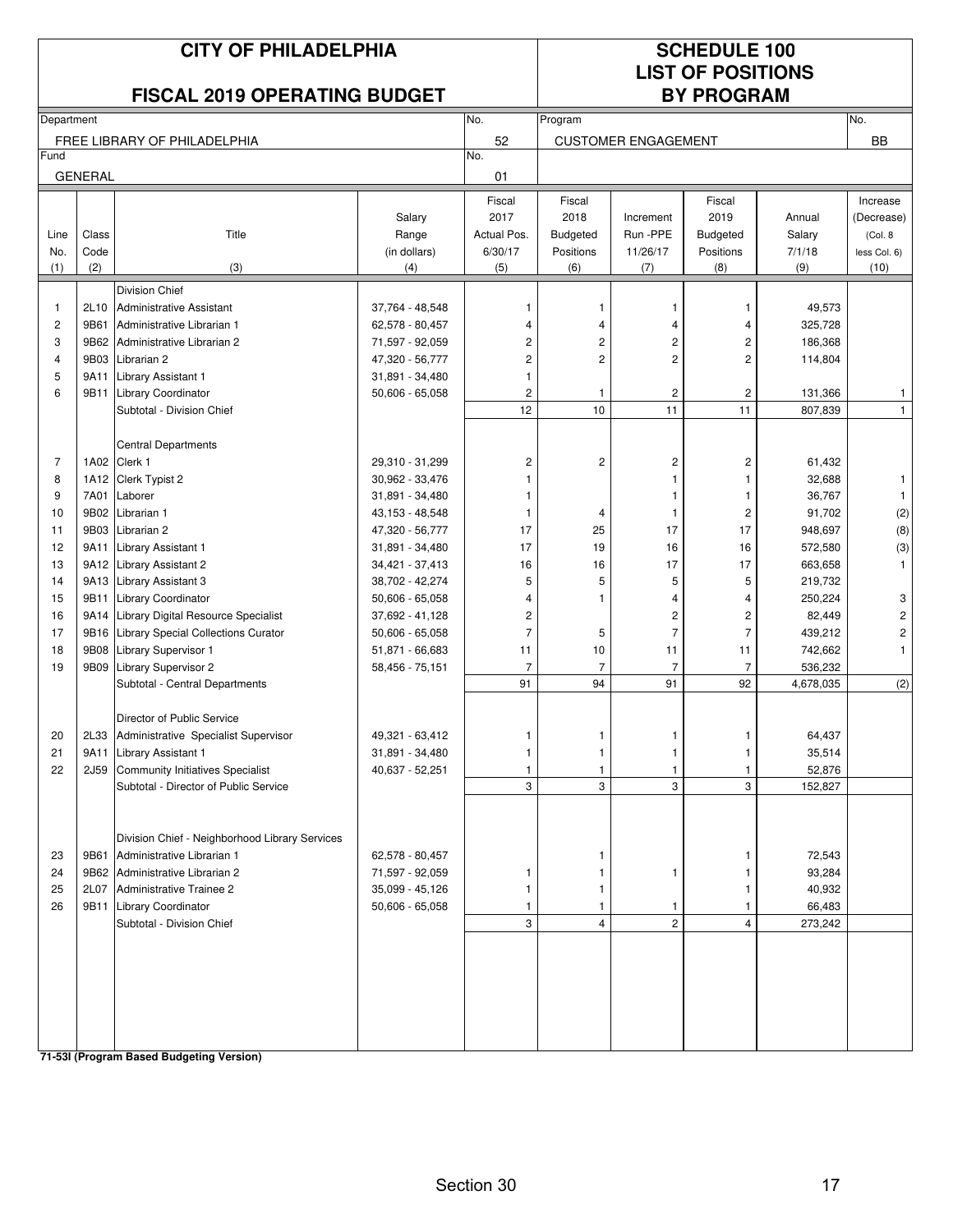|            |                | <b>CITY OF PHILADELPHIA</b><br><b>FISCAL 2019 OPERATING BUDGET</b> |                                    |                         |                         |                            | <b>SCHEDULE 100</b><br><b>LIST OF POSITIONS</b><br><b>BY PROGRAM</b> |                   |                      |
|------------|----------------|--------------------------------------------------------------------|------------------------------------|-------------------------|-------------------------|----------------------------|----------------------------------------------------------------------|-------------------|----------------------|
| Department |                |                                                                    |                                    | No.                     | Program                 |                            |                                                                      |                   | No.                  |
|            |                | FREE LIBRARY OF PHILADELPHIA                                       |                                    | 52                      |                         | <b>CUSTOMER ENGAGEMENT</b> |                                                                      |                   | <b>BB</b>            |
| Fund       | <b>GENERAL</b> |                                                                    |                                    | No.<br>01               |                         |                            |                                                                      |                   |                      |
|            |                |                                                                    |                                    | Fiscal                  | Fiscal                  |                            | Fiscal                                                               |                   | Increase             |
|            |                |                                                                    | Salary                             | 2017                    | 2018                    | Increment                  | 2019                                                                 | Annual            | (Decrease)           |
| Line       | Class          | Title                                                              | Range                              | Actual Pos.             | <b>Budgeted</b>         | Run -PPE                   | <b>Budgeted</b>                                                      | Salary            | (Col. 8              |
| No.<br>(1) | Code<br>(2)    | (3)                                                                | (in dollars)<br>(4)                | 6/30/17<br>(5)          | Positions<br>(6)        | 11/26/17<br>(7)            | Positions<br>(8)                                                     | 7/1/18<br>(9)     | less Col. 6)<br>(10) |
|            |                |                                                                    |                                    |                         |                         |                            |                                                                      |                   |                      |
| 27         | 9B61           | <b>Branches</b><br>Administrative Librarian 1                      | 62,578 - 80,457                    |                         | $\overline{\mathbf{c}}$ |                            | 1                                                                    | 81,682            | (1)                  |
| 28         |                | 1A02 Clerk 1                                                       | 29,310 - 31299                     | $\overline{7}$          | 15                      | $\overline{7}$             | 12                                                                   | 362,588           | (3)                  |
| 29         |                | 1A03 Clerk 2                                                       | 31,891 - 34,480                    |                         | 5                       |                            | 5                                                                    | 163,440           |                      |
| 30         | 7D11           | <b>Custodial Worker 1</b>                                          | 30,700 - 32,948                    | 1                       | $\mathbf{1}$            | $\mathbf{1}$               | 1                                                                    | 34,596            |                      |
| 31         | 9B02           | Librarian 1                                                        | 43,153 - 48,548                    | 10                      | 13                      | 3                          | 8                                                                    | 350,620           | (5)                  |
| 32         | 9B03           | Librarian 2                                                        | 47,320 - 56,777                    | 41                      | 37                      | 47                         | 47                                                                   | 2,544,683         | 10                   |
| 33         | 9A11           | Library Assistant 1                                                | 31,891 - 34,480                    | 93                      | 93                      | 90                         | 93                                                                   | 3,314,433         |                      |
| 34         |                | 9A12 Library Assistant 2                                           | 34,421 - 37,413                    | 30                      | 29                      | 27                         | 29                                                                   | 1,120,489         |                      |
| 35         |                | 9A13 Library Assistant 3                                           | 38,702 - 42,274                    | 16                      | 15                      | 16                         | 16                                                                   | 705,160           | $\mathbf{1}$         |
| 36         |                | 9B11 Library Coordinator                                           | $50,606 - 65,058$                  | $\overline{\mathbf{c}}$ | 2                       | $\overline{c}$             | 2                                                                    | 131,766           |                      |
| 37         |                | 9A14 Library Digital Resource Specialist                           | 37,692 - 41,128                    | 11                      | 9                       | 12                         | 12                                                                   | 498,237           | 3                    |
| 38         |                | 9B08 Library Supervisor 1                                          | 51,871 - 66,683                    | 40                      | 50                      | 42                         | 42                                                                   | 2,828,333         | (8)                  |
| 39         |                | 6D26 Municipal Guard                                               | 35,446 - 38,575                    | 48                      | 53                      | 49                         | 52                                                                   | 2,068,034         | (1)                  |
| 40         |                | 6D03 Municipal Guard Supervisor                                    | 38,702 - 42,274                    |                         | 2                       |                            | 2                                                                    | 84,548            |                      |
|            |                | Subtotal - Branches                                                |                                    | 299                     | 326                     | 296                        | 322                                                                  | 14,288,609        | (4)                  |
|            |                | <b>Regional Libraries</b>                                          |                                    |                         |                         |                            |                                                                      |                   |                      |
| 41         | 9B61           | Administrative Librarian 1                                         | 62,578 - 80,457                    | 8                       | 7                       | 8                          | 8                                                                    | 649,582           | -1                   |
| 42         |                | 1A02 Clerk 1                                                       | 29,310 - 31,299                    |                         | 5                       |                            | $\overline{c}$                                                       | 58,620            | (3)                  |
| 43         |                | 1A04 Clerk 3                                                       | 37,692 - 41,128                    | 1                       | $\mathbf{1}$            | $\mathbf{1}$               | 1                                                                    | 43,181            |                      |
| 44         | 7D11           | <b>Custodial Worker 1</b>                                          | 30,700 - 32,948                    | $\overline{\mathbf{c}}$ | 2                       | $\sqrt{2}$                 | $\overline{\mathbf{c}}$                                              | 68,375            |                      |
| 45         |                | 9B02 Librarian 1                                                   | 43,153 - 48,548                    | 3                       | 4                       | $\mathbf{1}$               | 1                                                                    | 45,851            | (3)                  |
| 46<br>47   | 9B03           | Librarian 2                                                        | 47,320 - 56,777                    | 9                       | 11<br>17                | 10<br>15                   | 10<br>15                                                             | 561,402           | (1)                  |
|            | 9A11           | Library Assistant 1                                                | 31,891 - 34,480                    | 16                      |                         |                            |                                                                      | 533,416           | (2)                  |
| 48<br>49   |                | 9A12 Library Assistant 2<br>9A13 Library Assistant 3               | 34,421 - 37,413<br>38,702 - 42,274 | 3                       | 4<br>5                  | 3                          | 3                                                                    | 37,960<br>133,867 | (3)<br>(2)           |
| 50         |                | 9B11 Library Coordinator                                           | $50,606 - 65,058$                  | 3                       | 3                       | 3                          | 3                                                                    | 198,049           |                      |
| 51         |                | 9A14 Library Digital Resource Specialist                           | 37,692 - 41,128                    | 5                       |                         | 5                          | 5                                                                    | 206,534           | 4                    |
| 52         |                | 9B08 Library Supervisor 1                                          | 51,871 - 66,683                    | 7                       | 4                       | $\overline{7}$             | 7                                                                    | 475,956           | 3                    |
| 53         |                | 6D03 Municipal Guard                                               | 35,446 - 38,575                    | 6                       | 4                       | 9                          | 9                                                                    | 350,994           | 5                    |
| 54         |                | 6D26 Municipal Guard Supervisor                                    | 38,702 - 42,274                    | 3                       | 2                       | 3                          | 3                                                                    | 140,731           |                      |
| 55         |                | 9B06 Regional Librarian                                            | 58,456 - 75,151                    | 3                       | 2                       | 3                          | 3                                                                    | 228,728           |                      |
| 56         |                | 1A18 Secretary                                                     | 34,421 - 37,413                    |                         |                         |                            | 1                                                                    | 36,314            |                      |
|            |                | Subtotal - Regional Libraries                                      |                                    | 71                      | 72                      | 72                         | 74                                                                   | 3,769,560         | $\overline{c}$       |
|            |                |                                                                    |                                    |                         |                         |                            |                                                                      |                   |                      |
|            |                | 71-53I (Program Based Budgeting Version)                           |                                    |                         |                         |                            |                                                                      |                   |                      |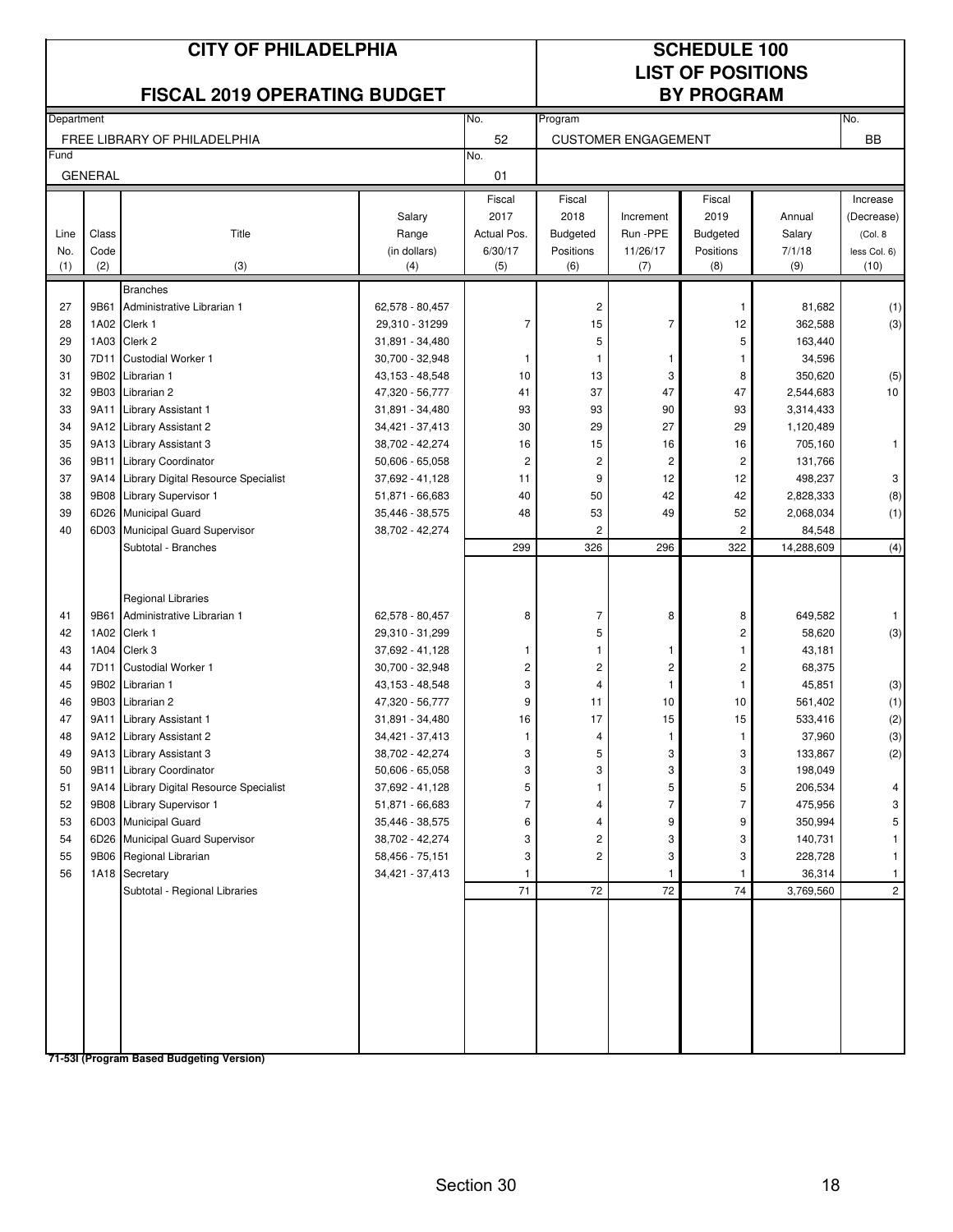|             |                | <b>CITY OF PHILADELPHIA</b><br><b>FISCAL 2019 OPERATING BUDGET</b> |                                    |                        |                              |                            | <b>SCHEDULE 100</b><br><b>LIST OF POSITIONS</b><br><b>BY PROGRAM</b> |                   |                         |
|-------------|----------------|--------------------------------------------------------------------|------------------------------------|------------------------|------------------------------|----------------------------|----------------------------------------------------------------------|-------------------|-------------------------|
| Department  |                |                                                                    |                                    | No.<br>52              | Program                      |                            |                                                                      |                   | No.<br><b>BB</b>        |
| Fund        |                | FREE LIBRARY OF PHILADELPHIA                                       |                                    | No.                    |                              | <b>CUSTOMER ENGAGEMENT</b> |                                                                      |                   |                         |
|             | <b>GENERAL</b> |                                                                    |                                    | 01                     |                              |                            |                                                                      |                   |                         |
|             |                |                                                                    | Salary                             | Fiscal<br>2017         | Fiscal<br>2018               | Increment                  | Fiscal<br>2019                                                       | Annual            | Increase<br>(Decrease)  |
| Line<br>No. | Class<br>Code  | Title                                                              | Range<br>(in dollars)              | Actual Pos.<br>6/30/17 | <b>Budgeted</b><br>Positions | Run -PPE<br>11/26/17       | <b>Budgeted</b><br>Positions                                         | Salary<br>7/1/18  | (Col. 8<br>less Col. 6) |
| (1)         | (2)            | (3)                                                                | (4)                                | (5)                    | (6)                          | (7)                        | (8)                                                                  | (9)               | (10)                    |
|             |                | Division Chief - Processing                                        |                                    |                        |                              |                            |                                                                      |                   |                         |
| 57          | 9B02           | Librarian 1                                                        | 43,153 - 48,548                    | -1                     |                              | 1                          | -1                                                                   | 45,851            | 1                       |
| 58          |                | 9B62 Administrative Librarian 2                                    | 71,597 - 92,059                    |                        | 1                            |                            |                                                                      | 87,966            |                         |
|             |                | Subtotal - Division Chief Processing                               |                                    | $\mathbf{1}$           | $\mathbf{1}$                 | $\mathbf{1}$               | $\overline{c}$                                                       | 133,817           | $\mathbf{1}$            |
|             |                | Acquisitions                                                       |                                    |                        |                              |                            |                                                                      |                   |                         |
| 59          | 9B61           | Administrative Librarian 1                                         | 62,578 - 80,457                    |                        | 1                            |                            |                                                                      |                   |                         |
| 60          | 7A01           | Laborer                                                            | 31,891 - 34,480                    |                        | 1                            |                            |                                                                      |                   | (1)                     |
| 61          | 9A11           | Library Assistant 1                                                | 31,891 - 34,480                    | 4                      | 5                            | 3                          | 3                                                                    | 106,665           | (2)                     |
| 62          |                | 9A12 Library Assistant 2                                           | 34,421 - 37,413                    | 3                      | 3                            | 3                          | 3                                                                    | 117,107           |                         |
| 63          |                | 9A13 Library Assistant 3                                           | 38,702 - 42,274                    | 1                      | $\mathbf{1}$                 | $\mathbf{1}$               | 1                                                                    | 44,155            |                         |
| 64          | 9B08           | Library Supervisor 1                                               | 51,871 - 66,683                    |                        | 1                            |                            |                                                                      |                   | (1)                     |
|             |                | Subtotal - Acquisitions                                            |                                    | 8                      | 12                           | $\overline{7}$             | $\overline{7}$                                                       | 267,927           | $\overline{(5)}$        |
|             |                |                                                                    |                                    |                        |                              |                            |                                                                      |                   |                         |
|             |                | Catalog                                                            |                                    |                        |                              |                            |                                                                      |                   |                         |
| 65          | 9B61           | Administrative Librarian 1                                         | 62,578 - 80,457                    | 1                      |                              |                            | 1                                                                    | 81,282            | $\mathbf{1}$            |
| 66          | 9B03           | Librarian 2                                                        | 47,320 - 56,777                    | 4                      | 5                            | Δ                          | 4                                                                    | 229,783           | (1)                     |
| 67          | 9A11           | Library Assistant 1                                                | 31,891 - 34,480                    |                        | 1                            |                            |                                                                      |                   | (1)                     |
| 68          | 9A17           | Library Cataloging Technician                                      | 32,321 - 41,555                    | 4                      | 4                            | 4                          | 4                                                                    | 172,120           |                         |
| 69          |                | 9B08 Library Supervisor 1                                          | 51,871 - 66,683                    | $\overline{c}$         | $\overline{c}$               | $\overline{c}$             | $\overline{c}$                                                       | 134,015           |                         |
|             |                | Subtotal - Catalog                                                 |                                    | 11                     | 12                           | 11                         | 11                                                                   | 617,200           | (1)                     |
|             |                | Division Chief                                                     |                                    |                        |                              |                            |                                                                      |                   |                         |
| 70          | 9B61           | Administrative Librarian 1                                         | 62,578 - 80,457                    | 1                      | 1                            |                            | 1                                                                    | 81,282            |                         |
| 71          |                | 9B62 Administrative Librarian 2                                    | 71,597 - 92,059                    | 1                      |                              | -1                         | 1                                                                    | 93,084            | $\mathbf{1}$            |
| 72          |                | 9B03 Librarian 2                                                   | 47,320 - 56,777                    | 3                      | З                            | $\mathbf{z}$               | $\mathbf{z}$                                                         | 115,404           | (1)                     |
| 73          |                | 9A11 Library Assistant 1                                           | 31,891 - 34,480                    |                        | 1                            |                            | $\mathbf{1}$                                                         | 32,688            |                         |
| 74          |                | 9A12 Library Assistant 2                                           | 34,421 - 37,413                    | 3                      | 2                            | 3                          | 3                                                                    | 116,707           | $\mathbf{1}$            |
| 75          |                | 9A13 Library Assistant 3                                           | 38,702 - 42,274                    |                        |                              |                            | 1                                                                    | 44,355            |                         |
| 76          | 9B11           | Library Coordinator                                                | 50,606 - 65,058                    | 5                      | 5                            | 6                          | 6                                                                    | 393,087           | 1                       |
| 77<br>78    |                | 9B08 Library Supervisor 1<br>9B09 Library Supervisor 2             | 51,871 - 66,683<br>58,456 - 75,151 | 2                      | 2                            | 2<br>$\mathbf{1}$          | 2<br>1.                                                              | 135,216<br>76,176 |                         |
|             |                | Subtotal - Division Chief                                          |                                    | $18\,$                 | 16                           | 17                         | 18                                                                   | 1,087,999         | $\overline{2}$          |
|             |                |                                                                    |                                    |                        |                              |                            |                                                                      |                   |                         |
|             |                |                                                                    |                                    |                        |                              |                            |                                                                      |                   |                         |
|             |                |                                                                    |                                    |                        |                              |                            |                                                                      |                   |                         |
|             |                |                                                                    |                                    |                        |                              |                            |                                                                      |                   |                         |
|             |                |                                                                    |                                    |                        |                              |                            |                                                                      |                   |                         |
|             |                |                                                                    |                                    |                        |                              |                            |                                                                      |                   |                         |
|             |                |                                                                    |                                    |                        |                              |                            |                                                                      |                   |                         |
|             |                |                                                                    |                                    |                        |                              |                            |                                                                      |                   |                         |
|             |                |                                                                    |                                    |                        |                              |                            |                                                                      |                   |                         |
|             |                |                                                                    |                                    |                        |                              |                            |                                                                      |                   |                         |
|             |                | 71-53I (Program Based Budgeting Version)                           |                                    |                        |                              |                            |                                                                      |                   |                         |

Section 30 19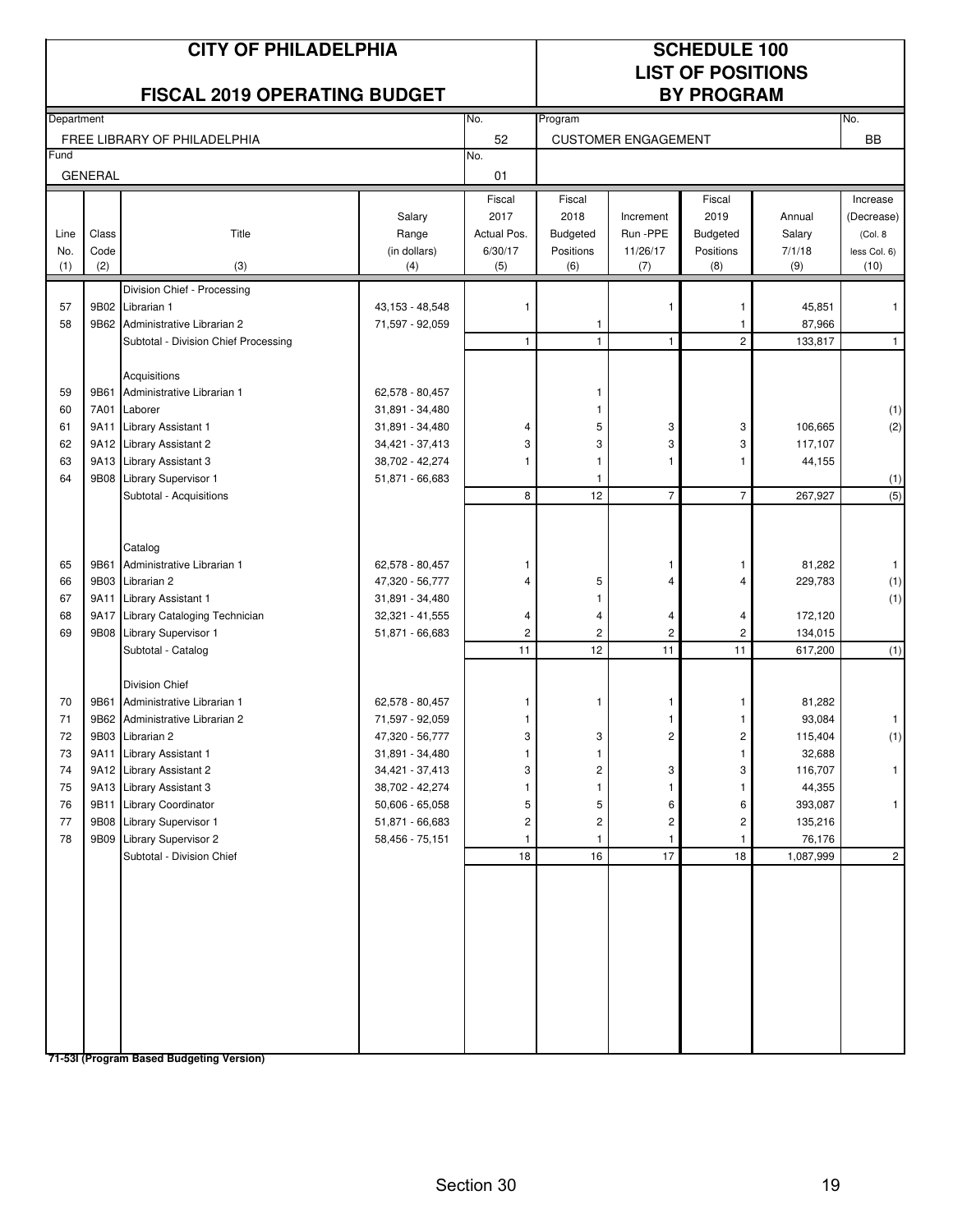|                                  |                              | <b>CITY OF PHILADELPHIA</b><br><b>FISCAL 2019 OPERATING BUDGET</b>                                                                                                                                                                                                                          |                                                                                                                |                                                 |                                                |                                                                   | <b>SCHEDULE 100</b><br><b>LIST OF POSITIONS</b><br><b>BY PROGRAM</b>                     |                                                                           |                                                           |
|----------------------------------|------------------------------|---------------------------------------------------------------------------------------------------------------------------------------------------------------------------------------------------------------------------------------------------------------------------------------------|----------------------------------------------------------------------------------------------------------------|-------------------------------------------------|------------------------------------------------|-------------------------------------------------------------------|------------------------------------------------------------------------------------------|---------------------------------------------------------------------------|-----------------------------------------------------------|
| Department                       |                              | FREE LIBRARY OF PHILADELPHIA                                                                                                                                                                                                                                                                |                                                                                                                | No.<br>52                                       | Program                                        | <b>CUSTOMER ENGAGEMENT</b>                                        |                                                                                          |                                                                           | No.<br>BB                                                 |
| Fund                             |                              |                                                                                                                                                                                                                                                                                             |                                                                                                                | No.                                             |                                                |                                                                   |                                                                                          |                                                                           |                                                           |
|                                  | <b>GENERAL</b>               |                                                                                                                                                                                                                                                                                             |                                                                                                                | 01                                              |                                                |                                                                   |                                                                                          |                                                                           |                                                           |
| Line<br>No.<br>(1)               | Class<br>Code<br>(2)         | Title<br>(3)                                                                                                                                                                                                                                                                                | Salary<br>Range<br>(in dollars)<br>(4)                                                                         | Fiscal<br>2017<br>Actual Pos.<br>6/30/17<br>(5) | Fiscal<br>2018<br>Budgeted<br>Positions<br>(6) | Increment<br>Run -PPE<br>11/26/17<br>(7)                          | Fiscal<br>2019<br>Budgeted<br>Positions<br>(8)                                           | Annual<br>Salary<br>7/1/18<br>(9)                                         | Increase<br>(Decrease)<br>(Col. 8<br>less Col. 6)<br>(10) |
| 79<br>80<br>81<br>82<br>83<br>84 | 9B61<br>9B11<br>9B08<br>9B09 | Office of Public Service Support<br>Administrative Librarian 1<br>9B62 Administrative Librarian 2<br>Library Coordinator<br>Library Supervisor 1<br>Library Supervisor 2<br>1A42 Word Processing Specialist 2<br>Subtotal - Office of Public Service Support<br>Total - Customer Engagement | 62,578 - 80,457<br>71,597 - 92,059<br>50,606 - 65,058<br>51,871 - 66,683<br>58,456 - 75,151<br>34,421 - 37,413 | 1<br>1<br>3<br>2<br>$\mathbf{1}$<br>8<br>525    | 1<br>1<br>4<br>$\mathbf{1}$<br>1<br>8<br>558   | -1<br>$\mathbf{1}$<br>3<br>$\sqrt{2}$<br>$\mathbf{1}$<br>8<br>519 | $\mathbf{1}$<br>$\mathbf{1}$<br>3<br>$\overline{\mathbf{c}}$<br>$\mathbf{1}$<br>8<br>552 | 81,482<br>93,484<br>197,449<br>151,952<br>39,573<br>563,940<br>26,640,995 | (1)<br>(1)<br>$\sqrt{2}$<br>(6)                           |
|                                  |                              | 71-531 (Program Based Budgeting Version)                                                                                                                                                                                                                                                    |                                                                                                                |                                                 |                                                |                                                                   |                                                                                          |                                                                           |                                                           |

Section 30 20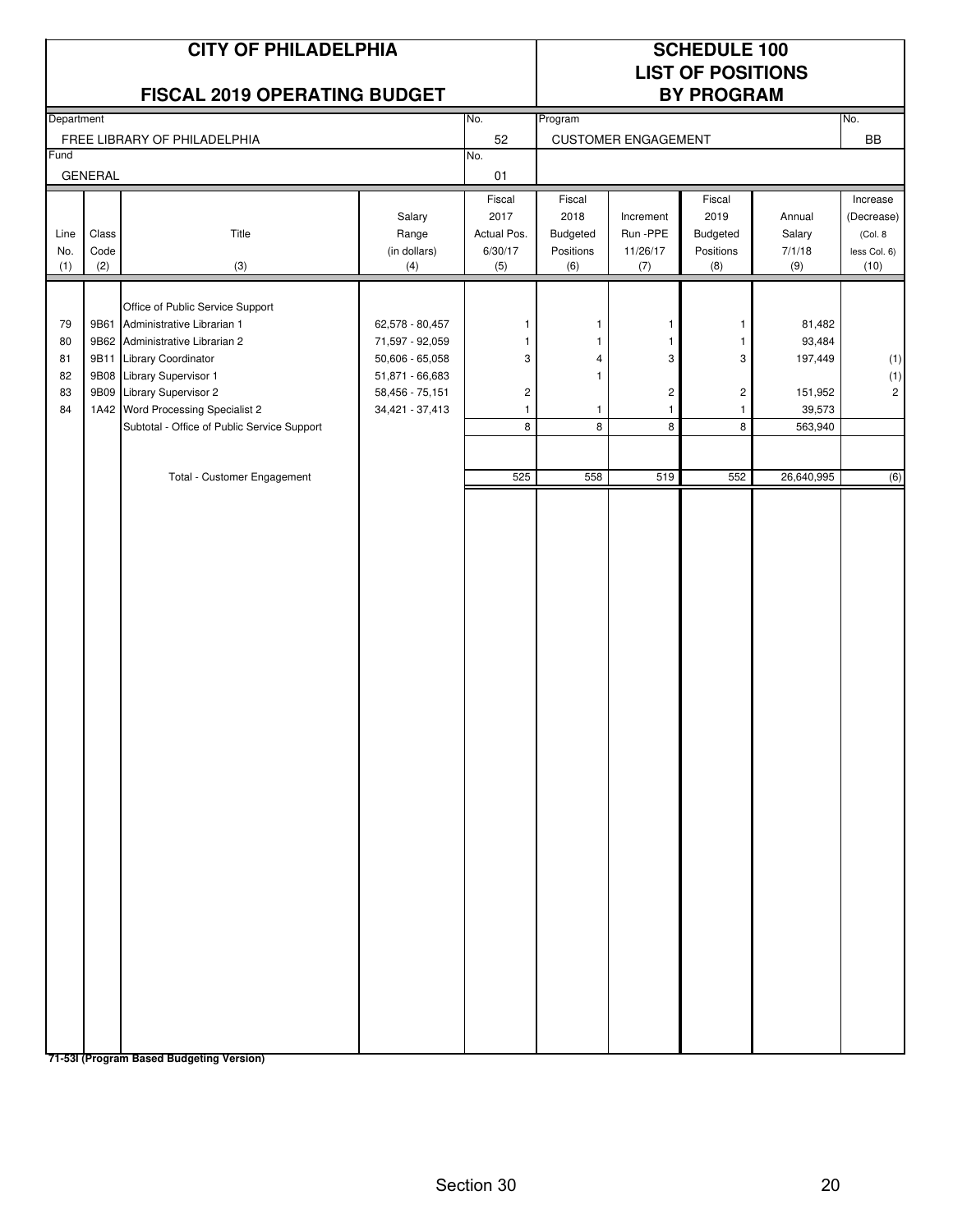|                    |                      | <b>CITY OF PHILADELPHIA</b><br><b>FISCAL 2019 OPERATING BUDGET</b>                                                                                           |                      |                             |                                        |                                                 |                                                       |                                          | <b>SCHEDULE 100</b><br><b>LIST OF POSITIONS</b><br><b>BY PROGRAM</b> |                                                                       |                                                    |
|--------------------|----------------------|--------------------------------------------------------------------------------------------------------------------------------------------------------------|----------------------|-----------------------------|----------------------------------------|-------------------------------------------------|-------------------------------------------------------|------------------------------------------|----------------------------------------------------------------------|-----------------------------------------------------------------------|----------------------------------------------------|
| Department         |                      |                                                                                                                                                              |                      |                             | No.                                    | Program                                         |                                                       |                                          |                                                                      |                                                                       | No.                                                |
|                    |                      | FREE LIBRARY OF PHILADELPHIA                                                                                                                                 |                      |                             | 52                                     |                                                 | <b>CUSTOMER ENGAGEMENT</b>                            |                                          |                                                                      |                                                                       | <b>BB</b>                                          |
| Fund               |                      |                                                                                                                                                              |                      |                             | No.                                    |                                                 |                                                       |                                          |                                                                      |                                                                       |                                                    |
|                    | <b>GENERAL</b>       |                                                                                                                                                              |                      |                             | 01                                     |                                                 |                                                       |                                          |                                                                      |                                                                       |                                                    |
| Line<br>No.<br>(1) | Class<br>Code<br>(2) | Title<br>(3)                                                                                                                                                 |                      |                             | Salary<br>Range<br>(in dollars)<br>(4) | Fiscal<br>2017<br>Actual Pos.<br>6/30/17<br>(5) | Fiscal<br>2018<br><b>Budgeted</b><br>Positions<br>(6) | Increment<br>Run -PPE<br>11/26/17<br>(7) | Fiscal<br>2019<br><b>Budgeted</b><br>Positions<br>(8)                | Annual<br>Salary<br>7/1/18<br>(9)                                     | Inc.<br>(Dec.)<br>(Col. 8)<br>less Col. 6)<br>(10) |
|                    |                      | <b>Total Full Time</b>                                                                                                                                       |                      |                             |                                        | 525                                             | 558                                                   | 519                                      | 552                                                                  | 26,640,995                                                            | (6)                                                |
|                    |                      | Temporary and Seasonal Appointments<br>Overtime:<br>Regular<br>Holiday<br>Shift Differential<br>Lump Sum Separation Payments<br>Adjustments<br>Sick "B" Time |                      |                             |                                        |                                                 |                                                       |                                          |                                                                      | 1,711,645<br>913,128<br>530<br>36,251<br>196,025<br>119,188<br>91,333 |                                                    |
|                    |                      | <b>Total Gross Requirements</b>                                                                                                                              |                      |                             |                                        | 525                                             | 558                                                   | 519                                      | 552                                                                  | 29,709,095                                                            | (6)                                                |
|                    |                      | Plus: Earned Increment                                                                                                                                       |                      |                             |                                        |                                                 |                                                       |                                          |                                                                      | 136,969                                                               |                                                    |
|                    |                      | Plus: Longevity                                                                                                                                              |                      |                             |                                        |                                                 |                                                       |                                          |                                                                      | 20,273                                                                |                                                    |
|                    |                      | Less: (Vacancy Allowance)                                                                                                                                    |                      |                             |                                        |                                                 |                                                       |                                          |                                                                      | (1,310,350)                                                           |                                                    |
|                    |                      |                                                                                                                                                              |                      | <b>Total Budget Request</b> |                                        |                                                 |                                                       |                                          |                                                                      | 28,555,987                                                            |                                                    |
|                    |                      |                                                                                                                                                              |                      |                             | <b>Summary of Personal Services</b>    |                                                 |                                                       |                                          |                                                                      |                                                                       |                                                    |
|                    |                      |                                                                                                                                                              |                      | Fiscal 2017                 |                                        | Fiscal 2018                                     |                                                       |                                          | Fiscal 2019                                                          |                                                                       | Inc. / (Dec.) Inc. / (Dec.)                        |
| Line               |                      |                                                                                                                                                              | Actual               | Actual                      | Budgeted                               | Estimated                                       | Increment                                             | Budgeted                                 | Department                                                           | in Require.                                                           | in Bud. Pos.                                       |
| No.                |                      | Category                                                                                                                                                     | Positions<br>6/30/17 | Obligations                 | Positions                              | Obligations                                     | Run -PPE<br>11/26/17                                  | Positions                                | Request                                                              | (Col. 9<br>less Col. 6)                                               | (Col. 8<br>less Col. 5)                            |
| (1)                |                      | (2)                                                                                                                                                          | (3)                  | (4)                         | (5)                                    | (6)                                             | (7)                                                   | (8)                                      | (9)                                                                  | (10)                                                                  | (11)                                               |
| $\mathbf{1}$       | Lump Sum             |                                                                                                                                                              |                      | 149,862                     |                                        | 49,884                                          |                                                       |                                          | 196,025                                                              | 146,141                                                               |                                                    |
| $\overline{2}$     |                      | Full Time - Civilian                                                                                                                                         | 525                  | 23,904,946                  | 558                                    | 23,854,294                                      | 519                                                   | 552                                      | 25,487,887                                                           | 1,633,593                                                             | (6)                                                |
| 3                  |                      | Full Time - Uniform                                                                                                                                          |                      |                             |                                        |                                                 |                                                       |                                          |                                                                      |                                                                       |                                                    |
| $\overline{4}$     |                      | Bonus, Gross Adj.                                                                                                                                            |                      | 427,685                     |                                        | 119,188                                         |                                                       |                                          | 119,188                                                              |                                                                       |                                                    |
| 5                  |                      | PT, Temp/Seas, Bd, SCG                                                                                                                                       |                      | 2,759,838                   |                                        | 2,741,392                                       |                                                       |                                          | 1,711,645                                                            | (1,029,747)                                                           |                                                    |
| 6                  |                      | Overtime - Civilian                                                                                                                                          |                      | 1,121,105                   |                                        | 873,180                                         |                                                       |                                          | 913,128                                                              | 39,948                                                                |                                                    |
| $\overline{7}$     |                      | Overtime - Uniform                                                                                                                                           |                      |                             |                                        |                                                 |                                                       |                                          |                                                                      |                                                                       |                                                    |
| 8                  |                      | Holiday Overtime - Civilian                                                                                                                                  |                      | 1,958                       |                                        | 530                                             |                                                       |                                          | 530                                                                  |                                                                       |                                                    |
| 9                  |                      | Unused Uniform Leave                                                                                                                                         |                      |                             |                                        |                                                 |                                                       |                                          |                                                                      |                                                                       |                                                    |
| 10                 | Shift/Stress         |                                                                                                                                                              |                      | 35,373                      |                                        | 36,251                                          |                                                       |                                          | 36,251                                                               |                                                                       |                                                    |
| 11                 |                      | H&L, IOD, LT-Sick                                                                                                                                            |                      | 47,875                      |                                        | 91,333                                          |                                                       |                                          | 91,333                                                               |                                                                       |                                                    |
| 12                 |                      |                                                                                                                                                              |                      |                             |                                        |                                                 |                                                       |                                          |                                                                      |                                                                       |                                                    |
|                    |                      | Total                                                                                                                                                        | 525                  | 28,448,642                  | 558                                    | 27,766,052                                      | 519                                                   | 552                                      | 28,555,987                                                           | 789,935                                                               | (6)                                                |

Total<br>T1-53J (Program Based Budgeting Version)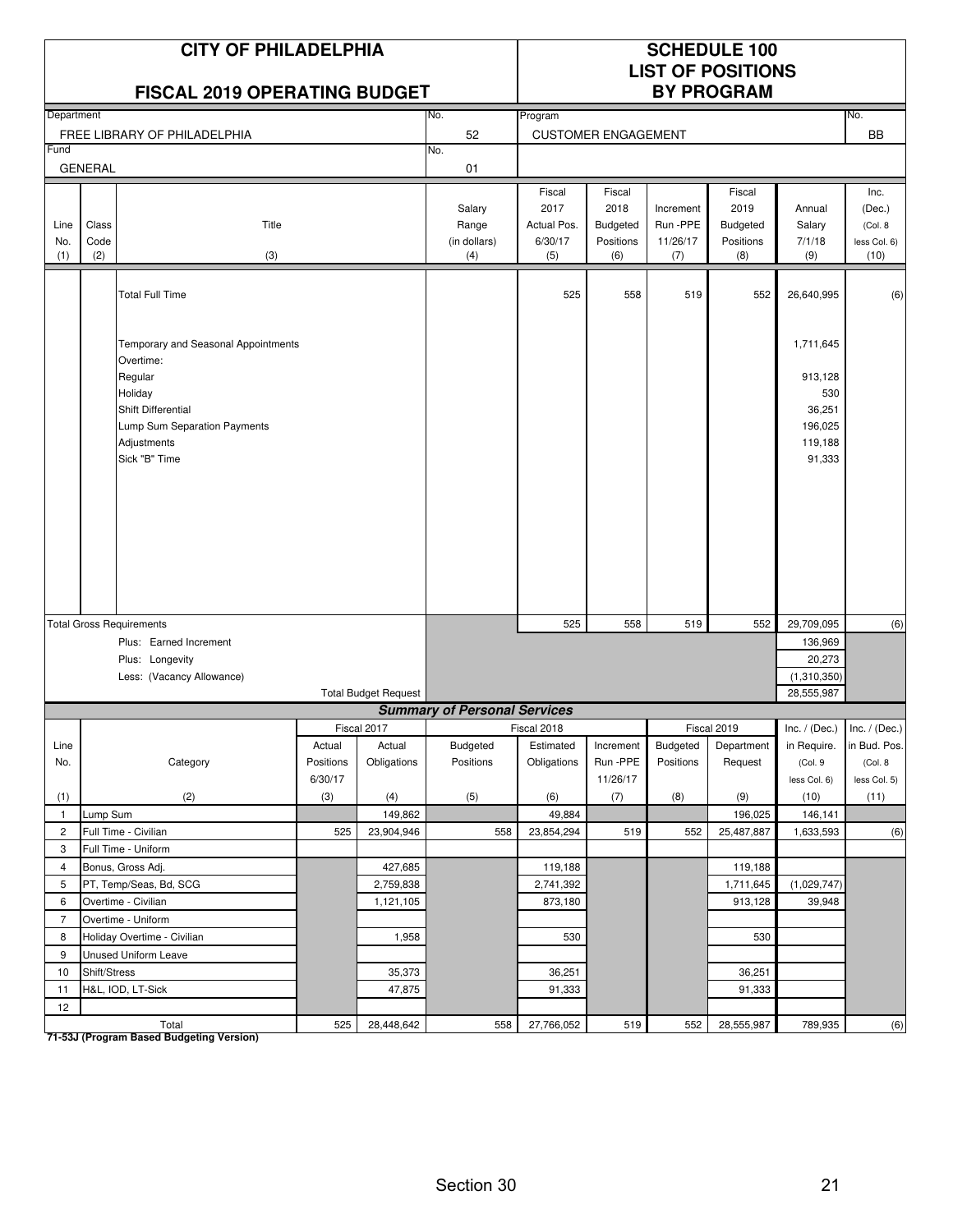## **CITY OF PHILADELPHIA SCHEDULE 200**

### **FISCAL 2019 OPERATING BUDGET BY PROGRAM**

# **PURCHASE OF SERVICES**

| Department |                                                  | No.                                        | Program                    |             |              | No.        |  |  |
|------------|--------------------------------------------------|--------------------------------------------|----------------------------|-------------|--------------|------------|--|--|
|            | FREE LIBRARY OF PHILADELPHIA                     | 52                                         | <b>CUSTOMER ENGAGEMENT</b> |             |              | BB         |  |  |
| Fund       |                                                  | No.                                        |                            |             |              |            |  |  |
|            | <b>GENERAL</b>                                   | 01                                         |                            |             |              |            |  |  |
|            |                                                  | Fiscal 2017                                | Fiscal 2018                | Fiscal 2018 | Fiscal 2019  | Increase   |  |  |
| Code       | Description                                      | Actual                                     | Original                   | Estimated   | Departmental | or         |  |  |
|            |                                                  | Obligations                                | Appropriations             | Obligations | Request      | (Decrease) |  |  |
| (1)        | (2)                                              | (3)                                        | (4)                        | (5)         | (6)          | (7)        |  |  |
|            |                                                  | <b>Schedule 200 - Purchase of Services</b> |                            |             |              |            |  |  |
| 201        | Cleaning & Laundering                            | 24,475                                     |                            |             |              |            |  |  |
| 202        | Janitorial Services                              |                                            |                            |             |              |            |  |  |
| 205        | Refuse, Garbage, Silt and Sludge Removal         |                                            |                            |             |              |            |  |  |
| 209        | Telephone & Communication                        |                                            |                            |             |              |            |  |  |
| 210        | <b>Postal Services</b>                           |                                            |                            |             |              |            |  |  |
| 211        | Transportation                                   | 868                                        |                            |             |              |            |  |  |
| 215        | Licenses, Permits & Inspection Charges           |                                            |                            |             |              |            |  |  |
| 216        | Commercial off the Shelf Software Licenses       |                                            |                            |             |              |            |  |  |
| 220        | <b>Electric Current</b>                          |                                            |                            |             |              |            |  |  |
| 221        | <b>Gas Services</b>                              |                                            |                            |             |              |            |  |  |
| 222        | Steam for Heating                                |                                            |                            |             |              |            |  |  |
| 230        | Meals (non-travel) & Official Entertaining       |                                            |                            |             |              |            |  |  |
| 231        | <b>Overtime Meals</b>                            |                                            |                            |             |              |            |  |  |
| 240        | Advertising & Promotional Activities             |                                            |                            |             |              |            |  |  |
| 250        | <b>Professional Services</b>                     | 42,267                                     | 170,000                    |             | 170,000      | 170,000    |  |  |
| 251        | Professional Svcs. - Information Technology      |                                            |                            |             |              |            |  |  |
| 252        | <b>Accounting &amp; Auditing Services</b>        |                                            |                            |             |              |            |  |  |
| 253        | <b>Legal Services</b>                            |                                            |                            |             |              |            |  |  |
| 254        | Mental Health & Intellectual Disability Services |                                            |                            |             |              |            |  |  |
| 255        | <b>Dues</b>                                      |                                            | 68                         | 68          | 68           |            |  |  |
| 256        | Seminar & Training Sessions                      |                                            | 2,349                      | 2,349       | 2,349        |            |  |  |
| 257        | Architectural & Engineering Services             |                                            |                            |             |              |            |  |  |
| 258        | <b>Court Reporters</b>                           |                                            |                            |             |              |            |  |  |
| 259        | <b>Arbitration Fees</b>                          |                                            |                            |             |              |            |  |  |
| 260        | Repair & Maintenance Charges                     | 425                                        | 40,678                     | 40,678      | 40,678       |            |  |  |
| 261        | Repaving, Repairing & Resurfacing Streets        |                                            |                            |             |              |            |  |  |
| 262        | Demolition of Buildings                          |                                            |                            |             |              |            |  |  |
| 264        | Abatement of Nuisances                           |                                            |                            |             |              |            |  |  |
| 265        | Rehabilitation of Property                       |                                            |                            |             |              |            |  |  |
| 266        | Maint. & Support - Comp. Hardware & Software     | 103,372                                    |                            |             |              |            |  |  |
| 275        | Juror Fees                                       |                                            |                            |             |              |            |  |  |
| 276        | Juror Expenses                                   |                                            |                            |             |              |            |  |  |
| 277        | <b>Witness Fees</b>                              |                                            |                            |             |              |            |  |  |
| 280        | Insurance & Official Bonds                       |                                            |                            |             |              |            |  |  |
| 282        | Lease Purchase - Computer Systems                | 10,404                                     |                            |             |              |            |  |  |
| 283        | Lease Purchase - Vehicles                        |                                            |                            |             |              |            |  |  |
| 284        | Ground & Building Rental                         |                                            |                            |             |              |            |  |  |
| 285        | Rents - Other                                    | 4,198                                      | 771                        | 771         | 771          |            |  |  |
| 286        | Rental of Parking Spaces                         |                                            |                            |             |              |            |  |  |
| 290        | Payments for Care of Individuals                 |                                            |                            |             |              |            |  |  |
| 295        | <b>Imprest Advances</b>                          |                                            |                            |             |              |            |  |  |
| 298        | Payments for Burials & Graves                    |                                            |                            |             |              |            |  |  |
| 299        | Other Expenses (not otherwise classified)        |                                            |                            |             |              |            |  |  |
|            |                                                  |                                            |                            |             |              |            |  |  |
|            |                                                  |                                            |                            |             |              |            |  |  |
|            |                                                  | 186,009                                    | 213,866                    | 43,866      | 213,866      | 170,000    |  |  |
|            | Total                                            |                                            |                            |             |              |            |  |  |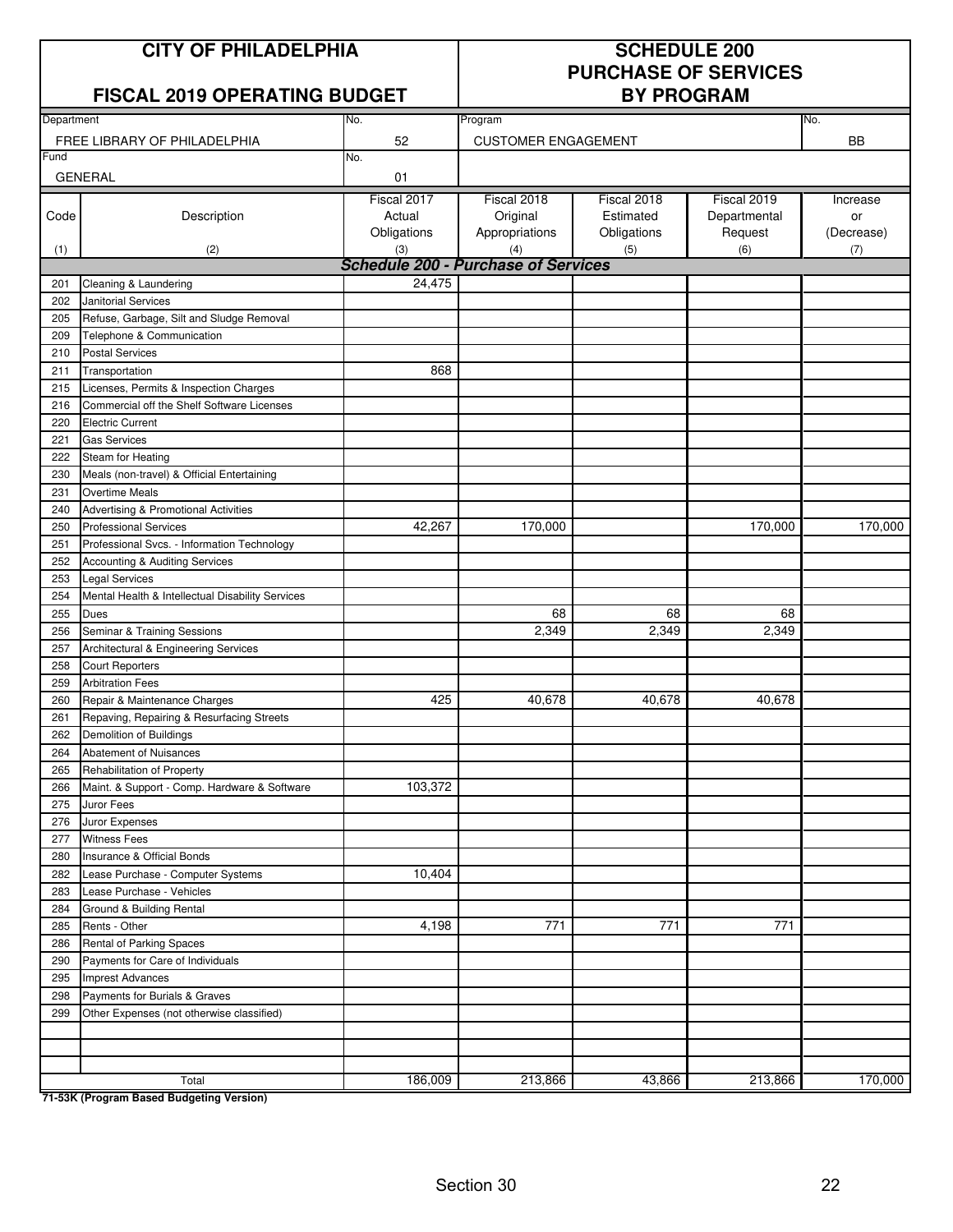#### **FISCAL 2019 OPERATING BUDGET**

# **CITY OF PHILADELPHIA SCHEDULE 300 - 400 MATERIALS, SUPPLIES & EQUIPMENT**

| Department |                                                       | No.                                            | Program                         |             |              | No.        |
|------------|-------------------------------------------------------|------------------------------------------------|---------------------------------|-------------|--------------|------------|
|            | FREE LIBRARY OF PHILADELPHIA                          | 52                                             | <b>CUSTOMER ENGAGEMENT</b>      |             |              | <b>BB</b>  |
| Fund       |                                                       | No.                                            |                                 |             |              |            |
|            | <b>GENERAL</b>                                        | 01                                             |                                 |             |              |            |
|            |                                                       | Fiscal 2017                                    | Fiscal 2018                     | Fiscal 2018 | Fiscal 2019  | Increase   |
| Code       | Description                                           | Actual                                         | Original                        | Estimated   | Departmental | or         |
|            |                                                       | Obligations                                    | Appropriations                  | Obligations | Request      | (Decrease) |
| (1)        | (2)                                                   | (3)                                            | (4)                             | (5)         | (6)          | (7)        |
|            |                                                       | <b>Schedule 300 - Materials &amp; Supplies</b> |                                 |             |              |            |
| 301        | Agricultural & Botanical                              |                                                |                                 |             |              |            |
| 302        | Animal, Livestock & Marine                            |                                                |                                 |             |              |            |
| 303        | Bakeshop, Dining Room & Kitchen                       |                                                |                                 |             |              |            |
| 304        | Books & Other Publications                            | 220                                            |                                 |             |              |            |
| 305        | <b>Building &amp; Construction</b>                    | 511                                            |                                 |             |              |            |
| 306        | <b>Library Materials</b>                              | 1,863,777                                      | 1,952,105                       | 1,939,246   | 1,939,246    |            |
| 307        | <b>Chemicals &amp; Gases</b>                          |                                                |                                 |             |              |            |
| 308        | Dry Goods, Notions & Wearing Apparel                  | 41,769                                         |                                 |             |              |            |
| 309        | Cordage & Fibers                                      |                                                |                                 |             |              |            |
| 310        | Electrical & Communication                            | 388                                            |                                 |             |              |            |
| 311        | General Equipment & Machinery                         |                                                |                                 |             |              |            |
| 312        | Fire Fighting & Safety                                | 3,805                                          |                                 |             |              |            |
| 313        | Food                                                  |                                                |                                 |             |              |            |
| 314        | Fuel - Heating & Cooling                              |                                                |                                 |             |              |            |
| 316        | General Hardware & Minor Tools                        | 2,449                                          | 25                              | 25          | 25           |            |
| 317        | <b>Hospital &amp; Laboratory</b>                      | 38                                             |                                 |             |              |            |
| 318        | Janitorial, Laundry & Household                       | 9,734                                          |                                 |             |              |            |
| 320        | Office Materials & Supplies                           | 6,237                                          | 6,356                           | 6,356       | 6,356        |            |
| 322        | Small Power Tools & Hand Tools                        |                                                |                                 |             |              |            |
| 323        | Plumbing, AC & Space Heating                          |                                                |                                 |             |              |            |
| 324        | Precision, Photographic & Artists                     | 3,568                                          | 3,392                           | 3,392       | 3,392        |            |
| 325        | Printing                                              | 1,762                                          | 3,463                           | 3,463       | 3,463        |            |
| 326        | Recreational & Educational                            |                                                |                                 |             |              |            |
| 328        | Vehicle Parts & Accessories                           |                                                |                                 |             |              |            |
| 335        | Lubricants                                            |                                                |                                 |             |              |            |
| 340        | #2 Diesel Fuel                                        |                                                |                                 |             |              |            |
| 341        | Compressed Natural Gas (CNG)                          |                                                |                                 |             |              |            |
| 342        | Liquid Propane Gas (LPG)                              |                                                |                                 |             |              |            |
| 345        | Gasoline                                              |                                                |                                 |             |              |            |
| 399        | Other Materials & Supplies (not otherwise classified) |                                                |                                 |             |              |            |
|            |                                                       |                                                |                                 |             |              |            |
|            | Total                                                 | 1,934,258                                      | 1,965,341                       | 1,952,482   | 1,952,482    |            |
|            |                                                       |                                                | <b>Schedule 400 - Equipment</b> |             |              |            |
| 405        | Construction, Dredging & Conveying                    |                                                |                                 |             |              |            |
| 410        | Electrical, Lighting & Communications                 |                                                |                                 |             |              |            |
| 411        | General Equipment & Machinery                         |                                                |                                 |             |              |            |
| 412        | Fire Fighting & Emergency                             |                                                |                                 |             |              |            |
| 417        | Hospital & Laboratory                                 |                                                |                                 |             |              |            |
| 420        | Office Equipment                                      |                                                |                                 |             |              |            |
| 423        | Plumbing, AC & Space Heating                          |                                                |                                 |             |              |            |
| 424        | Precision, Photographic & Artists                     |                                                |                                 |             |              |            |
| 426        | Recreational & Educational                            |                                                |                                 |             |              |            |
| 427        | Computer Equipment & Peripherals                      |                                                |                                 |             |              |            |
| 428        | Vehicles                                              |                                                |                                 |             |              |            |
| 430        | Furniture & Furnishings                               | 2,989                                          | 863                             | 863         | 863          |            |
| 499        | Other Equipment (not otherwise classified)            | 11,799                                         |                                 |             |              |            |
|            |                                                       | 14,788                                         |                                 | 863         | 863          |            |
|            | Total                                                 |                                                | 863                             |             |              |            |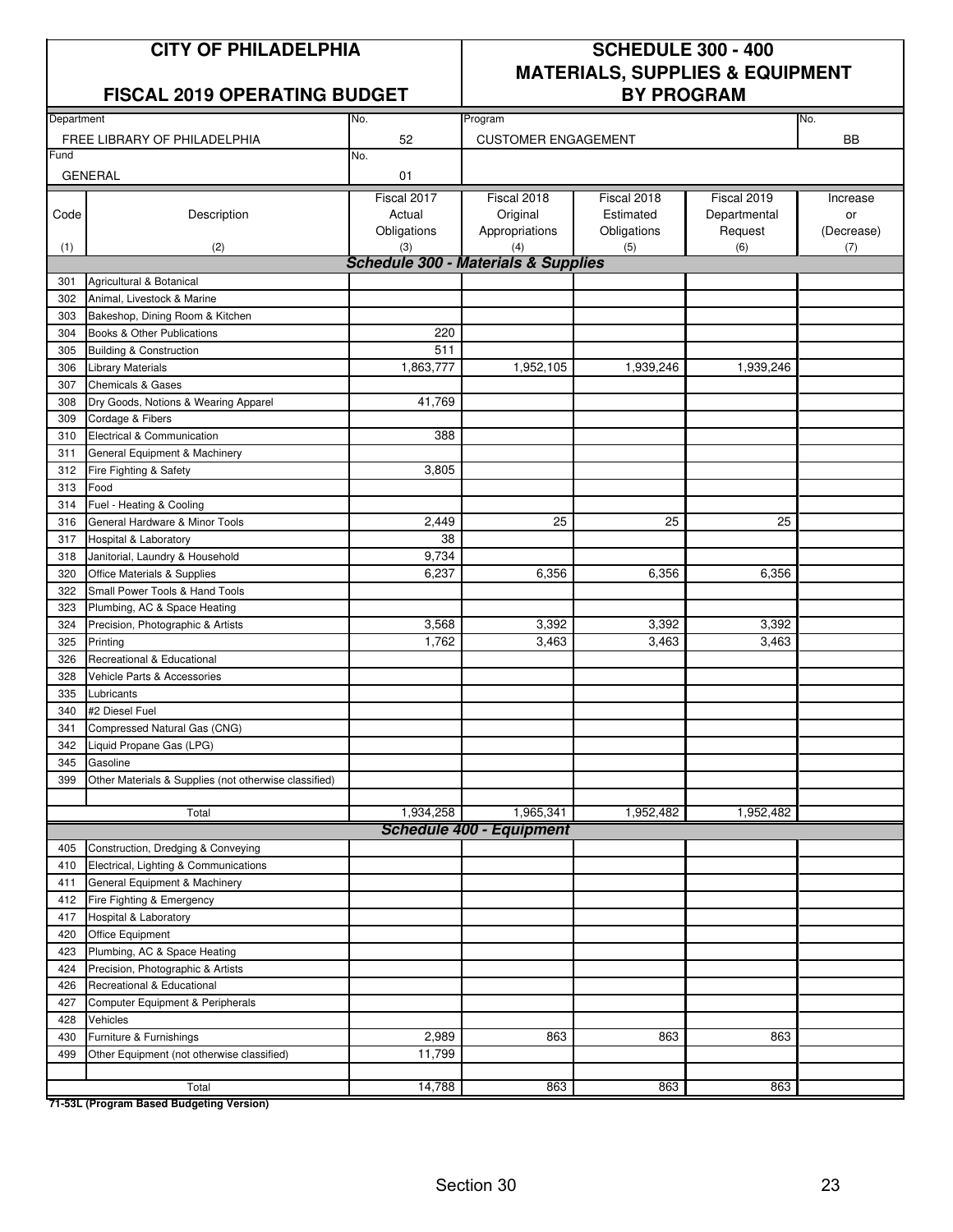|              | <b>CITY OF PHILADELPHIA</b><br>FISCAL 2019 OPERATING BUDGET |             |                    |                      |                            | <b>SUPPORTING DETAIL:</b><br>PROFESSIONAL SERVICES AND | CARE OF INDIVIDUALS, BY PROGRAM                                                                |
|--------------|-------------------------------------------------------------|-------------|--------------------|----------------------|----------------------------|--------------------------------------------------------|------------------------------------------------------------------------------------------------|
| Department   |                                                             |             | No.                | Program              |                            |                                                        | No.                                                                                            |
| Fund         | FREE LIBRARY OF PHILADELPHIA                                |             | 52                 |                      | <b>CUSTOMER ENGAGEMENT</b> |                                                        | <b>BB</b>                                                                                      |
|              | <b>GENERAL</b>                                              |             | No.<br>01          |                      |                            |                                                        |                                                                                                |
|              |                                                             |             | Fiscal 2017        | Fiscal 2018          | Fiscal 2018                | Fiscal 2019                                            | Increase                                                                                       |
|              |                                                             |             | Actual             | Original             | Estimated                  | Department                                             | or                                                                                             |
| Class<br>(1) | Description<br>(2)                                          |             | Obligations<br>(3) | Appropriation<br>(4) | Obligations<br>(5)         | Request<br>(6)                                         | (Decrease)<br>(7)                                                                              |
| 250s         | Professional Services (250-254, 257-259)                    |             | 42,267             | 170,000              |                            | 170,000                                                | 170,000                                                                                        |
| 290          | Payments for Care of Individuals                            |             |                    |                      |                            |                                                        |                                                                                                |
| Minor        | Name of Contractor                                          | Fiscal 2017 | Fiscal 2018        | Fiscal 2018          | Fiscal 2019                |                                                        | Describe purpose or scope of                                                                   |
| Object       | or Provider                                                 | Actual      | Original           | Estimated            | Department                 |                                                        | service provided. Include, if                                                                  |
| Code         |                                                             | Obligations | Appropriation      | Obligations          | Request                    |                                                        | applicable, unit cost of service.                                                              |
| 250<br>250   | Vendor to be Determined<br>Vendor to be Determined          | 42,267      | 100,000<br>70,000  |                      | 100,000<br>70,000          |                                                        | Promotional Services for Read by 4th Program.<br>Tutoring Service for the Read by 4th Program. |
|              | Total                                                       | 42,267      | 170,000            |                      | 170,000                    |                                                        |                                                                                                |
|              |                                                             |             |                    |                      |                            |                                                        |                                                                                                |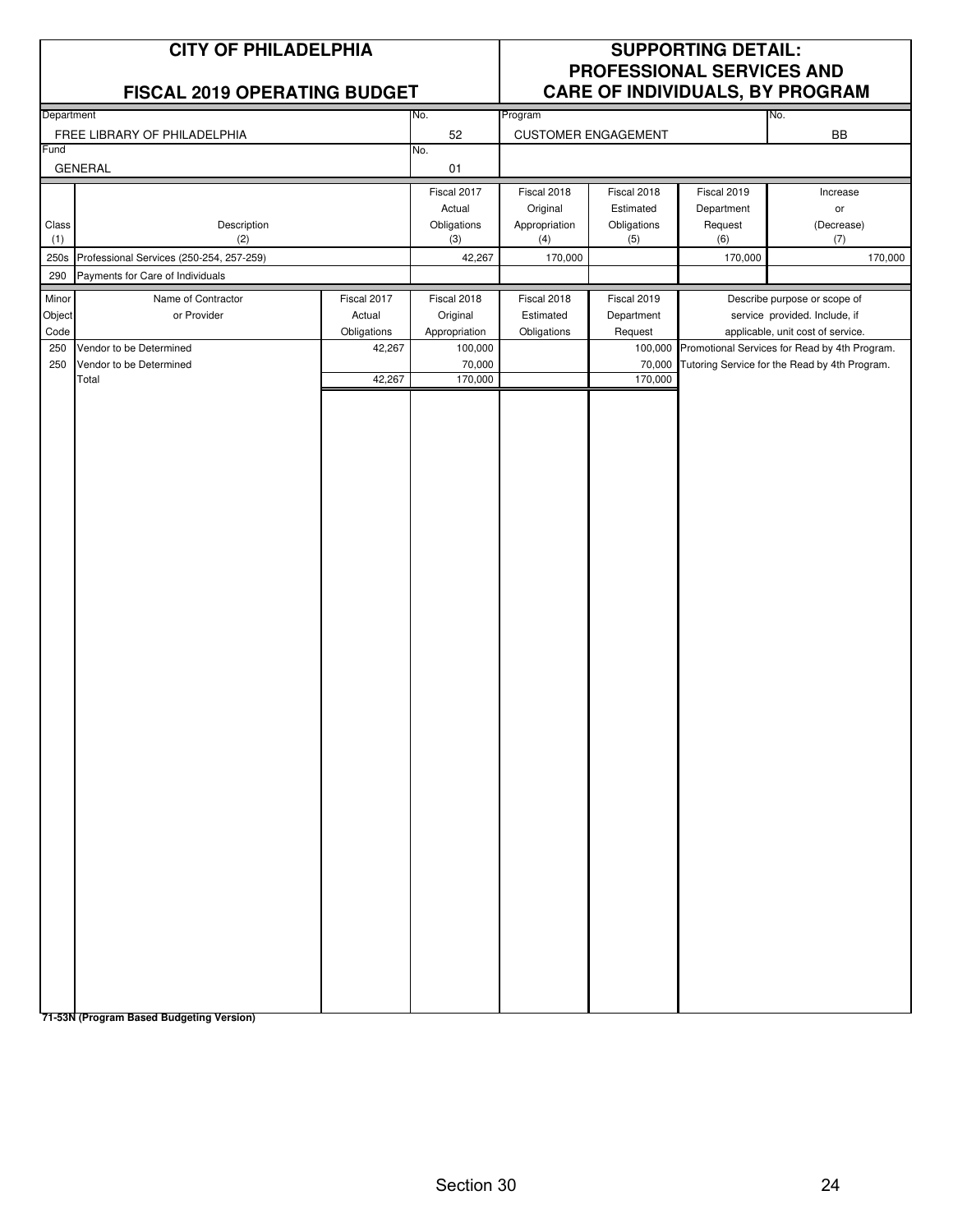#### **FISCAL 2019 OPERATING BUDGET 250s AND 290, BY PROGRAM**

## **CITY OF PHILADELPHIA SUPPORTING DETAIL: CLASSES OTHER THAN**

|            | Department                               |                    | No.                | Program            |                            |                                                                               | No.                           |
|------------|------------------------------------------|--------------------|--------------------|--------------------|----------------------------|-------------------------------------------------------------------------------|-------------------------------|
|            | FREE LIBRARY OF PHILADELPHIA             |                    | 52                 |                    | <b>CUSTOMER ENGAGEMENT</b> |                                                                               | BB                            |
| Fund       |                                          |                    | No.                |                    |                            |                                                                               |                               |
|            | <b>GENERAL</b>                           |                    | 01                 |                    |                            |                                                                               |                               |
| Minor      | Name of Contractor                       | Fiscal 2017        | Fiscal 2018        | Fiscal 2018        | Fiscal 2019                |                                                                               | Describe purpose or scope of  |
|            | or Provider                              | Actual             | Original           | Estimated          | Department                 |                                                                               | service provided. Include, if |
| Object     |                                          |                    |                    |                    |                            |                                                                               |                               |
| Code       | <b>BRAINFUSE</b>                         | Obligations        | Appropriation      | Obligations        | Request                    | applicable, unit cost of service.                                             |                               |
| 306<br>306 | <b>BRODART COMPANY</b>                   | 104,500<br>356,976 | 104,500<br>241,813 | 104,500<br>571,133 | 104,500                    | <b>Library Materials for Patrons</b><br>571,133 Library Materials for Patrons |                               |
| 306        | <b>CENGAGE LEARNING</b>                  | 140,497            | 125,689            | 117,671            | 117,671                    | <b>Library Materials for Patrons</b>                                          |                               |
| 306        | <b>EBSCO INDUSTRIES INC</b>              | 50,295             | 100,590            | 55,190             |                            | 55,190 Library Materials for Patrons                                          |                               |
|            | <b>INFOGROUP INC</b>                     | 60,516             | 60,516             | 44,200             | 44,200                     | <b>Library Materials for Patrons</b>                                          |                               |
| 306<br>306 | <b>INGRAM LIBRARY SERVICES</b>           | 161,108            | 217,191            | 122,382            |                            | 122,382 Library Materials for Patrons                                         |                               |
| 306        | <b>LYRASIS</b>                           |                    |                    | 202,500            |                            | 202,500 Library Materials for Patrons                                         |                               |
| 306        |                                          |                    |                    |                    |                            |                                                                               |                               |
|            | <b>MIDWEST TAPE</b>                      | 489,507            | 490,026            | 267,898            |                            | 267,898 Library Materials for Patrons                                         |                               |
| 306        | OCLC ONLINE COMPUTER LEARNING CENTER INC | 100,663            | 100,663            | 104,682            |                            | 104,682 Library Materials for Patrons                                         |                               |
| 306        | <b>OVERDRIVE INC</b>                     | 152,987            | 207,276            | 124,495            |                            | 124,495 Library Materials for Patrons                                         |                               |
| 306        | PROQUEST CSA INC                         | 54,040             | 68,000             | 14,500             |                            | 14,500 Library Materials for Patrons                                          |                               |
| 306        | <b>RECORDED BOOKS</b>                    | 166                | 166                | 1,302              |                            | 1,302 Library Materials for Patrons                                           |                               |
| 306        | <b>W T COX SUBSCRIPTIONS</b>             | 47,369             | 47,369             | 25,186             | 25,186                     | <b>Library Materials for Patrons</b>                                          |                               |
| 306        | <b>VARIOUS</b><br><b>TOTAL</b>           | 145,153            | 188,306            | 183,607            | 183,607<br>1,939,246       | Various                                                                       |                               |
|            |                                          | 1,863,777          | 1,952,105          | 1,939,246          |                            |                                                                               |                               |
|            |                                          |                    |                    |                    |                            |                                                                               |                               |
|            |                                          |                    |                    |                    |                            |                                                                               |                               |
|            |                                          |                    |                    |                    |                            |                                                                               |                               |
|            |                                          |                    |                    |                    |                            |                                                                               |                               |
|            |                                          |                    |                    |                    |                            |                                                                               |                               |
|            |                                          |                    |                    |                    |                            |                                                                               |                               |
|            |                                          |                    |                    |                    |                            |                                                                               |                               |
|            |                                          |                    |                    |                    |                            |                                                                               |                               |
|            |                                          |                    |                    |                    |                            |                                                                               |                               |
|            |                                          |                    |                    |                    |                            |                                                                               |                               |
|            |                                          |                    |                    |                    |                            |                                                                               |                               |
|            |                                          |                    |                    |                    |                            |                                                                               |                               |
|            |                                          |                    |                    |                    |                            |                                                                               |                               |
|            |                                          |                    |                    |                    |                            |                                                                               |                               |
|            |                                          |                    |                    |                    |                            |                                                                               |                               |
|            |                                          |                    |                    |                    |                            |                                                                               |                               |
|            |                                          |                    |                    |                    |                            |                                                                               |                               |
|            |                                          |                    |                    |                    |                            |                                                                               |                               |
|            |                                          |                    |                    |                    |                            |                                                                               |                               |
|            |                                          |                    |                    |                    |                            |                                                                               |                               |
|            |                                          |                    |                    |                    |                            |                                                                               |                               |
|            |                                          |                    |                    |                    |                            |                                                                               |                               |
|            |                                          |                    |                    |                    |                            |                                                                               |                               |
|            |                                          |                    |                    |                    |                            |                                                                               |                               |
|            |                                          |                    |                    |                    |                            |                                                                               |                               |
|            |                                          |                    |                    |                    |                            |                                                                               |                               |
|            |                                          |                    |                    |                    |                            |                                                                               |                               |
|            |                                          |                    |                    |                    |                            |                                                                               |                               |
|            |                                          |                    |                    |                    |                            |                                                                               |                               |
|            |                                          |                    |                    |                    |                            |                                                                               |                               |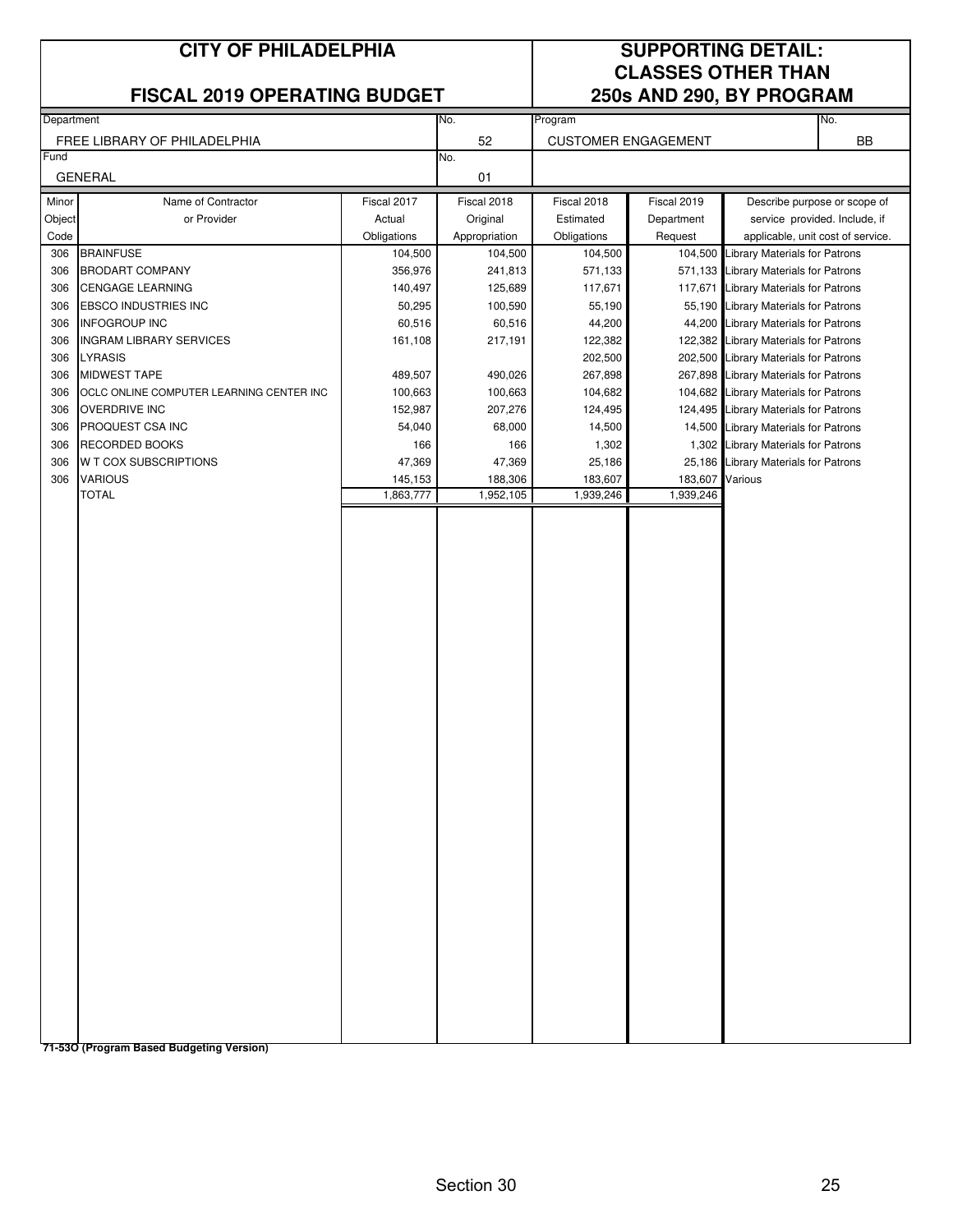|                    | <b>CITY OF PHILADELPHIA</b>          |                                                     |                             |              |                        |            |
|--------------------|--------------------------------------|-----------------------------------------------------|-----------------------------|--------------|------------------------|------------|
|                    |                                      |                                                     |                             |              | <b>PROGRAM SUMMARY</b> |            |
|                    | <b>FISCAL 2019 OPERATING BUDGET</b>  |                                                     |                             |              |                        |            |
| Department         |                                      | No.                                                 | Program                     |              |                        | No.        |
|                    | FREE LIBRARY OF PHILADELPHIA         | 52                                                  | <b>CUSTOMER ENGAGEMENT</b>  |              |                        | <b>BB</b>  |
| Fund               |                                      | No.                                                 |                             |              |                        |            |
|                    | <b>GRANT REVENUE</b>                 | 08                                                  |                             |              |                        |            |
|                    |                                      |                                                     | <b>Summary by Class</b>     |              |                        |            |
|                    |                                      | Fiscal 2017                                         | Fiscal 2018                 | Fiscal 2018  | Fiscal 2019            | Increase   |
| Class              | Description                          | Actual                                              | Original                    | Estimated    | Proposed               | or         |
|                    |                                      | Obligations                                         | Appropriations              | Obligations  | <b>Budget</b>          | (Decrease) |
| (1)                | (2)                                  | (3)                                                 | (4)                         | (5)          | (6)                    | (7)        |
| 100                | <b>Employee Compensation</b>         |                                                     |                             |              |                        |            |
| a)                 | <b>Personal Services</b>             | 770,746                                             | 979,580                     | 1,079,345    | 1,144,106              | 64,761     |
| b)                 | <b>Employee Benefits</b>             | 120,602                                             | 207,306                     | 120,996      | 128,255                | 7,259      |
| 200                | <b>Purchase of Services</b>          | 3,786,683                                           | 4,036,551                   | 3,811,590    | 4,040,285              | 228,695    |
| 300                | Materials and Supplies               | 2,896,841                                           | 3,425,283                   | 2,794,922    | 3,125,223              | 330,301    |
| 400                | Equipment                            | 239,857                                             | 176,195                     | 165,975      | 175,934                | 9,959      |
| 500                | Contributions, Indemnities and Taxes |                                                     |                             |              |                        |            |
| 700                | <b>Debt Service</b>                  |                                                     |                             |              |                        |            |
| 800                | Payments to Other Funds              |                                                     |                             |              |                        |            |
| 900                | Advances and Misc. Payments          |                                                     |                             |              |                        |            |
|                    | Total                                | 7,814,729                                           | 8,824,915                   | 7,972,828    | 8,613,803              | 640,975    |
|                    |                                      |                                                     | <b>Summary of Positions</b> |              |                        |            |
|                    |                                      | Actual                                              | Fiscal 2018                 | Increment    | Fiscal 2019            | Increase   |
|                    |                                      | Positions                                           | <b>Budgeted</b>             | Run          | <b>Budgeted</b>        | or         |
| Code               | Category                             | 6/30/17                                             | Positions                   | PPE 11/26/17 | Positions              | (Decrease) |
| (1)                | (2)                                  | (3)                                                 | (4)                         | (5)          | (6)                    | (7)        |
| 101                | Full Time - Civilian                 | 12                                                  | 16                          | 13           | 16                     |            |
| 105                | Full Time - Uniform                  |                                                     |                             |              |                        |            |
|                    | Total                                | 12                                                  | 16                          | 13           | 16                     |            |
|                    |                                      | <b>Selected Associated Non-Tax Revenues by Type</b> |                             |              |                        |            |
|                    |                                      | Fiscal 2017                                         | Fiscal 2018                 | Fiscal 2018  | Fiscal 2019            | Increase   |
|                    | Description                          | Actual                                              | Original                    | Estimate     | Proposed               | or         |
|                    |                                      | Revenues                                            | <b>Budget</b>               |              | <b>Budget</b>          | (Decrease) |
|                    | (1)                                  | (2)                                                 | (3)                         | (4)          | (5)                    | (6)        |
| Local              |                                      |                                                     |                             |              |                        |            |
| Federal            |                                      |                                                     |                             |              |                        |            |
| <b>State</b>       |                                      | 7,814,729                                           | 8,824,915                   | 7,972,828    | 8,613,803              | (211, 112) |
|                    | <b>Other Governments</b>             |                                                     |                             |              |                        |            |
| <b>Other Funds</b> |                                      |                                                     |                             |              |                        |            |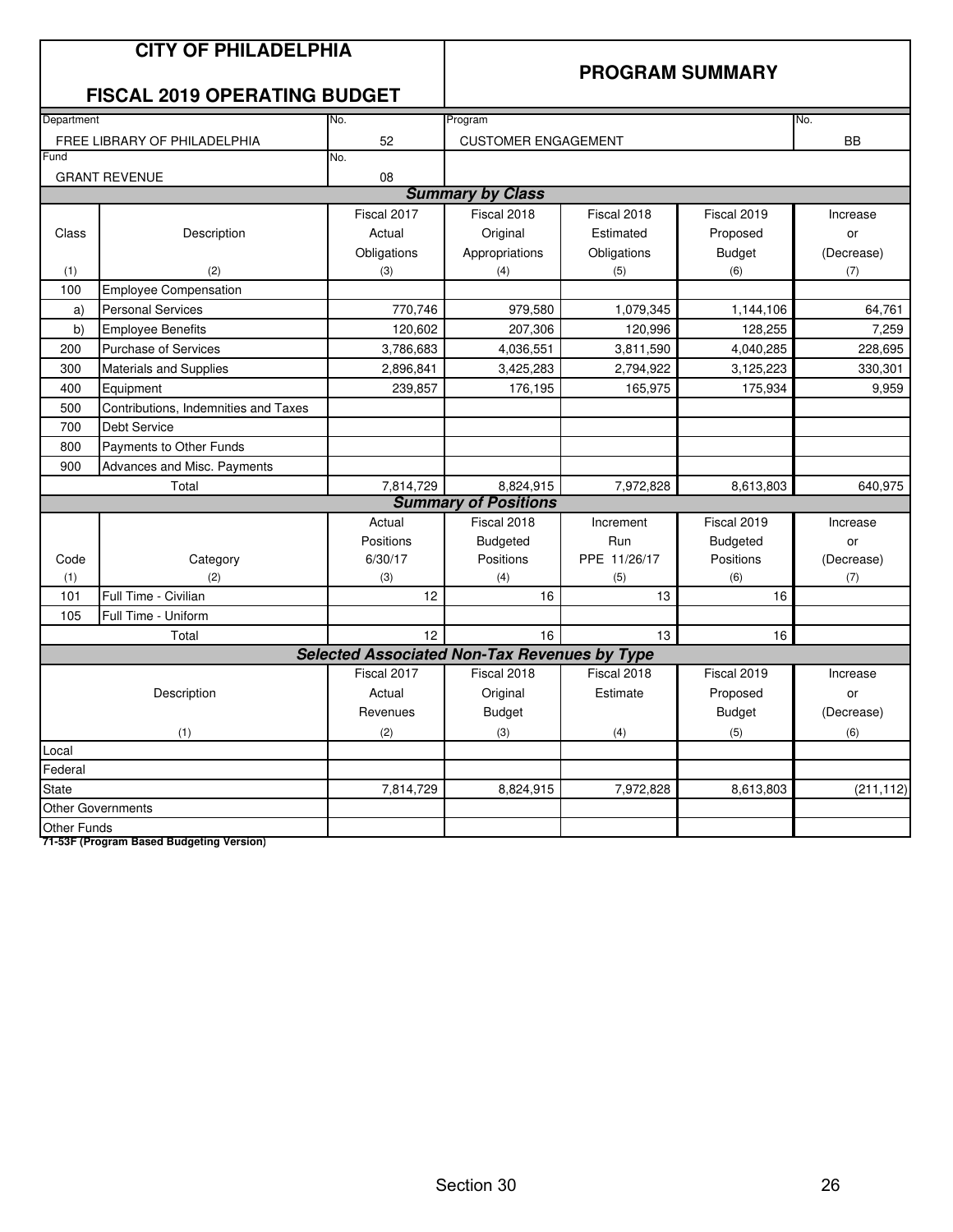|            | <b>CITY OF PHILADELPHIA</b><br><b>FISCAL 2019 OPERATING BUDGET</b><br>No.<br>52<br>FREE LIBRARY OF PHILADELPHIA                                                          |                                                  |                  |                                       | <b>GRANT INFORMATION SUMMARY</b> | <b>WITHIN PROGRAM</b>              |                      |  |  |
|------------|--------------------------------------------------------------------------------------------------------------------------------------------------------------------------|--------------------------------------------------|------------------|---------------------------------------|----------------------------------|------------------------------------|----------------------|--|--|
| Department |                                                                                                                                                                          |                                                  |                  | Program<br><b>CUSTOMER ENGAGEMENT</b> |                                  |                                    | No.<br>BB            |  |  |
| Fund       | <b>GRANT REVENUE</b>                                                                                                                                                     |                                                  | No.<br>08        |                                       |                                  |                                    |                      |  |  |
|            | <b>Funding Sources</b>                                                                                                                                                   | <b>Grant Title</b>                               |                  |                                       |                                  | <b>Grant Number</b>                | <b>Index Code</b>    |  |  |
|            | Federal                                                                                                                                                                  | LIBRARY FOR THE BLIND AND PHYSICALLY HANDICAPPED |                  |                                       |                                  | G52122                             | 521249               |  |  |
| X          | <b>State</b>                                                                                                                                                             | <b>Award Period</b>                              |                  |                                       | Type of Grant                    |                                    |                      |  |  |
|            | Other Govt.                                                                                                                                                              | 7/1/18 - 6/30/19                                 |                  |                                       |                                  | CATEGORICAL - PA DEPT OF EDUCATION |                      |  |  |
|            | Local (Non-Govt.)                                                                                                                                                        |                                                  |                  | <b>Grant Objective</b>                |                                  |                                    |                      |  |  |
|            | To provide the blind and physically handicapped with the materials needed in sufficient supply. To circulate 800,000 items to 14,000 patrons.<br><b>Summary by Class</b> |                                                  |                  |                                       |                                  |                                    |                      |  |  |
|            |                                                                                                                                                                          |                                                  | Fiscal 2017      | Fiscal 2018                           | Fiscal 2018                      | Fiscal 2019                        | Increase             |  |  |
| Class      |                                                                                                                                                                          | Description                                      | Actual           | Original                              | Estimated                        | Department                         | or                   |  |  |
|            |                                                                                                                                                                          |                                                  | Obligations      | Appropriations                        | Obligations                      | Request                            | (Decrease)           |  |  |
| (1)        |                                                                                                                                                                          | (2)                                              | (3)              | (4)                                   | (5)                              | (6)                                | (7)                  |  |  |
| 100a       | <b>Personal Services</b>                                                                                                                                                 |                                                  | 541.380          | 710,843                               | 811,480                          | 860.169                            | 48,689               |  |  |
| 100 b      | <b>Employee Benefits - Total</b>                                                                                                                                         |                                                  | 120,602          | 207,306                               | 120,996                          | 128,255                            | 7,259                |  |  |
|            | Class 186 - Flex Cash Pmts.                                                                                                                                              |                                                  |                  |                                       |                                  |                                    |                      |  |  |
|            |                                                                                                                                                                          | Class 187 - Worker's Comp. - Disability          | 7,874            | 8,268                                 | 8.268                            | 8,763                              | 495                  |  |  |
|            | Class 188 - Worker's Comp. - Medical                                                                                                                                     |                                                  |                  |                                       |                                  |                                    |                      |  |  |
|            | Class 189 - Medicare Tax                                                                                                                                                 |                                                  | 3,526            | 3,122                                 | 3,526                            | 3,738                              | 212                  |  |  |
|            | Class 190 - Pension Obligation Bonds                                                                                                                                     |                                                  | 11,920           | 15,440                                | 11,920                           | 12,635                             | 715                  |  |  |
|            | Class 191 - Pension Contributions                                                                                                                                        |                                                  | 33,897           | 119,464                               | 33,897                           | 35,931                             | 2,034                |  |  |
|            | Class 192 - FICA<br>Class 193 - Health / Medical                                                                                                                         |                                                  | 12,695<br>48,724 | 10,847<br>48,536                      | 12,695<br>48,724                 | 13,457                             | 762                  |  |  |
|            | Class 194 - Group Life                                                                                                                                                   |                                                  | 1,198            | 1,088                                 | 1,198                            | 51,647<br>1,270                    | 2,923<br>72          |  |  |
|            | Class 195 - Group Legal                                                                                                                                                  |                                                  | 768              | 541                                   | 768                              | 814                                | 46                   |  |  |
| 200        | <b>Purchase of Services</b>                                                                                                                                              |                                                  | 197,616          | 225,278                               | 225,278                          | 238,794                            | 13,516               |  |  |
| 300        | Materials and Supplies                                                                                                                                                   |                                                  | 10,531           | 52,516                                | 52,516                           | 55,667                             | 3,151                |  |  |
| 400        | Equipment                                                                                                                                                                |                                                  |                  |                                       |                                  |                                    |                      |  |  |
| 500        | Contributions, Indemnities and Taxes                                                                                                                                     |                                                  |                  |                                       |                                  |                                    |                      |  |  |
| 800        | Payments to Other Funds                                                                                                                                                  |                                                  |                  |                                       |                                  |                                    |                      |  |  |
| 900        | Advances and Misc. Payments                                                                                                                                              |                                                  |                  |                                       |                                  |                                    |                      |  |  |
|            | Total                                                                                                                                                                    |                                                  | 870,129          | 1,195,943                             | 1,210,270                        | 1,282,885                          | 72,615               |  |  |
|            |                                                                                                                                                                          |                                                  |                  | <b>Summary by Funding Source</b>      |                                  |                                    |                      |  |  |
|            |                                                                                                                                                                          |                                                  | Fiscal 2017      | Fiscal 2018                           | Fiscal 2018                      | Fiscal 2019                        | Increase             |  |  |
| Code       |                                                                                                                                                                          | Category                                         | Actual           | Original                              | Estimated                        | Department                         | or                   |  |  |
|            |                                                                                                                                                                          |                                                  | Revenue          | <b>Budget</b>                         | Revenue                          | Request                            | (Decrease)           |  |  |
| (1)<br>100 | Federal                                                                                                                                                                  | (2)                                              | (3)              | (4)                                   | (5)                              | (6)                                | (7)                  |  |  |
| 200        | State                                                                                                                                                                    |                                                  | 870,129          | 1,195,943                             | 1,210,270                        | 1,282,885                          | 72,615               |  |  |
| 300        | <b>Other Governments</b>                                                                                                                                                 |                                                  |                  |                                       |                                  |                                    |                      |  |  |
| 400        | Local (Non-Governmental)                                                                                                                                                 |                                                  |                  |                                       |                                  |                                    |                      |  |  |
|            | Total                                                                                                                                                                    |                                                  | 870,129          | 1,195,943                             | 1,210,270                        | 1,282,885                          | 72,615               |  |  |
|            |                                                                                                                                                                          |                                                  |                  | <b>Summary of Positions</b>           |                                  |                                    |                      |  |  |
|            |                                                                                                                                                                          |                                                  | Actual Pos.      | Fiscal 2018                           | Incr. Run                        | Fiscal 2019                        | Inc. $/$ (Dec.)      |  |  |
| Code       |                                                                                                                                                                          | Category                                         | 6/30/17          | Budgeted Pos.                         | PPE 11/26/17                     | Budgeted Pos.                      | (Col. 6 less Col. 4) |  |  |
| (1)        |                                                                                                                                                                          | (2)                                              | (3)              | (4)                                   | (5)                              | (6)                                | (7)                  |  |  |
| 101        | Full Time - Civilian                                                                                                                                                     |                                                  | 9                | 11                                    | 10                               | 11                                 |                      |  |  |
| 105        | Full Time - Uniform                                                                                                                                                      |                                                  |                  |                                       |                                  |                                    |                      |  |  |
|            | Total                                                                                                                                                                    |                                                  | 9                | 11                                    | 10                               | 11                                 |                      |  |  |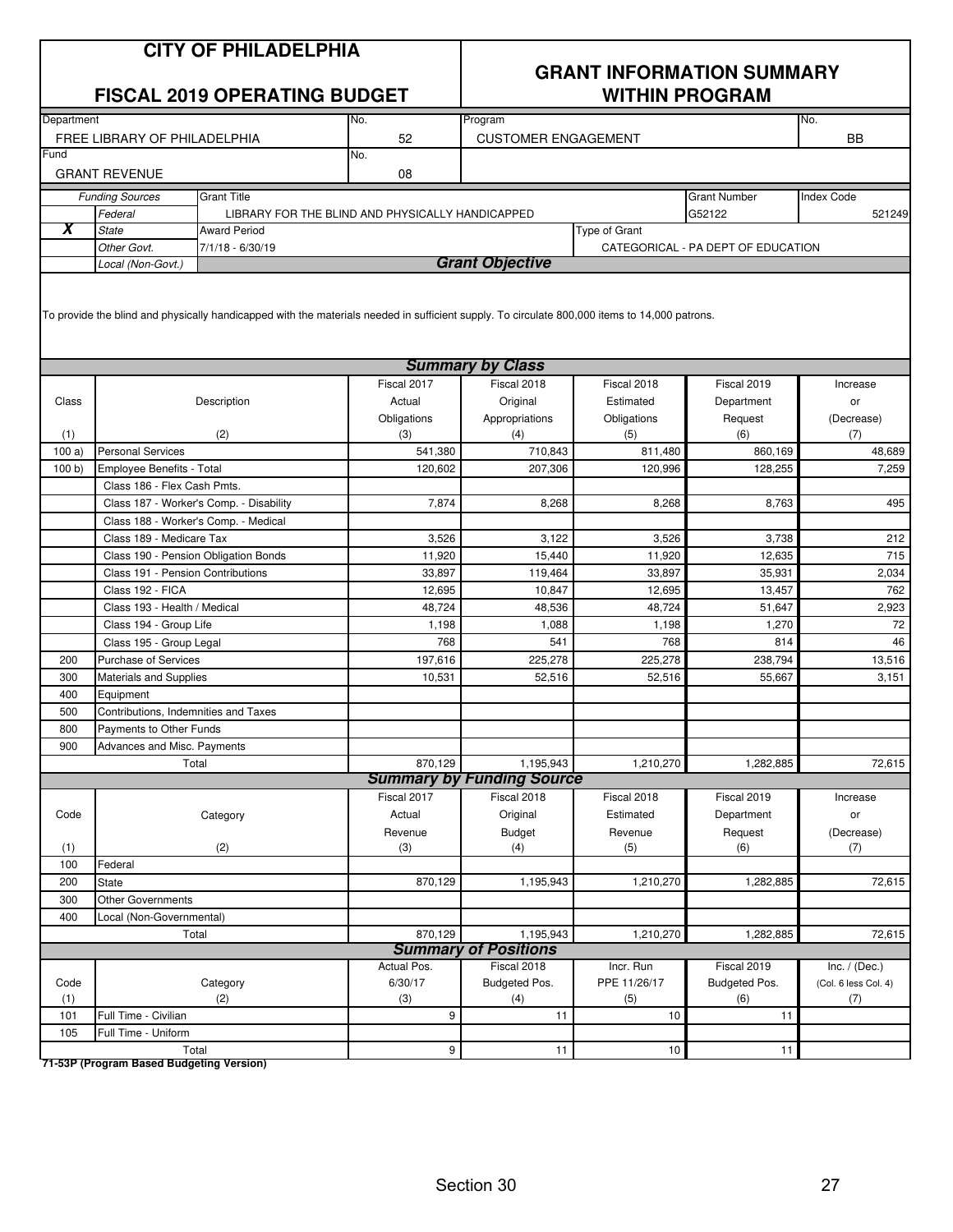|       | <b>CITY OF PHILADELPHIA</b><br><b>FISCAL 2019 OPERATING BUDGET</b><br>Department<br>No.<br>FREE LIBRARY OF PHILADELPHIA |                                                             |             | <b>GRANT INFORMATION SUMMARY</b><br><b>WITHIN PROGRAM</b> |                      |                                    |                      |  |  |
|-------|-------------------------------------------------------------------------------------------------------------------------|-------------------------------------------------------------|-------------|-----------------------------------------------------------|----------------------|------------------------------------|----------------------|--|--|
|       |                                                                                                                         |                                                             |             | Program                                                   |                      |                                    | No.                  |  |  |
|       |                                                                                                                         |                                                             | 52          | <b>CUSTOMER ENGAGEMENT</b>                                |                      |                                    | <b>BB</b>            |  |  |
| Fund  |                                                                                                                         |                                                             | No.         |                                                           |                      |                                    |                      |  |  |
|       | <b>GRANT REVENUE</b>                                                                                                    |                                                             | 08          |                                                           |                      |                                    |                      |  |  |
|       | <b>Funding Sources</b>                                                                                                  | <b>Grant Title</b>                                          |             |                                                           |                      | <b>Grant Number</b>                | <b>Index Code</b>    |  |  |
|       | Federal                                                                                                                 | STATE LOCAL LIBRARY SERVICES                                |             |                                                           |                      | G52125                             | 521283               |  |  |
| Х     | <b>State</b>                                                                                                            | <b>Award Period</b>                                         |             |                                                           | <b>Type of Grant</b> |                                    |                      |  |  |
|       | Other Govt.                                                                                                             | $7/1/18 - 6/30/19$                                          |             |                                                           |                      | CATEGORICAL - PA DEPT OF EDUCATION |                      |  |  |
|       | Local (Non-Govt.)                                                                                                       |                                                             |             | <b>Grant Objective</b>                                    |                      |                                    |                      |  |  |
|       |                                                                                                                         | Funding for resources for researches and scholars statewide |             | <b>Summary by Class</b>                                   |                      |                                    |                      |  |  |
|       |                                                                                                                         |                                                             | Fiscal 2017 | Fiscal 2018                                               | Fiscal 2018          | Fiscal 2019                        | Increase             |  |  |
| Class |                                                                                                                         | Description                                                 | Actual      | Original                                                  | Estimated            | Department                         | or                   |  |  |
|       |                                                                                                                         |                                                             | Obligations | Appropriations                                            | Obligations          | Request                            | (Decrease)           |  |  |
| (1)   |                                                                                                                         | (2)                                                         | (3)         | (4)                                                       | (5)                  | (6)                                | (7)                  |  |  |
| 100a  | <b>Personal Services</b>                                                                                                |                                                             | 229,366     | 232,242                                                   | 231,370              | 245,252                            | 13.882               |  |  |
| 100 b | Employee Benefits - Total                                                                                               |                                                             |             |                                                           |                      |                                    |                      |  |  |
|       | Class 186 - Flex Cash Pmts.                                                                                             |                                                             |             |                                                           |                      |                                    |                      |  |  |
|       |                                                                                                                         | Class 187 - Worker's Comp. - Disability                     |             |                                                           |                      |                                    |                      |  |  |
|       |                                                                                                                         | Class 188 - Worker's Comp. - Medical                        |             |                                                           |                      |                                    |                      |  |  |
|       | Class 189 - Medicare Tax                                                                                                |                                                             |             |                                                           |                      |                                    |                      |  |  |
|       |                                                                                                                         | Class 190 - Pension Obligation Bonds                        |             |                                                           |                      |                                    |                      |  |  |
|       | Class 191 - Pension Contributions                                                                                       |                                                             |             |                                                           |                      |                                    |                      |  |  |
|       | Class 192 - FICA                                                                                                        |                                                             |             |                                                           |                      |                                    |                      |  |  |
|       | Class 193 - Health / Medical                                                                                            |                                                             |             |                                                           |                      |                                    |                      |  |  |
|       | Class 194 - Group Life                                                                                                  |                                                             |             |                                                           |                      |                                    |                      |  |  |
|       | Class 195 - Group Legal                                                                                                 |                                                             |             |                                                           |                      |                                    |                      |  |  |
| 200   | <b>Purchase of Services</b>                                                                                             |                                                             | 3,239,755   | 3,811,273                                                 | 3,586,312            | 3,801,491                          | 215,179              |  |  |
| 300   | Materials and Supplies                                                                                                  |                                                             | 1,460,711   | 1,406,276                                                 | 1,019,716            | 1,080,899                          | 61,183               |  |  |
| 400   | Equipment                                                                                                               |                                                             | 239,857     | 176,195                                                   | 165,975              | 175,934                            | 9,959                |  |  |
| 500   | Contributions, Indemnities and Taxes                                                                                    |                                                             |             |                                                           |                      |                                    |                      |  |  |
| 800   | Payments to Other Funds                                                                                                 |                                                             |             |                                                           |                      |                                    |                      |  |  |
| 900   | Advances and Misc. Payments                                                                                             |                                                             |             |                                                           |                      |                                    |                      |  |  |
|       |                                                                                                                         | Total                                                       | 5,169,689   | 5,625,986<br><b>Summary by Funding Source</b>             | 5,003,373            | 5,303,576                          | 300,203              |  |  |
|       |                                                                                                                         |                                                             | Fiscal 2017 | Fiscal 2018                                               | Fiscal 2018          | Fiscal 2019                        | Increase             |  |  |
| Code  |                                                                                                                         | Category                                                    | Actual      | Original                                                  | Estimated            |                                    |                      |  |  |
|       |                                                                                                                         |                                                             | Revenue     | <b>Budget</b>                                             | Revenue              | Department<br>Request              | or<br>(Decrease)     |  |  |
| (1)   |                                                                                                                         | (2)                                                         | (3)         | (4)                                                       | (5)                  | (6)                                | (7)                  |  |  |
| 100   | Federal                                                                                                                 |                                                             |             |                                                           |                      |                                    |                      |  |  |
| 200   | <b>State</b>                                                                                                            |                                                             | 5,169,689   | 5,625,986                                                 | 5,003,373            | 5,303,576                          | 300,203              |  |  |
| 300   | <b>Other Governments</b>                                                                                                |                                                             |             |                                                           |                      |                                    |                      |  |  |
| 400   | Local (Non-Governmental)                                                                                                |                                                             |             |                                                           |                      |                                    |                      |  |  |
|       |                                                                                                                         | Total                                                       | 5,169,689   | 5,625,986                                                 | 5,003,373            | 5,303,576                          | 300,203              |  |  |
|       |                                                                                                                         |                                                             |             | <b>Summary of Positions</b>                               |                      |                                    |                      |  |  |
|       |                                                                                                                         |                                                             | Actual Pos. | Fiscal 2018                                               | Incr. Run            | Fiscal 2019                        | Inc. $/$ (Dec.)      |  |  |
| Code  |                                                                                                                         | Category                                                    | 6/30/17     | Budgeted Pos.                                             | PPE 11/26/17         | Budgeted Pos.                      | (Col. 6 less Col. 4) |  |  |
| (1)   |                                                                                                                         | (2)                                                         | (3)         | (4)                                                       | (5)                  | (6)                                | (7)                  |  |  |
| 101   | Full Time - Civilian                                                                                                    |                                                             | 3           | $\overline{4}$                                            | 3                    | $\overline{\mathbf{4}}$            |                      |  |  |
| 105   | Full Time - Uniform                                                                                                     |                                                             |             |                                                           |                      |                                    |                      |  |  |
|       |                                                                                                                         | Total                                                       | 3           | 4                                                         | 3                    | $\overline{4}$                     |                      |  |  |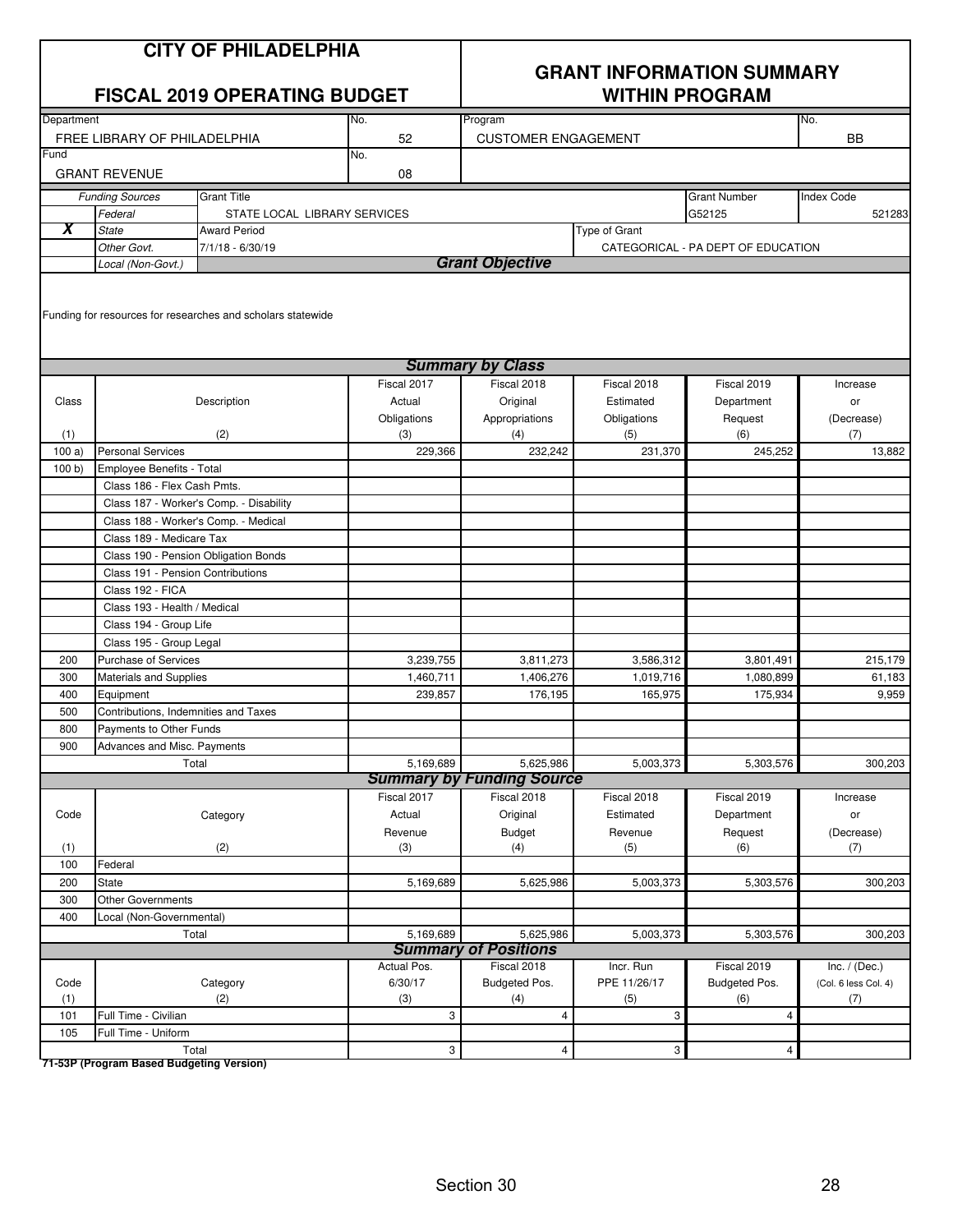|            |                                               | <b>CITY OF PHILADELPHIA</b><br><b>FISCAL 2019 OPERATING BUDGET</b>                                                                    |             | <b>GRANT INFORMATION SUMMARY</b><br><b>WITHIN PROGRAM</b><br>No.<br>Program |               |                                    |                      |
|------------|-----------------------------------------------|---------------------------------------------------------------------------------------------------------------------------------------|-------------|-----------------------------------------------------------------------------|---------------|------------------------------------|----------------------|
| Department |                                               |                                                                                                                                       | No.         |                                                                             |               |                                    |                      |
| Fund       | FREE LIBRARY OF PHILADELPHIA                  |                                                                                                                                       | 52<br>No.   | <b>CUSTOMER ENGAGEMENT</b>                                                  |               |                                    | <b>BB</b>            |
|            | <b>GRANT REVENUE</b>                          |                                                                                                                                       | 08          |                                                                             |               |                                    |                      |
|            | <b>Funding Sources</b>                        | <b>Grant Title</b>                                                                                                                    |             |                                                                             |               | <b>Grant Number</b>                | <b>Index Code</b>    |
|            | Federal                                       | DISTRICT LIBRARY OF PHILADELPHIA                                                                                                      |             |                                                                             |               | G52123                             | 523526               |
| X          | <b>State</b>                                  | <b>Award Period</b>                                                                                                                   |             |                                                                             | Type of Grant |                                    |                      |
|            | Other Govt.                                   | $7/1/18 - 6/30/19$                                                                                                                    |             | <b>Grant Objective</b>                                                      |               | CATEGORICAL - PA DEPT OF EDUCATION |                      |
|            | Local (Non-Govt.)                             | Funding to supplement the City's role as a District Library center through the provision of staff, books and other library materials. |             |                                                                             |               |                                    |                      |
|            |                                               |                                                                                                                                       |             | <b>Summary by Class</b>                                                     |               |                                    |                      |
|            |                                               |                                                                                                                                       | Fiscal 2017 | Fiscal 2018                                                                 | Fiscal 2018   | Fiscal 2019                        | Increase             |
| Class      |                                               | Description                                                                                                                           | Actual      | Original                                                                    | Estimated     | Department                         | or                   |
|            |                                               |                                                                                                                                       | Obligations | Appropriations                                                              | Obligations   | Request                            | (Decrease)           |
| (1)        |                                               | (2)                                                                                                                                   | (3)         | (4)                                                                         | (5)           | (6)                                | (7)                  |
| 100a       | <b>Personal Services</b>                      |                                                                                                                                       |             | 36,495                                                                      | 36,495        | 38,685                             | 2,190                |
| 100 b)     | Employee Benefits - Total                     |                                                                                                                                       |             |                                                                             |               |                                    |                      |
|            | Class 186 - Flex Cash Pmts.                   |                                                                                                                                       |             |                                                                             |               |                                    |                      |
|            |                                               | Class 187 - Worker's Comp. - Disability                                                                                               |             |                                                                             |               |                                    |                      |
|            |                                               | Class 188 - Worker's Comp. - Medical                                                                                                  |             |                                                                             |               |                                    |                      |
|            | Class 189 - Medicare Tax                      | Class 190 - Pension Obligation Bonds                                                                                                  |             |                                                                             |               |                                    |                      |
|            | Class 191 - Pension Contributions             |                                                                                                                                       |             |                                                                             |               |                                    |                      |
|            | Class 192 - FICA                              |                                                                                                                                       |             |                                                                             |               |                                    |                      |
|            | Class 193 - Health / Medical                  |                                                                                                                                       |             |                                                                             |               |                                    |                      |
|            | Class 194 - Group Life                        |                                                                                                                                       |             |                                                                             |               |                                    |                      |
|            | Class 195 - Group Legal                       |                                                                                                                                       |             |                                                                             |               |                                    |                      |
| 200        | <b>Purchase of Services</b>                   |                                                                                                                                       | 349,312     |                                                                             |               |                                    |                      |
| 300        | <b>Materials and Supplies</b>                 |                                                                                                                                       | 1,009,315   | 1,251,790                                                                   | 1,098,388     | 1,326,897                          | 228,509              |
| 400        | Equipment                                     |                                                                                                                                       |             |                                                                             |               |                                    |                      |
| 500        | Contributions, Indemnities and Taxes          |                                                                                                                                       |             |                                                                             |               |                                    |                      |
| 800        | Payments to Other Funds                       |                                                                                                                                       |             |                                                                             |               |                                    |                      |
| 900        | Advances and Misc. Payments                   | Total                                                                                                                                 | 1,358,627   | 1,288,285                                                                   | 1,134,883     | 1,365,582                          | 230,699              |
|            |                                               |                                                                                                                                       |             | <b>Summary by Funding Source</b>                                            |               |                                    |                      |
|            |                                               |                                                                                                                                       | Fiscal 2017 | Fiscal 2018                                                                 | Fiscal 2018   | Fiscal 2019                        | Increase             |
| Code       |                                               | Category                                                                                                                              | Actual      | Original                                                                    | Estimated     | Department                         | or                   |
|            |                                               |                                                                                                                                       | Revenue     | <b>Budget</b>                                                               | Revenue       | Request                            | (Decrease)           |
| (1)        |                                               | (2)                                                                                                                                   | (3)         | (4)                                                                         | (5)           | (6)                                | (7)                  |
| 100        | Federal                                       |                                                                                                                                       |             |                                                                             |               |                                    |                      |
| 200        | State                                         |                                                                                                                                       | 1,358,627   | 1,288,285                                                                   | 1,134,883     | 1,365,582                          | 230,699              |
| 300        | Other Governments<br>Local (Non-Governmental) |                                                                                                                                       |             |                                                                             |               |                                    |                      |
| 400        |                                               | Total                                                                                                                                 | 1,358,627   | 1,288,285                                                                   | 1,134,883     | 1,365,582                          | 230,699              |
|            |                                               |                                                                                                                                       |             | <b>Summary of Positions</b>                                                 |               |                                    |                      |
|            |                                               |                                                                                                                                       | Actual Pos. | Fiscal 2018                                                                 | Incr. Run     | Fiscal 2019                        | Inc. $/$ (Dec.)      |
| Code       |                                               | Category                                                                                                                              | 6/30/17     | Budgeted Pos.                                                               | PPE 11/26/17  | Budgeted Pos.                      | (Col. 6 less Col. 4) |
| (1)        |                                               | (2)                                                                                                                                   | (3)         | (4)                                                                         | (5)           | (6)                                | (7)                  |
| 101        | Full Time - Civilian                          |                                                                                                                                       |             | $\mathbf{1}$                                                                |               | 1                                  |                      |
| 105        | Full Time - Uniform                           |                                                                                                                                       |             |                                                                             |               |                                    |                      |
|            |                                               | Total                                                                                                                                 |             | $\mathbf{1}$                                                                |               | $\mathbf{1}$                       |                      |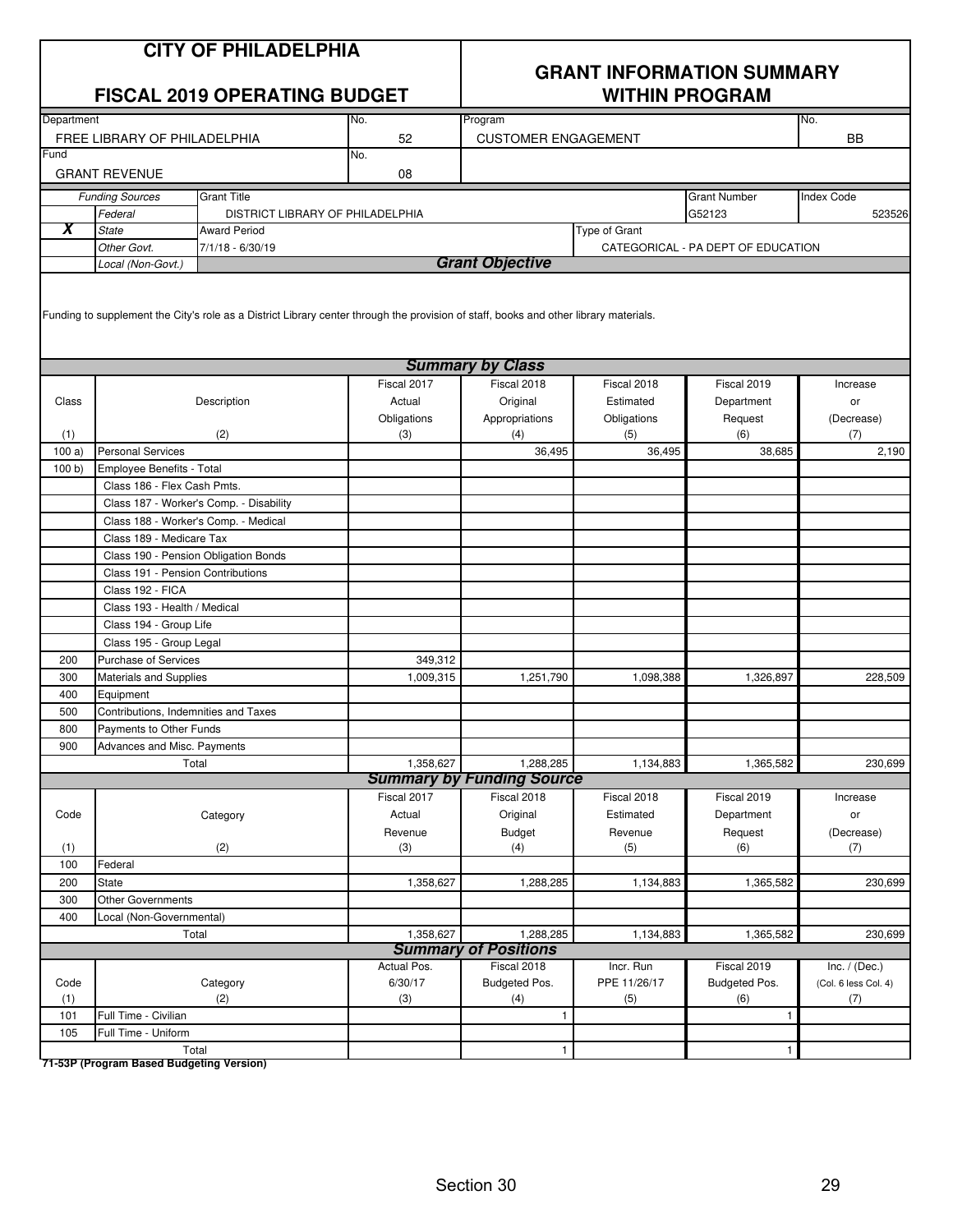|             |                                      | <b>CITY OF PHILADELPHIA</b><br><b>FISCAL 2019 OPERATING BUDGET</b> |                        |                                  | <b>GRANT INFORMATION SUMMARY</b><br><b>WITHIN PROGRAM</b> |                                    |                             |
|-------------|--------------------------------------|--------------------------------------------------------------------|------------------------|----------------------------------|-----------------------------------------------------------|------------------------------------|-----------------------------|
| Department  |                                      |                                                                    | No.                    | Program                          |                                                           |                                    | No.                         |
|             | FREE LIBRARY OF PHILADELPHIA         |                                                                    | 52                     | <b>CUSTOMER ENGAGEMENT</b>       |                                                           |                                    | <b>BB</b>                   |
| Fund        |                                      |                                                                    | No.                    |                                  |                                                           |                                    |                             |
|             | <b>GRANT REVENUE</b>                 |                                                                    | 08                     |                                  |                                                           |                                    |                             |
|             | <b>Funding Sources</b>               | <b>Grant Title</b>                                                 |                        |                                  |                                                           | <b>Grant Number</b>                | <b>Index Code</b>           |
|             | Federal                              | REGIONAL RESOURCES LIBRARY SERVICES                                |                        |                                  |                                                           | G52124                             | 524732                      |
| Х           | <b>State</b>                         | <b>Award Period</b>                                                |                        |                                  | Type of Grant                                             |                                    |                             |
|             | Other Govt.                          | 7/1/18 - 6/30/19                                                   |                        |                                  |                                                           | CATEGORICAL - PA DEPT OF EDUCATION |                             |
|             | Local (Non-Govt.)                    |                                                                    |                        | <b>Grant Objective</b>           |                                                           |                                    |                             |
|             |                                      | Funding for resources for researches and scholars statewide.       |                        | <b>Summary by Class</b>          |                                                           |                                    |                             |
|             |                                      |                                                                    | Fiscal 2017            | Fiscal 2018                      | Fiscal 2018                                               | Fiscal 2019                        | Increase                    |
| Class       |                                      | Description                                                        | Actual                 | Original                         | Estimated                                                 | Department                         | or                          |
|             |                                      |                                                                    | Obligations            | Appropriations                   | Obligations                                               | Request                            | (Decrease)                  |
| (1)         |                                      | (2)                                                                | (3)                    | (4)                              | (5)                                                       | (6)                                | (7)                         |
| 100a        | <b>Personal Services</b>             |                                                                    |                        |                                  |                                                           |                                    |                             |
| 100 b)      | Employee Benefits - Total            |                                                                    |                        |                                  |                                                           |                                    |                             |
|             | Class 186 - Flex Cash Pmts.          |                                                                    |                        |                                  |                                                           |                                    |                             |
|             |                                      | Class 187 - Worker's Comp. - Disability                            |                        |                                  |                                                           |                                    |                             |
|             | Class 188 - Worker's Comp. - Medical |                                                                    |                        |                                  |                                                           |                                    |                             |
|             | Class 189 - Medicare Tax             |                                                                    |                        |                                  |                                                           |                                    |                             |
|             |                                      | Class 190 - Pension Obligation Bonds                               |                        |                                  |                                                           |                                    |                             |
|             | Class 191 - Pension Contributions    |                                                                    |                        |                                  |                                                           |                                    |                             |
|             | Class 192 - FICA                     |                                                                    |                        |                                  |                                                           |                                    |                             |
|             | Class 193 - Health / Medical         |                                                                    |                        |                                  |                                                           |                                    |                             |
|             | Class 194 - Group Life               |                                                                    |                        |                                  |                                                           |                                    |                             |
|             | Class 195 - Group Legal              |                                                                    |                        |                                  |                                                           |                                    |                             |
| 200         | <b>Purchase of Services</b>          |                                                                    |                        |                                  |                                                           |                                    |                             |
| 300         | Materials and Supplies               |                                                                    | 416,284                | 714,701                          | 624,302                                                   | 661,760                            | 37,458                      |
| 400         | Equipment                            |                                                                    |                        |                                  |                                                           |                                    |                             |
| 500         | Contributions, Indemnities and Taxes |                                                                    |                        |                                  |                                                           |                                    |                             |
| 800         | Payments to Other Funds              |                                                                    |                        |                                  |                                                           |                                    |                             |
| 900         | Advances and Misc. Payments          |                                                                    |                        |                                  |                                                           |                                    |                             |
|             | Total                                |                                                                    | 416,284                | 714,701                          | 624,302                                                   | 661,760                            | 37,458                      |
|             |                                      |                                                                    |                        | <b>Summary by Funding Source</b> |                                                           |                                    |                             |
|             |                                      |                                                                    | Fiscal 2017            | Fiscal 2018                      | Fiscal 2018                                               | Fiscal 2019                        | Increase                    |
| Code        |                                      | Category                                                           | Actual                 | Original                         | Estimated                                                 | Department                         | or                          |
|             |                                      |                                                                    | Revenue                | <b>Budget</b>                    | Revenue                                                   | Request                            | (Decrease)                  |
| (1)         |                                      | (2)                                                                | (3)                    | (4)                              | (5)                                                       | (6)                                | (7)                         |
| 100         | Federal                              |                                                                    |                        |                                  |                                                           |                                    |                             |
| 200         | <b>State</b>                         |                                                                    | 416,284                | 714,701                          | 624,302                                                   | 661,760                            | 37,458                      |
| 300         | <b>Other Governments</b>             |                                                                    |                        |                                  |                                                           |                                    |                             |
| 400         | Local (Non-Governmental)             |                                                                    |                        |                                  |                                                           |                                    |                             |
|             | Total                                |                                                                    | 416,284                | 714,701                          | 624,302                                                   | 661,760                            | 37,458                      |
|             |                                      |                                                                    |                        | <b>Summary of Positions</b>      |                                                           |                                    |                             |
|             |                                      |                                                                    | Actual Pos.<br>6/30/17 | Fiscal 2018                      | Incr. Run<br>PPE 11/26/17                                 | Fiscal 2019                        | Inc. $/$ (Dec.)             |
| Code<br>(1) |                                      | Category<br>(2)                                                    | (3)                    | Budgeted Pos.                    | (5)                                                       | Budgeted Pos.<br>(6)               | (Col. 6 less Col. 4)<br>(7) |
| 101         | Full Time - Civilian                 |                                                                    |                        | (4)                              |                                                           |                                    |                             |
| 105         | Full Time - Uniform                  |                                                                    |                        |                                  |                                                           |                                    |                             |
|             | Total                                |                                                                    |                        |                                  |                                                           |                                    |                             |
|             |                                      |                                                                    |                        |                                  |                                                           |                                    |                             |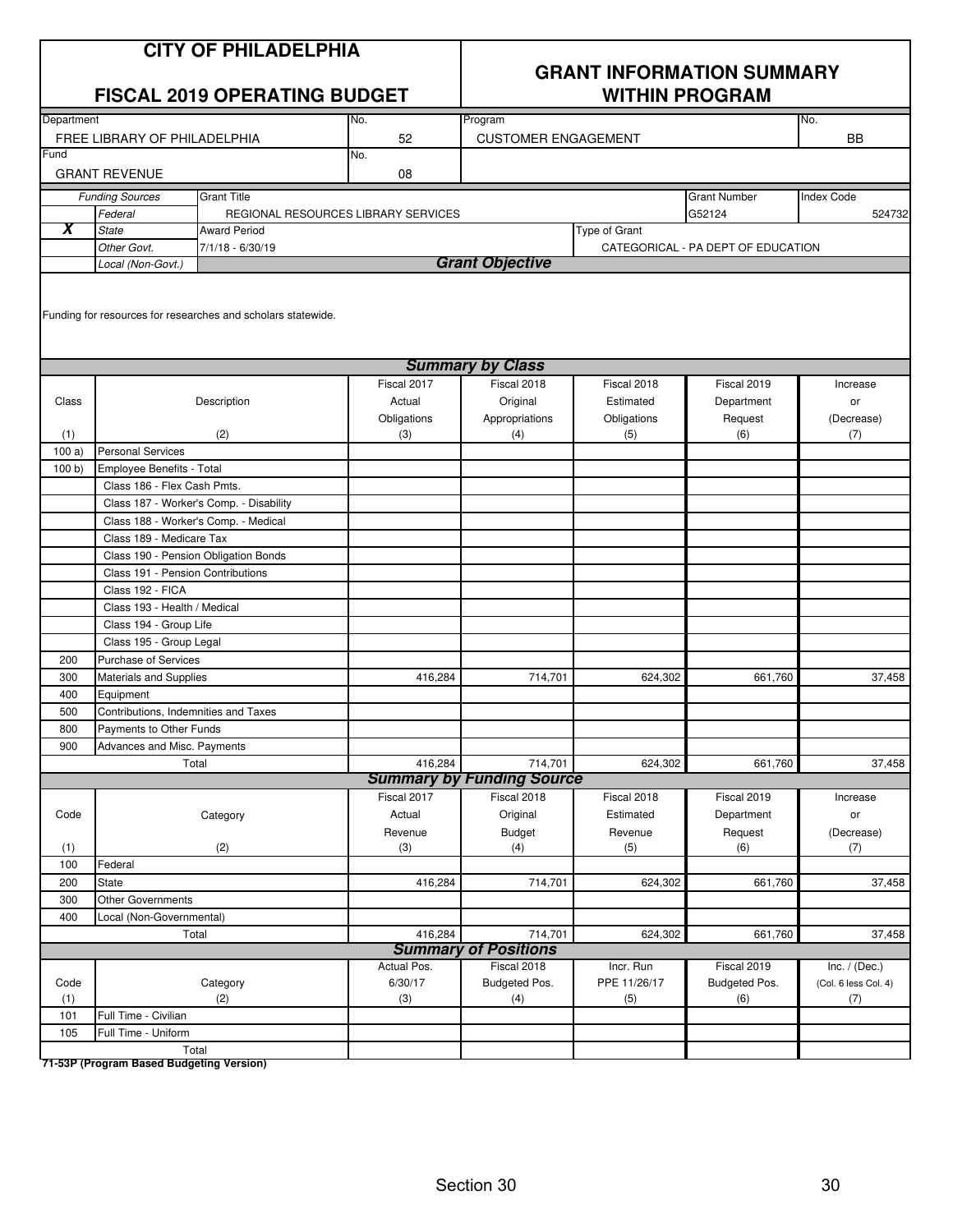#### **CITY OF PHILADELPHIA**

#### **PROGRAM SUMMARY - ALL FUNDS**

| <b>FISCAL 2019 OPERATING BUDGET</b> |  |
|-------------------------------------|--|
|                                     |  |

| Department                   | INo. | Program                                       | INo.        |  |  |  |  |  |  |
|------------------------------|------|-----------------------------------------------|-------------|--|--|--|--|--|--|
| FREE LIBRARY OF PHILADELPHIA | 52   | INFORMATION TECHNOLOGIES & DIGITAL STRATEGIES | $\sim$<br>◡ |  |  |  |  |  |  |
| <b>Program Description</b>   |      |                                               |             |  |  |  |  |  |  |

Information Technology and Digital Strategies includes the following components: Enterprise Services, Instructional Services, Network Services, Digital Services, Integrated Library System Services, Project Management Office, Collection Care Services, and Development Operations.

#### **Program Objectives**

Upgrade Parkway Central and all Regionals WAN connectivity speeds from 1G to 10G.

Virtualize 100% of physical servers that support digital initiatives.

Implement a site wide (freelibrary.org) Content Management System (CMS) to support digital web production activities and a formalized editorial process.

Improve IT deliverable capacity by 20% by advancing in-house project management capabilities.

|           |                                                                                                          |             | <b>Performance Measures</b> |              |                          |                                                              |  |  |  |  |
|-----------|----------------------------------------------------------------------------------------------------------|-------------|-----------------------------|--------------|--------------------------|--------------------------------------------------------------|--|--|--|--|
|           |                                                                                                          | Fiscal 2017 | Fiscal 2018                 | Fiscal 2018  | Fiscal 2018              | Fiscal 2019                                                  |  |  |  |  |
| Measure   | Description                                                                                              | Year-End    | Target                      | Year-to-Date | Year-End                 | Target                                                       |  |  |  |  |
| No.       |                                                                                                          |             |                             | 11/30/17     | Estimate                 |                                                              |  |  |  |  |
| (1)       | (2)                                                                                                      | (3)         | (4)                         | (5)          | (6)                      | (7)                                                          |  |  |  |  |
|           | Number of Agencies with upgraded<br>bandwidth                                                            | N/A         | 49                          | 42           | 49                       |                                                              |  |  |  |  |
| Comments: | Parkway Central and three regional libraries                                                             |             |                             |              |                          |                                                              |  |  |  |  |
| 2         | Virtualize physical servers                                                                              | N/A         | N/A                         | N/A          | N/A                      | Create 35 virtual<br>servers                                 |  |  |  |  |
| Comments: | Number of servers that support Freelibrary org as well as branch based public services                   |             |                             |              |                          |                                                              |  |  |  |  |
| 3         | Improve IT Project Delivery Rates                                                                        | N/A         | N/A                         | N/A          | 64 Completed<br>Projects | .77 Completed<br>Projects                                    |  |  |  |  |
| Comments: | Milestone: Improve IT delivery rates through the adoption of a department wide project management system |             |                             |              |                          |                                                              |  |  |  |  |
|           | Introduce data visualization capabilities                                                                | N/A         | N/A                         | N/A          | N/A                      | Complete all<br>design and user<br>experience<br>workstreams |  |  |  |  |
| Comments: | Milestone: Complete all design and user experience workstreams for Freelibrary.org redesign              |             |                             |              |                          |                                                              |  |  |  |  |
|           |                                                                                                          |             |                             |              |                          |                                                              |  |  |  |  |
| Comments: |                                                                                                          |             |                             |              |                          |                                                              |  |  |  |  |

|      |                        |             | <b>Summary by Fund</b>                        |               |             |                 |
|------|------------------------|-------------|-----------------------------------------------|---------------|-------------|-----------------|
|      |                        | Fiscal 2017 | Fiscal 2018                                   | Fiscal 2018   | Fiscal 2019 | Increase        |
| Fund | Fund                   | Actual      | Original                                      | Estimated     | Proposed    | or              |
| No.  |                        | Obligations | Appropriations                                | Obligations   | Budget      | (Decrease)      |
| (1)  | (2)                    | (3)         | (4)                                           | (5)           | (6)         | (7)             |
| 01   | <b>GENERAL</b>         | 2,937,955   | 4,329,161                                     | 3,264,671     | 3,530,053   | 265,382         |
|      |                        |             |                                               |               |             |                 |
|      |                        |             |                                               |               |             |                 |
|      |                        |             |                                               |               |             |                 |
|      |                        |             |                                               |               |             |                 |
|      |                        |             |                                               |               |             |                 |
|      | Total                  | 2,937,955   | 4,329,161                                     | 3,264,671     | 3,530,053   | 265,382         |
|      |                        |             | <b>Summary of Full Time Positions by Fund</b> |               |             |                 |
| Fund |                        | Actual      | Fiscal 2018                                   | Increment Run | Fiscal 2019 | Inc. $/$ (Dec.) |
| No.  | Fund                   | 6/30/17     | Budgeted                                      | PPE 11/26/17  | Budgeted    | (Col. 6 less 4) |
| (1)  | (2)                    | (3)         | (4)                                           | (5)           | (6)         | (7)             |
| 01   | <b>GENERAL</b>         | 29          | 29                                            | 28            | 34          | 5               |
|      |                        |             |                                               |               |             |                 |
|      |                        |             |                                               |               |             |                 |
|      |                        |             |                                               |               |             |                 |
|      |                        |             |                                               |               |             |                 |
|      |                        |             |                                               |               |             |                 |
|      | <b>Total Full Time</b> | 29          | 29                                            | 28            | 34          | 5               |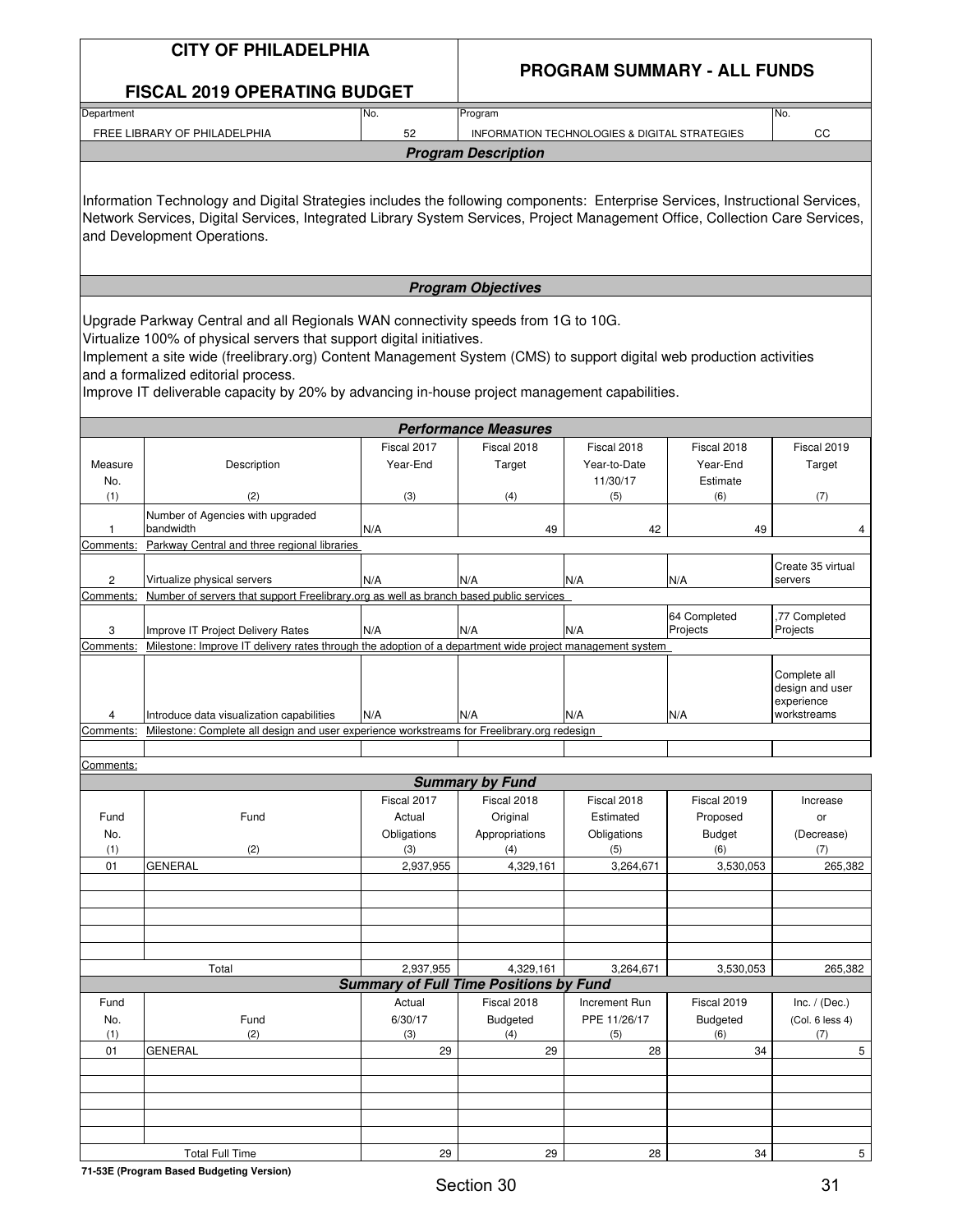|                                             | <b>CITY OF PHILADELPHIA</b>         |             | <b>PROGRAM SUMMARY - ALL FUNDS</b>                  |                                                        |                 |                     |  |  |
|---------------------------------------------|-------------------------------------|-------------|-----------------------------------------------------|--------------------------------------------------------|-----------------|---------------------|--|--|
|                                             | <b>FISCAL 2019 OPERATING BUDGET</b> |             |                                                     | (CONTINUED)                                            |                 |                     |  |  |
| Department                                  |                                     | No.         | Program                                             |                                                        |                 |                     |  |  |
|                                             | FREE LIBRARY OF PHILADELPHIA        | 52          |                                                     | <b>INFORMATION TECHNOLOGIES &amp; DIGITAL STRAGIES</b> |                 | CC                  |  |  |
|                                             |                                     |             | <b>Selected Associated Non-Tax Revenues by Fund</b> |                                                        |                 |                     |  |  |
|                                             |                                     | Fiscal 2017 | Fiscal 2018                                         | Fiscal 2018                                            | Fiscal 2019     | Increase            |  |  |
| Fund                                        | Fund                                | Actual      | Original                                            | Estimate                                               | Proposed        | or                  |  |  |
| No.                                         |                                     | Revenues    | <b>Budget</b>                                       |                                                        | <b>Budget</b>   | (Decrease)          |  |  |
| (1)                                         | (2)                                 | (3)         | (4)                                                 | (5)                                                    | (6)             | (7)                 |  |  |
| 01                                          | <b>GENERAL</b>                      | 677,135     | 980,291                                             | 921,106                                                | 927,000         | 5,894               |  |  |
|                                             |                                     |             |                                                     |                                                        |                 |                     |  |  |
|                                             |                                     |             |                                                     |                                                        |                 |                     |  |  |
| <b>Selected Associated Capital Projects</b> |                                     |             |                                                     |                                                        |                 |                     |  |  |
| Dept.                                       | Carry                               |             | Fiscal 2018                                         | Fiscal 2018                                            | Fiscal 2019     | Fiscal 2019         |  |  |
| Where                                       | Description<br>Forward              |             | Original Approp.                                    | Original Approp.                                       | Proposed Budget | Proposed Bdgt       |  |  |
| Appropriated                                |                                     |             | (GO Only)                                           | (All Other Sources)                                    | (GO Only)       | (All Other Sources) |  |  |
| (1)                                         | (2)                                 | (3)         | (4)                                                 | (5)                                                    | (6)             | (7)                 |  |  |
|                                             |                                     |             |                                                     |                                                        |                 |                     |  |  |
|                                             |                                     |             |                                                     |                                                        |                 |                     |  |  |
|                                             |                                     |             |                                                     |                                                        |                 |                     |  |  |
|                                             |                                     |             |                                                     |                                                        |                 |                     |  |  |
|                                             |                                     |             |                                                     |                                                        |                 |                     |  |  |
|                                             |                                     |             |                                                     |                                                        |                 |                     |  |  |
|                                             |                                     |             |                                                     |                                                        |                 |                     |  |  |
|                                             |                                     |             |                                                     |                                                        |                 |                     |  |  |
|                                             |                                     |             |                                                     |                                                        |                 |                     |  |  |
|                                             |                                     |             |                                                     |                                                        |                 |                     |  |  |
|                                             |                                     |             |                                                     |                                                        |                 |                     |  |  |
|                                             |                                     |             |                                                     |                                                        |                 |                     |  |  |
|                                             |                                     |             |                                                     |                                                        |                 |                     |  |  |
|                                             |                                     |             |                                                     |                                                        |                 |                     |  |  |
|                                             |                                     |             | <b>Selected Associated Operating Costs</b>          |                                                        |                 |                     |  |  |
| Dept.                                       |                                     | Fiscal 2017 | Fiscal 2018                                         | Fiscal 2018                                            | Fiscal 2019     | Increase            |  |  |
| Where                                       | Description                         | Calculated  | Calculated                                          | Calculated                                             | Calculated      | or                  |  |  |
| Appropriated                                |                                     | Obligations | Appropriations                                      | Obligations                                            | <b>Budget</b>   | (Decrease)          |  |  |
| (1)                                         | (2)                                 | (3)         | (4)                                                 | (5)                                                    | (6)             | (7)                 |  |  |
| Finance                                     | Employee Benefits - Civilian        | 629,223     | 861,897                                             | 861,897                                                | 909,379         | 47,482              |  |  |
| Finance                                     | Employee Benefits - Uniform         |             |                                                     |                                                        |                 |                     |  |  |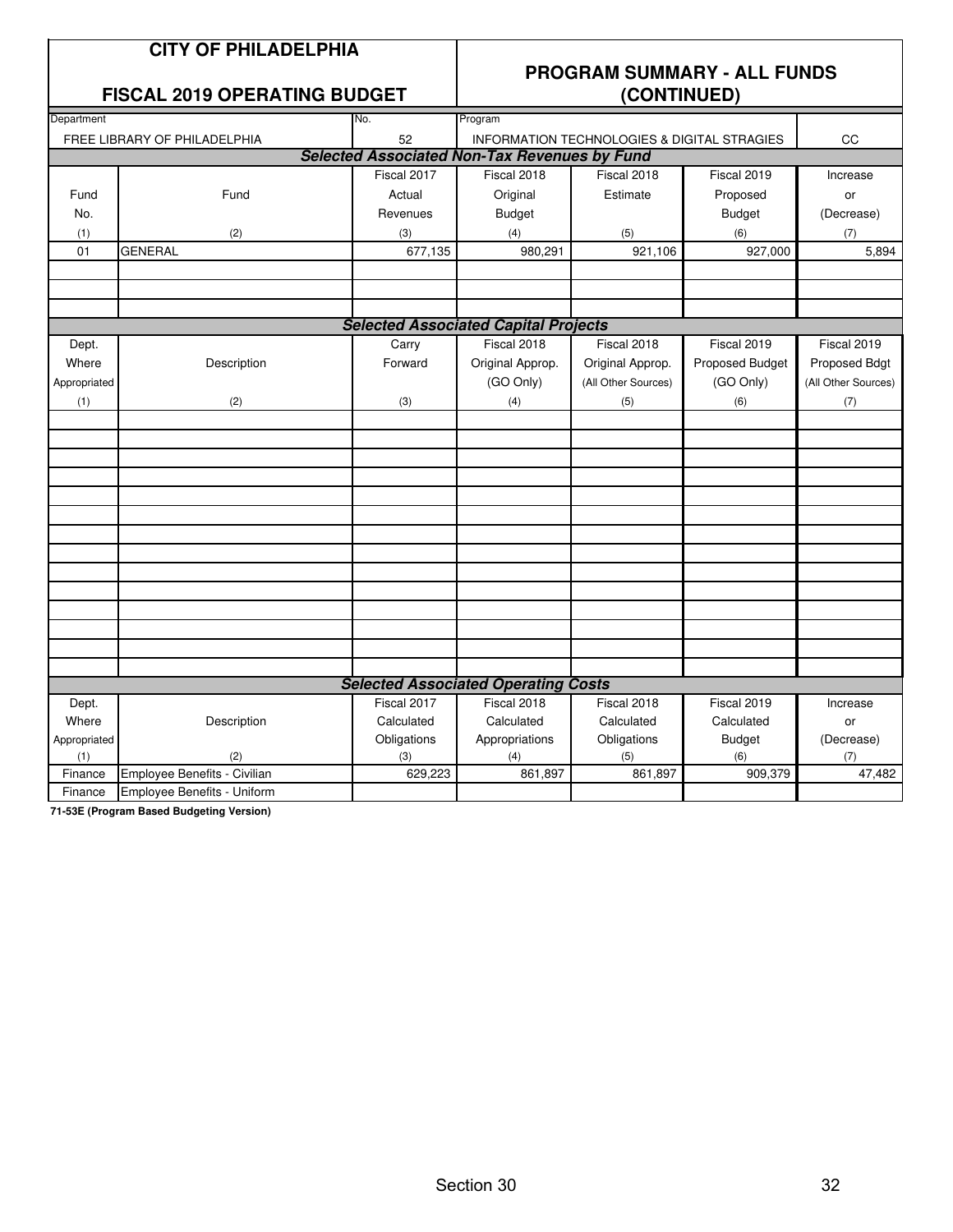|                    | <b>CITY OF PHILADELPHIA</b><br><b>FISCAL 2019 OPERATING BUDGET</b> |             | <b>PROGRAM SUMMARY</b>                              |                                                        |                 |            |  |  |
|--------------------|--------------------------------------------------------------------|-------------|-----------------------------------------------------|--------------------------------------------------------|-----------------|------------|--|--|
| Department         |                                                                    | No.         | Program                                             |                                                        |                 | No.        |  |  |
|                    | FREE LIBRARY OF PHILADELPHIA                                       | 52          |                                                     | <b>INFORMATION TECHNOLOGY &amp; DIGITAL STRATEGIES</b> |                 | CC         |  |  |
| Fund               |                                                                    | No.         |                                                     |                                                        |                 |            |  |  |
| <b>GENERAL</b>     |                                                                    | 01          |                                                     |                                                        |                 |            |  |  |
|                    |                                                                    |             | <b>Summary by Class</b>                             |                                                        |                 |            |  |  |
|                    |                                                                    | Fiscal 2017 | Fiscal 2018                                         | Fiscal 2018                                            | Fiscal 2019     | Increase   |  |  |
| Class              | Description                                                        | Actual      | Original                                            | Estimated                                              | Proposed        | or         |  |  |
|                    |                                                                    | Obligations | Appropriations                                      | Obligations                                            | <b>Budget</b>   | (Decrease) |  |  |
| (1)                | (2)                                                                | (3)         | (4)                                                 | (5)                                                    | (6)             | (7)        |  |  |
| 100                | <b>Employee Compensation</b>                                       |             |                                                     |                                                        |                 |            |  |  |
| a)                 | <b>Personal Services</b>                                           | 1,461,615   | 2,912,054                                           | 2,012,305                                              | 2,112,687       | 100,382    |  |  |
| b)                 | <b>Employee Benefits</b>                                           |             |                                                     |                                                        |                 |            |  |  |
| 200                | <b>Purchase of Services</b>                                        | 1,417,405   | 1,411,194                                           | 1,233,594                                              | 1,398,594       | 165,000    |  |  |
| 300                | Materials and Supplies                                             | 2,351       | 3,295                                               | 3,376                                                  | 3,376           |            |  |  |
| 400                | Equipment                                                          | 56,584      | 2,618                                               | 15,396                                                 | 15,396          |            |  |  |
| 500                | Contributions, Indemnities and Taxes                               |             |                                                     |                                                        |                 |            |  |  |
| 700                | <b>Debt Service</b>                                                |             |                                                     |                                                        |                 |            |  |  |
| 800                | Payments to Other Funds                                            |             |                                                     |                                                        |                 |            |  |  |
| 900                | Advances and Misc. Payments                                        |             |                                                     |                                                        |                 |            |  |  |
|                    | Total                                                              | 2,937,955   | 4,329,161                                           | 3,264,671                                              | 3,530,053       | 265,382    |  |  |
|                    |                                                                    |             | <b>Summary of Positions</b>                         |                                                        |                 |            |  |  |
|                    |                                                                    | Actual      | Fiscal 2018                                         | Increment                                              | Fiscal 2019     | Increase   |  |  |
|                    |                                                                    | Positions   | <b>Budgeted</b>                                     | Run                                                    | <b>Budgeted</b> | or         |  |  |
| Code               | Category                                                           | 6/30/17     | Positions                                           | PPE 11/26/17                                           | Positions       | (Decrease) |  |  |
| (1)                | (2)                                                                | (3)         | (4)                                                 | (5)                                                    | (6)             | (7)        |  |  |
| 101                | Full Time - Civilian                                               | 29          | 29                                                  | 28                                                     | 34              | 5          |  |  |
| 105                | Full Time - Uniform                                                |             |                                                     |                                                        |                 |            |  |  |
|                    | Total                                                              | 29          | 29                                                  | 28                                                     | 34              | 5          |  |  |
|                    |                                                                    |             | <b>Selected Associated Non-Tax Revenues by Type</b> |                                                        |                 |            |  |  |
|                    |                                                                    | Fiscal 2017 | Fiscal 2018                                         | Fiscal 2018                                            | Fiscal 2019     | Increase   |  |  |
|                    | Description                                                        | Actual      | Original                                            | Estimate                                               | Proposed        | or         |  |  |
|                    |                                                                    | Revenues    | <b>Budget</b>                                       |                                                        | <b>Budget</b>   | (Decrease) |  |  |
|                    | (1)                                                                | (2)         | (3)                                                 | (4)                                                    | (5)             | (6)        |  |  |
| Local              |                                                                    | 677,135     | 980,291                                             | 921,106                                                | 927,000         | (53, 291)  |  |  |
| Federal            |                                                                    |             |                                                     |                                                        |                 |            |  |  |
| <b>State</b>       |                                                                    |             |                                                     |                                                        |                 |            |  |  |
|                    | <b>Other Governments</b>                                           |             |                                                     |                                                        |                 |            |  |  |
| <b>Other Funds</b> |                                                                    |             |                                                     |                                                        |                 |            |  |  |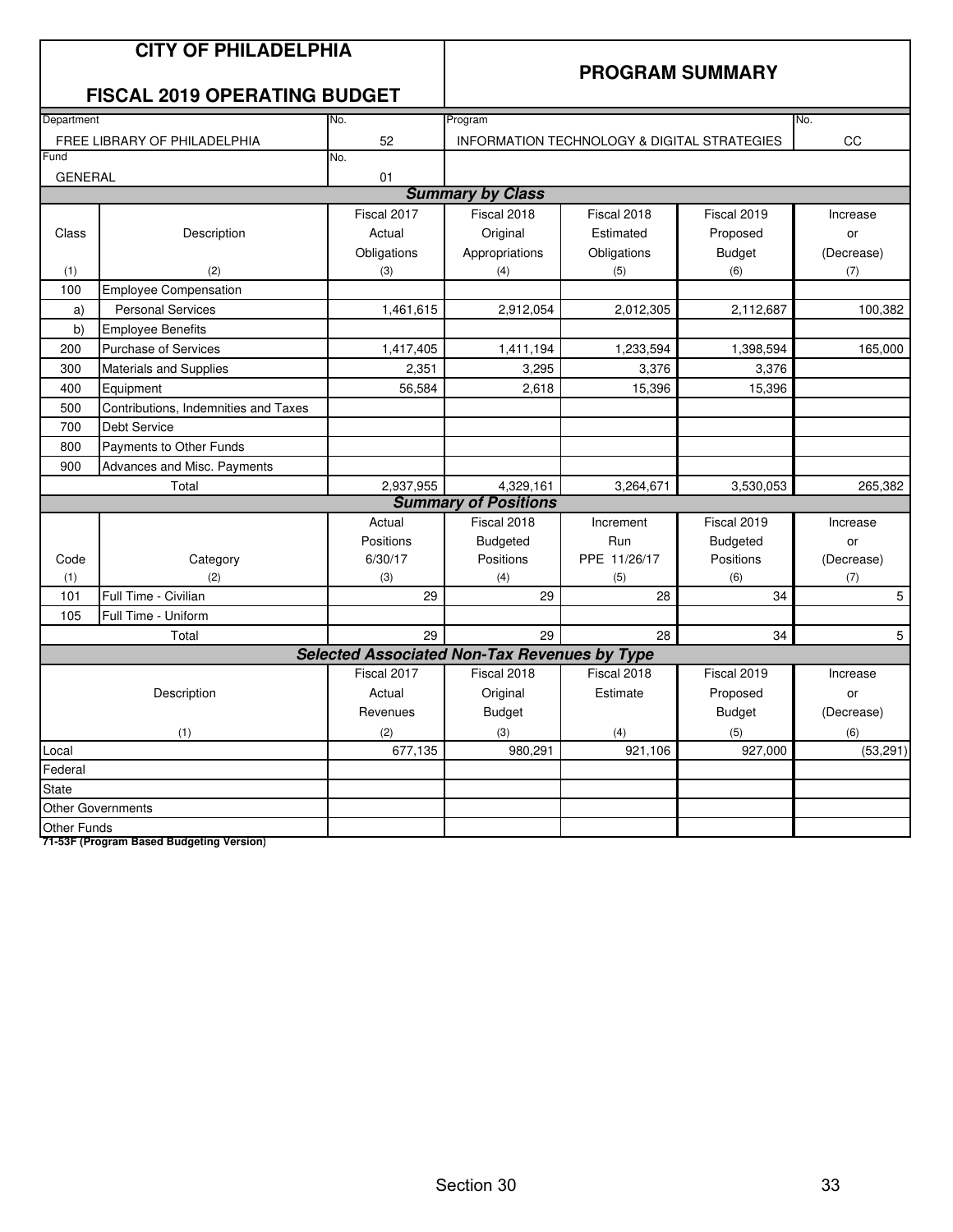|                | <b>CITY OF PHILADELPHIA</b><br><b>FISCAL 2019 OPERATING BUDGET</b><br>No.<br>Department |                                                                                 |                                     |                     |                              |                                | <b>SCHEDULE 100</b><br><b>LIST OF POSITIONS</b><br><b>BY PROGRAM</b> |                    |              |
|----------------|-----------------------------------------------------------------------------------------|---------------------------------------------------------------------------------|-------------------------------------|---------------------|------------------------------|--------------------------------|----------------------------------------------------------------------|--------------------|--------------|
|                |                                                                                         |                                                                                 |                                     |                     | Program                      |                                |                                                                      |                    | No.          |
|                |                                                                                         | FREE LIBRARY OF PHILADELPHIA                                                    |                                     | 52                  |                              |                                | <b>INFORMATION TECHNOLGY &amp; DIGITAL STRATEGIES</b>                |                    | CC           |
| Fund           | <b>GENERAL</b>                                                                          |                                                                                 |                                     | No.<br>01           |                              |                                |                                                                      |                    |              |
|                |                                                                                         |                                                                                 |                                     | Fiscal              | Fiscal                       |                                | Fiscal                                                               |                    | Increase     |
|                |                                                                                         |                                                                                 | Salary                              | 2017                | 2018                         | Increment                      | 2019                                                                 | Annual             | (Decrease)   |
| Line           | Class                                                                                   | Title                                                                           | Range                               | Actual Pos.         | <b>Budgeted</b>              | Run -PPE                       | <b>Budgeted</b>                                                      | Salary             | (Col. 8      |
| No.            | Code                                                                                    |                                                                                 | (in dollars)                        | 6/30/17             | Positions                    | 11/26/17                       | Positions                                                            | 7/1/18             | less Col. 6) |
| (1)            | (2)                                                                                     | (3)                                                                             | (4)                                 | (5)                 | (6)                          | (7)                            | (8)                                                                  | (9)                | (10)         |
|                |                                                                                         | Information Technology & Digital Strategies                                     |                                     |                     |                              |                                |                                                                      |                    |              |
| $\mathbf{1}$   | 9B61                                                                                    | Administrative Librarian 1                                                      | 62,578 - 80,457                     |                     | 1                            |                                | 1                                                                    | 81,282             |              |
| $\mathbf 2$    |                                                                                         | 1A12 Clerk Typist 2                                                             | 31,891 - 34,480                     | 1                   |                              |                                | 1                                                                    | 36,367             |              |
| 3<br>4         | 7C11                                                                                    | 1E82 Departmental Computer Info Systems Director<br><b>Equipment Operator 1</b> | 79,754 - 102,541<br>35,446 - 38,575 | 1                   | 1                            |                                | $\mathbf{1}$<br>$\mathbf{1}$                                         | 103,766<br>35,274  | 1            |
| 5              |                                                                                         | 9B03 Librarian 2                                                                | 47,320 - 56,777                     | 1                   | 1                            | 1                              | $\mathbf 2$                                                          | 114,804            |              |
| 6              |                                                                                         | 9A13 Library Assistant 3                                                        | 38,702 - 42,274                     | 2                   | $\overline{\mathbf{c}}$      | 2                              | $\overline{c}$                                                       | 88,911             |              |
| $\overline{7}$ |                                                                                         | 9B08 Library Supervisor 1                                                       | 51,871 - 66,683                     | 1                   | 1                            | $\mathbf{1}$                   | $\mathbf{1}$                                                         | 67,908             |              |
| 8              |                                                                                         | 9A14 Library Digital Resource Specialist                                        | 37,692 - 41,128                     | 1                   |                              | 1                              | $\mathbf{1}$                                                         | 40,434             | 1            |
| 9              |                                                                                         | 9B08 Library Supervisor 1                                                       | 51,871 - 66,683                     | 3                   | 2                            | 3                              | 3                                                                    | 204,924            | $\mathbf{1}$ |
| 10             |                                                                                         | 9A15 Library Conservation Technician                                            | 36,486 - 46,907                     | 3                   | 3                            | 3                              | 3                                                                    | 143,396            |              |
| 11             | 1E07                                                                                    | Local Area Network Administrator                                                | 57,030 - 73,317                     | 4                   | 5                            | $\overline{4}$                 | 4                                                                    | 299,168            | (1)          |
| 12             |                                                                                         | 1E06 Network Administrator                                                      | 67,091 - 86,256                     | 2                   | $\overline{c}$               | $\overline{c}$                 | $\sqrt{2}$                                                           | 175,162            |              |
| 13             |                                                                                         | 1D55 Network Support Specialist                                                 | 44,173 - 56,777                     | $\overline{c}$      | $\mathbf{1}$                 | $\overline{\mathbf{c}}$        | $\overline{c}$                                                       | 104,922            | $\mathbf{1}$ |
| 14             |                                                                                         | 1E77 Programmer Analyst 3                                                       | 53,601 - 68,901                     | 2                   | $\overline{\mathbf{c}}$      | $\overline{\mathbf{c}}$        | $\mathbf 2$                                                          | 140,652            |              |
| 15<br>16       |                                                                                         | 1E15 Web Developer<br>1E18 Web Development Supervisor                           | 65,166 - 73,317<br>62,578 - 80,457  | 2<br>$\overline{c}$ | 3<br>$\overline{\mathbf{c}}$ | $\mathbf{1}$<br>$\overline{c}$ | 3<br>$\sqrt{2}$                                                      | 219,951<br>162,564 |              |
| 17             |                                                                                         | 1E17 Web Editor                                                                 | 48,116 - 61,866                     | 1                   | 1                            | $\mathbf{1}$                   | $\mathbf{1}$                                                         | 62,491             |              |
| 18             |                                                                                         | 1E16 Web User Interface Designer                                                | 48,116 - 61,866                     |                     | 1                            |                                | $\overline{\mathbf{c}}$                                              | 96,232             | 1            |
|                |                                                                                         | Total - Information Technology                                                  |                                     | 29                  | 29                           | 28                             | 34                                                                   | 2,178,208          | 5            |
|                |                                                                                         |                                                                                 |                                     |                     |                              |                                |                                                                      |                    |              |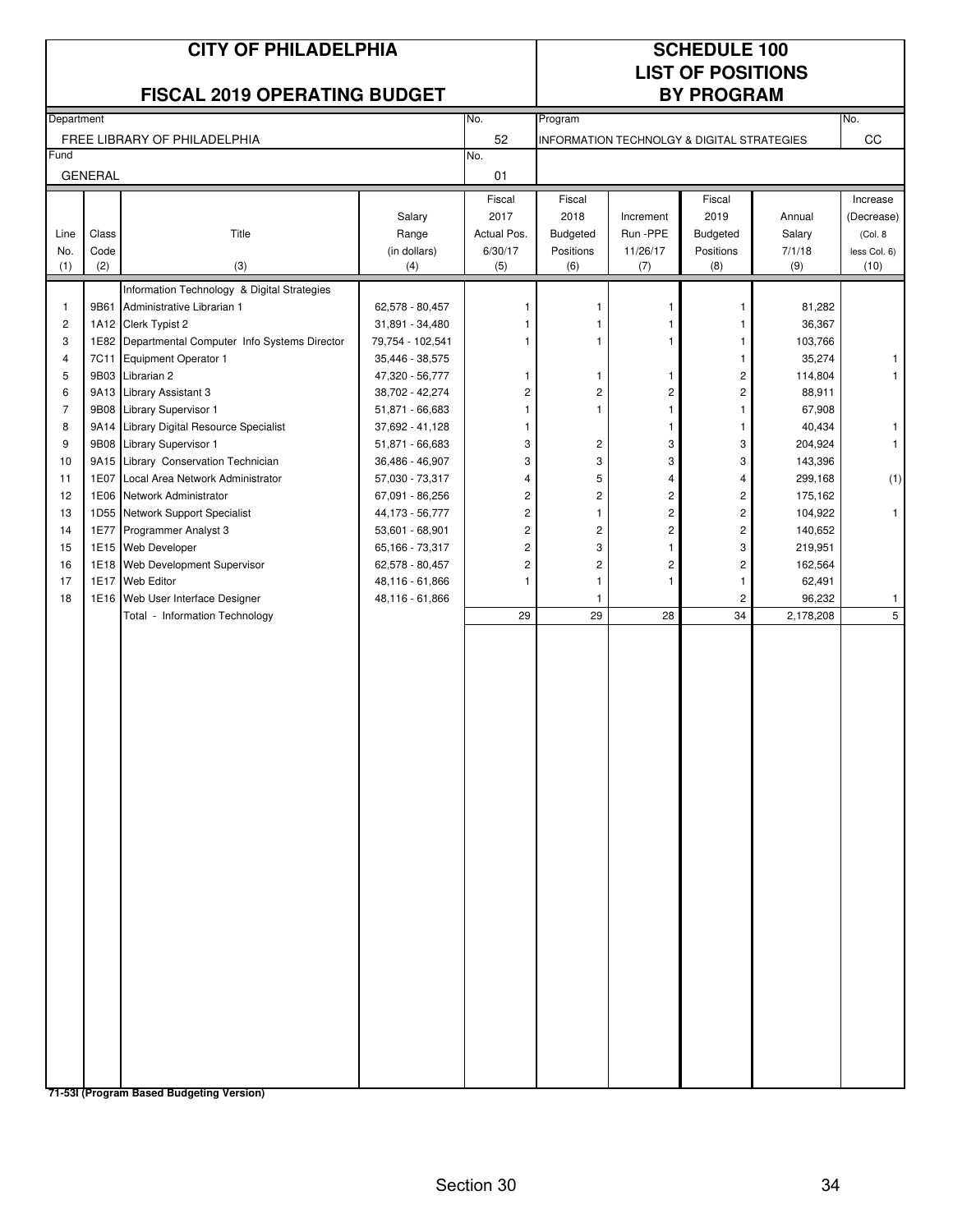|                     |                      | <b>CITY OF PHILADELPHIA</b><br><b>FISCAL 2019 OPERATING BUDGET</b> |           |                             |                                        | <b>SCHEDULE 100</b><br><b>LIST OF POSITIONS</b><br><b>BY PROGRAM</b> |                                                |                                          |                                                       |                                   |                                                    |
|---------------------|----------------------|--------------------------------------------------------------------|-----------|-----------------------------|----------------------------------------|----------------------------------------------------------------------|------------------------------------------------|------------------------------------------|-------------------------------------------------------|-----------------------------------|----------------------------------------------------|
| Department          |                      |                                                                    |           |                             | No.                                    | Program                                                              |                                                |                                          |                                                       |                                   | No.                                                |
|                     |                      | FREE LIBRARY OF PHILADELPHIA                                       |           |                             | 52                                     |                                                                      |                                                |                                          | INFORMATION TECHNOLOGY & DIGITAL STRATEGIES           |                                   | CC                                                 |
| Fund                |                      |                                                                    |           |                             | No.                                    |                                                                      |                                                |                                          |                                                       |                                   |                                                    |
|                     | <b>GENERAL</b>       |                                                                    |           |                             | 01                                     |                                                                      |                                                |                                          |                                                       |                                   |                                                    |
| Line<br>No.<br>(1)  | Class<br>Code<br>(2) | Title<br>(3)                                                       |           |                             | Salary<br>Range<br>(in dollars)<br>(4) | Fiscal<br>2017<br>Actual Pos.<br>6/30/17<br>(5)                      | Fiscal<br>2018<br>Budgeted<br>Positions<br>(6) | Increment<br>Run -PPE<br>11/26/17<br>(7) | Fiscal<br>2019<br><b>Budgeted</b><br>Positions<br>(8) | Annual<br>Salary<br>7/1/18<br>(9) | Inc.<br>(Dec.)<br>(Col. 8)<br>less Col. 6)<br>(10) |
|                     |                      | <b>Total Full Time</b>                                             |           |                             |                                        | 29                                                                   | 29                                             | 28                                       | 34                                                    | 2,178,208                         | 5                                                  |
|                     |                      | Temporary and Seasonal Appointments<br>Overtime:                   |           |                             |                                        |                                                                      |                                                |                                          |                                                       | 12,750                            |                                                    |
|                     |                      | Regular<br>Holiday                                                 |           |                             |                                        |                                                                      |                                                |                                          |                                                       | 10,549                            |                                                    |
|                     |                      | Shift Differential<br>Adjustments                                  |           |                             |                                        |                                                                      |                                                |                                          |                                                       | 513<br>3,144                      |                                                    |
|                     |                      |                                                                    |           |                             |                                        |                                                                      |                                                |                                          |                                                       |                                   |                                                    |
|                     |                      | <b>Total Gross Requirements</b>                                    |           |                             |                                        | 29                                                                   | 29                                             | 28                                       | 34                                                    | 2,205,164                         | 5                                                  |
|                     |                      | Plus: Earned Increment                                             |           |                             |                                        |                                                                      |                                                |                                          |                                                       |                                   |                                                    |
|                     |                      | Plus: Longevity                                                    |           |                             |                                        |                                                                      |                                                |                                          |                                                       |                                   |                                                    |
|                     |                      | Less: (Vacancy Allowance)                                          |           | <b>Total Budget Request</b> |                                        |                                                                      |                                                |                                          |                                                       | (92, 477)<br>2,112,687            |                                                    |
|                     |                      |                                                                    |           |                             | <b>Summary of Personal Services</b>    |                                                                      |                                                |                                          |                                                       |                                   |                                                    |
|                     |                      |                                                                    |           | Fiscal 2017                 |                                        | Fiscal 2018                                                          |                                                |                                          | <b>Fiscal 2019</b>                                    |                                   | Inc. / (Dec.) Inc. / (Dec.)                        |
| Line                |                      |                                                                    | Actual    | Actual                      | Budgeted                               | Estimated                                                            | Increment                                      | Budgeted                                 | Department                                            | in Require.                       | in Bud. Pos.                                       |
| No.                 |                      | Category                                                           | Positions | Obligations                 | Positions                              | Obligations                                                          | Run-PPE                                        | Positions                                | Request                                               | (Col. 9                           | (Col. 8                                            |
|                     |                      |                                                                    | 6/30/17   |                             |                                        |                                                                      | 11/26/17                                       |                                          |                                                       | less Col. 6)                      | less Col. 5)                                       |
| (1)                 |                      | (2)                                                                | (3)       | (4)                         | (5)                                    | (6)                                                                  | (7)                                            | (8)                                      | (9)                                                   | (10)                              | (11)                                               |
| $\mathbf{1}$        | Lump Sum             |                                                                    |           | 60                          |                                        | 335                                                                  |                                                |                                          |                                                       | (335)                             |                                                    |
| $\overline{2}$      |                      | Full Time - Civilian                                               | 29        | 1,443,171                   | 29                                     | 1,976,827                                                            | 28                                             | 34                                       | 2,085,731                                             | 108,904                           | 5                                                  |
| 3                   |                      | Full Time - Uniform                                                |           |                             |                                        |                                                                      |                                                |                                          |                                                       |                                   |                                                    |
| $\overline{4}$      |                      | Bonus, Gross Adj.                                                  |           | 5,558                       |                                        | 3,144                                                                |                                                |                                          | 3,144                                                 |                                   |                                                    |
| 5                   |                      | PT, Temp/Seas, Bd, SCG                                             |           | 2,125                       |                                        | 20,937                                                               |                                                |                                          | 12,750                                                | (8, 187)                          |                                                    |
| 6<br>$\overline{7}$ |                      | Overtime - Civilian                                                |           | 10,524                      |                                        | 10,549                                                               |                                                |                                          | 10,549                                                |                                   |                                                    |
|                     |                      | Overtime - Uniform                                                 |           |                             |                                        |                                                                      |                                                |                                          |                                                       |                                   |                                                    |
| 8<br>9              |                      | Holiday Overtime - Civilian                                        |           |                             |                                        |                                                                      |                                                |                                          |                                                       |                                   |                                                    |
| 10                  | Shift/Stress         | Unused Uniform Leave                                               |           | 177                         |                                        | 513                                                                  |                                                |                                          | 513                                                   |                                   |                                                    |
| 11                  |                      | H&L, IOD, LT-Sick                                                  |           |                             |                                        |                                                                      |                                                |                                          |                                                       |                                   |                                                    |
| 12                  |                      |                                                                    |           |                             |                                        |                                                                      |                                                |                                          |                                                       |                                   |                                                    |
|                     |                      | Total                                                              | 29        | 1,461,615                   | 29                                     | 2,012,305                                                            | 28                                             | 34                                       | 2,112,687                                             | 100,382                           | 5 <sub>5</sub>                                     |

Total<br>T1-53J (Program Based Budgeting Version)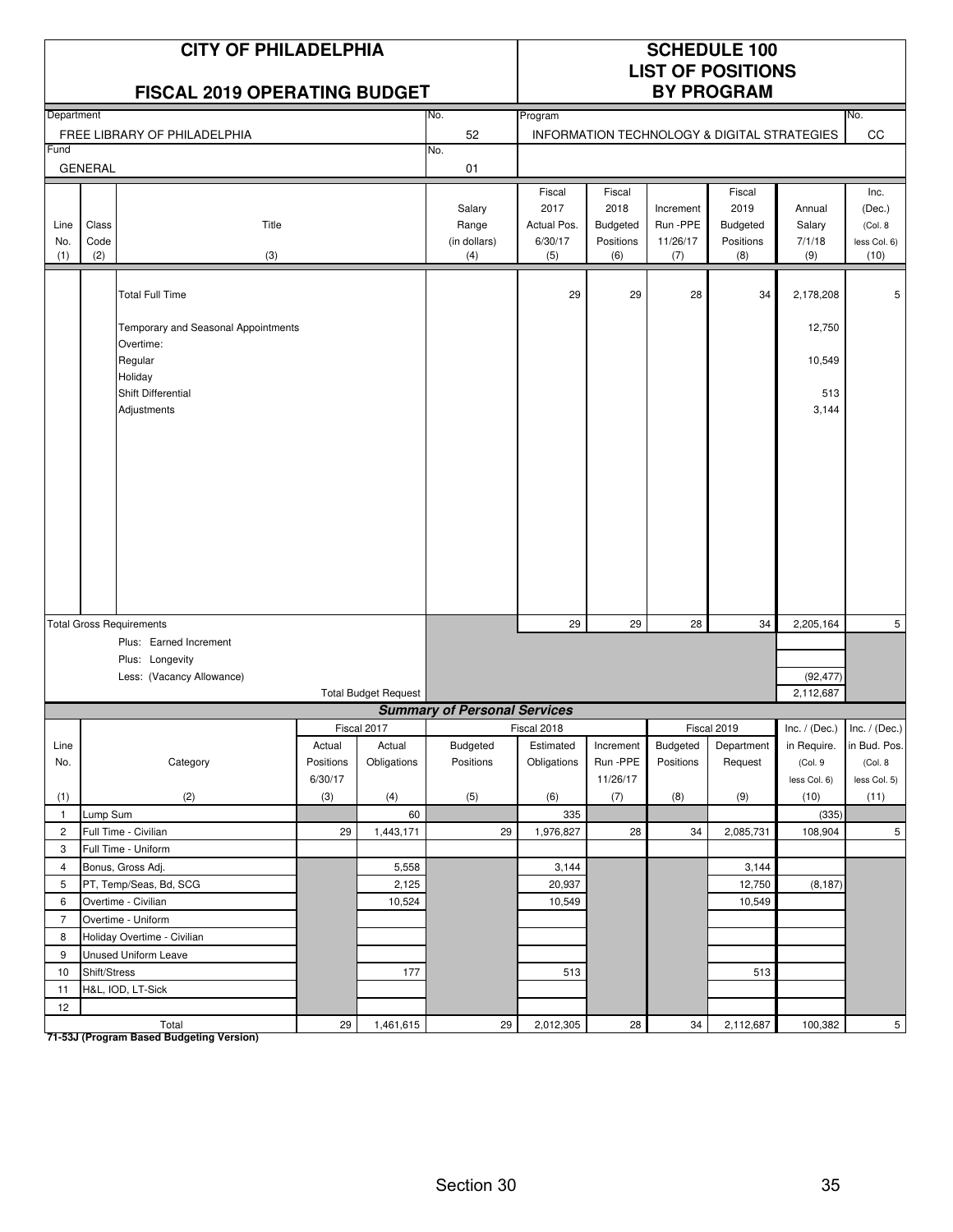## **CITY OF PHILADELPHIA SCHEDULE 200**

#### **FISCAL 2019 OPERATING BUDGET**

# **PURCHASE OF SERVICES**

|            | ו שטאב בטוט טו בונאוווע טטטעו                                              |                                            | 111VVIIMD              |                                             |              |            |  |  |
|------------|----------------------------------------------------------------------------|--------------------------------------------|------------------------|---------------------------------------------|--------------|------------|--|--|
| Department |                                                                            | No.                                        | Program                |                                             |              | No.        |  |  |
|            | FREE LIBRARY OF PHILADELPHIA                                               | 52                                         |                        | INFORMATION TECHNOLOGY & DIGITAL STRATEGIES |              | CC         |  |  |
| Fund       |                                                                            | No.                                        |                        |                                             |              |            |  |  |
|            | <b>GENERAL</b>                                                             | 01                                         |                        |                                             |              |            |  |  |
|            |                                                                            | Fiscal 2017                                | Fiscal 2018            | Fiscal 2018                                 | Fiscal 2019  | Increase   |  |  |
| Code       | Description                                                                | Actual                                     | Original               | Estimated                                   | Departmental | or         |  |  |
|            |                                                                            | Obligations                                | Appropriations         | Obligations                                 | Request      | (Decrease) |  |  |
| (1)        | (2)                                                                        | (3)                                        | (4)                    | (5)                                         | (6)          | (7)        |  |  |
|            |                                                                            | <b>Schedule 200 - Purchase of Services</b> |                        |                                             |              |            |  |  |
| 201        | Cleaning & Laundering                                                      |                                            |                        |                                             |              |            |  |  |
| 202        | <b>Janitorial Services</b>                                                 | 3,837                                      |                        | 3,894                                       | 3,894        |            |  |  |
| 205        | Refuse, Garbage, Silt and Sludge Removal                                   |                                            |                        |                                             |              |            |  |  |
| 209        | Telephone & Communication                                                  | 1,054,700                                  | $\overline{1,054,700}$ | 867,970                                     | 1,032,970    | 165,000    |  |  |
| 210        | <b>Postal Services</b>                                                     |                                            |                        |                                             |              |            |  |  |
| 211<br>215 | Transportation<br>Licenses, Permits & Inspection Charges                   |                                            |                        |                                             |              |            |  |  |
| 216        | Commercial off the Shelf Software Licenses                                 | 59,219                                     | 55,447                 | 56,935                                      | 56,935       |            |  |  |
| 220        | <b>Electric Current</b>                                                    |                                            |                        |                                             |              |            |  |  |
| 221        | <b>Gas Services</b>                                                        |                                            |                        |                                             |              |            |  |  |
| 222        | Steam for Heating                                                          |                                            |                        |                                             |              |            |  |  |
| 230        | Meals (non-travel) & Official Entertaining                                 |                                            |                        |                                             |              |            |  |  |
| 231        | <b>Overtime Meals</b>                                                      |                                            |                        |                                             |              |            |  |  |
| 240        | Advertising & Promotional Activities                                       |                                            |                        |                                             |              |            |  |  |
| 250        | <b>Professional Services</b>                                               |                                            |                        |                                             |              |            |  |  |
| 251        | Professional Svcs. - Information Technology                                |                                            |                        |                                             |              |            |  |  |
| 252        | Accounting & Auditing Services                                             |                                            |                        |                                             |              |            |  |  |
| 253        | <b>Legal Services</b>                                                      |                                            |                        |                                             |              |            |  |  |
| 254        | Mental Health & Intellectual Disability Services                           |                                            |                        |                                             |              |            |  |  |
| 255        | <b>Dues</b>                                                                |                                            | 9                      |                                             |              |            |  |  |
| 256        | Seminar & Training Sessions                                                |                                            | 240                    |                                             |              |            |  |  |
| 257        | Architectural & Engineering Services                                       |                                            |                        |                                             |              |            |  |  |
| 258        | <b>Court Reporters</b>                                                     |                                            |                        |                                             |              |            |  |  |
| 259        | <b>Arbitration Fees</b>                                                    |                                            |                        |                                             |              |            |  |  |
| 260        | Repair & Maintenance Charges                                               |                                            |                        | 924                                         | 924          |            |  |  |
| 261        | Repaving, Repairing & Resurfacing Streets                                  |                                            |                        |                                             |              |            |  |  |
| 262        | Demolition of Buildings                                                    |                                            |                        |                                             |              |            |  |  |
| 264        | Abatement of Nuisances                                                     |                                            |                        |                                             |              |            |  |  |
| 265        | Rehabilitation of Property                                                 |                                            |                        |                                             |              |            |  |  |
| 266        | Maint. & Support - Comp. Hardware & Software                               | 296,899                                    | 300,798                | 300,798                                     | 300,798      |            |  |  |
| 275        | Juror Fees                                                                 |                                            |                        |                                             |              |            |  |  |
| 276        | Juror Expenses                                                             |                                            |                        |                                             |              |            |  |  |
| 277        | <b>Witness Fees</b>                                                        |                                            |                        |                                             |              |            |  |  |
| 280        | Insurance & Official Bonds                                                 |                                            |                        |                                             |              |            |  |  |
| 282        | Lease Purchase - Computer Systems                                          |                                            |                        |                                             |              |            |  |  |
| 283        | Lease Purchase - Vehicles                                                  |                                            |                        |                                             |              |            |  |  |
| 284        | Ground & Building Rental                                                   |                                            |                        |                                             |              |            |  |  |
| 285        | Rents - Other                                                              | 2,750                                      |                        | 3,073                                       | 3,073        |            |  |  |
| 286        | Rental of Parking Spaces                                                   |                                            |                        |                                             |              |            |  |  |
| 290        | Payments for Care of Individuals<br><b>Imprest Advances</b>                |                                            |                        |                                             |              |            |  |  |
| 295        |                                                                            |                                            |                        |                                             |              |            |  |  |
| 298<br>299 | Payments for Burials & Graves<br>Other Expenses (not otherwise classified) |                                            |                        |                                             |              |            |  |  |
|            |                                                                            |                                            |                        |                                             |              |            |  |  |
|            |                                                                            |                                            |                        |                                             |              |            |  |  |
|            |                                                                            |                                            |                        |                                             |              |            |  |  |
|            | Total                                                                      | 1,417,405                                  | 1,411,194              | 1,233,594                                   | 1,398,594    | 165,000    |  |  |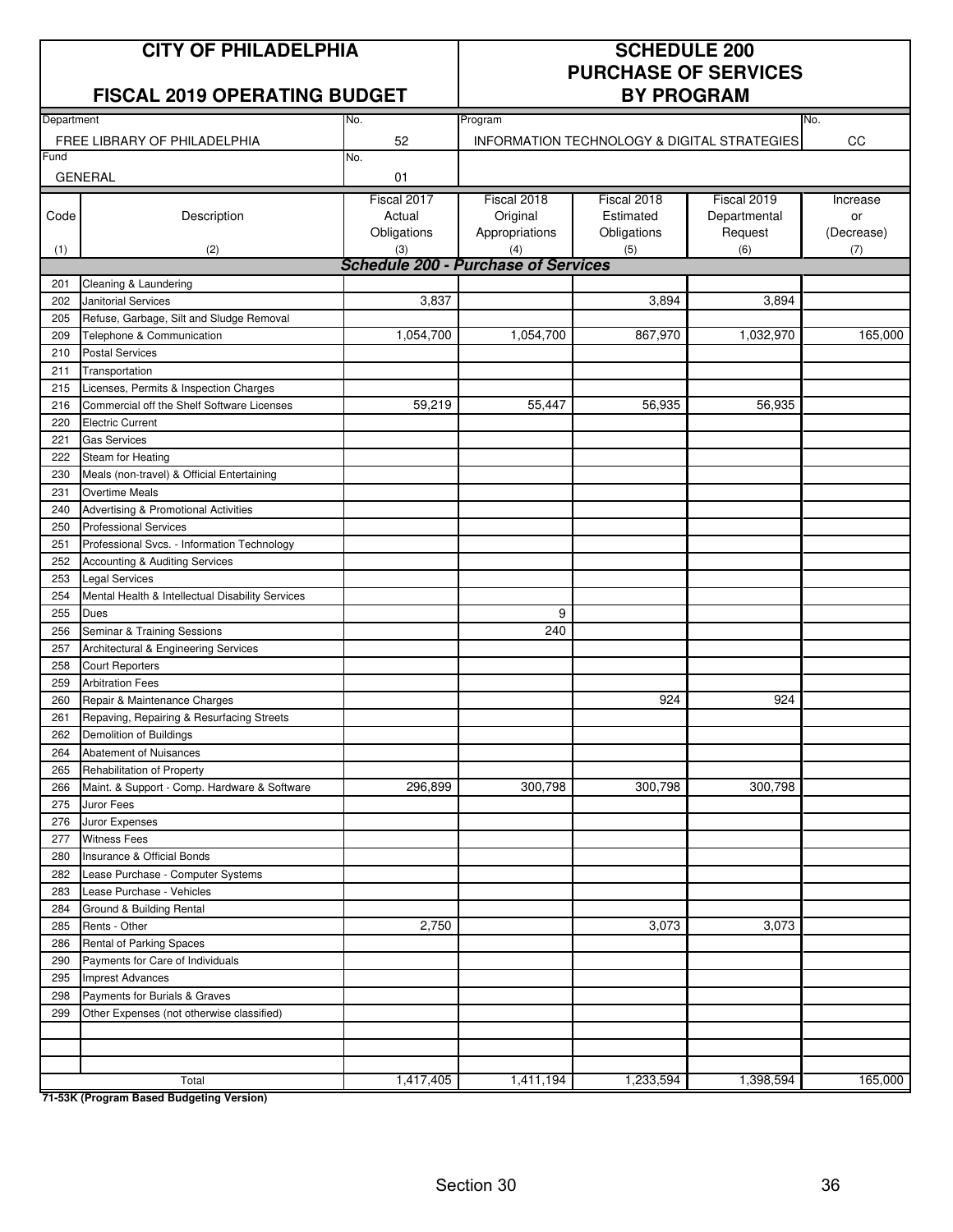#### **FISCAL 2019 OPERATING BUDGET**

## **CITY OF PHILADELPHIA SCHEDULE 300 - 400 MATERIALS, SUPPLIES & EQUIPMENT**

| Department |                                                       | No.         | Program                                        |                                             |              | No.        |
|------------|-------------------------------------------------------|-------------|------------------------------------------------|---------------------------------------------|--------------|------------|
|            | FREE LIBRARY OF PHILADELPHIA                          | 52          |                                                | INFORMATION TECHNOLOGY & DIGITAL STRATIGIES |              | CC         |
| Fund       |                                                       | No.         |                                                |                                             |              |            |
|            | <b>GENERAL</b>                                        | 01          |                                                |                                             |              |            |
|            |                                                       | Fiscal 2017 | Fiscal 2018                                    | Fiscal 2018                                 | Fiscal 2019  | Increase   |
| Code       | Description                                           | Actual      | Original                                       | Estimated                                   | Departmental | or         |
|            |                                                       | Obligations | Appropriations                                 | Obligations                                 | Request      | (Decrease) |
| (1)        | (2)                                                   | (3)         | (4)                                            | (5)                                         | (6)          | (7)        |
|            |                                                       |             | <b>Schedule 300 - Materials &amp; Supplies</b> |                                             |              |            |
| 301        | Agricultural & Botanical                              |             |                                                |                                             |              |            |
| 302        | Animal, Livestock & Marine                            |             |                                                |                                             |              |            |
| 303        | Bakeshop, Dining Room & Kitchen                       |             |                                                |                                             |              |            |
| 304        | Books & Other Publications                            |             |                                                |                                             |              |            |
| 305        | <b>Building &amp; Construction</b>                    |             | 511                                            | 511                                         | 511          |            |
| 306        | <b>Library Materials</b>                              |             |                                                |                                             |              |            |
| 307        | <b>Chemicals &amp; Gases</b>                          |             |                                                |                                             |              |            |
| 308        | Dry Goods, Notions & Wearing Apparel                  |             |                                                |                                             |              |            |
| 309        | Cordage & Fibers                                      |             |                                                |                                             |              |            |
| 310        | Electrical & Communication                            |             | 191                                            | 191                                         | 191          |            |
| 311        | General Equipment & Machinery                         |             |                                                |                                             |              |            |
| 312        | Fire Fighting & Safety                                |             |                                                |                                             |              |            |
| 313        | Food                                                  |             |                                                |                                             |              |            |
| 314        | Fuel - Heating & Cooling                              |             |                                                |                                             |              |            |
| 316        | General Hardware & Minor Tools                        |             |                                                |                                             |              |            |
| 317        | Hospital & Laboratory                                 |             |                                                |                                             |              |            |
| 318        | Janitorial, Laundry & Household                       | 1,285       |                                                | 81                                          | 81           |            |
| 320        | Office Materials & Supplies                           |             | 2,593                                          | 2,593                                       | 2,593        |            |
| 322        | Small Power Tools & Hand Tools                        |             |                                                |                                             |              |            |
| 323        | Plumbing, AC & Space Heating                          |             |                                                |                                             |              |            |
| 324        | Precision, Photographic & Artists                     |             |                                                |                                             |              |            |
| 325        | Printing                                              |             |                                                |                                             |              |            |
| 326        | Recreational & Educational                            | 1,066       |                                                |                                             |              |            |
| 328<br>335 | Vehicle Parts & Accessories<br>Lubricants             |             |                                                |                                             |              |            |
| 340        |                                                       |             |                                                |                                             |              |            |
| 341        | #2 Diesel Fuel<br>Compressed Natural Gas (CNG)        |             |                                                |                                             |              |            |
| 342        | Liquid Propane Gas (LPG)                              |             |                                                |                                             |              |            |
| 345        | Gasoline                                              |             |                                                |                                             |              |            |
| 399        | Other Materials & Supplies (not otherwise classified) |             |                                                |                                             |              |            |
|            |                                                       |             |                                                |                                             |              |            |
|            | Total                                                 | 2,351       | 3,295                                          | 3,376                                       | 3,376        |            |
|            |                                                       |             | <b>Schedule 400 - Equipment</b>                |                                             |              |            |
| 405        | Construction, Dredging & Conveying                    |             |                                                |                                             |              |            |
| 410        | Electrical, Lighting & Communications                 |             |                                                |                                             |              |            |
| 411        | General Equipment & Machinery                         |             |                                                |                                             |              |            |
| 412        | Fire Fighting & Emergency                             |             |                                                |                                             |              |            |
| 417        | Hospital & Laboratory                                 |             |                                                |                                             |              |            |
| 420        | Office Equipment                                      | 3,311       |                                                |                                             |              |            |
| 423        | Plumbing, AC & Space Heating                          |             |                                                |                                             |              |            |
| 424        | Precision, Photographic & Artists                     |             |                                                |                                             |              |            |
| 426        | Recreational & Educational                            |             |                                                |                                             |              |            |
| 427        | Computer Equipment & Peripherals                      | 53,273      |                                                | 12,778                                      | 12,778       |            |
| 428        | Vehicles                                              |             |                                                |                                             |              |            |
| 430        | Furniture & Furnishings                               |             | 1,411                                          | 1,411                                       | 1,411        |            |
| 499        | Other Equipment (not otherwise classified)            |             | 1,207                                          | 1,207                                       | 1,207        |            |
|            |                                                       |             |                                                |                                             |              |            |
|            | Total                                                 | 56,584      | 2,618                                          | 15,396                                      | 15,396       |            |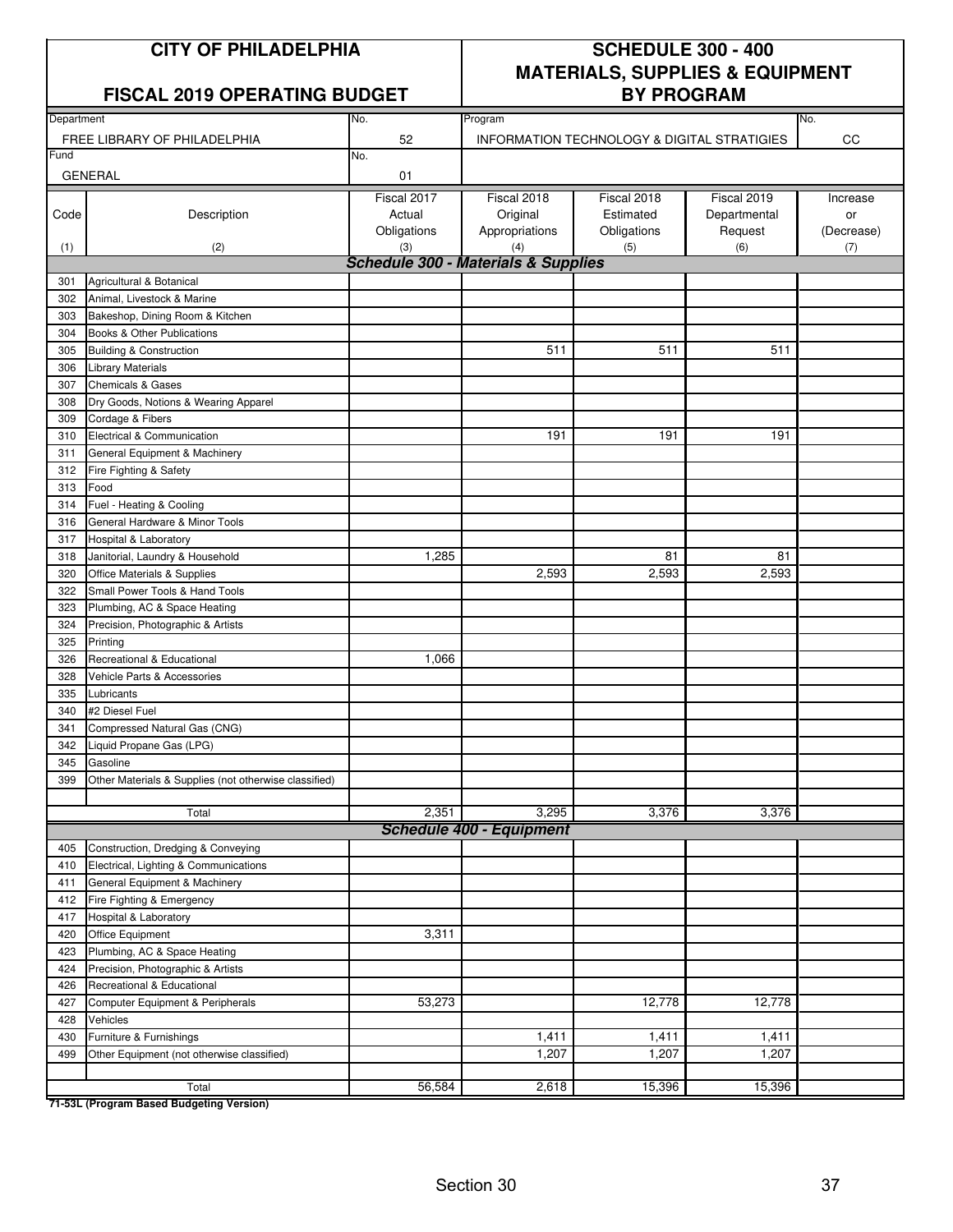|                          | <b>CITY OF PHILADELPHIA</b><br><b>FISCAL 2019 OPERATING BUDGET</b>                   |                                    |                                    |                                    |                                             | <b>SUPPORTING DETAIL:</b><br><b>CLASSES OTHER THAN</b><br>250s AND 290, BY PROGRAM         |
|--------------------------|--------------------------------------------------------------------------------------|------------------------------------|------------------------------------|------------------------------------|---------------------------------------------|--------------------------------------------------------------------------------------------|
| Department               |                                                                                      |                                    | No.                                | Program                            |                                             | No.                                                                                        |
|                          | FREE LIBRARY OF PHILADELPHIA                                                         |                                    | 52                                 |                                    | INFORMATION TECHNOLOGY & DIGITAL STRATEGIES | $_{\rm CC}$                                                                                |
| Fund                     | <b>GENERAL</b>                                                                       |                                    | No.<br>01                          |                                    |                                             |                                                                                            |
| Minor<br>Object          | Name of Contractor<br>or Provider                                                    | Fiscal 2017<br>Actual              | Fiscal 2018<br>Original            | Fiscal 2018<br>Estimated           | Fiscal 2019<br>Department                   | Describe purpose or scope of<br>service provided. Include, if                              |
| Code<br>209              | <b>VERIZON</b>                                                                       | Obligations<br>1,054,700           | Appropriation<br>1,054,700         | Obligations<br>865,000             | Request                                     | applicable, unit cost of service.<br>1,030,000 E Rate Services                             |
| 209                      | TO BE DETERMINED                                                                     | 1,054,700                          | 1,054,700                          | 2,970<br>867,970                   | 2,970<br>1,032,970                          |                                                                                            |
| 216<br>216<br>216<br>216 | <b>DELL MARKETING</b><br><b>POMEROY</b><br>INSIGHT PUBLIC SECTOR<br>TO BE DETERMINED | 27,632<br>20,740<br>3,772<br>7,075 | 27,156<br>20,740<br>3,772<br>3,779 | 27,632<br>20,740<br>3,772<br>4,791 | 4,791                                       | 27,632 Symantec Software<br>20,740 Symantec Essential Support<br>3,772 Commercial Software |
| 266                      | <b>SIRSI</b>                                                                         | 59,219<br>207,916                  | 55,447<br>207,916                  | 56,935<br>240,000                  | 56,935                                      | 240,000 Sirsidynix Software                                                                |
| 266                      | TO BE DETERMINED                                                                     | 88,983<br>296,899                  | 92,882<br>300,798                  | 60,798<br>300,798                  | 60,798<br>300,798                           |                                                                                            |
|                          |                                                                                      |                                    |                                    |                                    |                                             |                                                                                            |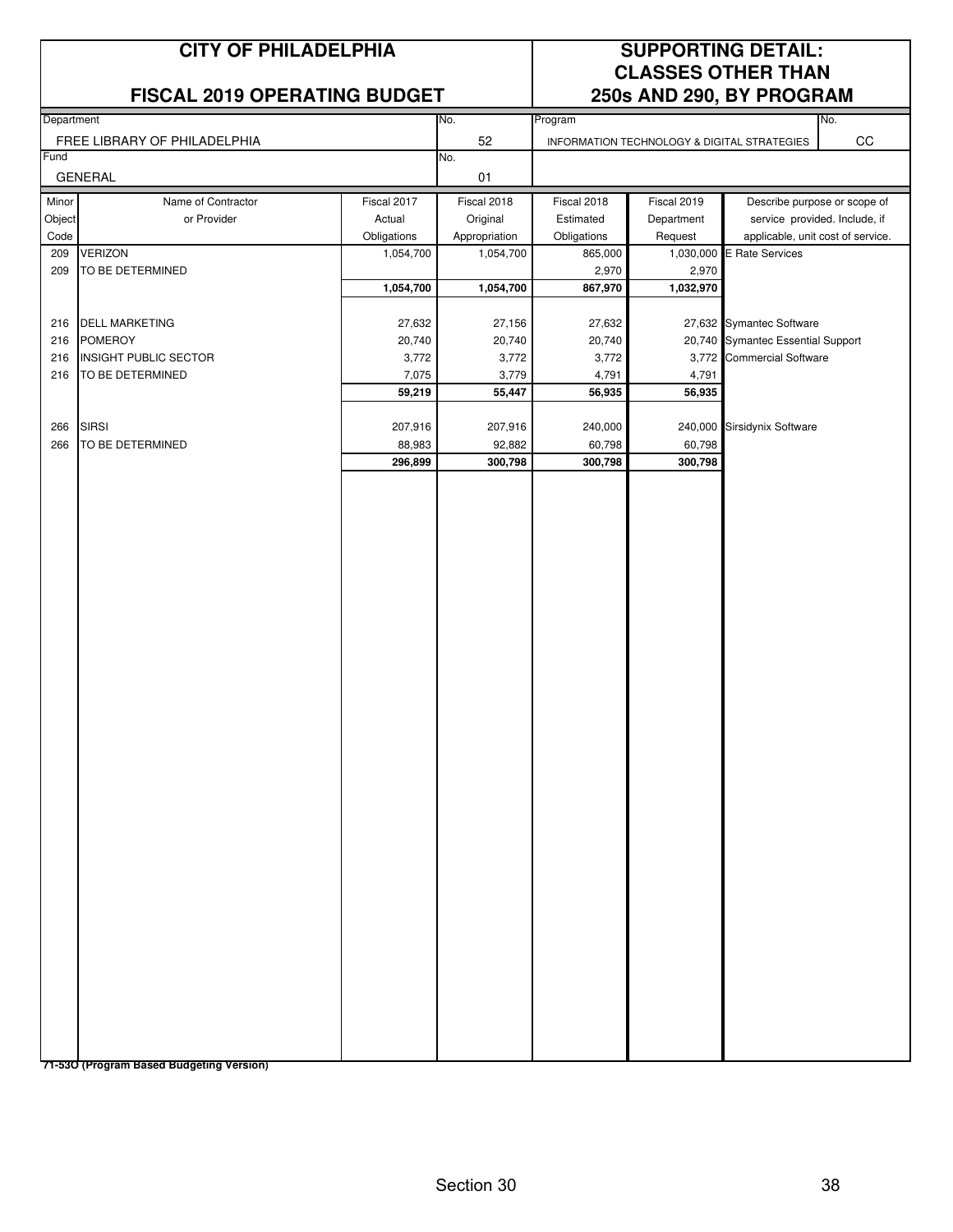|                  | <b>CITY OF PHILADELPHIA</b>                                                                                                                                                                                                                                                                                                                                                                       |                         | <b>PROGRAM SUMMARY - ALL FUNDS</b>                           |                                        |                                     |                       |  |  |
|------------------|---------------------------------------------------------------------------------------------------------------------------------------------------------------------------------------------------------------------------------------------------------------------------------------------------------------------------------------------------------------------------------------------------|-------------------------|--------------------------------------------------------------|----------------------------------------|-------------------------------------|-----------------------|--|--|
|                  | <b>FISCAL 2019 OPERATING BUDGET</b>                                                                                                                                                                                                                                                                                                                                                               |                         |                                                              |                                        |                                     |                       |  |  |
| Department       |                                                                                                                                                                                                                                                                                                                                                                                                   | No.<br>52               | Program                                                      |                                        |                                     | No.<br>DD             |  |  |
|                  | FREE LIBRARY OF PHILADELPHIA                                                                                                                                                                                                                                                                                                                                                                      |                         | PROPERTY MANAGEMENT<br><b>Program Description</b>            |                                        |                                     |                       |  |  |
|                  |                                                                                                                                                                                                                                                                                                                                                                                                   |                         |                                                              |                                        |                                     |                       |  |  |
| Services.        | Property Management includes the following units Administrative Services, Custodial Services, Building Services, and Security                                                                                                                                                                                                                                                                     |                         |                                                              |                                        |                                     |                       |  |  |
|                  |                                                                                                                                                                                                                                                                                                                                                                                                   |                         | <b>Program Objectives</b>                                    |                                        |                                     |                       |  |  |
|                  | Implementation of Phase 1 of Controls Project (energy savings) 4 branches<br>Implementation of Phase 2 of Controls Project (energy savings) 3 Regionals and 2 branches<br>Implementation of Phase 3 of Controls Project (energy savings) 6 branches<br>Implementation of Phase 4 of Controls Project (energy savings) 1 Central Library<br>Implementation of new security systems in 20 branches. |                         |                                                              |                                        |                                     |                       |  |  |
|                  |                                                                                                                                                                                                                                                                                                                                                                                                   |                         | <b>Performance Measures</b>                                  |                                        |                                     |                       |  |  |
| Measure<br>No.   | Description                                                                                                                                                                                                                                                                                                                                                                                       | Fiscal 2017<br>Year-End | Fiscal 2018<br>Target                                        | Fiscal 2018<br>Year-to-Date<br>1/12/18 | Fiscal 2018<br>Year-End<br>Estimate | Fiscal 2019<br>Target |  |  |
| (1)              | (2)                                                                                                                                                                                                                                                                                                                                                                                               | (3)                     | (4)                                                          | (5)                                    | (6)                                 | (7)                   |  |  |
| $\mathbf{1}$     | Energy Use (unit = KwH 12 libraries)                                                                                                                                                                                                                                                                                                                                                              | 1,679,566               | 1,679,566                                                    | 1,679,566                              | 1,679,566                           | 1,377,244             |  |  |
| Comments:        | In Million BTUs; One Quarter Lag; Data comes from City's Energy Office; expecting 18% reduction in FY19                                                                                                                                                                                                                                                                                           |                         |                                                              |                                        |                                     |                       |  |  |
| $\overline{2}$   | Number of Building Service Requests<br><b>Internal Maintenance</b>                                                                                                                                                                                                                                                                                                                                | 2,654                   | 2.654                                                        | 2,014                                  | 3,200                               | 3,400                 |  |  |
| Comments:<br>3   | Service Requests (days)                                                                                                                                                                                                                                                                                                                                                                           | 7.1                     | 5 <sub>l</sub>                                               | 5.8                                    | 5                                   | 5 <sub>l</sub>        |  |  |
| Comments:        |                                                                                                                                                                                                                                                                                                                                                                                                   |                         |                                                              |                                        |                                     |                       |  |  |
| 4                | Number of Events Supported                                                                                                                                                                                                                                                                                                                                                                        | 2,612                   | 2,800                                                        | 2,015                                  | 3,000                               | 3,200                 |  |  |
| Comments:        | Custodial and Security support for events                                                                                                                                                                                                                                                                                                                                                         |                         |                                                              |                                        |                                     |                       |  |  |
|                  |                                                                                                                                                                                                                                                                                                                                                                                                   |                         |                                                              |                                        |                                     |                       |  |  |
| <u>Comments:</u> |                                                                                                                                                                                                                                                                                                                                                                                                   |                         | <b>Summary by Fund</b>                                       |                                        |                                     |                       |  |  |
|                  |                                                                                                                                                                                                                                                                                                                                                                                                   | Fiscal 2017             | Fiscal 2018                                                  | Fiscal 2018                            | Fiscal 2019                         | Increase              |  |  |
| Fund             | Fund                                                                                                                                                                                                                                                                                                                                                                                              | Actual                  | Original                                                     | Estimated                              | Proposed                            | or                    |  |  |
| No.              |                                                                                                                                                                                                                                                                                                                                                                                                   | Obligations             | Appropriations                                               | Obligations                            | <b>Budget</b>                       | (Decrease)            |  |  |
| (1)              | (2)                                                                                                                                                                                                                                                                                                                                                                                               | (3)                     | (4)                                                          | (5)                                    | (6)                                 | (7)                   |  |  |
| 01               | <b>GENERAL</b>                                                                                                                                                                                                                                                                                                                                                                                    | 4,360,797               | 3,913,410                                                    | 4,563,733                              | 3,983,373                           | (580, 360)            |  |  |
|                  |                                                                                                                                                                                                                                                                                                                                                                                                   |                         |                                                              |                                        |                                     |                       |  |  |
|                  |                                                                                                                                                                                                                                                                                                                                                                                                   |                         |                                                              |                                        |                                     |                       |  |  |
|                  |                                                                                                                                                                                                                                                                                                                                                                                                   |                         |                                                              |                                        |                                     |                       |  |  |
|                  |                                                                                                                                                                                                                                                                                                                                                                                                   |                         |                                                              |                                        |                                     |                       |  |  |
|                  | Total                                                                                                                                                                                                                                                                                                                                                                                             | 4,360,797               | 3,913,410                                                    | 4,563,733                              | 3,983,373                           | (580, 360)            |  |  |
| Fund             |                                                                                                                                                                                                                                                                                                                                                                                                   | Actual                  | <b>Summary of Full Time Positions by Fund</b><br>Fiscal 2018 | Increment Run                          | Fiscal 2019                         | Inc. $/$ (Dec.)       |  |  |
| No.              | Fund                                                                                                                                                                                                                                                                                                                                                                                              | 6/30/17                 | <b>Budgeted</b>                                              | PPE 11/26/17                           | <b>Budgeted</b>                     | (Col. 6 less 4)       |  |  |
| (1)              | (2)                                                                                                                                                                                                                                                                                                                                                                                               | (3)                     | (4)                                                          | (5)                                    | (6)                                 | (7)                   |  |  |
| 01               | <b>GENERAL</b>                                                                                                                                                                                                                                                                                                                                                                                    | 59                      | 59                                                           | 58                                     | 59                                  |                       |  |  |
|                  |                                                                                                                                                                                                                                                                                                                                                                                                   |                         |                                                              |                                        |                                     |                       |  |  |
|                  |                                                                                                                                                                                                                                                                                                                                                                                                   |                         |                                                              |                                        |                                     |                       |  |  |
|                  |                                                                                                                                                                                                                                                                                                                                                                                                   |                         |                                                              |                                        |                                     |                       |  |  |
|                  |                                                                                                                                                                                                                                                                                                                                                                                                   |                         |                                                              |                                        |                                     |                       |  |  |
|                  | <b>Total Full Time</b>                                                                                                                                                                                                                                                                                                                                                                            | 59                      | 59                                                           | 58                                     | 59                                  |                       |  |  |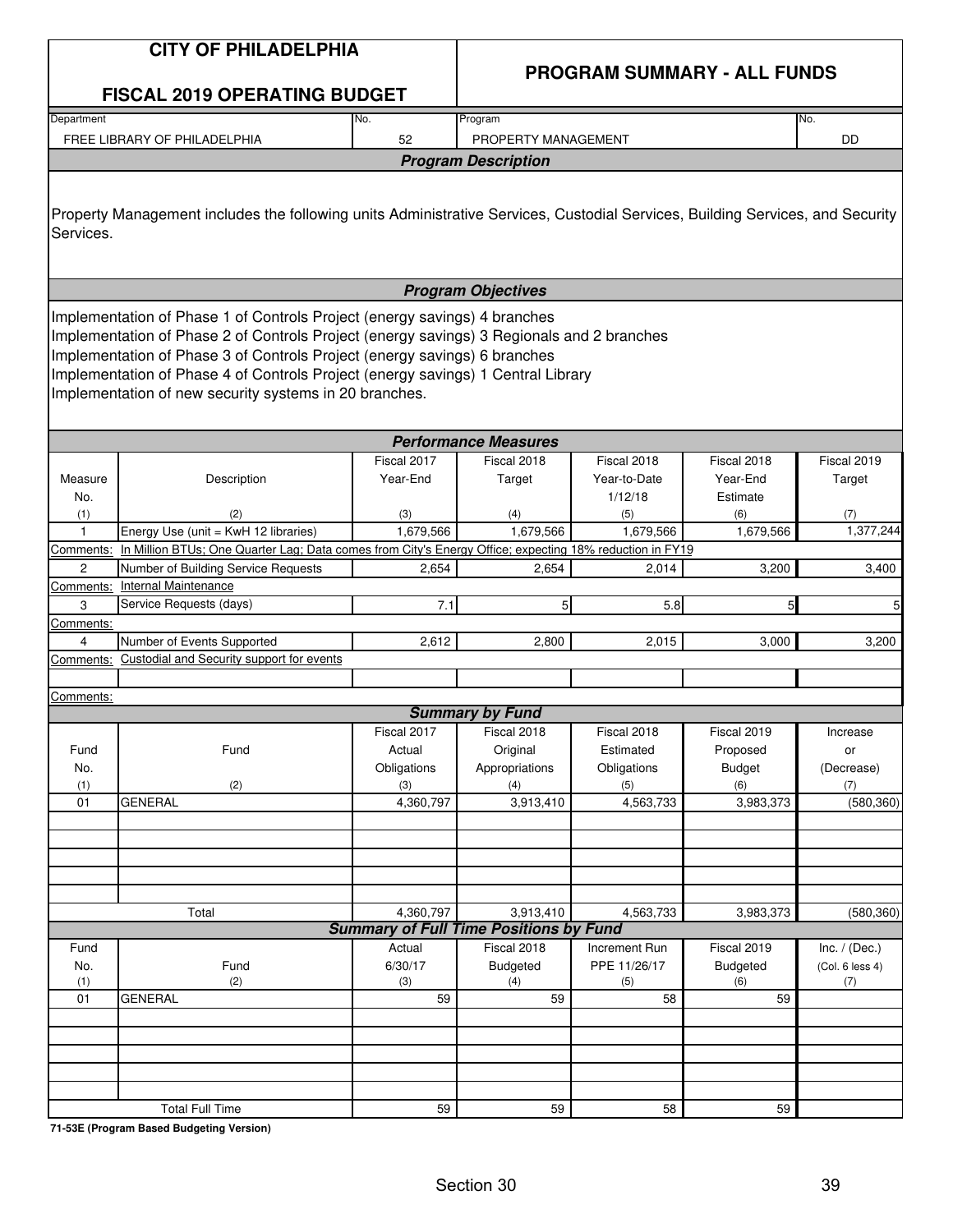|              | <b>CITY OF PHILADELPHIA</b>         |                                                     |                                                   |                     |                 |                     |  |  |
|--------------|-------------------------------------|-----------------------------------------------------|---------------------------------------------------|---------------------|-----------------|---------------------|--|--|
|              | <b>FISCAL 2019 OPERATING BUDGET</b> |                                                     | <b>PROGRAM SUMMARY - ALL FUNDS</b><br>(CONTINUED) |                     |                 |                     |  |  |
| Department   |                                     | No.                                                 | Program                                           |                     |                 | No.                 |  |  |
|              | FREE LIBRARY OF PHILADELPHIA        | 52                                                  | PROPERTY MANAGEMENT<br>DD                         |                     |                 |                     |  |  |
|              |                                     | <b>Selected Associated Non-Tax Revenues by Fund</b> |                                                   |                     |                 |                     |  |  |
|              |                                     | Fiscal 2017                                         | Fiscal 2018                                       | Fiscal 2018         | Fiscal 2019     | Increase            |  |  |
| Fund         | Fund                                | Actual                                              | Original                                          | Estimate            | Proposed        | or                  |  |  |
| No.          |                                     | Revenues                                            | <b>Budget</b>                                     |                     | <b>Budget</b>   | (Decrease)          |  |  |
| (1)          | (2)                                 | (3)                                                 | (4)                                               | (5)                 | (6)             | (7)                 |  |  |
| 01           | <b>GENERAL</b>                      | 761                                                 |                                                   |                     |                 |                     |  |  |
|              |                                     |                                                     |                                                   |                     |                 |                     |  |  |
|              |                                     |                                                     |                                                   |                     |                 |                     |  |  |
|              |                                     |                                                     |                                                   |                     |                 |                     |  |  |
|              |                                     | <b>Selected Associated Capital Projects</b>         |                                                   |                     |                 |                     |  |  |
| Dept.        |                                     | Carry                                               | Fiscal 2018                                       | Fiscal 2018         | Fiscal 2019     | Fiscal 2019         |  |  |
| Where        | Description                         | Forward                                             | Original Approp.                                  | Original Approp.    | Proposed Budget | Proposed Bdgt       |  |  |
| Appropriated |                                     |                                                     | (GO Only)                                         | (All Other Sources) | (GO Only)       | (All Other Sources) |  |  |
| (1)          | (2)                                 | (3)                                                 | (4)                                               | (5)                 | (6)             | (7)                 |  |  |
|              |                                     |                                                     |                                                   |                     |                 |                     |  |  |
|              |                                     |                                                     |                                                   |                     |                 |                     |  |  |
|              |                                     |                                                     |                                                   |                     |                 |                     |  |  |
|              |                                     |                                                     |                                                   |                     |                 |                     |  |  |
|              |                                     |                                                     |                                                   |                     |                 |                     |  |  |
|              |                                     |                                                     |                                                   |                     |                 |                     |  |  |
|              |                                     |                                                     |                                                   |                     |                 |                     |  |  |
|              |                                     |                                                     |                                                   |                     |                 |                     |  |  |
|              |                                     |                                                     |                                                   |                     |                 |                     |  |  |
|              |                                     |                                                     |                                                   |                     |                 |                     |  |  |
|              |                                     |                                                     |                                                   |                     |                 |                     |  |  |
|              |                                     |                                                     |                                                   |                     |                 |                     |  |  |
|              |                                     |                                                     |                                                   |                     |                 |                     |  |  |
|              |                                     |                                                     |                                                   |                     |                 |                     |  |  |
|              |                                     | <b>Selected Associated Operating Costs</b>          |                                                   |                     |                 |                     |  |  |
| Dept.        |                                     | Fiscal 2017                                         | Fiscal 2018                                       | Fiscal 2018         | Fiscal 2019     | Increase            |  |  |
| Where        | Description                         | Calculated                                          | Calculated                                        | Calculated          | Calculated      | or                  |  |  |
| Appropriated |                                     | Obligations                                         | Appropriations                                    | Obligations         | <b>Budget</b>   | (Decrease)          |  |  |
| (1)          | (2)                                 | (3)                                                 | (4)                                               | (5)                 | (6)             | (7)                 |  |  |
| Finance      | Employee Benefits - Civilian        | 1,078,375                                           | 1,065,944                                         | 1,065,944           | 1,090,863       | 24,920              |  |  |
| Finance      | Employee Benefits - Uniform         |                                                     |                                                   |                     |                 |                     |  |  |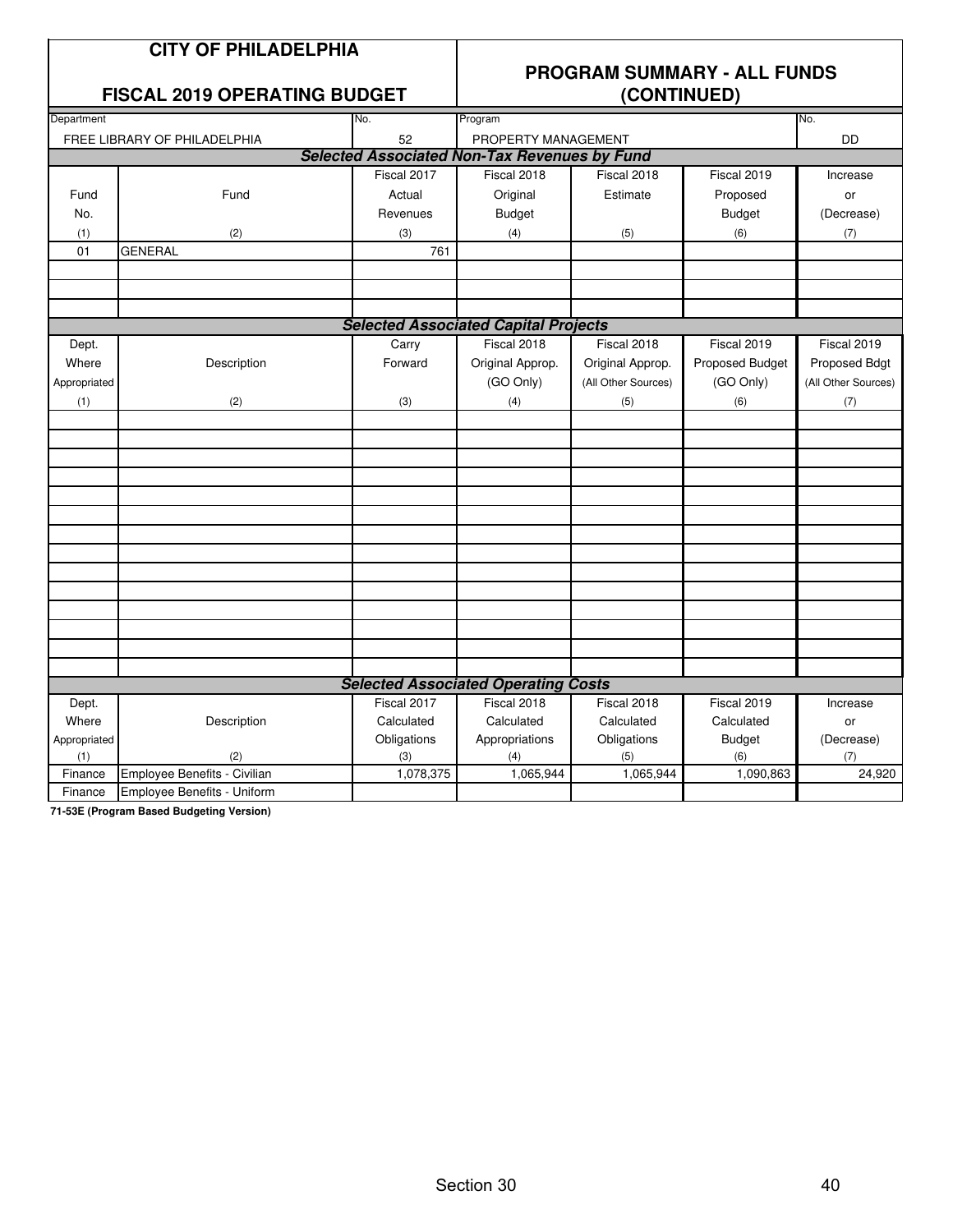|                    | <b>CITY OF PHILADELPHIA</b><br><b>FISCAL 2019 OPERATING BUDGET</b> |             | <b>PROGRAM SUMMARY</b>                              |              |                 |            |  |
|--------------------|--------------------------------------------------------------------|-------------|-----------------------------------------------------|--------------|-----------------|------------|--|
| Department         |                                                                    | No.         | Program                                             |              |                 | No.        |  |
|                    | FREE LIBRARY OF PHILADELPHIA                                       | 52          | PROPERTY MANAGEMENT                                 |              |                 | <b>DD</b>  |  |
| Fund               |                                                                    | No.         |                                                     |              |                 |            |  |
| <b>GENERAL</b>     |                                                                    | 01          |                                                     |              |                 |            |  |
|                    |                                                                    |             | <b>Summary by Class</b>                             |              |                 |            |  |
|                    |                                                                    | Fiscal 2017 | Fiscal 2018                                         | Fiscal 2018  | Fiscal 2019     | Increase   |  |
| Class              | Description                                                        | Actual      | Original                                            | Estimated    | Proposed        | or         |  |
|                    |                                                                    | Obligations | Appropriations                                      | Obligations  | <b>Budget</b>   | (Decrease) |  |
| (1)                | (2)                                                                | (3)         | (4)                                                 | (5)          | (6)             | (7)        |  |
| 100                | <b>Employee Compensation</b>                                       |             |                                                     |              |                 |            |  |
| a)                 | <b>Personal Services</b>                                           | 3,471,949   | 3,104,074                                           | 3,576,797    | 3,161,437       | (415, 360) |  |
| b)                 | <b>Employee Benefits</b>                                           |             |                                                     |              |                 |            |  |
| 200                | <b>Purchase of Services</b>                                        | 676,044     | 646,042                                             | 823,642      | 658,642         | (165,000)  |  |
| 300                | <b>Materials and Supplies</b>                                      | 125,537     | 158,075                                             | 158,075      | 158,075         |            |  |
| 400                | Equipment                                                          | 46,707      | 5,219                                               | 5,219        | 5,219           |            |  |
| 500                | Contributions, Indemnities and Taxes                               | 40,560      |                                                     |              |                 |            |  |
| 700                | <b>Debt Service</b>                                                |             |                                                     |              |                 |            |  |
| 800                | Payments to Other Funds                                            |             |                                                     |              |                 |            |  |
| 900                | Advances and Misc. Payments                                        |             |                                                     |              |                 |            |  |
|                    | Total                                                              | 4,360,797   | 3,913,410                                           | 4,563,733    | 3,983,373       | (580, 360) |  |
|                    |                                                                    |             | <b>Summary of Positions</b>                         |              |                 |            |  |
|                    |                                                                    | Actual      | Fiscal 2018                                         | Increment    | Fiscal 2019     | Increase   |  |
|                    |                                                                    | Positions   | <b>Budgeted</b>                                     | Run          | <b>Budgeted</b> | or         |  |
| Code               | Category                                                           | 6/30/17     | Positions                                           | PPE 11/26/17 | Positions       | (Decrease) |  |
| (1)                | (2)                                                                | (3)         | (4)                                                 | (5)          | (6)             | (7)        |  |
| 101                | Full Time - Civilian                                               | 59          | 59                                                  | 58           | 59              |            |  |
| 105                | Full Time - Uniform                                                |             |                                                     |              |                 |            |  |
|                    | Total                                                              | 59          | 59                                                  | 58           | 59              |            |  |
|                    |                                                                    |             | <b>Selected Associated Non-Tax Revenues by Type</b> |              |                 |            |  |
|                    |                                                                    | Fiscal 2017 | Fiscal 2018                                         | Fiscal 2018  | Fiscal 2019     | Increase   |  |
|                    | Description                                                        | Actual      | Original                                            | Estimate     | Proposed        | or         |  |
|                    |                                                                    | Revenues    | <b>Budget</b>                                       |              | <b>Budget</b>   | (Decrease) |  |
|                    | (1)                                                                | (2)         | (3)                                                 | (4)          | (5)             | (6)        |  |
| Local              |                                                                    | 761         |                                                     |              |                 |            |  |
| Federal            |                                                                    |             |                                                     |              |                 |            |  |
| <b>State</b>       |                                                                    |             |                                                     |              |                 |            |  |
|                    | <b>Other Governments</b>                                           |             |                                                     |              |                 |            |  |
| <b>Other Funds</b> |                                                                    |             |                                                     |              |                 |            |  |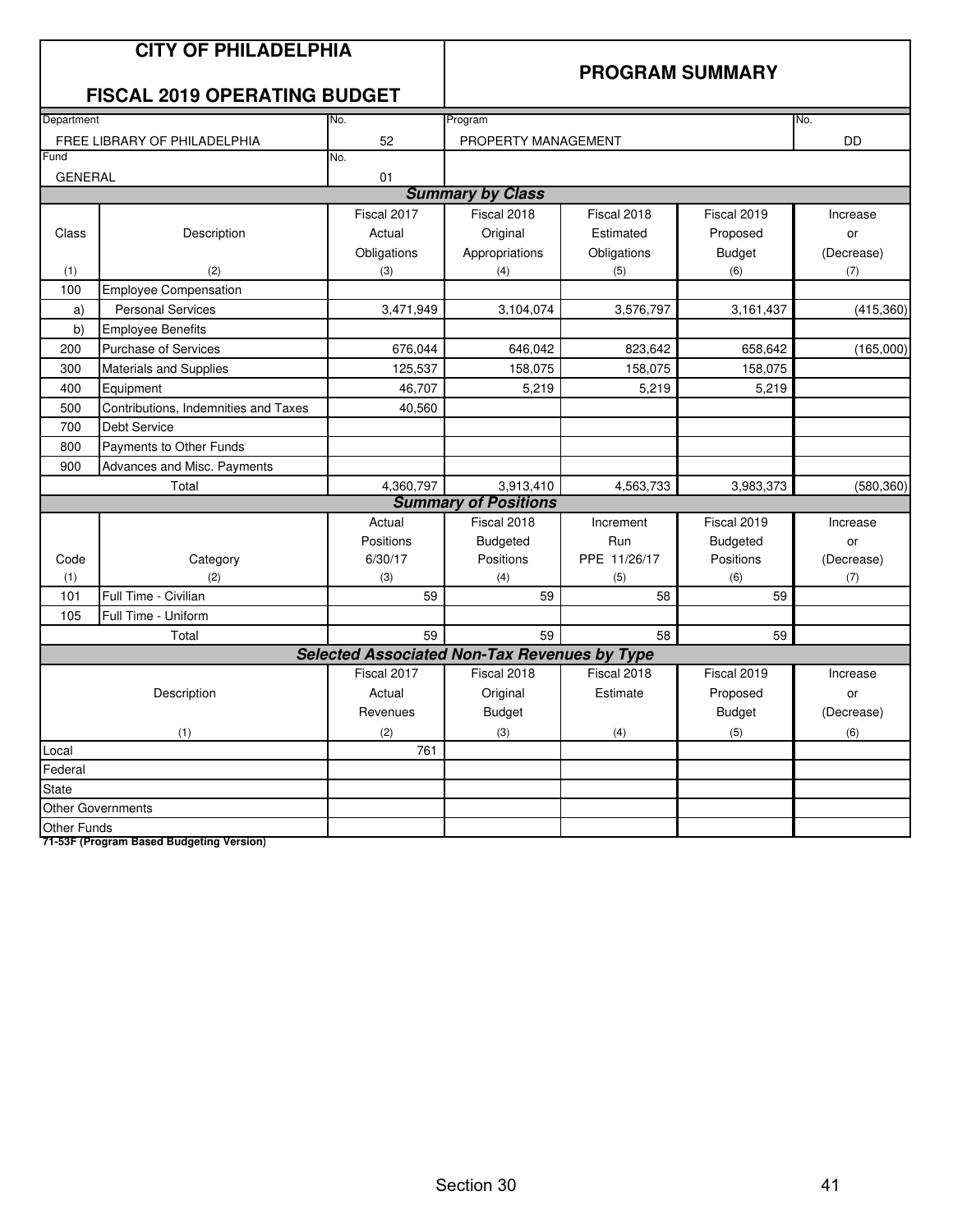|                         |                | <b>CITY OF PHILADELPHIA</b><br><b>FISCAL 2019 OPERATING BUDGET</b> |                     | <b>SCHEDULE 100</b><br><b>LIST OF POSITIONS</b><br><b>BY PROGRAM</b> |                  |                     |                  |               |                      |
|-------------------------|----------------|--------------------------------------------------------------------|---------------------|----------------------------------------------------------------------|------------------|---------------------|------------------|---------------|----------------------|
| Department              |                |                                                                    |                     | No.                                                                  | Program          | No.                 |                  |               |                      |
|                         |                | FREE LIBRARY OF PHILADELPHIA                                       |                     | 52                                                                   |                  | PROPERTY MANAGEMENT |                  |               | DD                   |
| Fund                    | <b>GENERAL</b> |                                                                    |                     | No.<br>01                                                            |                  |                     |                  |               |                      |
|                         |                |                                                                    |                     | Fiscal                                                               | Fiscal           |                     | Fiscal           |               | Increase             |
|                         |                |                                                                    | Salary              | 2017                                                                 | 2018             | Increment           | 2019             | Annual        | (Decrease)           |
| Line                    | Class          | Title                                                              | Range               | Actual Pos.                                                          | <b>Budgeted</b>  | Run -PPE            | <b>Budgeted</b>  | Salary        | (Col. 8)             |
| No.<br>(1)              | Code<br>(2)    | (3)                                                                | (in dollars)<br>(4) | 6/30/17<br>(5)                                                       | Positions<br>(6) | 11/26/17<br>(7)     | Positions<br>(8) | 7/1/18<br>(9) | less Col. 6)<br>(10) |
|                         |                | <b>Building Department</b>                                         |                     |                                                                      |                  |                     |                  |               |                      |
| $\mathbf{1}$            | 2L11           | <b>Administrative Assistant</b>                                    | 38,708 - 49,761     |                                                                      | 1                | 1                   | 1                | 50,786        |                      |
| $\overline{\mathbf{c}}$ |                | 7H63 Buildings Maintenance Superintendent 2                        | 51,871 - 66,683     |                                                                      |                  |                     |                  | 68,508        |                      |
| 3                       |                | 1A04 Clerk 3                                                       | 37,691 - 41,127     |                                                                      | 1                |                     |                  | 42,981        |                      |
| $\overline{\mathbf{4}}$ |                | 6D27 Facilities Services Manager                                   | 49,321 - 63,412     |                                                                      | 1                |                     |                  | 49,321        |                      |
| 5                       | 2H77           | Occupational Safety Administrator 1                                | 54,941 - 70,622     | 1                                                                    | $\mathbf{1}$     | 1                   | 1                | 72,247        |                      |
| 6                       |                | 3B76 Staff Engineer 2                                              | 86,941 - 92,059     | 1                                                                    | $\mathbf{1}$     | 1                   | 1                | 93,684        |                      |
|                         |                | Subtotal - Building Department                                     |                     | 5                                                                    | 6                | 6                   | 6                | 377,527       |                      |
|                         |                |                                                                    |                     |                                                                      |                  |                     |                  |               |                      |
|                         |                | <b>Central Security</b>                                            |                     |                                                                      |                  |                     |                  |               |                      |
| $\overline{7}$          |                | 6D24 Library Security Services Manager                             | 43,296 - 55,668     | $\mathbf{1}$                                                         | 1                | 1                   | $\mathbf{1}$     | 53,803        |                      |
| 8                       |                | 6D03 Municipal Guard                                               | 35,446 - 38,575     | 12                                                                   | 12               | 11                  | 11               | 438,094       | (1)                  |
| 9                       |                | 6D26 Municipal Guard Supervisor                                    | 38,702 - 42,274     | $\overline{7}$                                                       | 7                | $\overline{7}$      | $\overline{7}$   | 306,027       |                      |
|                         |                | Subtotal - Central Security                                        |                     | 20                                                                   | 20               | 19                  | 19               | 797,924       | (1)                  |
|                         |                |                                                                    |                     |                                                                      |                  |                     |                  |               |                      |
|                         |                | <b>Custodial Services</b>                                          |                     |                                                                      |                  |                     |                  |               |                      |
| 10                      |                | 7D40 Custodial Operations Manager                                  | 51,871 - 66,683     | $\mathbf{1}$                                                         | 1                | 1                   | 1                | 68,308        |                      |
| 11                      |                | 7D13 Custodial Work Crew Chief                                     | 37,692 - 41,128     | 3                                                                    | 3                | 2                   | 3                | 128,715       |                      |
| 12                      |                | 7D11 Custodial Worker 1                                            | 30,700 - 32,948     | 7                                                                    | $\overline{7}$   | $\overline{7}$      | $\overline{7}$   | 240,726       |                      |
| 13                      |                | 7D14 Custodial Work Supervisor 1                                   | 41,633 - 45,688     | $\mathbf{1}$                                                         | $\mathbf{1}$     | 1                   | $\mathbf{1}$     | 47,455        |                      |
| 14                      |                | 7A03 Semiskilled Laborer                                           | 34,421 - 37,413     | 2                                                                    | 1                | $\overline{1}$      | -1               | 39,560        |                      |
|                         |                | Subtotal - Custodial Services                                      |                     | 14                                                                   | 13               | 12                  | 13               | 524,764       |                      |
|                         |                | <b>Electrical Shop</b>                                             |                     |                                                                      |                  |                     |                  |               |                      |
| 15                      |                | 7K04 Electrical Group Leader                                       | 46,234 - 50,960     | 1                                                                    | 1                |                     | 1                | 53,059        |                      |
| 16                      |                | 7K01 Electrician                                                   | 39,716 - 43,447     |                                                                      |                  | 1                   | 1                | 40,708        | $\mathbf{1}$         |
| 17                      |                | 7K02 Electrician 2                                                 | 41,633 - 45,688     |                                                                      |                  |                     |                  | 47,455        |                      |
|                         |                | Subtotal - Electrical Shop                                         |                     | $\overline{2}$                                                       | $\overline{c}$   | 3                   | 3                | 141,222       | $\mathbf{1}$         |
|                         |                |                                                                    |                     |                                                                      |                  |                     |                  |               |                      |
|                         |                | Landscaping                                                        |                     |                                                                      |                  |                     |                  |               |                      |
| 18                      |                | 7H05 Grounds Maintenance Worker 2                                  | 40,727 - 44,633     | 1                                                                    | 1                | 1                   | $\mathbf{1}$     | 41,473        |                      |
|                         |                | Subtotal - Landscaping Services                                    |                     | $\mathbf{1}$                                                         | $\mathbf{1}$     | $\mathbf{1}$        | $\mathbf{1}$     | 41,473        |                      |
|                         |                |                                                                    |                     |                                                                      |                  |                     |                  |               |                      |
|                         |                | <b>Carpentry Services</b>                                          |                     |                                                                      |                  |                     |                  |               |                      |
| 19                      |                | 7H06 Building Maintenance Group Leader                             | 46,234 - 50,960     | 1                                                                    | 1                | 1                   | 1                | 51,101        |                      |
| 20                      |                | 7H11 Carpenter 1                                                   | 39,716 - 43,447     | 2                                                                    | 2                | 2                   | 2                | 87,330        |                      |
|                         |                | Subtotal - Carpentry Services                                      |                     | 3                                                                    | 3                | 3                   | 3                | 138,431       |                      |
|                         |                |                                                                    |                     |                                                                      |                  |                     |                  |               |                      |
|                         |                |                                                                    |                     |                                                                      |                  |                     |                  |               |                      |
|                         |                |                                                                    |                     |                                                                      |                  |                     |                  |               |                      |
|                         |                |                                                                    |                     |                                                                      |                  |                     |                  |               |                      |
|                         |                |                                                                    |                     |                                                                      |                  |                     |                  |               |                      |
|                         |                |                                                                    |                     |                                                                      |                  |                     |                  |               |                      |
|                         |                |                                                                    |                     |                                                                      |                  |                     |                  |               |                      |
|                         |                | 71-53I (Program Based Budgeting Version)                           |                     |                                                                      |                  |                     |                  |               |                      |

Section 30 42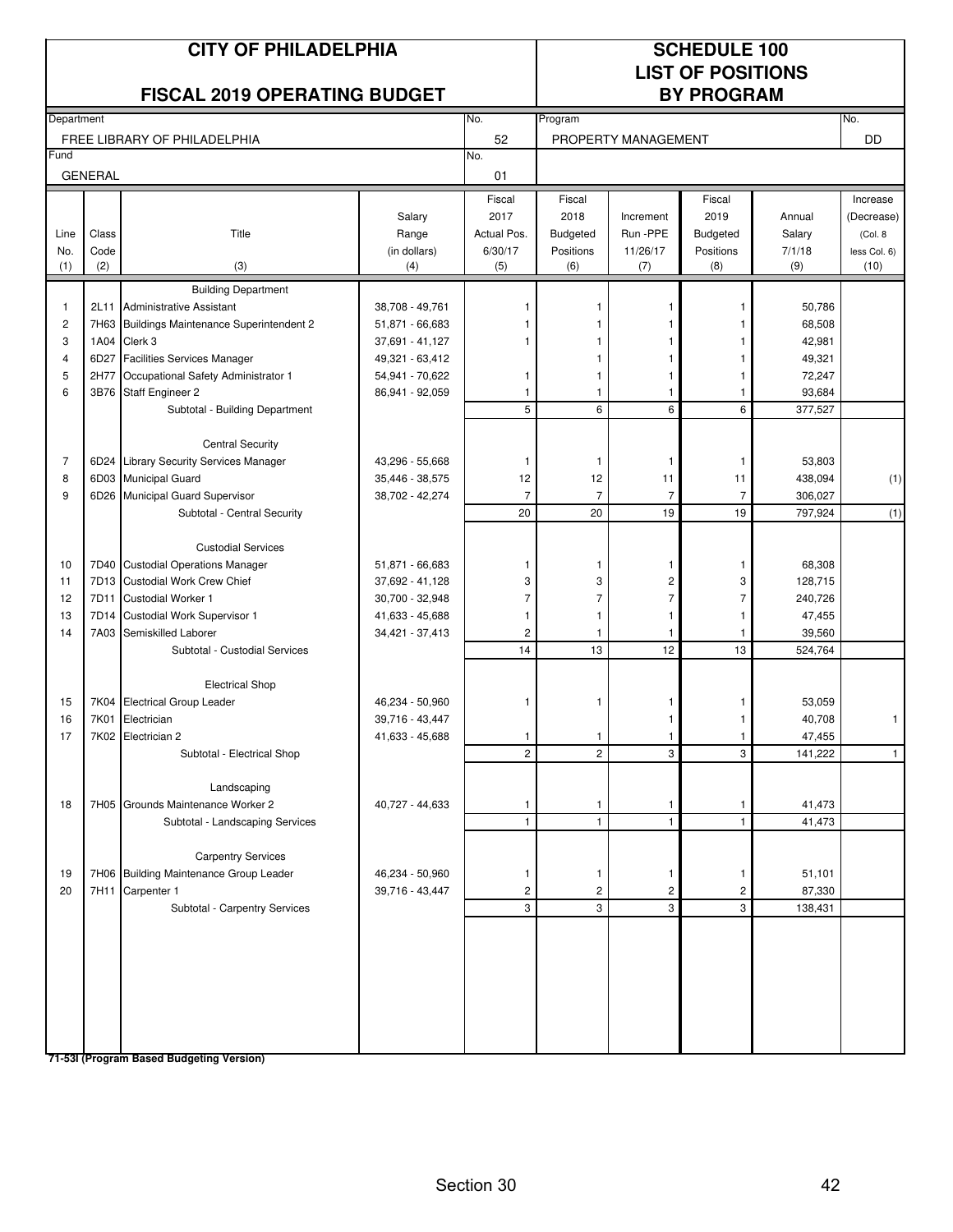|                                                          |                      | <b>CITY OF PHILADELPHIA</b><br><b>FISCAL 2019 OPERATING BUDGET</b>                                                                                                                                                                                                                                                                                                                                 |                                                                                                                                                                                            |                                                            | <b>SCHEDULE 100</b><br><b>LIST OF POSITIONS</b><br><b>BY PROGRAM</b> |                                                                                                           |                                                                                                                              |                                                                                                                           |                                                            |
|----------------------------------------------------------|----------------------|----------------------------------------------------------------------------------------------------------------------------------------------------------------------------------------------------------------------------------------------------------------------------------------------------------------------------------------------------------------------------------------------------|--------------------------------------------------------------------------------------------------------------------------------------------------------------------------------------------|------------------------------------------------------------|----------------------------------------------------------------------|-----------------------------------------------------------------------------------------------------------|------------------------------------------------------------------------------------------------------------------------------|---------------------------------------------------------------------------------------------------------------------------|------------------------------------------------------------|
| Department                                               |                      |                                                                                                                                                                                                                                                                                                                                                                                                    |                                                                                                                                                                                            | No.                                                        | Program                                                              |                                                                                                           |                                                                                                                              |                                                                                                                           | No.                                                        |
| Fund                                                     |                      | FREE LIBRARY OF PHILADELPHIA                                                                                                                                                                                                                                                                                                                                                                       |                                                                                                                                                                                            | 52<br>No.                                                  |                                                                      | PROPERTY MANAGEMENT                                                                                       |                                                                                                                              |                                                                                                                           | <b>DD</b>                                                  |
|                                                          | <b>GENERAL</b>       |                                                                                                                                                                                                                                                                                                                                                                                                    |                                                                                                                                                                                            | 01                                                         |                                                                      |                                                                                                           |                                                                                                                              |                                                                                                                           |                                                            |
| Line<br>No.<br>(1)                                       | Class<br>Code<br>(2) | Title<br>(3)<br>Maintenance Shop                                                                                                                                                                                                                                                                                                                                                                   | Salary<br>Range<br>(in dollars)<br>(4)                                                                                                                                                     | Fiscal<br>2017<br>Actual Pos.<br>6/30/17<br>(5)            | Fiscal<br>2018<br>Budgeted<br>Positions<br>(6)                       | Increment<br>Run -PPE<br>11/26/17<br>(7)                                                                  | Fiscal<br>2019<br><b>Budgeted</b><br>Positions<br>(8)                                                                        | Annual<br>Salary<br>7/1/18<br>(9)                                                                                         | Increase<br>(Decrease)<br>(Col. 8)<br>less Col. 6)<br>(10) |
| 21<br>22<br>23<br>24<br>25<br>26<br>27<br>28<br>29<br>30 | 7J01<br>7J15         | 7H06 Building Maintenance Group Leader<br>7H05 Building Maintenance Mechanic<br>7K36 Communications/Audio-Visual Technician<br><b>HVAC Mechanic 1</b><br>7H08 Locksmith<br>Machinery & Equipment Mechanic<br>7H43 Painter 1<br>7H44 Painter 2<br>7H22 Plumbing & Heating Maintenance Worker<br>7M08 Printing Press Operator 2<br>Subtotal - Maintenance Shop<br><b>Total - Property Management</b> | 46,234 - 50,960<br>40,727 - 44,633<br>41,633 - 45,688<br>39,716 - 43,447<br>39,716 - 43,447<br>41,633 - 45,688<br>39,716 - 43,447<br>40,727 - 44,633<br>41,633 - 45,688<br>39,716 - 43,447 | 1<br>4<br>2<br>1<br>1<br>1<br>1<br>1<br>1<br>1<br>14<br>59 | 1<br>4<br>2<br>1<br>1<br>1<br>1<br>1<br>1<br>14<br>59                | 1<br>4<br>$\overline{\mathbf{c}}$<br>$\mathbf{1}$<br>1<br>1<br>$\mathbf{1}$<br>$\overline{1}$<br>14<br>58 | $\mathbf{1}$<br>4<br>$\overline{\mathbf{c}}$<br>1<br>1<br>1<br>1<br>$\mathbf{1}$<br>$\mathbf{1}$<br>$\mathbf{1}$<br>14<br>59 | 46,112<br>176,207<br>83,398<br>41,583<br>43,207<br>46,182<br>43,207<br>44,558<br>44,357<br>42,807<br>611,618<br>2,632,959 |                                                            |
|                                                          |                      | 71-53I (Program Based Budgeting Version)                                                                                                                                                                                                                                                                                                                                                           |                                                                                                                                                                                            |                                                            |                                                                      |                                                                                                           |                                                                                                                              |                                                                                                                           |                                                            |

Section 30 43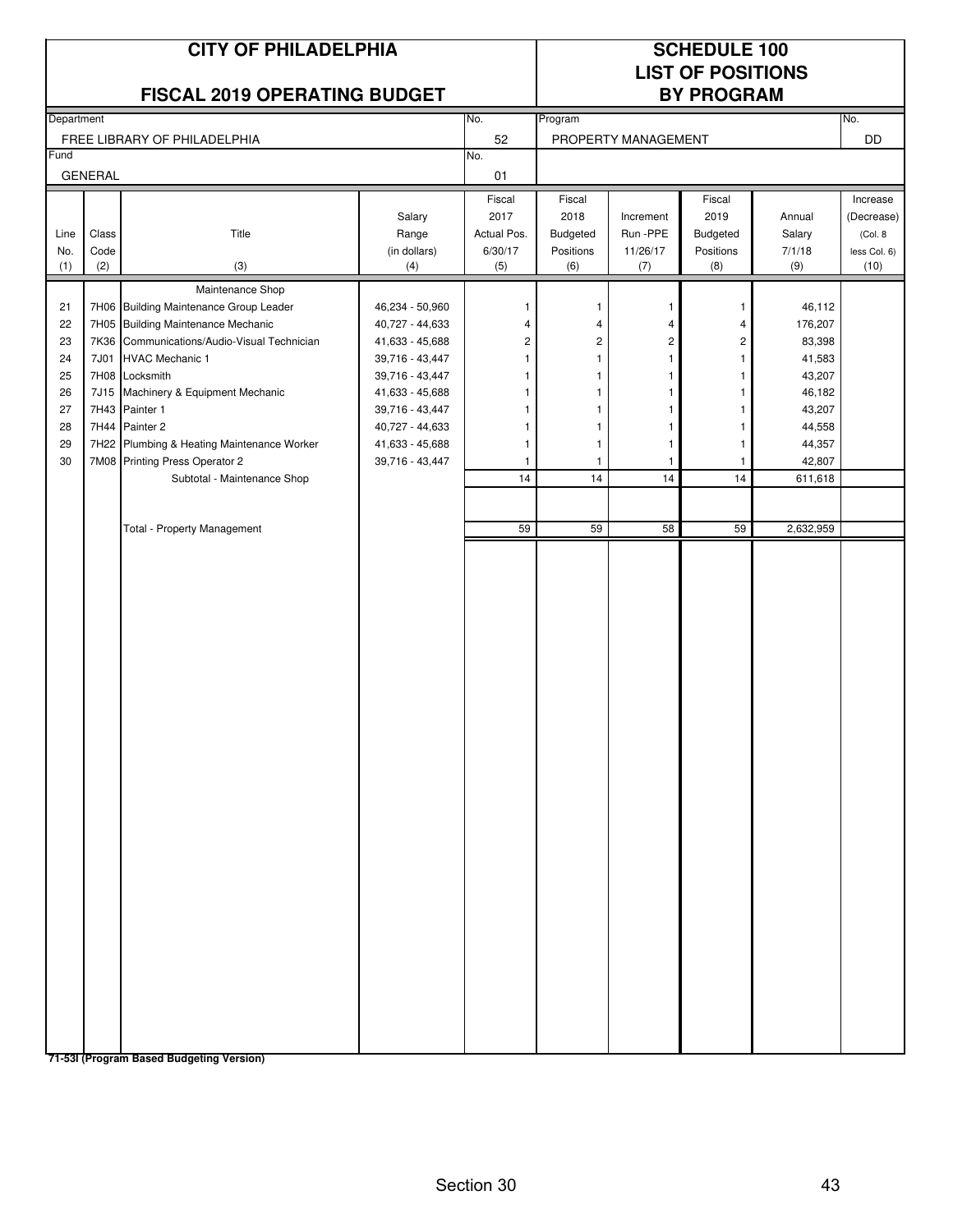### **CITY OF PHILADELPHIA** SCHEDULE 100

#### **FISCAL 2019 OPFRATING BUDGET**

# **LIST OF POSITIONS**

| Department     |                |                                     |           |                             | No.                                 | Program     |                     |           |             |                 | No.             |
|----------------|----------------|-------------------------------------|-----------|-----------------------------|-------------------------------------|-------------|---------------------|-----------|-------------|-----------------|-----------------|
|                |                | FREE LIBRARY OF PHILADELPHIA        |           |                             | 52                                  |             | PROPERTY MANAGEMENT |           |             |                 | DD              |
| Fund           |                |                                     |           |                             | No.                                 |             |                     |           |             |                 |                 |
|                | <b>GENERAL</b> |                                     |           |                             | 01                                  |             |                     |           |             |                 |                 |
|                |                |                                     |           |                             |                                     | Fiscal      | Fiscal              |           | Fiscal      |                 | Inc.            |
|                |                |                                     |           |                             | Salary                              | 2017        | 2018                | Increment | 2019        | Annual          | (Dec.)          |
| Line           | Class          | Title                               |           |                             | Range                               | Actual Pos. | Budgeted            | Run-PPE   | Budgeted    | Salary          | (Col. 8)        |
| No.            | Code           |                                     |           |                             | (in dollars)                        | 6/30/17     | Positions           | 11/26/17  | Positions   | 7/1/18          | less Col. 6)    |
| (1)            | (2)            | (3)                                 |           |                             | (4)                                 | (5)         | (6)                 | (7)       | (8)         | (9)             | (10)            |
|                |                |                                     |           |                             |                                     |             |                     |           |             |                 |                 |
|                |                | <b>Total Full Time</b>              |           |                             |                                     | 59          | 59                  | 58        | 59          | 2,632,959       |                 |
|                |                |                                     |           |                             |                                     |             |                     |           |             |                 |                 |
|                |                |                                     |           |                             |                                     |             |                     |           |             |                 |                 |
|                |                | Temporary and Seasonal Appointments |           |                             |                                     |             |                     |           |             | 184,757         |                 |
|                |                | Overtime:                           |           |                             |                                     |             |                     |           |             |                 |                 |
|                |                | Regular                             |           |                             |                                     |             |                     |           |             | 320,563         |                 |
|                |                | Holiday                             |           |                             |                                     |             |                     |           |             | 6,551           |                 |
|                |                | Shift Differential                  |           |                             |                                     |             |                     |           |             | 14,950          |                 |
|                |                | Lump Sum Separation Payments        |           |                             |                                     |             |                     |           |             | 65,083          |                 |
|                |                | Adjustments                         |           |                             |                                     |             |                     |           |             | 30,991          |                 |
|                |                | Sick "B" Time                       |           |                             |                                     |             |                     |           |             | 36,562          |                 |
|                |                |                                     |           |                             |                                     |             |                     |           |             |                 |                 |
|                |                |                                     |           |                             |                                     |             |                     |           |             |                 |                 |
|                |                |                                     |           |                             |                                     |             |                     |           |             |                 |                 |
|                |                |                                     |           |                             |                                     |             |                     |           |             |                 |                 |
|                |                |                                     |           |                             |                                     |             |                     |           |             |                 |                 |
|                |                |                                     |           |                             |                                     |             |                     |           |             |                 |                 |
|                |                |                                     |           |                             |                                     |             |                     |           |             |                 |                 |
|                |                |                                     |           |                             |                                     |             |                     |           |             |                 |                 |
|                |                |                                     |           |                             |                                     |             |                     |           |             |                 |                 |
|                |                | <b>Total Gross Requirements</b>     |           |                             |                                     | 59          | 59                  | 58        | 59          | 3,292,416       |                 |
|                |                | Plus: Earned Increment              |           |                             |                                     |             |                     |           |             | 11,189          |                 |
|                |                | Plus: Longevity                     |           |                             |                                     |             |                     |           |             | 2,204           |                 |
|                |                | Less: (Vacancy Allowance)           |           |                             |                                     |             |                     |           |             | (144, 372)      |                 |
|                |                |                                     |           | <b>Total Budget Request</b> |                                     |             |                     |           |             | 3,161,437       |                 |
|                |                |                                     |           |                             | <b>Summary of Personal Services</b> |             |                     |           |             |                 |                 |
|                |                |                                     |           | Fiscal 2017                 |                                     | Fiscal 2018 |                     |           | Fiscal 2019 | Inc. $/$ (Dec.) | Inc. $/$ (Dec.) |
| Line           |                |                                     | Actual    | Actual                      | <b>Budgeted</b>                     | Estimated   | Increment           | Budgeted  | Department  | in Require.     | in Bud. Pos.    |
| No.            |                | Category                            | Positions | Obligations                 | Positions                           | Obligations | Run - PPE           | Positions | Request     | (Col.9          | (Col. 8         |
|                |                |                                     | 6/30/17   |                             |                                     |             | 11/26/17            |           |             | less Col. 6)    | less Col. 5)    |
| (1)            |                | (2)                                 | (3)       | (4)                         | (5)                                 | (6)         | (7)                 | (8)       | (9)         | (10)            | (11)            |
| $\mathbf{1}$   | Lump Sum       |                                     |           |                             |                                     | 2,841       |                     |           | 65,083      | 62,242          |                 |
| $\overline{c}$ |                | Full Time - Civilian                | 59        | 2,473,337                   | 59                                  | 2,444,825   | 58                  | 59        | 2,501,980   | 57,155          |                 |
| 3              |                | Full Time - Uniform                 |           |                             |                                     |             |                     |           |             |                 |                 |
| $\overline{4}$ |                | Bonus, Gross Adj.                   |           | 58,243                      |                                     | 30,991      |                     |           | 30,991      |                 |                 |
| 5              |                | PT, Temp/Seas, Bd, SCG              |           | 377,952                     |                                     | 369,514     |                     |           | 184,757     | (184, 757)      |                 |
| 6              |                | Overtime - Civilian                 |           | 495,425                     |                                     | 670,563     |                     |           | 320,563     | (350,000)       |                 |
| $\overline{7}$ |                | Overtime - Uniform                  |           |                             |                                     |             |                     |           |             |                 |                 |
| 8              |                | Holiday Overtime - Civilian         |           | 16,588                      |                                     | 6,551       |                     |           | 6,551       |                 |                 |
| 9              |                | Unused Uniform Leave                |           |                             |                                     |             |                     |           |             |                 |                 |
| 10             | Shift/Stress   |                                     |           | 14,738                      |                                     | 14,950      |                     |           | 14,950      |                 |                 |
| 11             |                | H&L, IOD, LT-Sick                   |           | 35,666                      |                                     | 36,562      |                     |           | 36,562      |                 |                 |
| 12             |                |                                     |           |                             |                                     |             |                     |           |             |                 |                 |
|                |                | Total                               | 59        | 3,471,949                   | 59                                  | 3,576,797   | 58                  | 59        | 3,161,437   | (415, 360)      |                 |

Total<br><mark>71-53J (Program Based Budgeting Version)</mark>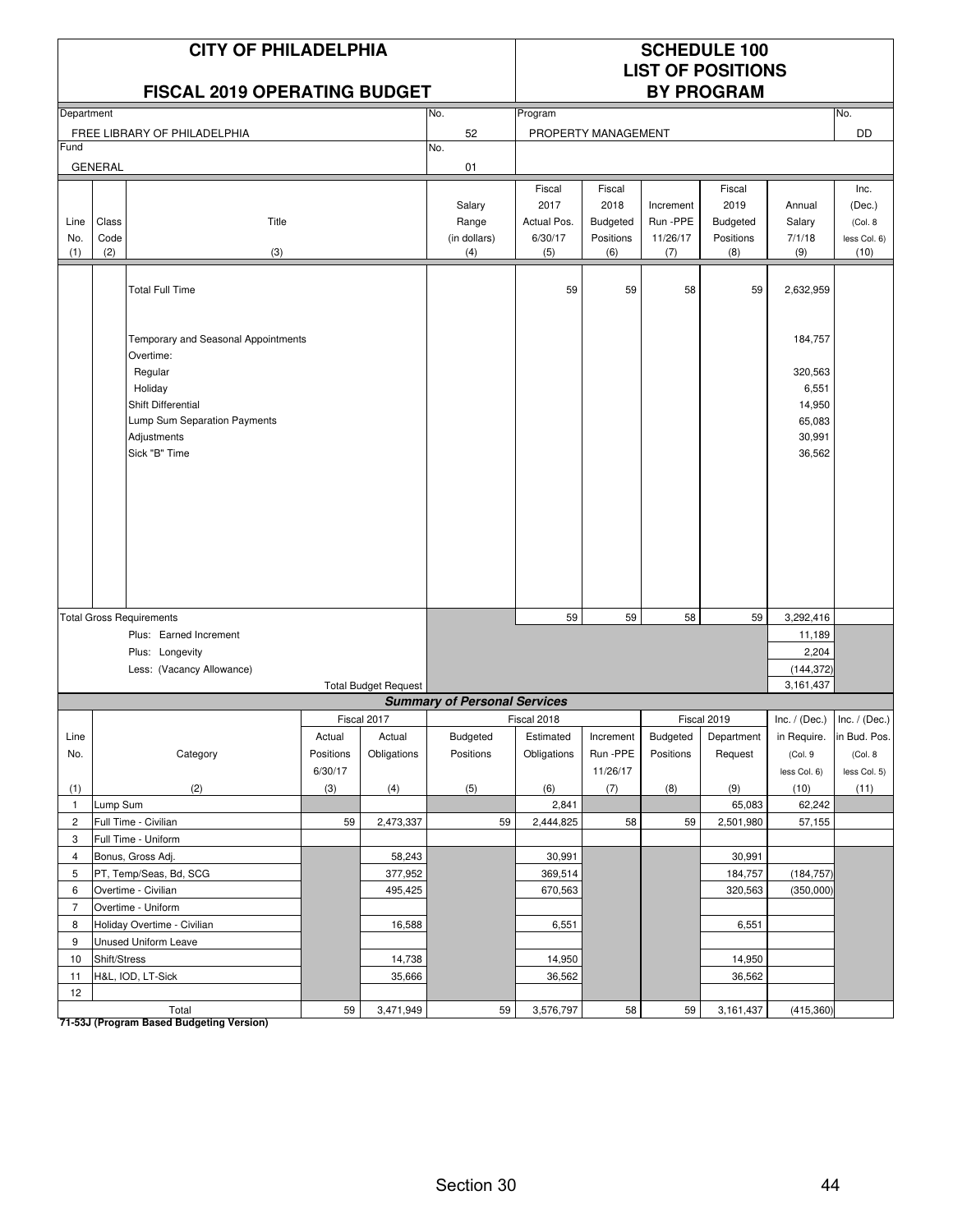## **CITY OF PHILADELPHIA SCHEDULE 200**

### **FISCAL 2019 OPERATING BUDGET BY PROGRAM**

# **PURCHASE OF SERVICES**

| Department<br>FREE LIBRARY OF PHILADELPHIA<br>52<br>PROPERTY MANAGEMENT<br>DD<br>Fund<br>No.<br><b>GENERAL</b><br>01<br>Fiscal 2017<br>Fiscal 2018<br>Fiscal 2018<br>Fiscal 2019<br>Increase<br>Original<br>Estimated<br>Departmental<br>Code<br>Description<br>Actual<br>or<br>Appropriations<br>Request<br>Obligations<br>Obligations<br>(Decrease)<br>(6)<br>(2)<br>(3)<br>(4)<br>(5)<br>(1)<br>(7)<br><b>Schedule 200 - Purchase of Services</b><br>27.156<br>27,156<br>27,156<br>Cleaning & Laundering<br>201<br>20,400<br>24,237<br>24,237<br>24,237<br><b>Janitorial Services</b><br>202<br>Refuse, Garbage, Silt and Sludge Removal<br>205<br>56<br>725<br>725<br>725<br>209<br>Telephone & Communication<br><b>Postal Services</b><br>210<br>681<br>211<br>Transportation<br>Licenses, Permits & Inspection Charges<br>499<br>215<br>216<br>Commercial off the Shelf Software Licenses<br>220<br><b>Electric Current</b><br>221<br><b>Gas Services</b><br>222<br>Steam for Heating<br>230<br>Meals (non-travel) & Official Entertaining<br>231<br>Overtime Meals<br>Advertising & Promotional Activities<br>240<br>5,841<br>5,841<br>5,841<br>5,841<br>250<br><b>Professional Services</b><br>251<br>Professional Svcs. - Information Technology<br>252<br>Accounting & Auditing Services<br><b>Legal Services</b><br>253<br>Mental Health & Intellectual Disability Services<br>254<br>255<br>Dues<br>345<br>Seminar & Training Sessions<br>256<br>257<br>Architectural & Engineering Services<br>258<br><b>Court Reporters</b><br><b>Arbitration Fees</b><br>259<br>Repair & Maintenance Charges<br>620,717<br>588,083<br>765,683<br>600,683<br>(165,000)<br>260<br>Repaving, Repairing & Resurfacing Streets<br>261<br>262<br>Demolition of Buildings<br>264<br>Abatement of Nuisances<br>265<br>Rehabilitation of Property<br>Maint. & Support - Comp. Hardware & Software<br>266<br>275<br>Juror Fees<br>276<br>Juror Expenses<br>277<br><b>Witness Fees</b><br>Insurance & Official Bonds<br>280<br>282<br>Lease Purchase - Computer Systems<br>Lease Purchase - Vehicles<br>283<br>284<br>Ground & Building Rental<br>27,505<br>285<br>Rents - Other<br>286<br>Rental of Parking Spaces<br>290<br>Payments for Care of Individuals<br>295<br>Imprest Advances<br>Payments for Burials & Graves<br>298<br>299<br>Other Expenses (not otherwise classified)<br>676,044<br>646,042<br>823,642<br>658,642<br>(165,000)<br>Total |  |     |         |  |  |     |  |  |
|---------------------------------------------------------------------------------------------------------------------------------------------------------------------------------------------------------------------------------------------------------------------------------------------------------------------------------------------------------------------------------------------------------------------------------------------------------------------------------------------------------------------------------------------------------------------------------------------------------------------------------------------------------------------------------------------------------------------------------------------------------------------------------------------------------------------------------------------------------------------------------------------------------------------------------------------------------------------------------------------------------------------------------------------------------------------------------------------------------------------------------------------------------------------------------------------------------------------------------------------------------------------------------------------------------------------------------------------------------------------------------------------------------------------------------------------------------------------------------------------------------------------------------------------------------------------------------------------------------------------------------------------------------------------------------------------------------------------------------------------------------------------------------------------------------------------------------------------------------------------------------------------------------------------------------------------------------------------------------------------------------------------------------------------------------------------------------------------------------------------------------------------------------------------------------------------------------------------------------------------------------------------------------------------------------------------------------------------------------------------------------------------------------------------------------------------|--|-----|---------|--|--|-----|--|--|
|                                                                                                                                                                                                                                                                                                                                                                                                                                                                                                                                                                                                                                                                                                                                                                                                                                                                                                                                                                                                                                                                                                                                                                                                                                                                                                                                                                                                                                                                                                                                                                                                                                                                                                                                                                                                                                                                                                                                                                                                                                                                                                                                                                                                                                                                                                                                                                                                                                             |  | No. | Program |  |  | No. |  |  |
|                                                                                                                                                                                                                                                                                                                                                                                                                                                                                                                                                                                                                                                                                                                                                                                                                                                                                                                                                                                                                                                                                                                                                                                                                                                                                                                                                                                                                                                                                                                                                                                                                                                                                                                                                                                                                                                                                                                                                                                                                                                                                                                                                                                                                                                                                                                                                                                                                                             |  |     |         |  |  |     |  |  |
|                                                                                                                                                                                                                                                                                                                                                                                                                                                                                                                                                                                                                                                                                                                                                                                                                                                                                                                                                                                                                                                                                                                                                                                                                                                                                                                                                                                                                                                                                                                                                                                                                                                                                                                                                                                                                                                                                                                                                                                                                                                                                                                                                                                                                                                                                                                                                                                                                                             |  |     |         |  |  |     |  |  |
|                                                                                                                                                                                                                                                                                                                                                                                                                                                                                                                                                                                                                                                                                                                                                                                                                                                                                                                                                                                                                                                                                                                                                                                                                                                                                                                                                                                                                                                                                                                                                                                                                                                                                                                                                                                                                                                                                                                                                                                                                                                                                                                                                                                                                                                                                                                                                                                                                                             |  |     |         |  |  |     |  |  |
|                                                                                                                                                                                                                                                                                                                                                                                                                                                                                                                                                                                                                                                                                                                                                                                                                                                                                                                                                                                                                                                                                                                                                                                                                                                                                                                                                                                                                                                                                                                                                                                                                                                                                                                                                                                                                                                                                                                                                                                                                                                                                                                                                                                                                                                                                                                                                                                                                                             |  |     |         |  |  |     |  |  |
|                                                                                                                                                                                                                                                                                                                                                                                                                                                                                                                                                                                                                                                                                                                                                                                                                                                                                                                                                                                                                                                                                                                                                                                                                                                                                                                                                                                                                                                                                                                                                                                                                                                                                                                                                                                                                                                                                                                                                                                                                                                                                                                                                                                                                                                                                                                                                                                                                                             |  |     |         |  |  |     |  |  |
|                                                                                                                                                                                                                                                                                                                                                                                                                                                                                                                                                                                                                                                                                                                                                                                                                                                                                                                                                                                                                                                                                                                                                                                                                                                                                                                                                                                                                                                                                                                                                                                                                                                                                                                                                                                                                                                                                                                                                                                                                                                                                                                                                                                                                                                                                                                                                                                                                                             |  |     |         |  |  |     |  |  |
|                                                                                                                                                                                                                                                                                                                                                                                                                                                                                                                                                                                                                                                                                                                                                                                                                                                                                                                                                                                                                                                                                                                                                                                                                                                                                                                                                                                                                                                                                                                                                                                                                                                                                                                                                                                                                                                                                                                                                                                                                                                                                                                                                                                                                                                                                                                                                                                                                                             |  |     |         |  |  |     |  |  |
|                                                                                                                                                                                                                                                                                                                                                                                                                                                                                                                                                                                                                                                                                                                                                                                                                                                                                                                                                                                                                                                                                                                                                                                                                                                                                                                                                                                                                                                                                                                                                                                                                                                                                                                                                                                                                                                                                                                                                                                                                                                                                                                                                                                                                                                                                                                                                                                                                                             |  |     |         |  |  |     |  |  |
|                                                                                                                                                                                                                                                                                                                                                                                                                                                                                                                                                                                                                                                                                                                                                                                                                                                                                                                                                                                                                                                                                                                                                                                                                                                                                                                                                                                                                                                                                                                                                                                                                                                                                                                                                                                                                                                                                                                                                                                                                                                                                                                                                                                                                                                                                                                                                                                                                                             |  |     |         |  |  |     |  |  |
|                                                                                                                                                                                                                                                                                                                                                                                                                                                                                                                                                                                                                                                                                                                                                                                                                                                                                                                                                                                                                                                                                                                                                                                                                                                                                                                                                                                                                                                                                                                                                                                                                                                                                                                                                                                                                                                                                                                                                                                                                                                                                                                                                                                                                                                                                                                                                                                                                                             |  |     |         |  |  |     |  |  |
|                                                                                                                                                                                                                                                                                                                                                                                                                                                                                                                                                                                                                                                                                                                                                                                                                                                                                                                                                                                                                                                                                                                                                                                                                                                                                                                                                                                                                                                                                                                                                                                                                                                                                                                                                                                                                                                                                                                                                                                                                                                                                                                                                                                                                                                                                                                                                                                                                                             |  |     |         |  |  |     |  |  |
|                                                                                                                                                                                                                                                                                                                                                                                                                                                                                                                                                                                                                                                                                                                                                                                                                                                                                                                                                                                                                                                                                                                                                                                                                                                                                                                                                                                                                                                                                                                                                                                                                                                                                                                                                                                                                                                                                                                                                                                                                                                                                                                                                                                                                                                                                                                                                                                                                                             |  |     |         |  |  |     |  |  |
|                                                                                                                                                                                                                                                                                                                                                                                                                                                                                                                                                                                                                                                                                                                                                                                                                                                                                                                                                                                                                                                                                                                                                                                                                                                                                                                                                                                                                                                                                                                                                                                                                                                                                                                                                                                                                                                                                                                                                                                                                                                                                                                                                                                                                                                                                                                                                                                                                                             |  |     |         |  |  |     |  |  |
|                                                                                                                                                                                                                                                                                                                                                                                                                                                                                                                                                                                                                                                                                                                                                                                                                                                                                                                                                                                                                                                                                                                                                                                                                                                                                                                                                                                                                                                                                                                                                                                                                                                                                                                                                                                                                                                                                                                                                                                                                                                                                                                                                                                                                                                                                                                                                                                                                                             |  |     |         |  |  |     |  |  |
|                                                                                                                                                                                                                                                                                                                                                                                                                                                                                                                                                                                                                                                                                                                                                                                                                                                                                                                                                                                                                                                                                                                                                                                                                                                                                                                                                                                                                                                                                                                                                                                                                                                                                                                                                                                                                                                                                                                                                                                                                                                                                                                                                                                                                                                                                                                                                                                                                                             |  |     |         |  |  |     |  |  |
|                                                                                                                                                                                                                                                                                                                                                                                                                                                                                                                                                                                                                                                                                                                                                                                                                                                                                                                                                                                                                                                                                                                                                                                                                                                                                                                                                                                                                                                                                                                                                                                                                                                                                                                                                                                                                                                                                                                                                                                                                                                                                                                                                                                                                                                                                                                                                                                                                                             |  |     |         |  |  |     |  |  |
|                                                                                                                                                                                                                                                                                                                                                                                                                                                                                                                                                                                                                                                                                                                                                                                                                                                                                                                                                                                                                                                                                                                                                                                                                                                                                                                                                                                                                                                                                                                                                                                                                                                                                                                                                                                                                                                                                                                                                                                                                                                                                                                                                                                                                                                                                                                                                                                                                                             |  |     |         |  |  |     |  |  |
|                                                                                                                                                                                                                                                                                                                                                                                                                                                                                                                                                                                                                                                                                                                                                                                                                                                                                                                                                                                                                                                                                                                                                                                                                                                                                                                                                                                                                                                                                                                                                                                                                                                                                                                                                                                                                                                                                                                                                                                                                                                                                                                                                                                                                                                                                                                                                                                                                                             |  |     |         |  |  |     |  |  |
|                                                                                                                                                                                                                                                                                                                                                                                                                                                                                                                                                                                                                                                                                                                                                                                                                                                                                                                                                                                                                                                                                                                                                                                                                                                                                                                                                                                                                                                                                                                                                                                                                                                                                                                                                                                                                                                                                                                                                                                                                                                                                                                                                                                                                                                                                                                                                                                                                                             |  |     |         |  |  |     |  |  |
|                                                                                                                                                                                                                                                                                                                                                                                                                                                                                                                                                                                                                                                                                                                                                                                                                                                                                                                                                                                                                                                                                                                                                                                                                                                                                                                                                                                                                                                                                                                                                                                                                                                                                                                                                                                                                                                                                                                                                                                                                                                                                                                                                                                                                                                                                                                                                                                                                                             |  |     |         |  |  |     |  |  |
|                                                                                                                                                                                                                                                                                                                                                                                                                                                                                                                                                                                                                                                                                                                                                                                                                                                                                                                                                                                                                                                                                                                                                                                                                                                                                                                                                                                                                                                                                                                                                                                                                                                                                                                                                                                                                                                                                                                                                                                                                                                                                                                                                                                                                                                                                                                                                                                                                                             |  |     |         |  |  |     |  |  |
|                                                                                                                                                                                                                                                                                                                                                                                                                                                                                                                                                                                                                                                                                                                                                                                                                                                                                                                                                                                                                                                                                                                                                                                                                                                                                                                                                                                                                                                                                                                                                                                                                                                                                                                                                                                                                                                                                                                                                                                                                                                                                                                                                                                                                                                                                                                                                                                                                                             |  |     |         |  |  |     |  |  |
|                                                                                                                                                                                                                                                                                                                                                                                                                                                                                                                                                                                                                                                                                                                                                                                                                                                                                                                                                                                                                                                                                                                                                                                                                                                                                                                                                                                                                                                                                                                                                                                                                                                                                                                                                                                                                                                                                                                                                                                                                                                                                                                                                                                                                                                                                                                                                                                                                                             |  |     |         |  |  |     |  |  |
|                                                                                                                                                                                                                                                                                                                                                                                                                                                                                                                                                                                                                                                                                                                                                                                                                                                                                                                                                                                                                                                                                                                                                                                                                                                                                                                                                                                                                                                                                                                                                                                                                                                                                                                                                                                                                                                                                                                                                                                                                                                                                                                                                                                                                                                                                                                                                                                                                                             |  |     |         |  |  |     |  |  |
|                                                                                                                                                                                                                                                                                                                                                                                                                                                                                                                                                                                                                                                                                                                                                                                                                                                                                                                                                                                                                                                                                                                                                                                                                                                                                                                                                                                                                                                                                                                                                                                                                                                                                                                                                                                                                                                                                                                                                                                                                                                                                                                                                                                                                                                                                                                                                                                                                                             |  |     |         |  |  |     |  |  |
|                                                                                                                                                                                                                                                                                                                                                                                                                                                                                                                                                                                                                                                                                                                                                                                                                                                                                                                                                                                                                                                                                                                                                                                                                                                                                                                                                                                                                                                                                                                                                                                                                                                                                                                                                                                                                                                                                                                                                                                                                                                                                                                                                                                                                                                                                                                                                                                                                                             |  |     |         |  |  |     |  |  |
|                                                                                                                                                                                                                                                                                                                                                                                                                                                                                                                                                                                                                                                                                                                                                                                                                                                                                                                                                                                                                                                                                                                                                                                                                                                                                                                                                                                                                                                                                                                                                                                                                                                                                                                                                                                                                                                                                                                                                                                                                                                                                                                                                                                                                                                                                                                                                                                                                                             |  |     |         |  |  |     |  |  |
|                                                                                                                                                                                                                                                                                                                                                                                                                                                                                                                                                                                                                                                                                                                                                                                                                                                                                                                                                                                                                                                                                                                                                                                                                                                                                                                                                                                                                                                                                                                                                                                                                                                                                                                                                                                                                                                                                                                                                                                                                                                                                                                                                                                                                                                                                                                                                                                                                                             |  |     |         |  |  |     |  |  |
|                                                                                                                                                                                                                                                                                                                                                                                                                                                                                                                                                                                                                                                                                                                                                                                                                                                                                                                                                                                                                                                                                                                                                                                                                                                                                                                                                                                                                                                                                                                                                                                                                                                                                                                                                                                                                                                                                                                                                                                                                                                                                                                                                                                                                                                                                                                                                                                                                                             |  |     |         |  |  |     |  |  |
|                                                                                                                                                                                                                                                                                                                                                                                                                                                                                                                                                                                                                                                                                                                                                                                                                                                                                                                                                                                                                                                                                                                                                                                                                                                                                                                                                                                                                                                                                                                                                                                                                                                                                                                                                                                                                                                                                                                                                                                                                                                                                                                                                                                                                                                                                                                                                                                                                                             |  |     |         |  |  |     |  |  |
|                                                                                                                                                                                                                                                                                                                                                                                                                                                                                                                                                                                                                                                                                                                                                                                                                                                                                                                                                                                                                                                                                                                                                                                                                                                                                                                                                                                                                                                                                                                                                                                                                                                                                                                                                                                                                                                                                                                                                                                                                                                                                                                                                                                                                                                                                                                                                                                                                                             |  |     |         |  |  |     |  |  |
|                                                                                                                                                                                                                                                                                                                                                                                                                                                                                                                                                                                                                                                                                                                                                                                                                                                                                                                                                                                                                                                                                                                                                                                                                                                                                                                                                                                                                                                                                                                                                                                                                                                                                                                                                                                                                                                                                                                                                                                                                                                                                                                                                                                                                                                                                                                                                                                                                                             |  |     |         |  |  |     |  |  |
|                                                                                                                                                                                                                                                                                                                                                                                                                                                                                                                                                                                                                                                                                                                                                                                                                                                                                                                                                                                                                                                                                                                                                                                                                                                                                                                                                                                                                                                                                                                                                                                                                                                                                                                                                                                                                                                                                                                                                                                                                                                                                                                                                                                                                                                                                                                                                                                                                                             |  |     |         |  |  |     |  |  |
|                                                                                                                                                                                                                                                                                                                                                                                                                                                                                                                                                                                                                                                                                                                                                                                                                                                                                                                                                                                                                                                                                                                                                                                                                                                                                                                                                                                                                                                                                                                                                                                                                                                                                                                                                                                                                                                                                                                                                                                                                                                                                                                                                                                                                                                                                                                                                                                                                                             |  |     |         |  |  |     |  |  |
|                                                                                                                                                                                                                                                                                                                                                                                                                                                                                                                                                                                                                                                                                                                                                                                                                                                                                                                                                                                                                                                                                                                                                                                                                                                                                                                                                                                                                                                                                                                                                                                                                                                                                                                                                                                                                                                                                                                                                                                                                                                                                                                                                                                                                                                                                                                                                                                                                                             |  |     |         |  |  |     |  |  |
|                                                                                                                                                                                                                                                                                                                                                                                                                                                                                                                                                                                                                                                                                                                                                                                                                                                                                                                                                                                                                                                                                                                                                                                                                                                                                                                                                                                                                                                                                                                                                                                                                                                                                                                                                                                                                                                                                                                                                                                                                                                                                                                                                                                                                                                                                                                                                                                                                                             |  |     |         |  |  |     |  |  |
|                                                                                                                                                                                                                                                                                                                                                                                                                                                                                                                                                                                                                                                                                                                                                                                                                                                                                                                                                                                                                                                                                                                                                                                                                                                                                                                                                                                                                                                                                                                                                                                                                                                                                                                                                                                                                                                                                                                                                                                                                                                                                                                                                                                                                                                                                                                                                                                                                                             |  |     |         |  |  |     |  |  |
|                                                                                                                                                                                                                                                                                                                                                                                                                                                                                                                                                                                                                                                                                                                                                                                                                                                                                                                                                                                                                                                                                                                                                                                                                                                                                                                                                                                                                                                                                                                                                                                                                                                                                                                                                                                                                                                                                                                                                                                                                                                                                                                                                                                                                                                                                                                                                                                                                                             |  |     |         |  |  |     |  |  |
|                                                                                                                                                                                                                                                                                                                                                                                                                                                                                                                                                                                                                                                                                                                                                                                                                                                                                                                                                                                                                                                                                                                                                                                                                                                                                                                                                                                                                                                                                                                                                                                                                                                                                                                                                                                                                                                                                                                                                                                                                                                                                                                                                                                                                                                                                                                                                                                                                                             |  |     |         |  |  |     |  |  |
|                                                                                                                                                                                                                                                                                                                                                                                                                                                                                                                                                                                                                                                                                                                                                                                                                                                                                                                                                                                                                                                                                                                                                                                                                                                                                                                                                                                                                                                                                                                                                                                                                                                                                                                                                                                                                                                                                                                                                                                                                                                                                                                                                                                                                                                                                                                                                                                                                                             |  |     |         |  |  |     |  |  |
|                                                                                                                                                                                                                                                                                                                                                                                                                                                                                                                                                                                                                                                                                                                                                                                                                                                                                                                                                                                                                                                                                                                                                                                                                                                                                                                                                                                                                                                                                                                                                                                                                                                                                                                                                                                                                                                                                                                                                                                                                                                                                                                                                                                                                                                                                                                                                                                                                                             |  |     |         |  |  |     |  |  |
|                                                                                                                                                                                                                                                                                                                                                                                                                                                                                                                                                                                                                                                                                                                                                                                                                                                                                                                                                                                                                                                                                                                                                                                                                                                                                                                                                                                                                                                                                                                                                                                                                                                                                                                                                                                                                                                                                                                                                                                                                                                                                                                                                                                                                                                                                                                                                                                                                                             |  |     |         |  |  |     |  |  |
|                                                                                                                                                                                                                                                                                                                                                                                                                                                                                                                                                                                                                                                                                                                                                                                                                                                                                                                                                                                                                                                                                                                                                                                                                                                                                                                                                                                                                                                                                                                                                                                                                                                                                                                                                                                                                                                                                                                                                                                                                                                                                                                                                                                                                                                                                                                                                                                                                                             |  |     |         |  |  |     |  |  |
|                                                                                                                                                                                                                                                                                                                                                                                                                                                                                                                                                                                                                                                                                                                                                                                                                                                                                                                                                                                                                                                                                                                                                                                                                                                                                                                                                                                                                                                                                                                                                                                                                                                                                                                                                                                                                                                                                                                                                                                                                                                                                                                                                                                                                                                                                                                                                                                                                                             |  |     |         |  |  |     |  |  |
|                                                                                                                                                                                                                                                                                                                                                                                                                                                                                                                                                                                                                                                                                                                                                                                                                                                                                                                                                                                                                                                                                                                                                                                                                                                                                                                                                                                                                                                                                                                                                                                                                                                                                                                                                                                                                                                                                                                                                                                                                                                                                                                                                                                                                                                                                                                                                                                                                                             |  |     |         |  |  |     |  |  |
|                                                                                                                                                                                                                                                                                                                                                                                                                                                                                                                                                                                                                                                                                                                                                                                                                                                                                                                                                                                                                                                                                                                                                                                                                                                                                                                                                                                                                                                                                                                                                                                                                                                                                                                                                                                                                                                                                                                                                                                                                                                                                                                                                                                                                                                                                                                                                                                                                                             |  |     |         |  |  |     |  |  |
|                                                                                                                                                                                                                                                                                                                                                                                                                                                                                                                                                                                                                                                                                                                                                                                                                                                                                                                                                                                                                                                                                                                                                                                                                                                                                                                                                                                                                                                                                                                                                                                                                                                                                                                                                                                                                                                                                                                                                                                                                                                                                                                                                                                                                                                                                                                                                                                                                                             |  |     |         |  |  |     |  |  |
|                                                                                                                                                                                                                                                                                                                                                                                                                                                                                                                                                                                                                                                                                                                                                                                                                                                                                                                                                                                                                                                                                                                                                                                                                                                                                                                                                                                                                                                                                                                                                                                                                                                                                                                                                                                                                                                                                                                                                                                                                                                                                                                                                                                                                                                                                                                                                                                                                                             |  |     |         |  |  |     |  |  |
|                                                                                                                                                                                                                                                                                                                                                                                                                                                                                                                                                                                                                                                                                                                                                                                                                                                                                                                                                                                                                                                                                                                                                                                                                                                                                                                                                                                                                                                                                                                                                                                                                                                                                                                                                                                                                                                                                                                                                                                                                                                                                                                                                                                                                                                                                                                                                                                                                                             |  |     |         |  |  |     |  |  |
|                                                                                                                                                                                                                                                                                                                                                                                                                                                                                                                                                                                                                                                                                                                                                                                                                                                                                                                                                                                                                                                                                                                                                                                                                                                                                                                                                                                                                                                                                                                                                                                                                                                                                                                                                                                                                                                                                                                                                                                                                                                                                                                                                                                                                                                                                                                                                                                                                                             |  |     |         |  |  |     |  |  |
|                                                                                                                                                                                                                                                                                                                                                                                                                                                                                                                                                                                                                                                                                                                                                                                                                                                                                                                                                                                                                                                                                                                                                                                                                                                                                                                                                                                                                                                                                                                                                                                                                                                                                                                                                                                                                                                                                                                                                                                                                                                                                                                                                                                                                                                                                                                                                                                                                                             |  |     |         |  |  |     |  |  |
|                                                                                                                                                                                                                                                                                                                                                                                                                                                                                                                                                                                                                                                                                                                                                                                                                                                                                                                                                                                                                                                                                                                                                                                                                                                                                                                                                                                                                                                                                                                                                                                                                                                                                                                                                                                                                                                                                                                                                                                                                                                                                                                                                                                                                                                                                                                                                                                                                                             |  |     |         |  |  |     |  |  |
|                                                                                                                                                                                                                                                                                                                                                                                                                                                                                                                                                                                                                                                                                                                                                                                                                                                                                                                                                                                                                                                                                                                                                                                                                                                                                                                                                                                                                                                                                                                                                                                                                                                                                                                                                                                                                                                                                                                                                                                                                                                                                                                                                                                                                                                                                                                                                                                                                                             |  |     |         |  |  |     |  |  |
|                                                                                                                                                                                                                                                                                                                                                                                                                                                                                                                                                                                                                                                                                                                                                                                                                                                                                                                                                                                                                                                                                                                                                                                                                                                                                                                                                                                                                                                                                                                                                                                                                                                                                                                                                                                                                                                                                                                                                                                                                                                                                                                                                                                                                                                                                                                                                                                                                                             |  |     |         |  |  |     |  |  |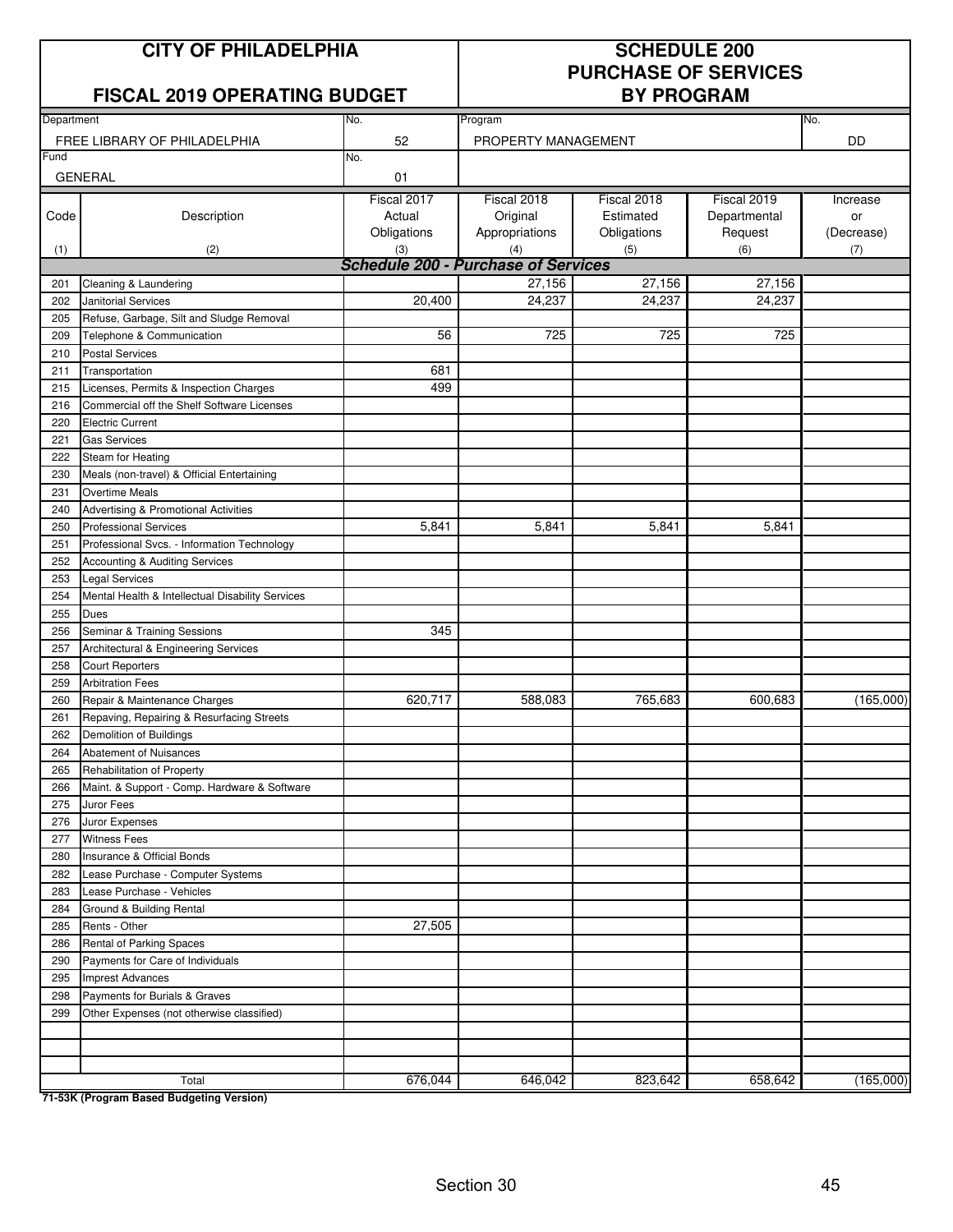#### FISCAL 2019 OPERATING BUDGET **BY PROGRAM**

# **CITY OF PHILADELPHIA SCHEDULE 300 - 400 MATERIALS, SUPPLIES & EQUIPMENT**

| Department |                                                       | No.                                            | Program                         |             |              | No.        |
|------------|-------------------------------------------------------|------------------------------------------------|---------------------------------|-------------|--------------|------------|
|            | FREE LIBRARY OF PHILADELPHIA                          | 52                                             | PROPERTY MANAGEMENT             |             |              | DD         |
| Fund       |                                                       | No.                                            |                                 |             |              |            |
|            | <b>GENERAL</b>                                        | 01                                             |                                 |             |              |            |
|            |                                                       | Fiscal 2017                                    | Fiscal 2018                     | Fiscal 2018 | Fiscal 2019  | Increase   |
| Code       | Description                                           | Actual                                         | Original                        | Estimated   | Departmental | or         |
|            |                                                       | Obligations                                    | Appropriations                  | Obligations | Request      | (Decrease) |
| (1)        | (2)                                                   | (3)                                            | (4)                             | (5)         | (6)          | (7)        |
|            |                                                       | <b>Schedule 300 - Materials &amp; Supplies</b> |                                 |             |              |            |
| 301        | Agricultural & Botanical                              | 1,100                                          |                                 |             |              |            |
| 302        | Animal, Livestock & Marine                            |                                                |                                 |             |              |            |
| 303        | Bakeshop, Dining Room & Kitchen                       |                                                |                                 |             |              |            |
| 304        | Books & Other Publications                            |                                                |                                 |             |              |            |
| 305        | <b>Building &amp; Construction</b>                    | 35,737                                         | 38,663                          | 38,663      | 38,663       |            |
| 306        | <b>Library Materials</b>                              |                                                |                                 |             |              |            |
| 307        | <b>Chemicals &amp; Gases</b>                          |                                                |                                 |             |              |            |
| 308        | Dry Goods, Notions & Wearing Apparel                  | 13,226                                         | 32,609                          | 32,609      | 32,609       |            |
| 309        | Cordage & Fibers                                      |                                                |                                 |             |              |            |
| 310        | Electrical & Communication                            | 6,148                                          | 16,175                          | 16,175      | 16,175       |            |
| 311        | General Equipment & Machinery                         |                                                |                                 |             |              |            |
| 312        | Fire Fighting & Safety                                | 1,488                                          | 2,867                           | 2,867       | 2,867        |            |
| 313        | Food                                                  |                                                |                                 |             |              |            |
| 314        | Fuel - Heating & Cooling                              |                                                |                                 |             |              |            |
| 316        | General Hardware & Minor Tools                        | 4,170                                          | 6,502                           | 6,502       | 6,502        |            |
| 317        | <b>Hospital &amp; Laboratory</b>                      |                                                | 38                              | 38          | 38           |            |
| 318        | Janitorial, Laundry & Household                       | 48,255                                         | 60,593                          | 60,593      | 60,593       |            |
| 320        | Office Materials & Supplies                           | 3,186                                          |                                 |             |              |            |
| 322        | Small Power Tools & Hand Tools                        | 628                                            | 628                             | 628         | 628          |            |
| 323        | Plumbing, AC & Space Heating                          |                                                |                                 |             |              |            |
| 324        | Precision, Photographic & Artists                     |                                                |                                 |             |              |            |
| 325        | Printing                                              | 11,599                                         |                                 |             |              |            |
| 326        | Recreational & Educational                            |                                                |                                 |             |              |            |
| 328        | Vehicle Parts & Accessories                           |                                                |                                 |             |              |            |
| 335        | Lubricants                                            |                                                |                                 |             |              |            |
| 340        | #2 Diesel Fuel                                        |                                                |                                 |             |              |            |
| 341        | Compressed Natural Gas (CNG)                          |                                                |                                 |             |              |            |
| 342        | Liquid Propane Gas (LPG)                              |                                                |                                 |             |              |            |
| 345        | Gasoline                                              |                                                |                                 |             |              |            |
| 399        | Other Materials & Supplies (not otherwise classified) |                                                |                                 |             |              |            |
|            |                                                       | 125,537                                        | 158,075                         | 158,075     | 158,075      |            |
|            | Total                                                 |                                                | <b>Schedule 400 - Equipment</b> |             |              |            |
|            | Construction, Dredging & Conveying                    |                                                |                                 |             |              |            |
| 405<br>410 | Electrical, Lighting & Communications                 |                                                | 560                             | 560         | 560          |            |
| 411        | General Equipment & Machinery                         | 1,268                                          | 1,268                           | 1,268       | 1,268        |            |
| 412        | Fire Fighting & Emergency                             |                                                |                                 |             |              |            |
| 417        | Hospital & Laboratory                                 |                                                |                                 |             |              |            |
| 420        | Office Equipment                                      | 3,377                                          |                                 |             |              |            |
| 423        | Plumbing, AC & Space Heating                          | 3,392                                          | 3,391                           | 3,391       | 3,391        |            |
| 424        | Precision, Photographic & Artists                     |                                                |                                 |             |              |            |
| 426        | Recreational & Educational                            |                                                |                                 |             |              |            |
| 427        | Computer Equipment & Peripherals                      |                                                |                                 |             |              |            |
| 428        | Vehicles                                              |                                                |                                 |             |              |            |
| 430        | Furniture & Furnishings                               | 19,410                                         |                                 |             |              |            |
| 499        | Other Equipment (not otherwise classified)            | 19,260                                         |                                 |             |              |            |
|            |                                                       |                                                |                                 |             |              |            |
|            | Total                                                 | 46,707                                         | 5,219                           | 5,219       | 5,219        |            |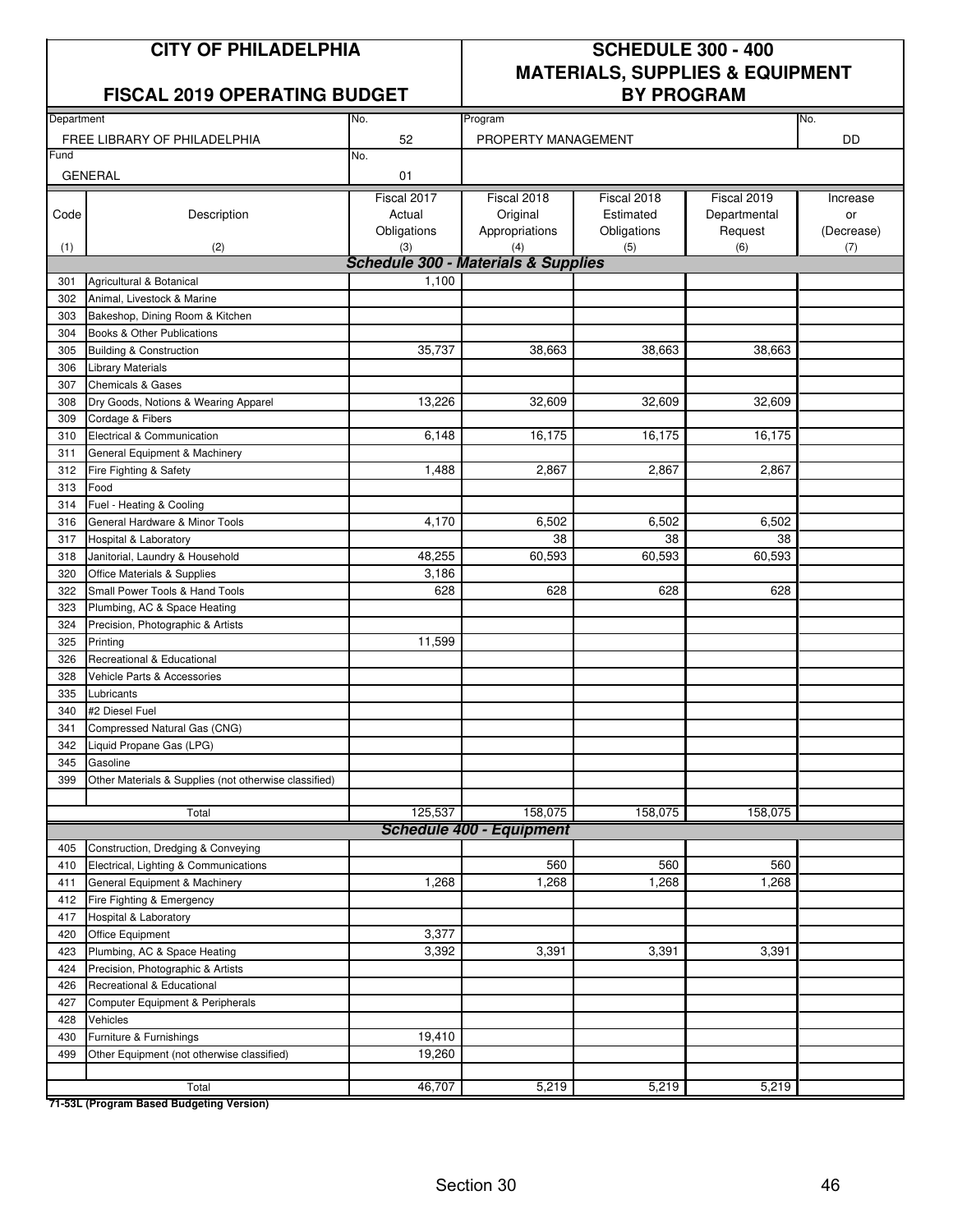|            | <b>CITY OF PHILADELPHIA</b><br><b>FISCAL 2019 OPERATING BUDGET</b>                           |                                                                     | <b>SCHEDULE 500 - 700 - 800 - 900</b><br><b>BY PROGRAM</b> |                                         |                                        |                              |  |
|------------|----------------------------------------------------------------------------------------------|---------------------------------------------------------------------|------------------------------------------------------------|-----------------------------------------|----------------------------------------|------------------------------|--|
| Department |                                                                                              | No.                                                                 | G                                                          |                                         |                                        | No.                          |  |
|            | FREE LIBRARY OF PHILADELPHIA                                                                 | 52                                                                  | PROPERTY MANAGEMENT                                        |                                         |                                        | DD                           |  |
| Fund       |                                                                                              | No.                                                                 |                                                            |                                         |                                        |                              |  |
|            | <b>GENERAL</b>                                                                               | 01                                                                  |                                                            |                                         |                                        |                              |  |
| Code       | Description                                                                                  | Fiscal 2017<br>Actual<br>Obligations                                | Fiscal 2018<br>Original<br>Appropriations                  | Fiscal 2018<br>Estimated<br>Obligations | Fiscal 2019<br>Departmental<br>Request | Increase<br>or<br>(Decrease) |  |
| (1)        | (2)                                                                                          | (3)<br><b>Schedule 500 - Contributions, Indemnities &amp; Taxes</b> | (4)                                                        | (5)                                     | (6)                                    | (7)                          |  |
| 501        | Celebrations                                                                                 |                                                                     |                                                            |                                         |                                        |                              |  |
| 504        | <b>Meritorious Awards</b>                                                                    |                                                                     |                                                            |                                         |                                        |                              |  |
| 505        | Contributions to Educational & Recreational Org.                                             |                                                                     |                                                            |                                         |                                        |                              |  |
| 506        | Payments to Prisoners                                                                        |                                                                     |                                                            |                                         |                                        |                              |  |
| 512        | Refunds                                                                                      |                                                                     |                                                            |                                         |                                        |                              |  |
| 513        | Indemnities                                                                                  |                                                                     |                                                            |                                         |                                        |                              |  |
| 515        | Taxes                                                                                        |                                                                     |                                                            |                                         |                                        |                              |  |
| 517        | Contributions to Other Govt. Agencies and Non-Profit<br>Org. not Educational or Recreational |                                                                     |                                                            |                                         |                                        |                              |  |
| 564        | <b>Sidewalk Falls</b>                                                                        | 40,000                                                              |                                                            |                                         |                                        |                              |  |
| 571N       | Auto Moto Vehicle                                                                            | 560                                                                 |                                                            |                                         |                                        |                              |  |
|            |                                                                                              |                                                                     |                                                            |                                         |                                        |                              |  |
|            | Total                                                                                        | 40,560                                                              |                                                            |                                         |                                        |                              |  |
|            |                                                                                              |                                                                     | <b>Schedule 700 - Debt Services</b>                        |                                         |                                        |                              |  |
| 701        | Interest on City Debt - Long Term                                                            |                                                                     |                                                            |                                         |                                        |                              |  |
| 702        | Principal Payments on City Debt - Long Term                                                  |                                                                     |                                                            |                                         |                                        |                              |  |
| 703        | Interest on City Debt - Short Term                                                           |                                                                     |                                                            |                                         |                                        |                              |  |
| 704        | Sinking Fund Reserve Payment                                                                 |                                                                     |                                                            |                                         |                                        |                              |  |
| 705        | Commitment Fee Expense                                                                       |                                                                     |                                                            |                                         |                                        |                              |  |
| 706        | Arbitrage Payments                                                                           |                                                                     |                                                            |                                         |                                        |                              |  |
|            |                                                                                              |                                                                     |                                                            |                                         |                                        |                              |  |
|            |                                                                                              |                                                                     |                                                            |                                         |                                        |                              |  |
|            | Total                                                                                        |                                                                     |                                                            |                                         |                                        |                              |  |
|            |                                                                                              | <b>Schedule 800 - Payments to Other Funds</b>                       |                                                            |                                         |                                        |                              |  |
| 801<br>803 | Payments to General Fund<br>Payments to Water Fund                                           |                                                                     |                                                            |                                         |                                        |                              |  |
| 804        | Payments to Capital Projects Fund                                                            |                                                                     |                                                            |                                         |                                        |                              |  |
| 805        | Payments to Special Funds                                                                    |                                                                     |                                                            |                                         |                                        |                              |  |
| 806        | Payments to Bond Fund                                                                        |                                                                     |                                                            |                                         |                                        |                              |  |
| 807        | Payments to Other Funds                                                                      |                                                                     |                                                            |                                         |                                        |                              |  |
| 809        | Payments to Aviation Fund                                                                    |                                                                     |                                                            |                                         |                                        |                              |  |
| 812        | Payments to Grants Revenue Fund                                                              |                                                                     |                                                            |                                         |                                        |                              |  |
|            |                                                                                              |                                                                     |                                                            |                                         |                                        |                              |  |
|            |                                                                                              |                                                                     |                                                            |                                         |                                        |                              |  |
|            | Total                                                                                        | <b>Schedule 900 - Advances and Other Miscellaneous Payments</b>     |                                                            |                                         |                                        |                              |  |
|            | Advances to Create Working Capital Funds                                                     |                                                                     |                                                            |                                         |                                        |                              |  |
| 901<br>902 | Miscellaneous Advances                                                                       |                                                                     |                                                            |                                         |                                        |                              |  |
|            |                                                                                              |                                                                     |                                                            |                                         |                                        |                              |  |
|            |                                                                                              |                                                                     |                                                            |                                         |                                        |                              |  |
|            |                                                                                              |                                                                     |                                                            |                                         |                                        |                              |  |
|            | Total                                                                                        |                                                                     |                                                            |                                         |                                        |                              |  |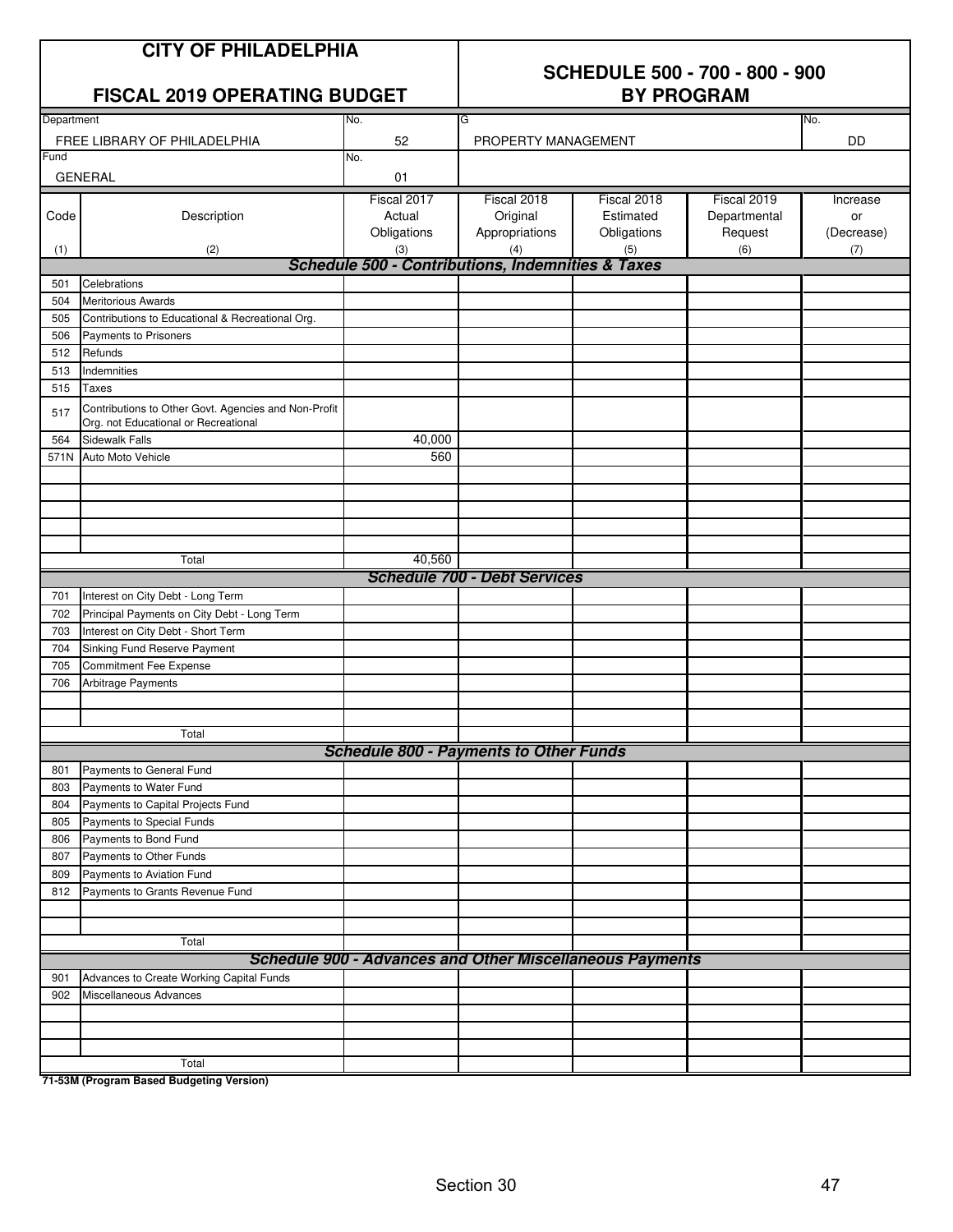| <b>CITY OF PHILADELPHIA</b><br><b>FISCAL 2019 OPERATING BUDGET</b> |                                          |                      |                    | <b>SUPPORTING DETAIL:</b><br>PROFESSIONAL SERVICES AND<br><b>CARE OF INDIVIDUALS, BY PROGRAM</b> |                     |                                                  |                   |
|--------------------------------------------------------------------|------------------------------------------|----------------------|--------------------|--------------------------------------------------------------------------------------------------|---------------------|--------------------------------------------------|-------------------|
|                                                                    |                                          | No.                  | Program            |                                                                                                  | No.                 |                                                  |                   |
| Department<br>FREE LIBRARY OF PHILADELPHIA                         |                                          |                      | 52                 |                                                                                                  | PROPERTY MANAGEMENT |                                                  |                   |
| Fund<br><b>GENERAL</b>                                             |                                          |                      | No.<br>01          |                                                                                                  |                     |                                                  |                   |
|                                                                    |                                          |                      | Fiscal 2017        | Fiscal 2018                                                                                      | Fiscal 2018         | Fiscal 2019                                      | Increase          |
|                                                                    |                                          |                      | Actual             | Original                                                                                         | Estimated           | Department                                       | or                |
| Class<br>(1)                                                       | Description<br>(2)                       |                      | Obligations<br>(3) | Appropriation<br>(4)                                                                             | Obligations<br>(5)  | Request<br>(6)                                   | (Decrease)<br>(7) |
| 250s                                                               | Professional Services (250-254, 257-259) |                      | 5,841              | 5,841                                                                                            | 5,841               | 5,841                                            |                   |
| 290                                                                | Payments for Care of Individuals         |                      |                    |                                                                                                  |                     |                                                  |                   |
| Minor                                                              | Name of Contractor                       | Fiscal 2017          | Fiscal 2018        | Fiscal 2018                                                                                      | Fiscal 2019         | Describe purpose or scope of                     |                   |
| Object                                                             | or Provider                              | Actual               | Original           | Estimated                                                                                        | Department          | service provided. Include, if                    |                   |
| Code<br>0250                                                       | DOOLEYS LANDSCAPING & TREE CARE          | Obligations<br>4,000 | Appropriation      | Obligations                                                                                      | Request             | applicable, unit cost of service.<br>LANDSCAPING |                   |
| 0250                                                               | SCOTLANDYARD SECURITY                    | 1,841                |                    |                                                                                                  |                     | CENTRAL SECURITY                                 |                   |
| 0250                                                               | TO BE DETERMINED                         |                      | 5,841              | 5,841                                                                                            |                     | 5,841 MISCELLANEOUS                              |                   |
|                                                                    | 71-53N (Program Based Budgeting Version) |                      |                    |                                                                                                  |                     |                                                  |                   |